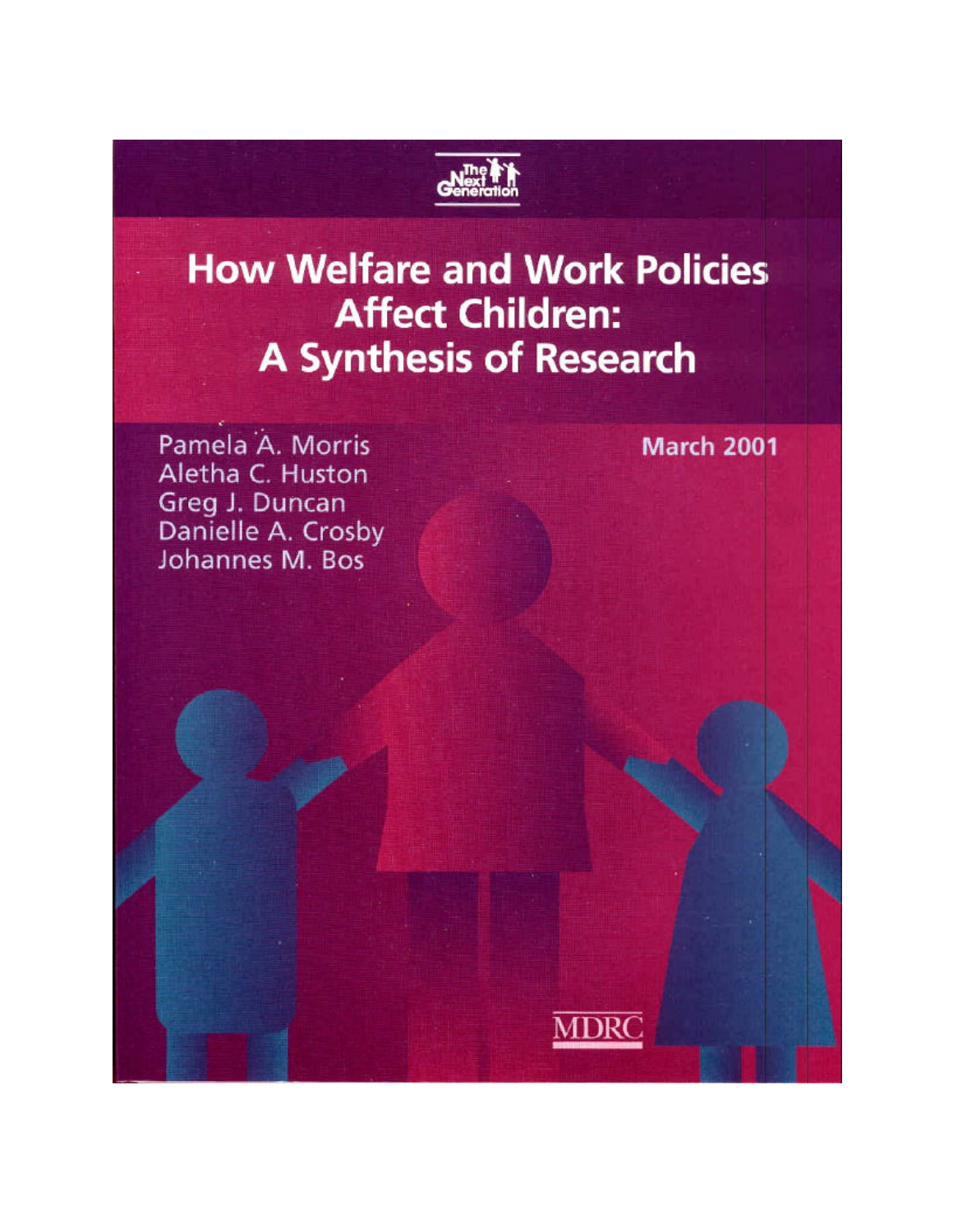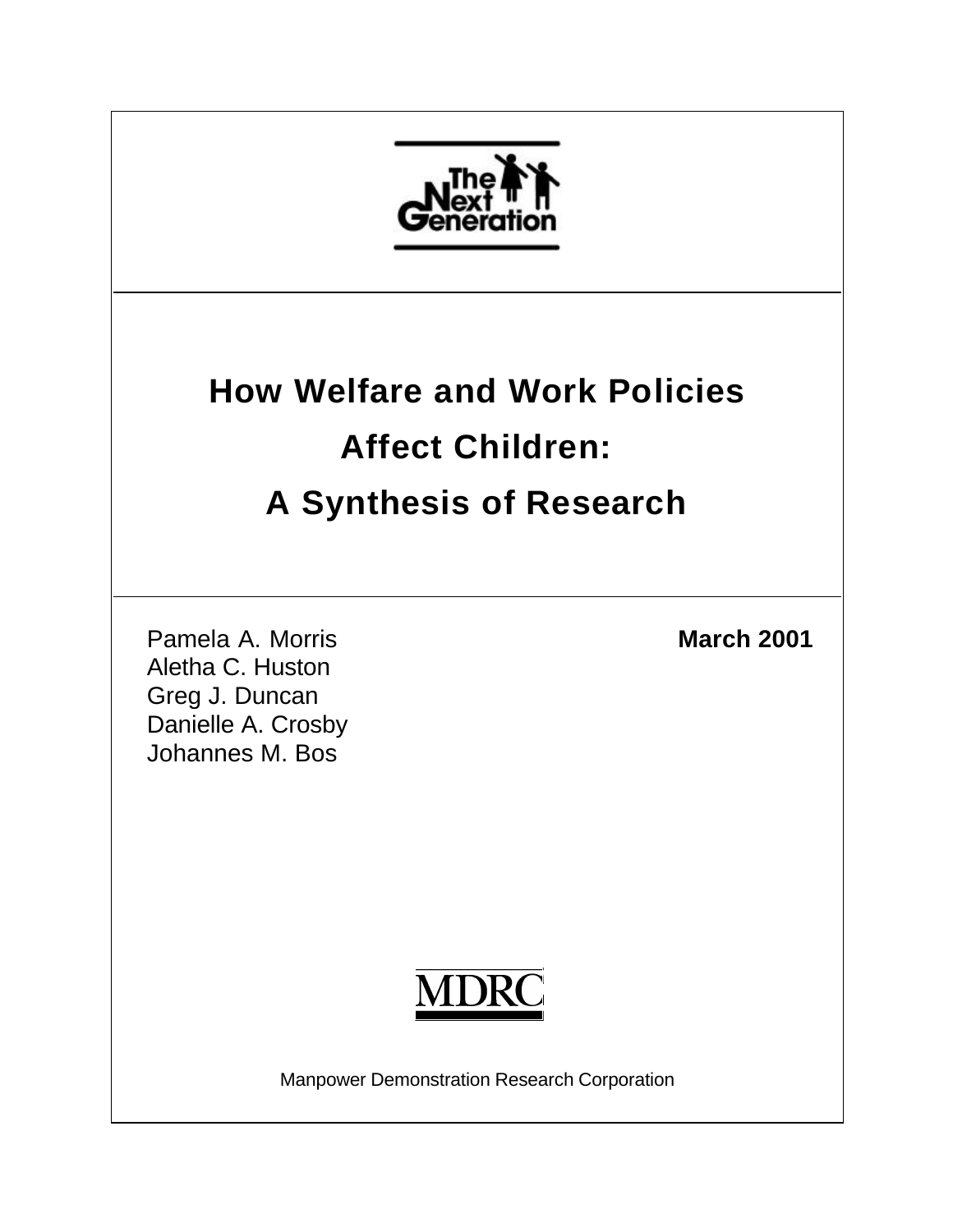# **The Next Generation Project**

This report is part of the Next Generation, a project that examines the effects of welfare, antipoverty, and employment policies on children and families. Drawing on rich data from recent welfare reform evaluations, the project aims to inform the work of policymakers, practitioners, and researchers by identifying policy-relevant lessons that cut across evaluations.

#### **Foundation partners**

The Next Generation project is funded by the David and Lucile Packard Foundation, William T. Grant Foundation, and John D. and Catherine T. MacArthur Foundation.

#### **Research partners**

The project is a collaboration among researchers from MDRC, the University of Texas at Austin, Northwestern University, the University of California at Los Angeles, Kent State University, the University of Michigan, New York University, and the Social Research and Demonstration Corporation.

#### **Project director**

Virginia Knox, Senior Research Associate, MDRC, 16 East 34St., New York, NY 10016 E-mail: virginia\_knox@mdrc.org; phone: (212) 340-8678

**www.mdrc.org/NextGeneration**

#### **Special funding was provided by BP on behalf of ARCO to support the publication and dissemination of this document.**

Dissemination of MDRC publications is also supported by the following foundations and individuals who help finance MDRC's public policy outreach and expanding efforts to communicate the results and implications of our work to policymakers, practitioners, and others: the Ford, Ewing Marion Kauffman, Ambrose Monell, Alcoa, George Gund, Grable, Anheuser-Busch, New York Times Company, Heinz Family, and Union Carbide Foundations; and the Open Society Institute.

For information about MDRC and copies of our publications, see our Web site: www.mdrc.org. MDRC® is a registered trademark of the Manpower Demonstration Research Corporation.

Copyright © 2001 by the Manpower Demonstration Research Corporation. All rights reserved.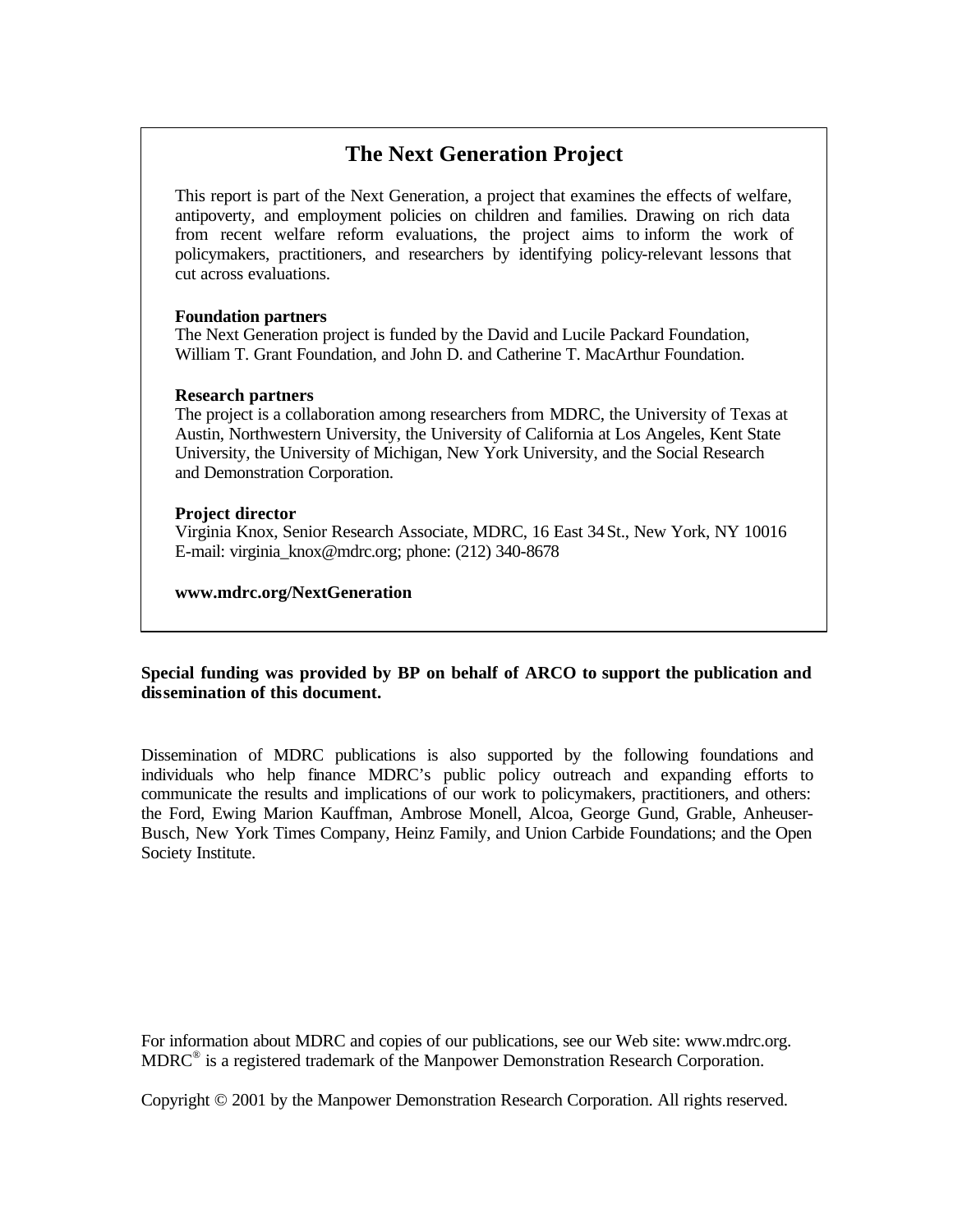# **Contents**

| <b>Preface</b><br><b>Acknowledgments</b><br><b>Executive Summary</b> |                                                                                                                   | vii<br>viii<br>$ES-1$                |
|----------------------------------------------------------------------|-------------------------------------------------------------------------------------------------------------------|--------------------------------------|
| <b>Introduction</b><br>1.                                            |                                                                                                                   | $\mathbf{1}$                         |
| Ι.                                                                   | Historical Background: Welfare Reform and Children                                                                | $\overline{c}$                       |
| Π.                                                                   | <b>Program Features</b>                                                                                           | $\frac{2}{3}$                        |
|                                                                      | A. Earnings Supplements                                                                                           |                                      |
|                                                                      | <b>B. Mandatory Employment Services</b>                                                                           | $\overline{4}$                       |
|                                                                      | C. Time Limits                                                                                                    | $\overline{4}$                       |
| III.                                                                 | The Relation Between Program Features and Children's Outcomes                                                     | $\overline{4}$                       |
|                                                                      | A. Effects of Maternal Employment<br>B. Effects of Family Income                                                  | $\boldsymbol{6}$<br>$\boldsymbol{6}$ |
|                                                                      | C. Effects of Welfare Receipt                                                                                     | $\boldsymbol{7}$                     |
|                                                                      | D. Differences by Age                                                                                             | $\boldsymbol{7}$                     |
|                                                                      | E. Differences by Gender                                                                                          | $8\,$                                |
| IV.                                                                  | Examining Children in Random Assignment Studies                                                                   | 9                                    |
| V.<br>The Studies                                                    |                                                                                                                   | 9                                    |
|                                                                      | A. The Minnesota Family Investment Program (MFIP)                                                                 | 10                                   |
|                                                                      | B. The Self-Sufficiency Project (SSP)                                                                             | 11                                   |
|                                                                      | C. The New Hope Program                                                                                           | 11                                   |
|                                                                      | D. The National Evaluation of Welfare-to-Work Strategies (NEWWS)                                                  | 12                                   |
| VI.                                                                  | E. Florida's Family Transition Program (FTP)                                                                      | 12<br>13                             |
|                                                                      | <b>Comparisons Across Programs</b><br>VII. Time Periods of the Studies                                            | 14                                   |
|                                                                      | VIII. Sample, Measures, and Analysis Strategy                                                                     | 15                                   |
| A. Sample                                                            |                                                                                                                   | 15                                   |
|                                                                      | <b>B.</b> Measures                                                                                                | 16                                   |
|                                                                      | C. Analysis Strategy                                                                                              | 17                                   |
| 2.                                                                   | <b>Effects on Children of Programs with Earnings Supplements</b>                                                  | 18                                   |
| I.                                                                   | <b>Effects on Parents' Economic Outcomes</b>                                                                      | 18                                   |
| П.                                                                   | <b>Effects</b> on Children                                                                                        | 19                                   |
| Ш.                                                                   | Adding Mandatory Employment Services to an Earnings Supplement                                                    | 28                                   |
| IV.                                                                  | How Might These Programs Have Affected Children? Effects on                                                       |                                      |
|                                                                      | Child Care, Parents' Emotional Well-Being, and Parenting Behavior                                                 | 29                                   |
| V.                                                                   | How Did Children and Families in the Program Groups Fare?                                                         | 31                                   |
| VI.                                                                  | Effects on Long-Term Welfare Recipients<br>VII. Differences Between Preschool-Aged and Early School-Aged Children | 33<br>35                             |
|                                                                      | VIII. Differences Between Boys and Girls                                                                          | 35                                   |
| IX.                                                                  | Summary and Discussion of the Effects of Programs with                                                            |                                      |
|                                                                      | Earnings Supplements                                                                                              | 39                                   |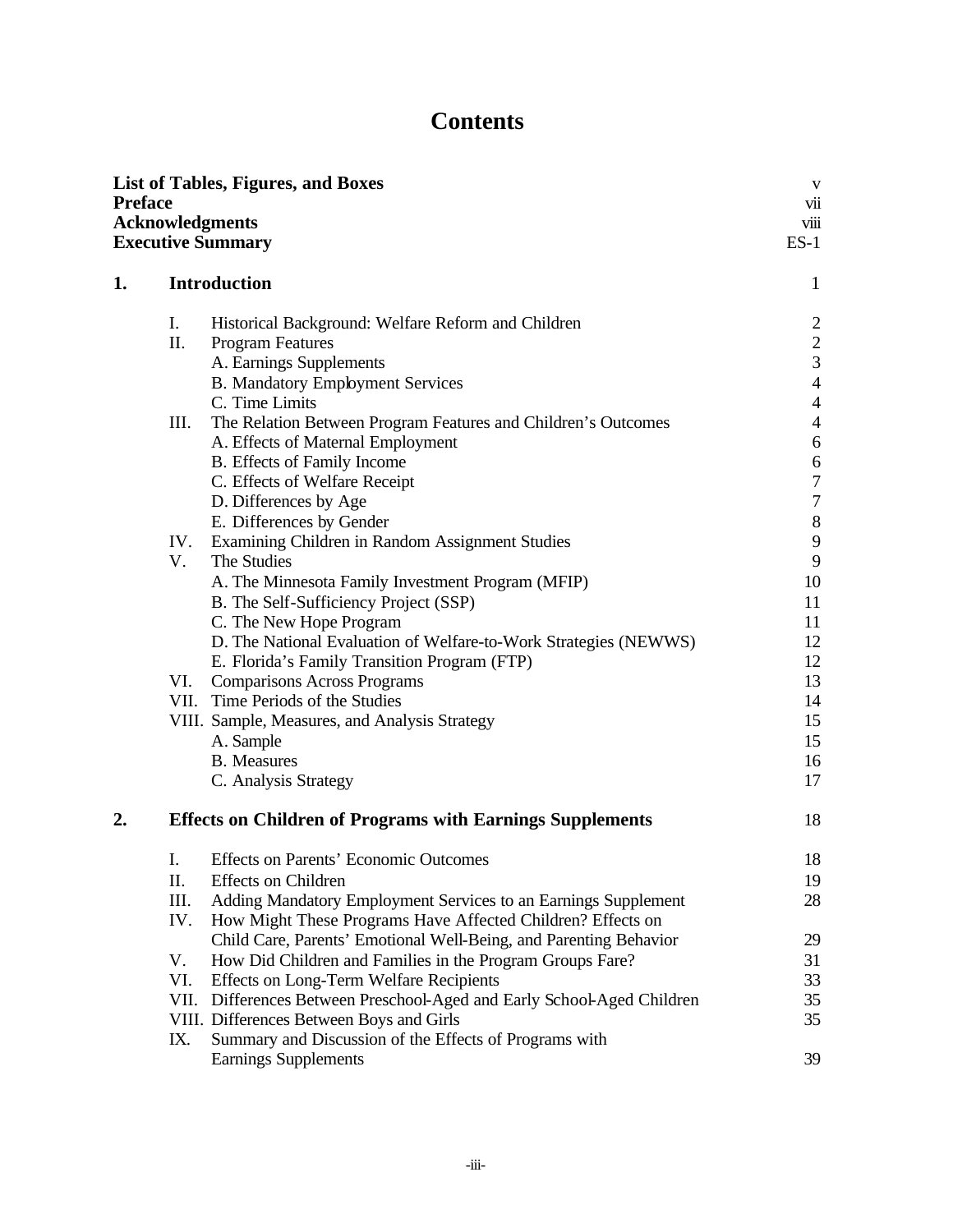| 3.<br><b>Services</b> |                | <b>Effects on Children of Programs with Mandatory Employment</b>                               | 43 |  |
|-----------------------|----------------|------------------------------------------------------------------------------------------------|----|--|
|                       |                |                                                                                                |    |  |
|                       | I.             | Effects on Parents' Economic Outcomes                                                          | 43 |  |
|                       | $\Pi$ .        | <b>Effects on Children</b>                                                                     | 44 |  |
|                       | Ш.             | Effects on Child Care, Parents' Emotional Well-Being, and Parenting                            |    |  |
|                       |                | <b>Behavior</b>                                                                                | 50 |  |
|                       | IV.            | Summary and Discussion of the Effects of Programs with Mandatory<br><b>Employment Services</b> | 50 |  |
| 4.                    |                | <b>Effects on Children of Programs with Time Limits</b>                                        | 52 |  |
|                       | $\mathbf{I}$ . | Effects on Parents' Economic Outcomes                                                          | 52 |  |
|                       | $\Pi$ .        | <b>Effects on Children</b>                                                                     | 53 |  |
|                       | III.           | Summary and Discussion of the Effects of Programs with Time Limits                             | 55 |  |
| 5.                    |                | <b>Effects of Welfare and Employment Programs on Very Young</b>                                |    |  |
|                       |                | <b>Children and Adolescents</b>                                                                | 57 |  |
| 6.                    |                | <b>Conclusions and Policy Implications</b>                                                     | 61 |  |
|                       | I.             | Policy Implications                                                                            | 63 |  |
|                       | Π.             | Further Research from the Next Generation Project                                              | 64 |  |
|                       |                | <b>Appendix: Outcome Levels and Impacts Underlying the Effect Sizes</b>                        |    |  |
|                       |                | <b>Presented in This Monograph</b>                                                             | 67 |  |
| <b>References</b>     |                |                                                                                                | 89 |  |
|                       |                | <b>Recent Publications on MDRC Projects</b>                                                    | 95 |  |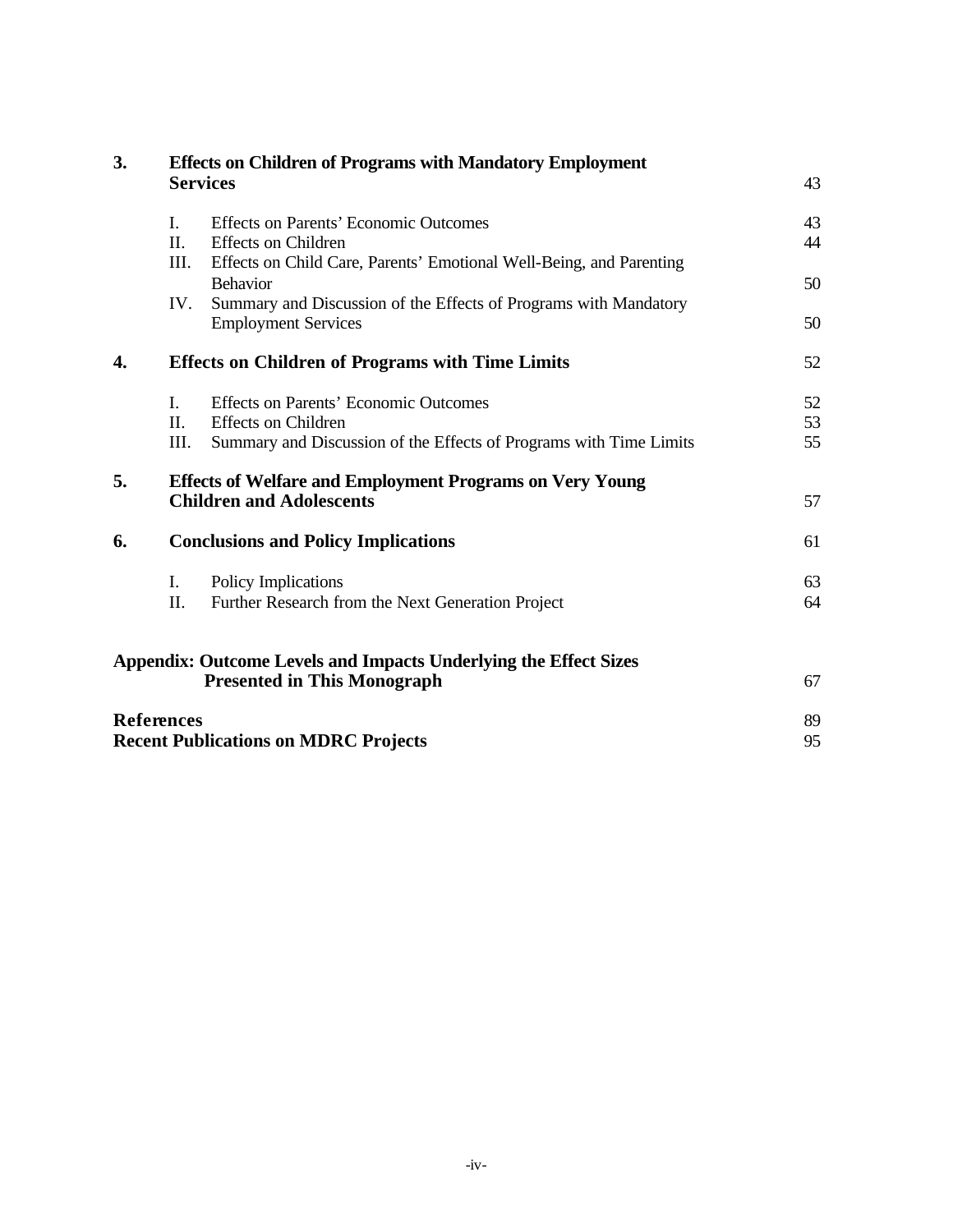# **List of Tables, Figures, and Boxes**

| <b>Table</b>                    |                                                                                                                                                               | Page |
|---------------------------------|---------------------------------------------------------------------------------------------------------------------------------------------------------------|------|
| 1.1                             | Features of Each Program, by Study                                                                                                                            | 14   |
| 2.1                             | Program Group Outcomes for Earnings Supplement Programs                                                                                                       | 32   |
| <b>Appendix</b><br><b>Table</b> |                                                                                                                                                               |      |
| $\mathbf{1}$                    | Earnings Supplement Programs: Impacts for Children Who Were Preschool-<br>Aged or Early Elementary School-Aged at Random Assignment                           | 72   |
| $\overline{2}$                  | Earnings Supplement Programs: Impacts for Children of Long-Term Recipients<br>Who Were Preschool-Aged or Early Elementary School-Aged at Random<br>Assignment | 74   |
| 3                               | Earnings Supplement Programs: Impacts for Children Who Were Preschool-<br>Aged or Early Elementary School-Aged at Random Assignment, by Children's<br>Age     | 76   |
| 4                               | Earnings Supplement Programs: Impacts for Children Who Were Preschool-<br>Aged or Early Elementary School-Aged at Random Assignment, by Children's<br>Gender  | 79   |
| 5                               | Programs with Mandatory Employment Services: Impacts for Children Who<br>Were Preschool-Aged at Random Assignment                                             | 82   |
| 6                               | Programs with Mandatory Employment Services: Impacts for Children of Long-<br>Term Recipients Who Were Preschool-Aged at Random Assignment                    | 84   |
| 7                               | Time-Limited Program (FTP): Impacts for Children Who Were Preschool-Aged<br>or Elementary School-Aged at Random Assignment                                    | 86   |
| 8                               | Two Different Programs (SSP and FTP): Impacts for Adolescent Children                                                                                         | 87   |
| <b>Figure</b>                   |                                                                                                                                                               |      |
| 1.1                             | Mechanisms Through Which Welfare and Employment Policies Might Affect<br>Children                                                                             | 5    |
| 2.1                             | The Three Earnings Supplement Programs Without Mandatory Employment<br>Services Improved Children's School Achievement                                        | 22   |
| 2.2                             | One Earnings Supplement Program Without Mandatory Employment Services<br>Reduced Children's Behavior Problems                                                 | 23   |
| 2.3                             | Two Earnings Supplement Programs Increased Children's Positive Behavior                                                                                       | 26   |
| 2.4                             | One Earnings Supplement Program Improved Children's Health as Reported by<br>Parents                                                                          | 27   |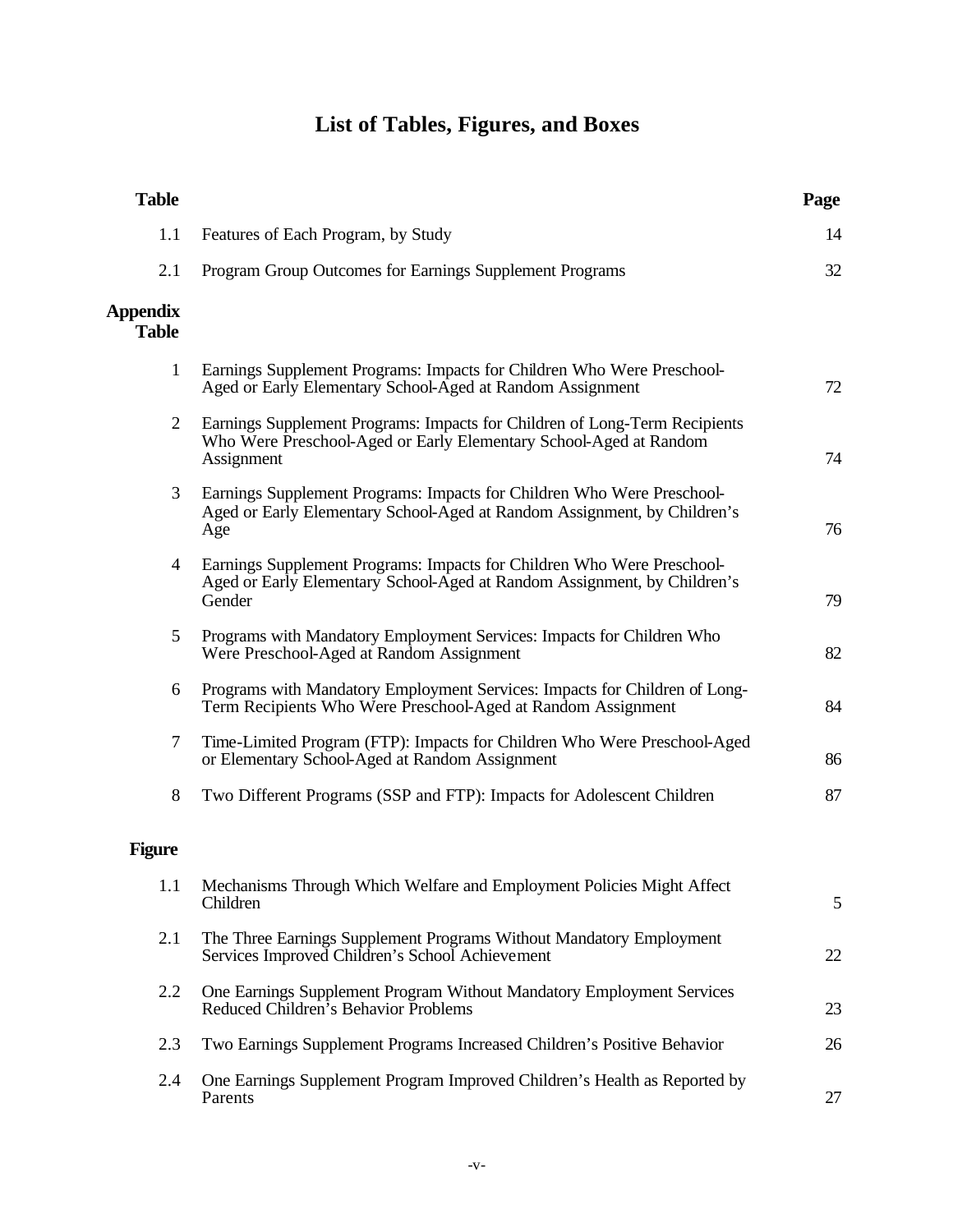|            | 2.5                                                                                                                                                                     | Adding Mandatory Employment Services to an Earnings Supplement Program<br>Affected None of the Effects for Children Except Positive Behavior            | 30   |
|------------|-------------------------------------------------------------------------------------------------------------------------------------------------------------------------|---------------------------------------------------------------------------------------------------------------------------------------------------------|------|
|            | <b>Figure</b>                                                                                                                                                           |                                                                                                                                                         | Page |
|            | 2.6                                                                                                                                                                     | The Effects on School Achie vement Did Not Differ Consistently Across<br>Earnings Supplement Programs by Children's Age at Random Assignment            | 36   |
|            | Earnings Supplement Programs Decreased Behavior Problems Somewhat More<br>2.7<br>for Children Who Were Older Than for Children Who Were Younger at Random<br>Assignment |                                                                                                                                                         | 37   |
|            | 2.8                                                                                                                                                                     | The Effects on School Achievement Did Not Differ for Boys and Girls<br><b>Consistently Across Earnings Supplement Programs</b>                          | 38   |
|            | 2.9                                                                                                                                                                     | The Effects on Behavior Problems Did Not Differ for Boys and Girls<br><b>Consistently Across Earnings Supplement Programs</b>                           | 40   |
|            | 3.1                                                                                                                                                                     | For Children Aged 3-5 at Random Assignment, Programs with Mandatory<br>Employment Services Had Few Effects on School Achievement                        | 45   |
|            | 3.2                                                                                                                                                                     | For Children Aged 3-5 at Random Assignment, Programs with Mandatory<br>Employment Services Did Not Consistently Reduce or Increase Behavior<br>Problems | 47   |
|            | 3.3                                                                                                                                                                     | For Children Aged 3-5 at Random Assignment, Two Programs with Mandatory<br>Employment Services Had Negative Effects on Health                           | 49   |
|            | 4.1                                                                                                                                                                     | The Only Study of Time-Limited Welfare Found Few and Mixed Effects on<br>Children's Outcomes                                                            | 54   |
|            | 5.1                                                                                                                                                                     | SSP Increased Adolescents' Behavior Problems                                                                                                            | 58   |
|            | 5.2                                                                                                                                                                     | FTP Had Two Unfavorable Effects on Adolescents                                                                                                          | 59   |
|            | 6.1                                                                                                                                                                     | Summary of All 11 Programs' Impacts on Children's School Achievement                                                                                    | 62   |
| <b>Box</b> |                                                                                                                                                                         |                                                                                                                                                         |      |
|            | 1.1                                                                                                                                                                     | Studies Examined in This Monograph                                                                                                                      | 10   |
|            | 2.1                                                                                                                                                                     | How to Read the Figures in This Monograph                                                                                                               | 21   |
|            | 2.2                                                                                                                                                                     | How Large Are These Effect Sizes?                                                                                                                       | 24   |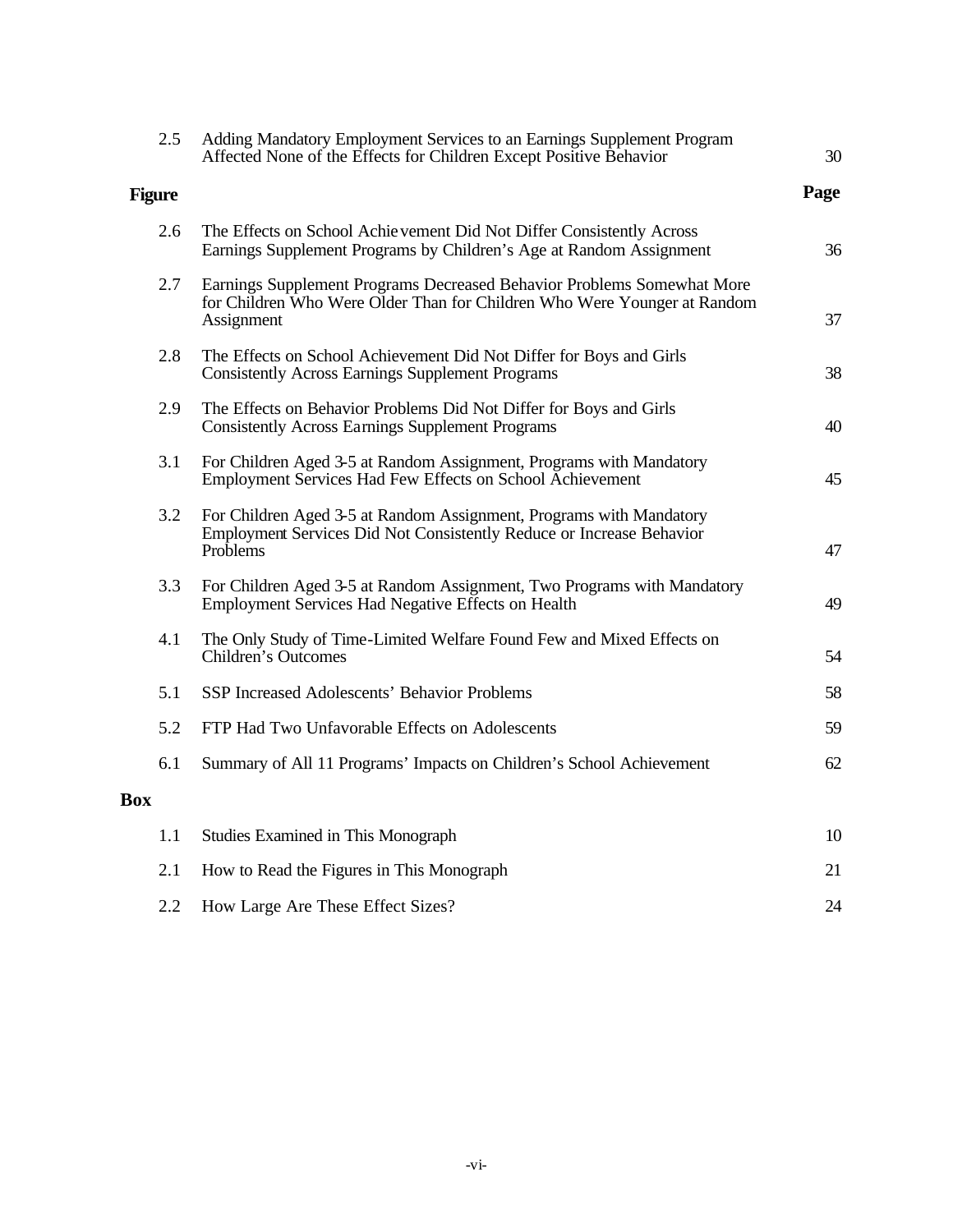# **Preface**

This is the first report from the Next Generation project, an innovative collaboration among researchers at MDRC, several other leading research institutions, and the foundation funding partners that is aimed at understanding the effects of welfare and employment policies on low-income children and families. The collaborative and interdisciplinary nature of the project is reflected in the combination of authors of this document — Pamela Morris and Johannes Bos at MDRC, Aletha Huston and Danielle Crosby at the University of Texas at Austin, and Greg Duncan at Northwestern University — who together represent the fields of developmental psychology, economics, and policy analysis.

The monograph provides the first comprehensive look at the findings from several recent evaluations of welfare and employment programs in order to examine the effects on children of three key policy approaches: providing financial supports to working families, requiring single parents to work, and limiting the length of time families can receive welfare. The studies on which this work is based were begun prior to the landmark federal welfare reforms of 1996, but many states have incorporated one or more of these policies into their post-1996 programs.

The most consistent finding is that programs that provided financial supports to parents who went to work — and increased parental employment and family income as a result improved outcomes for children. Four of the 11 programs examined here offered such financial supports; in all four, elementary school-aged children's school achievement was higher than that of children whose families were in the traditional welfare system. Thus, it appears that such programs have the potential not only to support the working poor but also to complement education reforms aimed at improving the school achievement of low-income children.

The document also provides some reassurance about the effects on children of requiring single parents to participate in work-related activities. The six programs examined here that increased parental employment through such mandatory employment services showed little evidence of negatively affecting elementary school-aged children, and they saved the government money. However, these programs also showed little evidence of benefiting these children. Regarding older children, for whom outcomes were examined in two of the studies included here, the report sounds a note of caution: Both programs increased parental employment but had some negative effects on adolescents' behavior and school achievement.

Overall, the findings suggest that policymakers face a choice between offering mandatory employment services without financial work supports, which increase parental employment and reduce welfare dependence but have only neutral effects on children, and providing financial work supports, which increase parental employment, boost family income, and benefit children but also raise government expenditures.

This monograph represents the kind of cross-cutting research synthesis — one directly relevant to policymakers — that is the mission of the Next Generation project. The project's continuing work will provide more detailed analyses of how job characteristics, child care policies, and family income affect low-income children.

> Judith M. Gueron President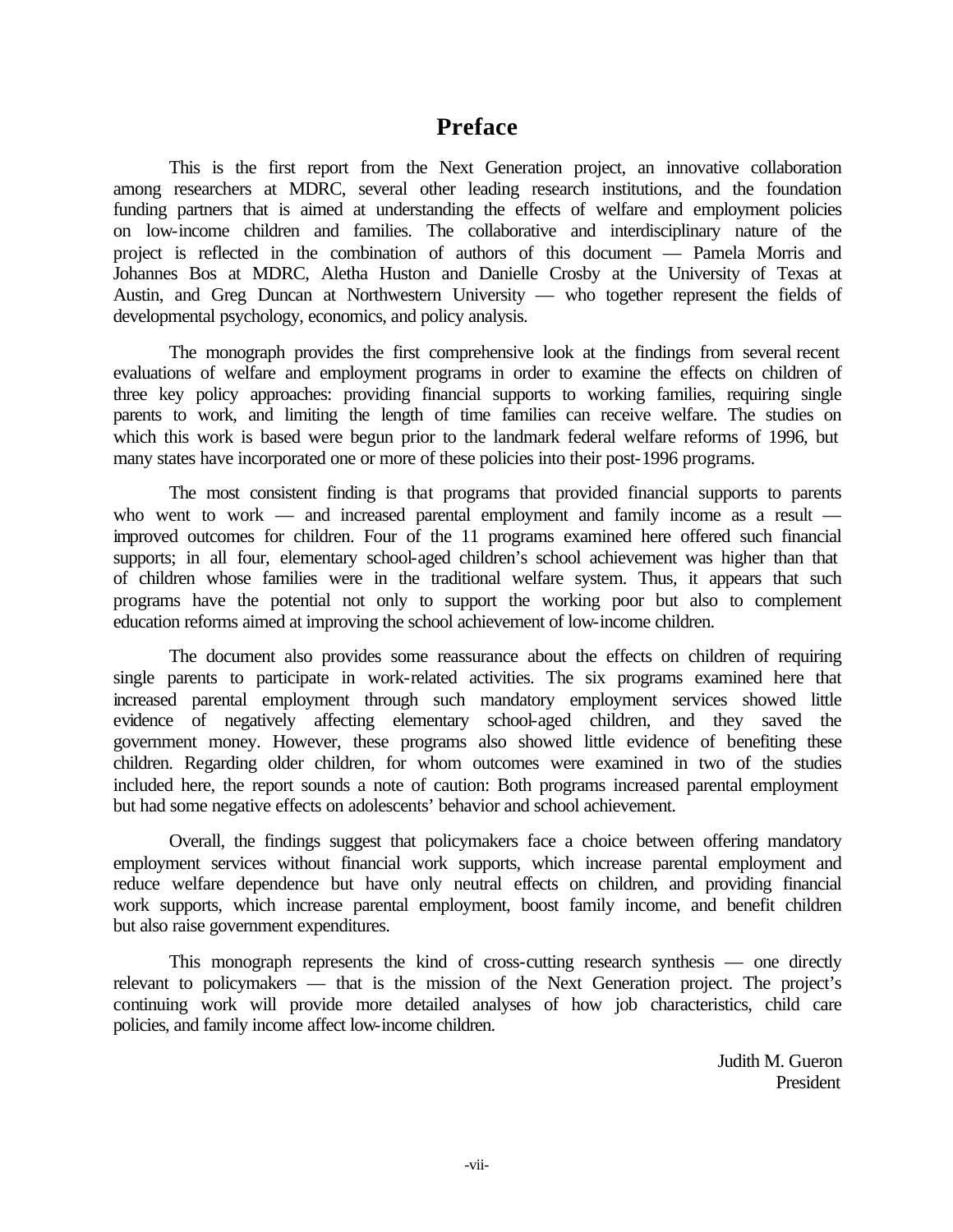### **Acknowledgments**

We are indebted to the Next Generation project's original director, Robert Granger, for his vision and dedication to developing the project. We are also grateful to the project's funders — the David and Lucile Packard Foundation, William T. Grant Foundation, and John D. and Catherine T. MacArthur Foundation — for their support, enthusiasm, and recognition of the value of this multistudy, collaborative effort.

The Next Generation project would not be possible without the program evaluations on which it is based, all of whose sponsors generously permitted us to use the original data. Those evaluations were supported by numerous federal agencies, state agencies, and foundations, which are thanked individually in the evaluation reports.

The Next Generation project has benefited in particular from the foresight and leadership shown by officials at the U.S. Department of Health and Human Services (HHS), Office of the Assistant Secretary for Planning and Evaluation (ASPE) and Administration for Children and Families (ACF), in their role in the original evaluations. ASPE helped to pioneer research on welfare and employment programs' effects on children by including information on children's outcomes in the National Evaluation of Welfare-to-Work Strategies (NEWWS). ACF developed the Project on State-Level Child Outcomes, an effort currently under way to include comparable measures of children's well-being in five state welfare reform evaluations.

Several of the evaluations benefited from the work of researchers at Child Trends, particularly that of Kristin Moore, Martha Zaslow, and Sharon McGroder. Child Trends is conducting the Child Outcomes Study in the NEWWS evaluation under subcontract to MDRC. Child Trends also played a central coordinating role in the Project on State-Level Child Outcomes, which is a collaboration among Child Trends, HHS (as initiator and funder), MDRC (as evaluator in Minnesota, Florida, and Connecticut), Mathematica Policy Research (as evaluator in Iowa), and Abt Associates (as evaluator in Indiana), with input from state participants and the National Institute of Child Health and Human Development (NICHD) Family and Child Well-Being Research Network. Child Trends was particularly instrumental in the conceptualization and design of the survey modules focused on children's outcomes.

A number of reviewers provided invaluable feedback on this monograph. Gayle Hamilton and Lisa Gennetian at MDRC provided key guidance throughout the process. In addition, Virginia Knox, Judith Gueron, Judith Greissman, Barbara Goldman, and Gordon Berlin at MDRC offered critical insights into the analysis and presentation of the findings. The report also benefited from input and comments from Kristin Moore, Martha Zaslow, and Sharon McGroder at Child Trends; Martha Moorehouse, Audrey Mirsky-Ashby, and Howard Rolston at HHS; and Hiro Yoshikawa at New York University. We would also like to thank Christopher Jencks for his feedback on an early presentation of the findings.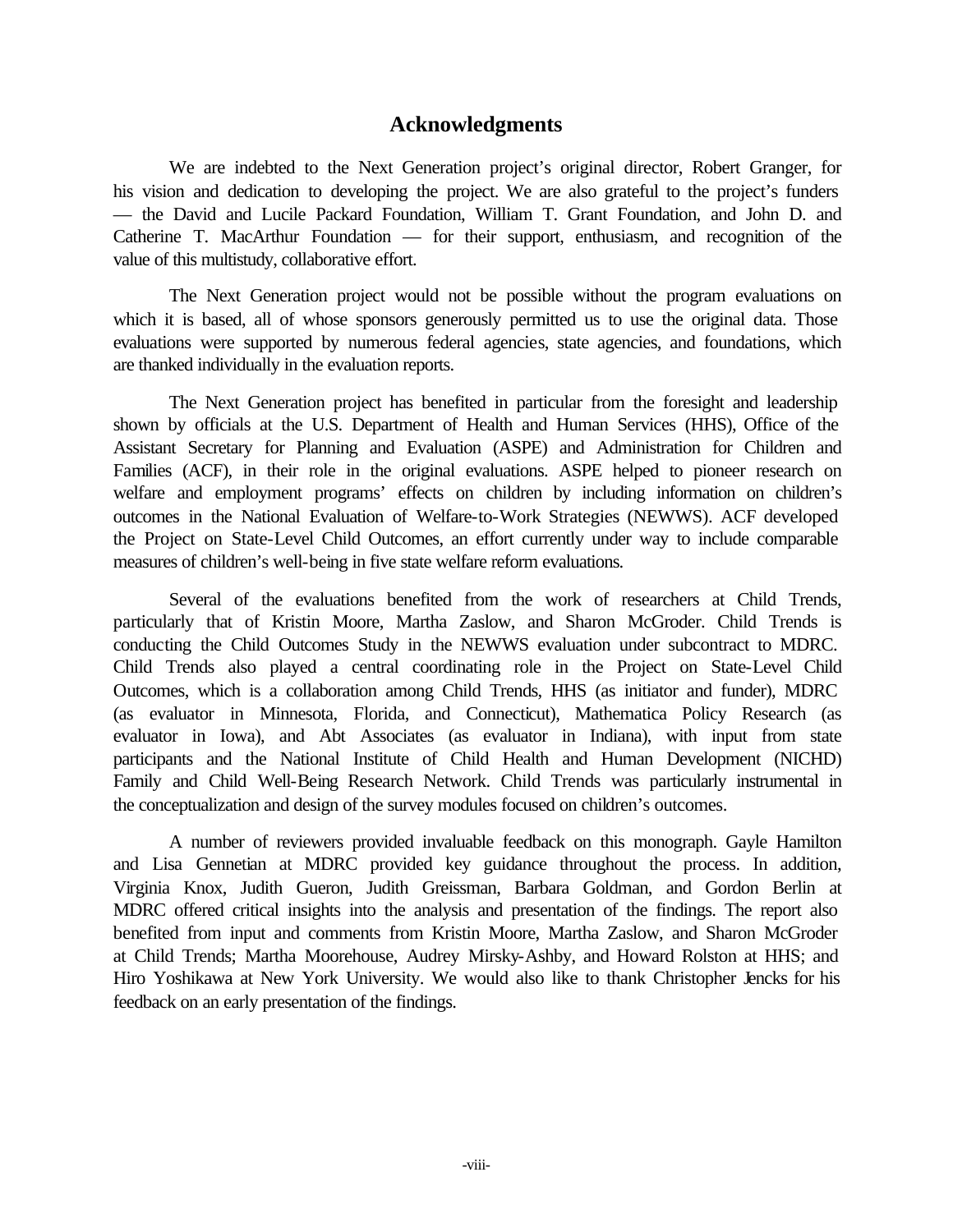The monograph benefited tremendously from the dedication of Phuong Tang, who created all the tables and figures, fact-checked the report, and coordinated production of the document. Thanks are also due Frank Tsai and Wanda Vargas at MDRC for conducting analyses for the monograph and Young Chang at the University of Texas for her assistance in the analysis and presentation of the results. Christina Gibson and Katherine Magnusson at Northwestern University also provided invaluable assistance. The monograph was edited by Valerie M. Chase with the assistance of Robert Weber, and Stephanie Cowell did the word processing.

The Authors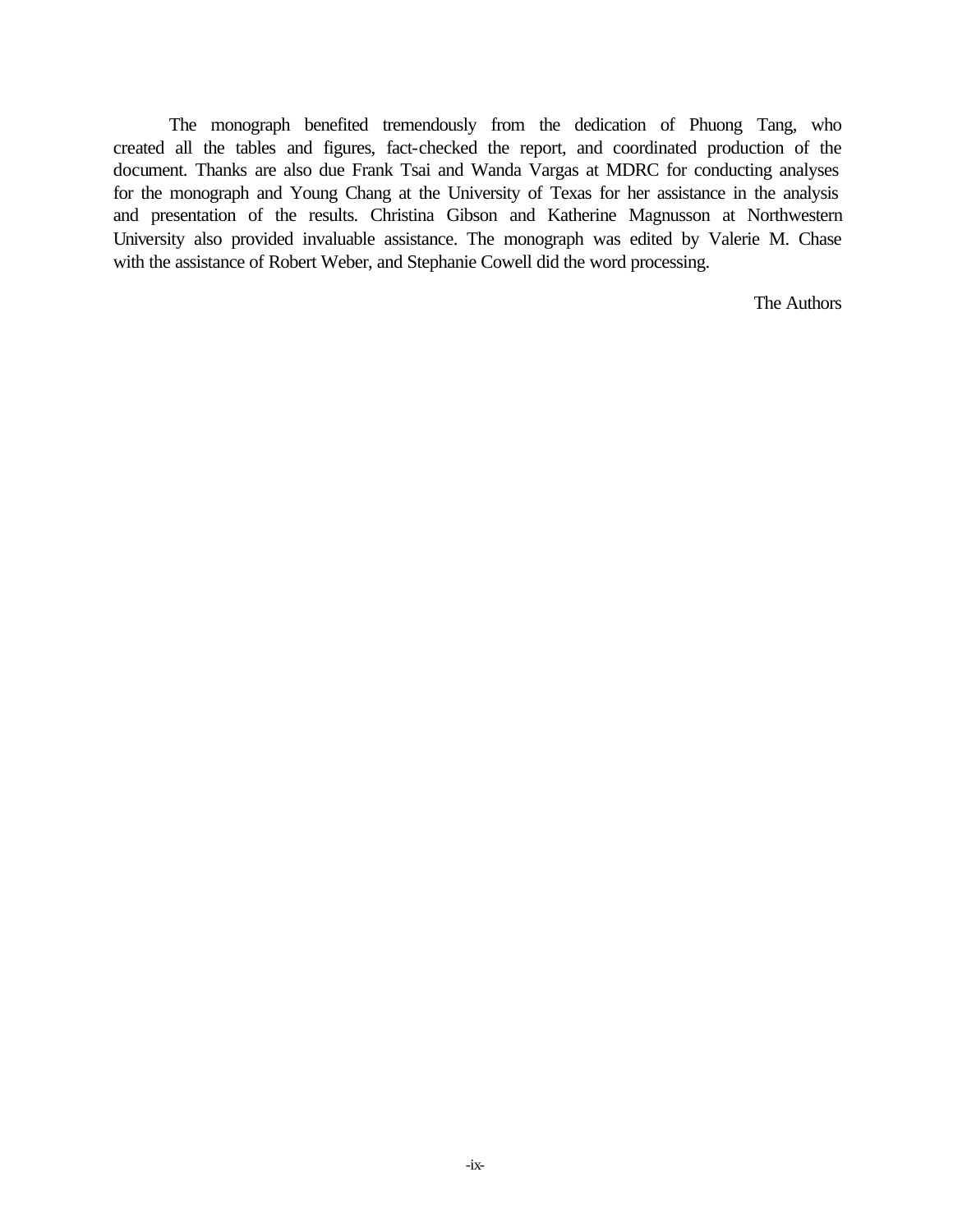# **Executive Summary**

Over the past 30 years, welfare and other public policies for families living in poverty have developed a primary objective of increasing parents' self-sufficiency by requiring and supporting employment. The Personal Responsibility and Work Opportunity Reconciliation Act (PRWORA), passed in 1996, was a milestone in this effort, limiting the length of time that families can receive federal cash welfare assistance and requiring most of them to participate in employment-related activities to be eligible for such assistance. In addition, during the 1990s the maximum benefits available to working-poor families through the Earned Income Credit (the federal tax credit that supplements the earnings of low-income families), publicly funded health insurance, and child care assistance were expanded to reward work outside the welfare system. Because many of these benefit expansions encourage parental employment, and because other changes have weakened the safety net for families in which parents do not maintain employment, all these developments may have important consequences for children.

Proponents of changes in welfare policy have argued that parental employment benefits children by providing them with family role models who work and are self-sufficient and by introducing a regular schedule into the family routine. But employment may also create stress in the family, reduce parents' opportunities to spend time with their children, and interfere with parents' monitoring of their children's activities ? particularly in single-parent families. Children may also be influenced by parental employment through changes in family resources: If family income or subsidies supporting such work-related needs as child care increase, children may benefit; if family resources decrease, children may be harmed. The critical question for policy is not "What are the effects of welfare reform on children?" Instead, it is "What program features are most likely to promote children's well-being?" or, conversely, "What program features harm children or leave them unaffected?"

In this monograph, we synthesize the results of five large-scale studies (see text box) that together examine the effects on children of 11 different employment-based welfare and antipoverty programs aimed primarily at single-parent families. (A companion document<sup>1</sup> examines the effects of these and other programs on parental employment, welfare use, and income.) Specifically, we attempt to identify the program features that are associated with effects on children's school achievement, social behavior, and health. Although most of the studies were under way by 1996, they were designed to test the effects of many program features that have been implemented by the states since the federal welfare law of 1996 was passed. The monograph is a product of the Next Generation project, a collaboration among researchers at the Manpower Demonstration Research Corporation (MDRC) and several leading research institutions that is being funded by the David and Lucile Packard Foundation, William T. Grant Foundation, and John D. and Catherine T. MacArthur Foundation.

We classify the programs in these studies on the basis of three features that might have affected the experiences of children in the participating families:

<sup>1</sup>*How Welfare and Work Policies Affect Employment and Income: A Synthesis of Research* (MDRC). Forthcoming, 2001. Dan Bloom and Charles Michalopoulos.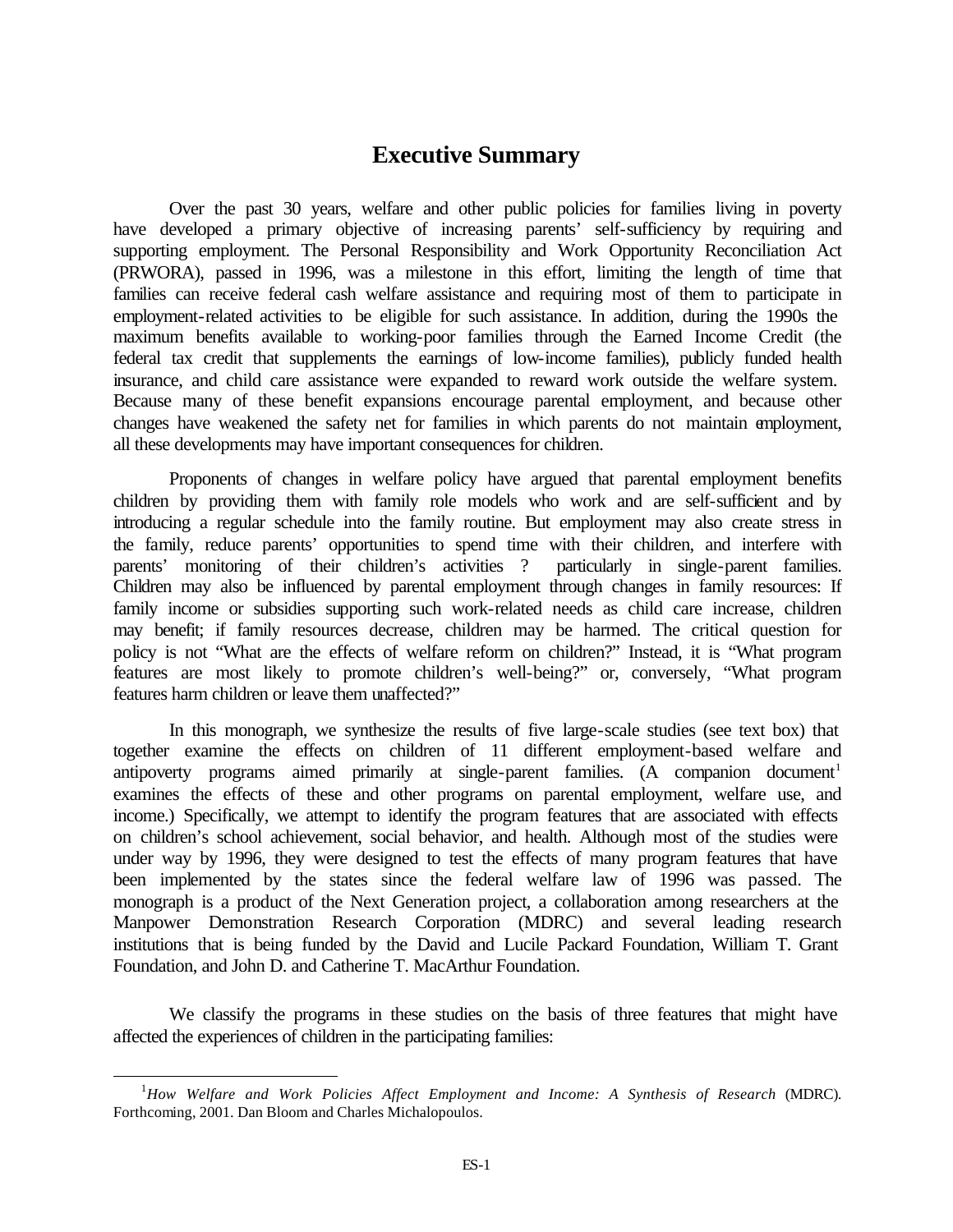# **Studies Examined in This Monograph**

The Next Generation project analyzes data from five program evaluations, building on their research designs, outcome measures, and impact analyses. The evaluations, and the organizations that conducted them, are listed below.

Florida's *Family Transition Program* was evaluated by MDRC under contract to the Florida Department of Children and Families.

The *Minnesota Family Investment Program* was evaluated by MDRC under contract to the Minnesota Department of Human Services.

The *National Evaluation of Welfare-to-Work Strategies* is being conducted by MDRC under contract to the U.S. Department of Health and Human Services. The Child Outcomes Study, which examines program impacts on young children, is being conducted by Child Trends under subcontract to MDRC.

The *New Hope* evaluation is being conducted by MDRC under contract to the New Hope Project, Inc., in collaboration with researchers from Northwestern University, the University of Texas at Austin, the University of Michigan, and the University of California at Los Angeles.

The *Self-Sufficiency Project* was conceived by Human Resources Development Canada. The project is being managed by the Social Research and Demonstration Corporation (SRDC) and evaluated by SRDC and MDRC.

- 1. **Earnings supplements.** Four of the programs offered generous *earnings supplements* designed to make work more financially rewarding by providing families with cash supplements or by increasing the amount of welfare that parents could keep when they went to work. (One of the programs also supplemented earnings less directly by subsidizing child care and health care beyond the levels provided in the community.) Earnings supplements are intended to increase family resources as well as to encourage parental employment, and in the programs under study they generally succeeded in achieving both of these goals. While some of the programs with earnings supplements included other components as well, the provision of supplements was the only feature that the four programs in this category shared.
- 2. **Mandatory employment services.** Six of the programs provided only *mandatory employment services* — such as education, training, or immediate job search — in which parents were required to participate to be eligible to receive cash welfare benefits. Parents who failed to comply were subject to sanctions in the form of reduced welfare grants. The six programs in this category included mandatory employment services without any earnings supplements or time limits. In the programs under study, participation mandates (designed primarily to increase employment) were generally successful in raising employment rates. When mandates were implemented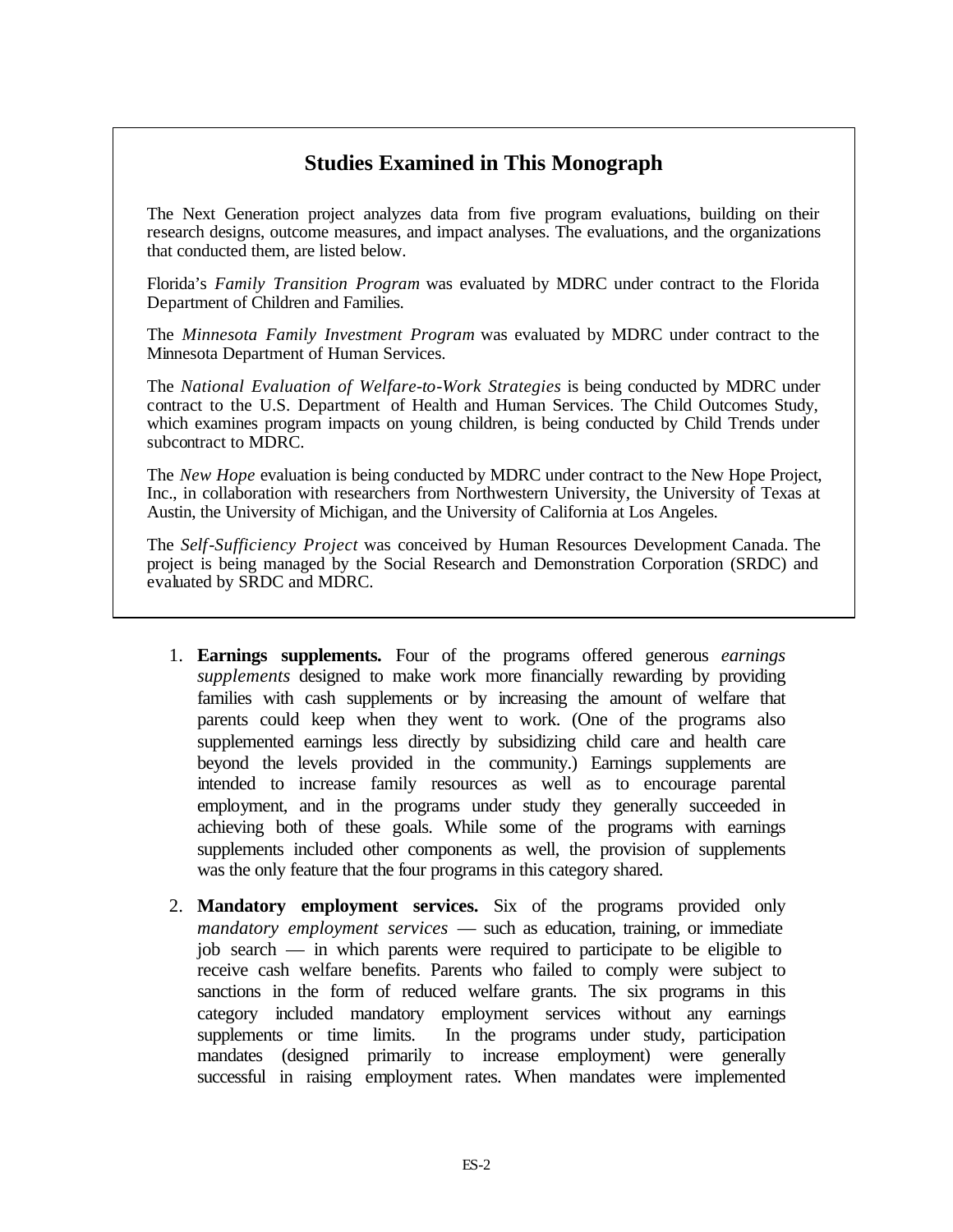without earnings supplements, participants lost welfare benefits as they gained earnings, so these programs did not usually raise family income or resources.

3. **Time limits.** One of the programs under study put *time limits* on families' eligibility for welfare benefits, restricting eligibility to a certain number of months in a specified period. This program was a pilot welfare reform initiative implemented prior to 1996 under waivers of federal welfare rules. Until 1996, cash welfare assistance was a federal entitlement that was available as long as it was needed. The federal welfare law of 1996 sets a lifetime limit of five years on cash assistance receipt, but states may impose shorter limits or extend the time limits by using state funds. States may also exempt 20% of the caseload from the limits for hardship reasons. Once a family reaches the time limit, federally funded cash benefits are terminated, but the family normally remains eligible for food stamps, Medicaid, lowincome child care assistance, and (where available) state-supported cash assistance. The program with time limits combined them with mandatory employment services and a small earnings supplement; the result was an increase in parental employment but only a modest increase in family income.

All the studies reviewed used a rigorous random assignment research design. Parents were placed at random in either a program group, which had access to the new services and benefits and was subject to the new rules, or a control group, which received the benefits and was subject to the rules that had previously existed in the locality of the study site or sites. In most cases, members of the control group were eligible for cash assistance through Aid to Families with Dependent Children (AFDC), the cash welfare program in effect prior to 1996. Because parents were assigned to the groups at random, the average characteristics of families in the program and control groups should not have differed systematically at the outset. The random assignment method thus ensures that any differences between the two groups found during the study are due to the new program rather than to differences in the families' initial characteristics or the general economic and social conditions that they experienced.

In surveys conducted two to four years after parents entered the studies examined here, children's school achievement, social behavior, and health were measured using parents' reports and, in some studies, standardized tests or teachers' reports. To ensure the comparability of results, we focused on a subset of measures that were similar across studies yet represented a wide range of outcomes for children that might be affected by welfare and work policies. Using these measures, we conducted analyses for subsamples composed of single parents ? the great majority of whom were women ? with children who ranged in age from approximately 3 to 9 when their parents entered the study. At the time at which school achievement, behavior, and health were measured, the children's approximate age range was 5 to 12. The findings for all the measures of children's well-being and for the full samples can be found in the reports from the individual studies.<sup>2</sup>

<sup>2</sup> *The Family Transition Program: Final Report on Florida's Initial Time-Limited Welfare Program* (MDRC). 2000. Dan Bloom, James Kemple, Pamela Morris, Susan Scrivener, Nandita Verma, Richard Hendra.

*Impacts on Young Children and Their Families Two Years After Enrollment: Findings from the* [National Evaluation of Welfare-to-Work Strategies'] *Child Outcomes Study* (U.S. Department of Health and Human Services, Office of the Assistant Secretary for Planning and Evaluation and Administration for Children and Families; and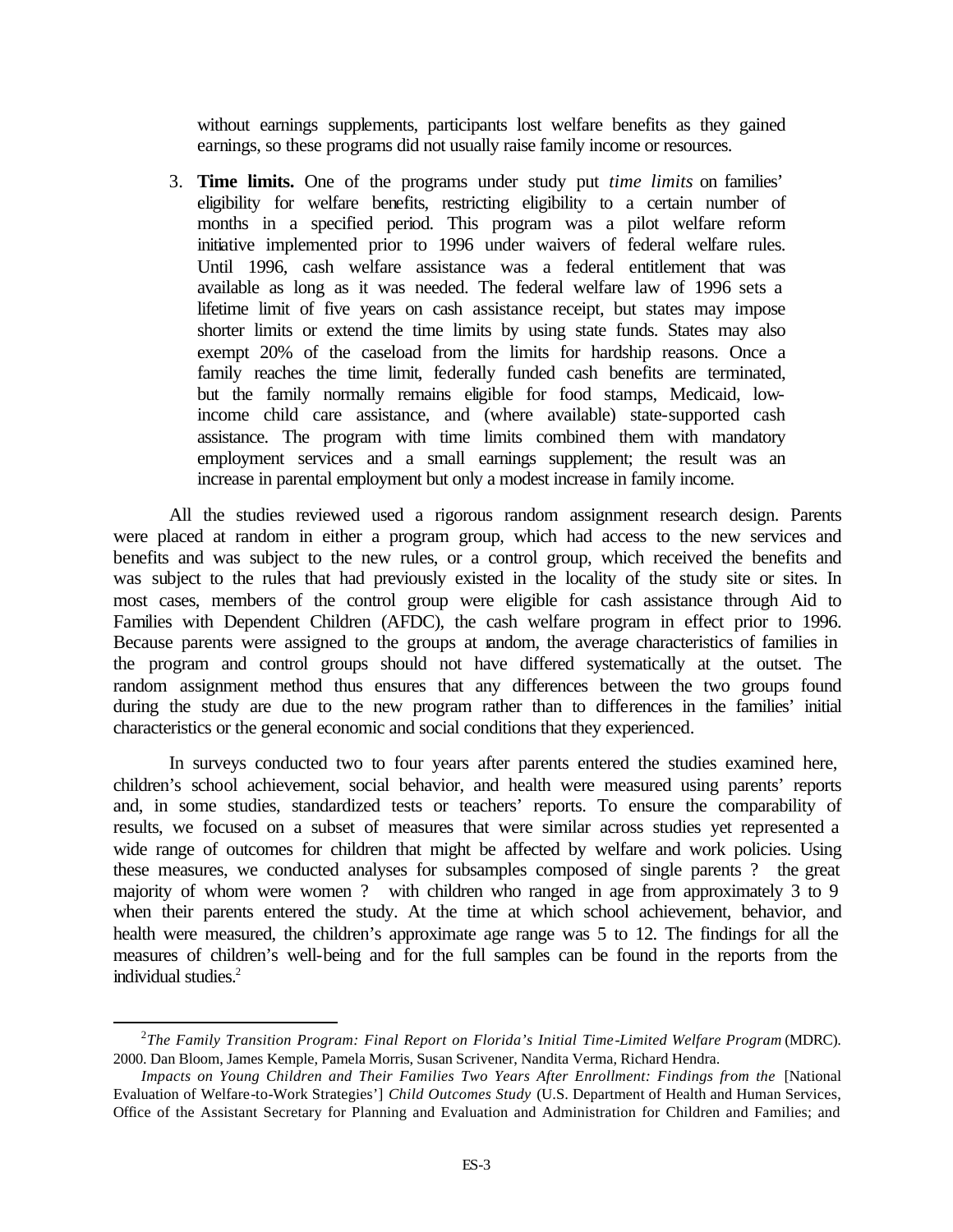The difference between the children in the program group families and those in the control group families on a given outcome is referred to as the program's *impact* on that outcome. For each of the programs, we computed impacts and tested whether the impacts were statistically significant (that is, unlikely to have occurred by chance). We also examined the patterns of impacts for the programs that shared each of the three features introduced above. Our main findings follow.

- **The programs that included earnings supplements, all of which increased both parental employment and income, had positive effects on elementary school-aged children.** All four programs that provided earnings supplements led to higher school achievement. Some of the programs also reduced behavior problems, increased positive social behavior, and/or improved children's overall health.
- **Adding mandatory employment services did not generally reduce the positive effects of earnings supplements on children.** The only program that included mandatory employment services in addition to an earnings supplement increased parents' full-time employment but generally did not affect children's outcomes beyond having the same positive effects as the program did when it was implemented with earnings supplements alone.
- **The programs with mandatory employment services, all of which boosted parental employment without increasing income, had few effects on children, and the effects were mixed in direction.** These six programs had relatively few noteworthy effects on children. When impacts were found, the effects were about equally likely to be positive as negative. The pattern of impacts appeared to be more closely associated with particular sites than with program characteristics like participation mandates.
- **The program with time limits, which led to an increase in parental employment and a modest increase in income, produced few noteworthy impacts on children, and the impacts found did not suggest a consistent pattern of benefit or harm.** Our knowledge base is smallest with regard to the impacts of time limits because only one program had time limits, and this program combined them with mandatory employment services and a small earnings supplement. The program's few impacts on children were mixed: Health improved, but positive social behavior decreased.

These general conclusions are subject to the caveats below.

U.S. Department of Education, Office of the Under Secretary and Office of Vocational and Adult Education). 2000. Sharon McGroder, Martha Zaslow, Kristin Moore, Suzanne LeMenestrel.

*New Hope for People with Low Incomes: Two-Year Results of a Program to Reduce Poverty and Reform Welfare* (MDRC)*.* 1999. Johannes Bos, Aletha Huston, Robert Granger, Greg Duncan, Thomas Brock, Vonnie McLoyd.

*Reforming Welfare and Rewarding Work: Final Report on the Minnesota Family Investment Program: Volume 2: Effects on Children* (MDRC). 2000. Lisa Gennetian, Cynthia Miller.

*The Self-Sufficiency Project at 36 Months: Effects on Children of a Program That Increased Parental Employment and Income* (Social Research and Demonstration Corporation)*.* 2000. Pamela Morris and Charles Michalopoulos.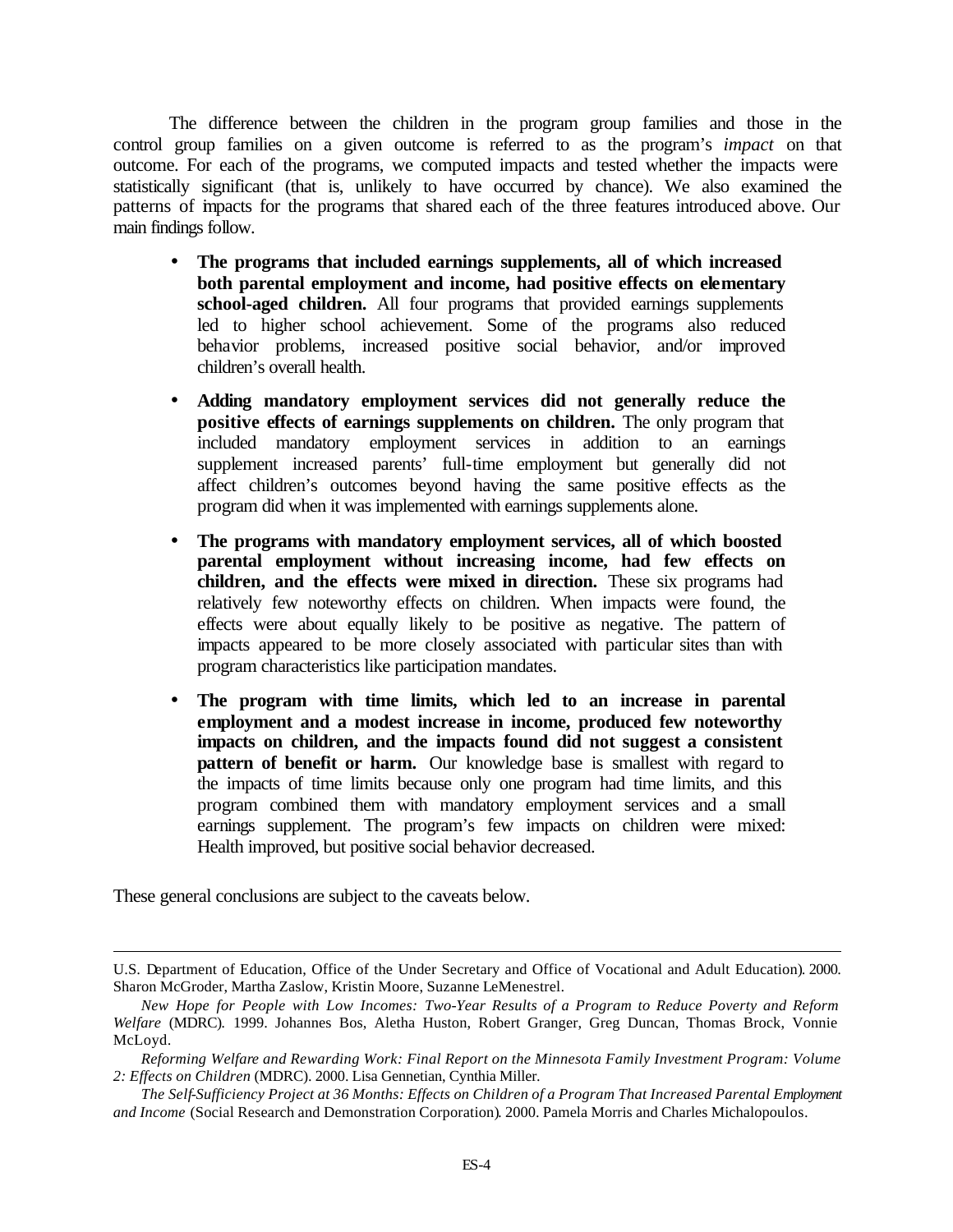- **Although the effects of earnings supplements on children are encouraging, the improvements are modest when considered in the context of these children's high levels of disadvantage.** Even the programs with the most benefits to children left many families in poverty and many children at risk of school failure and behavior problems. These programs do not eliminate the need for child-focused interventions and reforms that promote school achievement and reduce behavior problems.
- **The positive effects of earnings supplement programs on children were most pronounced for the children of long-term welfare recipients.** For families in which the parent had a long history of using welfare, the programs with earnings supplements improved children's development and increased parental employment and family income.
- **The conclusions in this monograph are limited to preschool-aged and elementary school-aged children. Infants and toddlers, as well as adolescents, may be affected differently by the welfare reform approaches examined here.** Too few of the studies considered here specifically examined children under 3 for general conclusions to be drawn. For adolescents, however, two of the studies (one examining a program with an earnings supplement and another a program with a time limit) found decreases in school achievement and increases in behavior problems among adolescents.
- **Although the program features examined in this monograph are similar to those included in many programs that have been implemented by states since 1996, they do not represent the full range of earnings supplements, participation mandates, and time limits currently in effect**. The patterns from which these broad conclusions are drawn were observed in programs in different geographic regions with different population programs in different geographic regions with different population characteristics, justifying some confidence that the findings will generalize across different contexts. Nonetheless, most of the studies were conducted prior to the passage of the 1996 federal welfare legislation, and their impacts could be different in a different macroeconomic or policy context. Moreover, while the policies examined here are representative of some of the state policies currently in effect, policies that provide less generous supplements or impose more stringent mandates or time limits than those examined here may have different effects on children.

The welfare reforms initiated by the states and the legislated changes in the 1990s did not lead to one new welfare policy but to a variety of policies that continue to evolve. As welfare caseloads decline, federal and state policies are generally being expanded to reach all workingpoor families, regardless of their welfare status. The findings of this synthesis may guide policy choices that promote the development of children both in families receiving welfare and in other low-income families. Welfare reforms and antipoverty programs can have a positive impact on children's development if they increase employment and income, but increasing employment alone does not appear sufficient to foster the healthy development of children. Children living in poverty are at risk of low achievement, behavior problems, and health problems, so it is critical that policies affecting their families enhance children's well-being rather than leaving them at the same level of deprivation and risk that they experienced under the former welfare system. We hope that this analysis will help state and federal policymakers make informed choices that keep the effects on children in focus as they design legislation that affects low-income parents.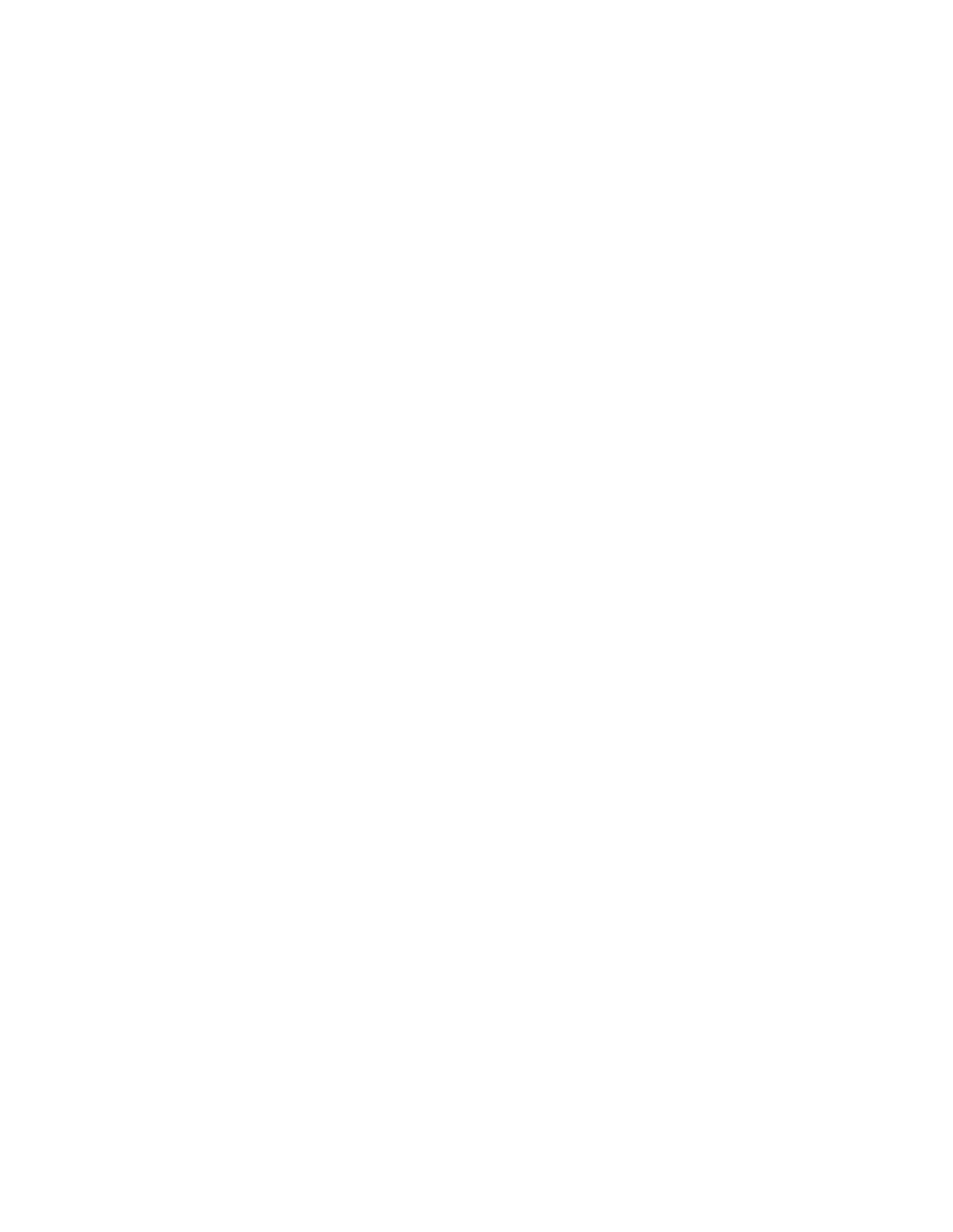#### **Chapter 1**

# **Introduction**

The Personal Responsibility and Work Opportunity Reconciliation Act (PRWORA), passed in 1996, was the culmination of several decades of efforts to promote work and reduce long-term welfare receipt among single-parent families, the great majority of which are headed by women. As a result of these efforts, the welfare system was not only transformed, but benefits for working-poor families were expanded to reward work outside the welfare system through the Earned Income Credit (EIC, the federal tax credit that supplements the earnings of low-income families), publicly funded health insurance, and child care assistance. Whether promoting work among low-income single parents helps or hurts children, and under what conditions, is the subject of this monograph. The monograph is a product of the Next Generation project, a collaboration among researchers at the Manpower Demonstration Research Corporation (MDRC) and several leading research institutions that is being funded by the David and Lucile Packard Foundation, William T. Grant Foundation, and John D. and Catherine T. MacArthur Foundation.

Proponents of the policy changes have argued that parental employment benefits children by increasing parents' self-esteem and providing children with positive role models. Skeptics worry that greater work responsibilities may harm children by increasing parents' stress, reducing the amount of time parents can spend with their children and monitoring them, and increasing the amount of time children spend in low-quality child care arrangements. For parents unable to maintain consistent employment, skeptics also worry that the loss of a financial safety net may adversely affect children. In the context of increasing autonomy at the state level and the potential for welfare policy to evolve further at the federal level, understanding how children are affected by different welfare policies is critical. This monograph seeks to advance our understanding of how various welfare reform programs affect children by synthesizing evidence from evaluations of 11 welfare and employment programs. A companion document<sup>1</sup> examines the effects of these and other programs on parental employment, welfare use, and income. The five large-scale evaluations covered here are unusual in their experimental rigor and comprehensive measurement of children's well-being.

The relevant policy background and an overview of this research synthesis are provided in this chapter. In Chapters 2, 3, and 4, we analyze the effects on children's well-being of programs with earnings supplements, mandatory employment services, and time limits, respectively. In those three chapters, we discuss how parenting, child care, and other family changes may account for the programs' effects on children. We also examine effects on the children of long-term welfare recipients, on preschool-aged versus early school-aged children, and on boys versus girls. Based on the results of the two studies that have examined adolescents, in Chapter 5 we explore the possibility that the programs affect adolescents differently than children in other age groups. Chapter 6 presents an overall summary of the research synthesis laid out in the preceding chapters and discusses its implications for policy.

<sup>&</sup>lt;sup>1</sup>Bloom and Michalopoulos, 2001.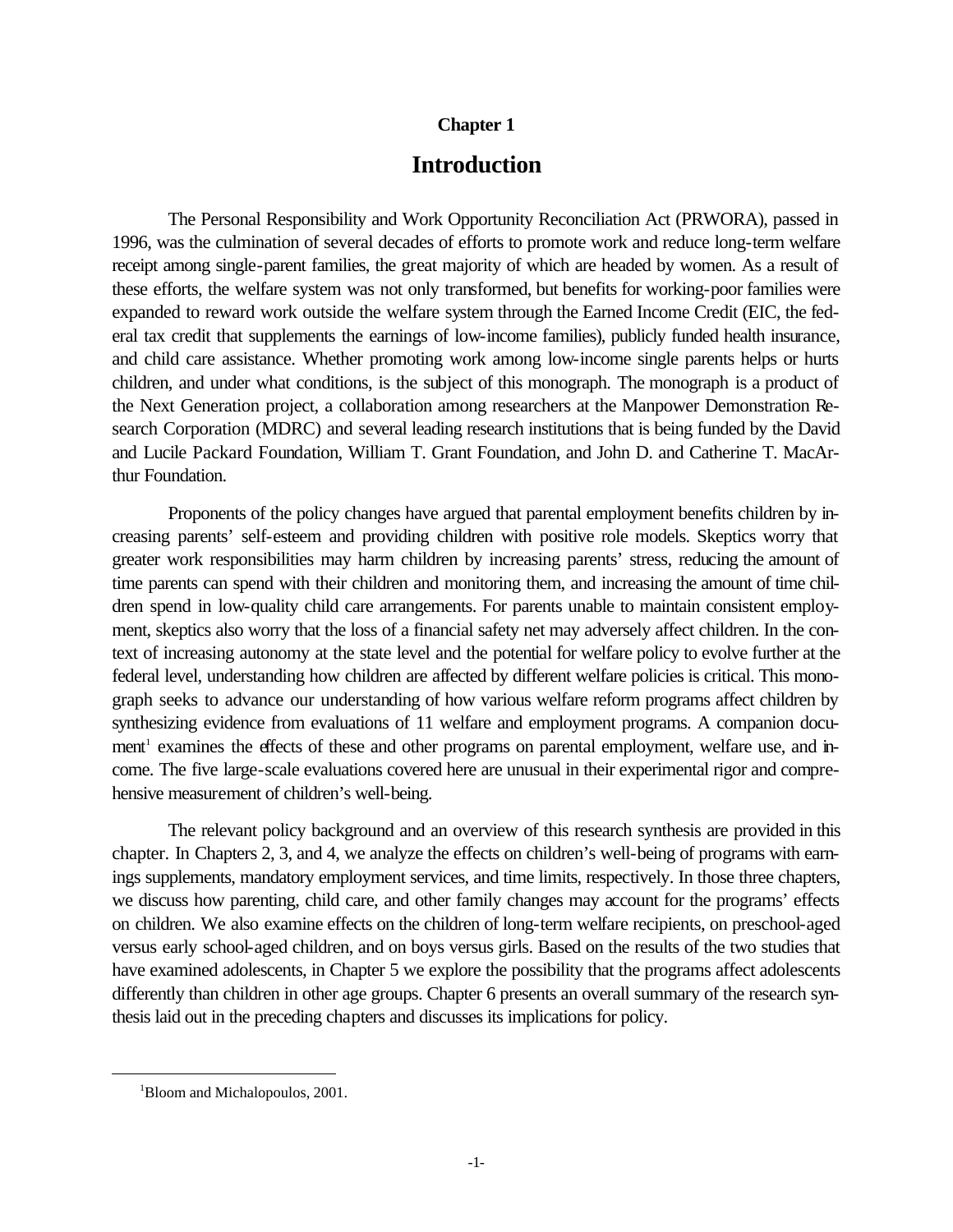# **I. Historical Background: Welfare Reform and Children**

The 1996 federal welfare reform law introduced sweeping changes to the nation's system for supporting low-income families with children. During the prior six decades, Aid to Families with Dependent Children (AFDC) had guaranteed aid for economically deprived families with children. The new law eliminated AFDC, which was funded as an open-ended entitlement, and replaced it with Temporary Assistance for Needy Families (TANF), which provided block grants to states, introduced time limits on cash assistance, and imposed work requirements on recipients. The law made other substantial changes affecting child care, the Food Stamp Program, Supplemental Security Income (SSI) for children, and the Child Support Enforcement program, giving states numerous options — for instance, the option to require work of parents with infants (children under 12 months old), to cap benefits so that payments do not increase if recipients have additional children ("family caps"), and to require individuals to sign individual responsibility plans. The most controversial of these changes was the institution of time limits on receipt of federal cash assistance. One of the studies examined in this monograph provides information about the effects of a time-limited welfare reform program on children.

These sweeping changes were the results of a more gradual process, begun in the 1960s, intended to push welfare recipients toward higher levels of employment-based self-support. In 1967, Congress passed a law requiring parents who were receiving AFDC and who had no preschool-aged children to register for work activities. Efforts to enforce work requirements varied widely from one state to the next and were not taken seriously by most states until the early 1980s. Changes in 1981 and in 1988 (following passage of the Family Support Act) sought to accelerate states' efforts to promote employment and reduce welfare, but full implementation was thwarted by the recession of the early 1990s. Efforts to understand the impact of these policy changes (such as mandatory employment services) on children's development gave rise to some of the evaluations included in this monograph.

In the four years prior to the 1996 legislation, the federal government granted waivers of federal AFDC rules to more than 40 states to allow them to experiment with program changes. The evaluations conducted under such waivers in Minnesota and Florida provide some of the data used here. Waiver provisions varied widely among states. Some included earnings supplements designed to compensate recipients for lost welfare benefits as their earnings increased and thereby to encourage them to increase their work effort. Without supplements, welfare recipients typically lost their benefits at about the same rate as they gained earnings, so their income did not increase with their work effort. Many programs tested requirements that recipients participate in employment-related activities or risk losing their benefits. Others tested time limits on welfare receipt. Programs that included earnings supplements, mandatory employment services, and time limits were tested in the studies examined here.

# **II. Program Features**

The debate surrounding the passage of the 1996 welfare reform legislation has been fraught with assumptions and predictions about the effects of the proposed reforms on children. Reform advocates foresaw many benefits to children of increased parental employment, which they believed would create positive role models, promote parents' self-esteem and sense of control, introduce productive daily routines into family life, and eventually foster career advancement and higher earnings on the part of both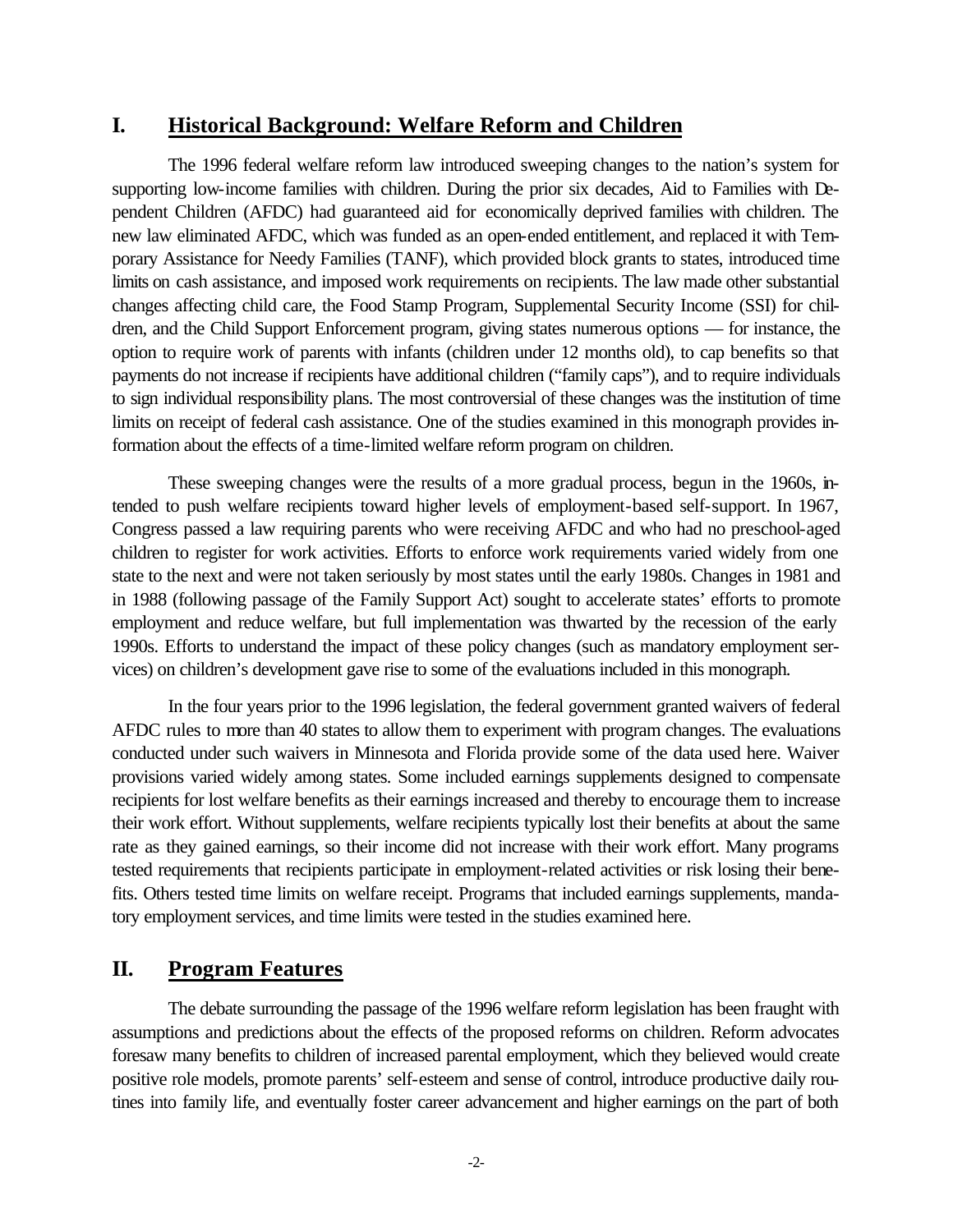parents and children.<sup>2</sup> In this view, children's developmental needs are addressed indirectly but effectively by policies that promote employment among welfare recipients.

A very different view of the potential effects of welfare reforms on children stresses the role of family income and resources available to children. Armed with forecasts of dramatic increases in child poverty, critics of welfare reform focused on the likely detrimental effects on children's well-being of families' losing welfare benefits. Proponents were more optimistic that as parents moved into jobs, their future earnings would elevate family income above the level of welfare benefits.

Welfare reform was also intended to encourage marriage and discourage out-of-wedlock childbearing, both of which were expected to improve children's well-being. The preamble to the 1996 PRWORA legislation identifies marriage as "an essential institution of a successful society which promotes the interests of children," posits that "responsible fatherhood and motherhood are integral to successful child rearing and the well-being of children," and asserts that the "prevention of out-of-wedlock pregnancy and reduction in out-of-wedlock births are very important Government interests." Limiting cash support for single parents and instituting caps on assistance for women who have additional children while on welfare were aimed at discouraging out-of-wedlock childbearing. But these policies which were designed to affect marriage, paternal involvement, and family structure directly — are not represented in enough studies to allow systematic comparison of them.

In this monograph, we draw on studies of programs that were designed primarily to affect parental employment and income but that could have affected children indirectly. Specifically, we examine the effects on children of programs that include three policy approaches currently used in many state welfare programs: earnings supplements, mandatory employment services, and time limits on welfare receipt. Each of these program features is designed to encourage work, reduce welfare use, and particularly in the case of earnings supplements — increase income.

### **A. Earnings Supplements**

Some welfare and antipoverty programs include strategies specifically designed to make work more financially rewarding than welfare. The labor market accessible to the working poor offers mainly low-skill, low-pay jobs that are often transitory, making welfare potentially more attractive than work. Some welfare reform programs try to compensate for some of the shortcomings of the labor market by "making work pay" — that is, by providing extra income and resources to recipients who are employed. Some such programs require full-time employment; others provide earnings supplements for any amount of work. Supplements are sometimes provided within the welfare system by increasing the earnings disregard (the amount of earnings that is not counted as income in calculating the amount of a family's welfare benefit) so that families can keep more of their welfare dollars when parents go to work. In other programs, earnings supplements are provided outside the welfare system in the form of cash supplements and — sometimes in addition — in-kind benefits such as child care or health care subsidies. Most states have already made enhanced earnings disregards a key component of their TANF policies. A few other states provide cash supplements through refundable tax credits. The studies examined in

<sup>&</sup>lt;sup>2</sup>Haskins, forthcoming, 2001.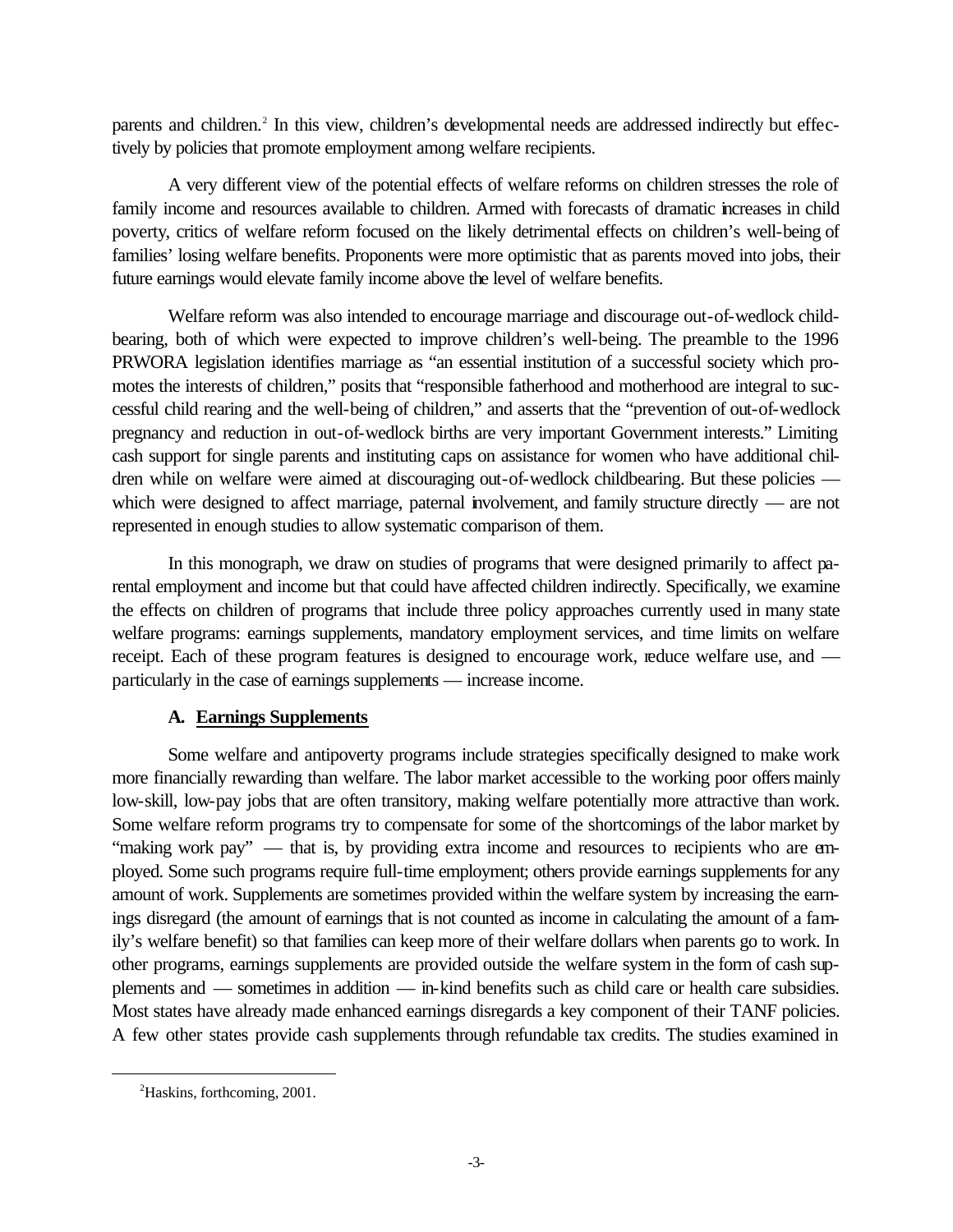this monograph include policies that are comparable to the most generous disregards provided in many current state programs.

### **B. Mandatory Employment Services**

Since the 1970s, welfare reform approaches have been designed to induce participation in work-related activities or employment by making participation mandatory. The primary tool used to enforce participation mandates is sanctioning, whereby a recipient's welfare grant is reduced if she or he does not comply with program requirements. These programs are designed to reduce welfare use and increase employment either by promoting parents' participation in job search and job training or by requiring parents' participation in basic education, both with the long-term goal of increasing the employability of these often low-skilled workers. Today, virtually all states are using such mandates in their attempt to reduce welfare use and increase parents' self-sufficiency. In some cases, the mandates are more stringent (with respect to the number of hours of work required or the size of the sanction) than those in the studies examined here.

### **C. Time Limits**

Until 1996, cash welfare assistance was a federal entitlement that was available to families as long as they met the eligibility requirements. The federal welfare law of 1996 sets a lifetime limit<sup>3</sup> of five years on cash assistance receipt, but states may shorten or extend the limits by using state funds. States may also exempt 20 percent of the caseload from time limits for hardship reasons. Once a family reaches the time limit, federally funded cash benefits are terminated, but the family normally remains eligible for Food Stamps, Medicaid, low-income child care assistance, and (where available) statesupported cash assistance. Time limits are intended to reduce welfare dependence, encouraging parents to work in order to support their families. More than 40 states have established limits on the receipt of cash assistance, ranging from 21 to 60 months.

# **III. The Relation Between Program Features and Children's Outcomes**

To further our understanding of how policy features such as earnings supplements, mandatory employment services, and time limits affect children, we draw on extensive research on the link between parental employment, welfare dependence, and income on the one hand and children's outcomes on the other. The resulting conceptual model is presented in Figure 1.1. A central idea behind this model is that policy changes can affect children indirectly through changes in resources (for instance, child care, housing, learning materials, and food) and through changes in children's socialization experiences (their family functioning and relationships with parents). Examining such intermediate outcomes, or possible mediators of programs' effects on children, helps us understand not only whether a policy affects children but also how it does so.

 <sup>3</sup>  ${}^{3}$ Lifetime limits restrict the number of months in the recipient's lifetime that she or he can receive welfare benefits. Fixed-period time limits, in contrast, restrict the number of months of benefits over a shorter, specified period — for example, to 24 months in any 60-month period. The time-limited program examined in this monograph includes a fixedperiod limit rather than a lifetime limit.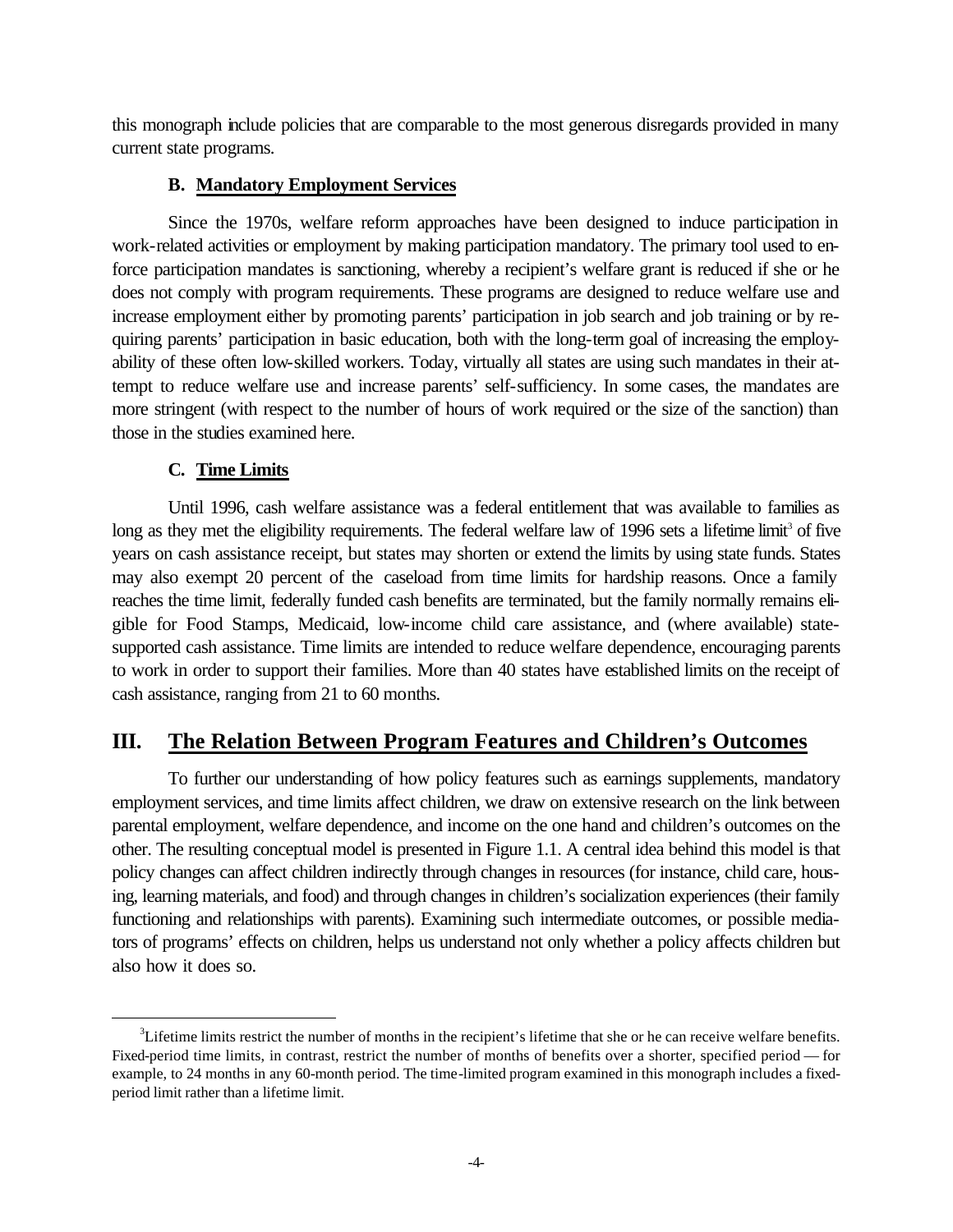# **How Welfare and Work Policies Affect Children**

**Figure 1.1 Mechanisms Through Which Welfare and Employment Policies Might Affect Children**

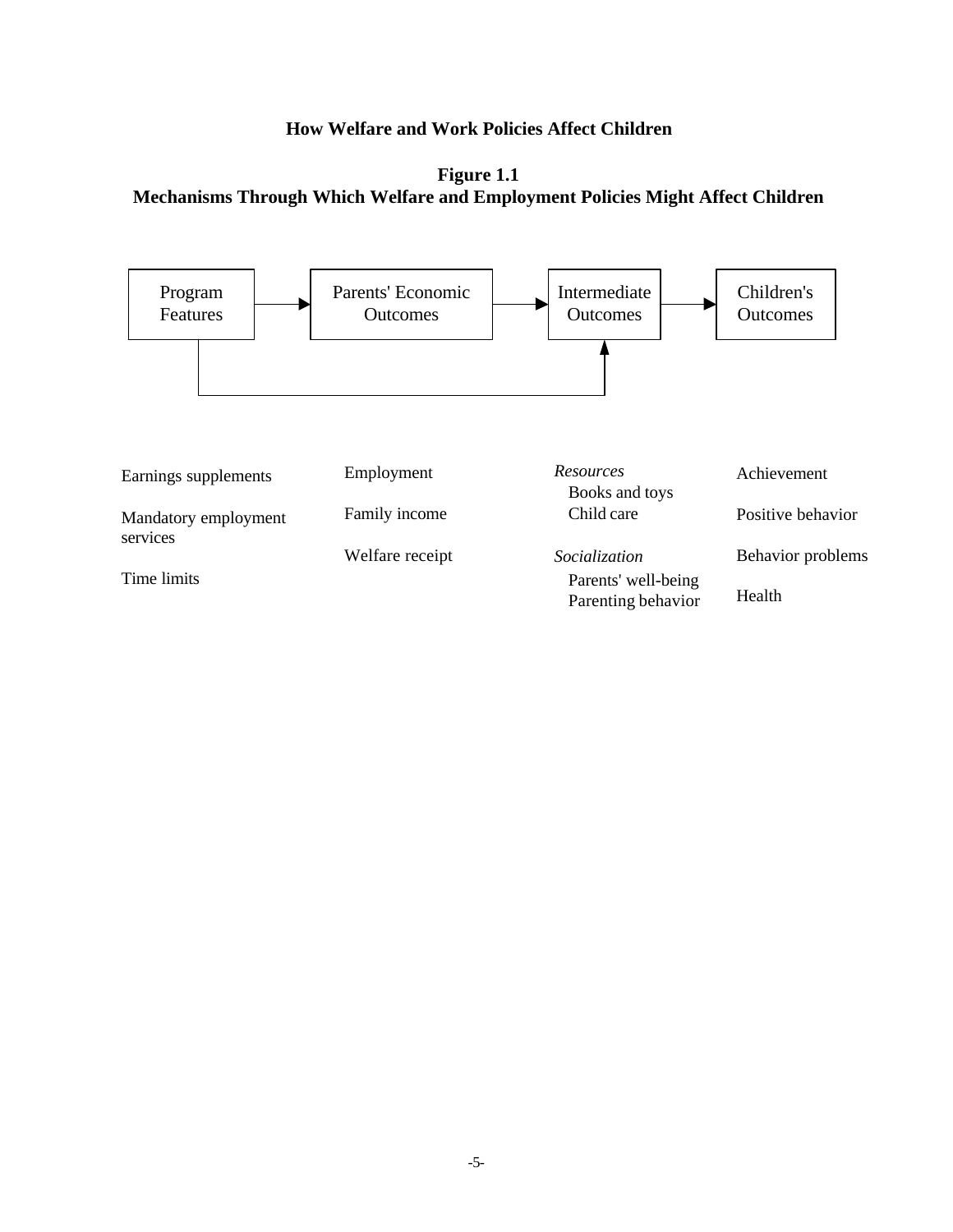Below we review the literature on the relations between the primary targets of these interventions (parental employment, income, and welfare use) and children's development, paying particular attention to the possible dependency of these effects on the age and gender of the child.

#### **A. Effects of Maternal Employment**

The effects of maternal<sup>4</sup> employment on children depend on the characteristics of the mother's job, the extent to which family resources increase, the mother's psychological well-being, and the quality of the child care, youth programs, and neighborhood to which the child is exposed. For low-income families headed by single mothers, in particular, the associations between maternal employment and children's cognitive and social development tend to be positive.<sup>5</sup> But it appears that much, if not all, of this difference stems from differences between employed and unemployed mothers in their demographic attributes, skills, personalities, and child-rearing practices rather than from their employment status per se.<sup>6</sup> Moreover, holding highly routinized jobs that pay very low wages and afford little autonomy appears to have negative effects on mothers' emotional well-being and, in turn, on children's development.<sup>7</sup> Unpredictable and unconventional work hours, which are characteristic of many lowwage jobs, may make it difficult for parents to combine work and family responsibilities. Maternal employment may have more positive effects on children when mothers believe their children will not suffer as a result than when it conflicts with their beliefs about what is best for their families.<sup>8</sup>

#### **B. Effects of Family Income**

In studies conducted in the United States, poverty has been found to have small but consistently negative effects on children's development.<sup>9</sup> Unsurprisingly, persistent and deep poverty has been shown to be more detrimental to children than transient poverty.<sup>10</sup> Family income may influence children through both the resource and socialization pathways in Figure 1.1 — affecting the resources parents can provide to their children and influencing parental stress and parenting behavior.<sup>11</sup> In the few longitudinal studies that have been conducted, family income consistently predicts children's academic and cognitive performance, even when other family characteristics are taken into account.<sup>12</sup> Children from low-income families also have more behavior and health problems than those from more affluent families do.<sup>13</sup> Family characteristics associated with poverty account for these differences in some studies.<sup>14</sup>

<sup>&</sup>lt;sup>4</sup>Because the vast majority of the single parents in the studies included in this monograph were mothers, here we review research that focuses specifically on the effects of maternal employment on children.

<sup>&</sup>lt;sup>5</sup>Harvey, 1999; Vandell and Ramanan, 1992; Zaslow and Emig, 1997.

<sup>6</sup> Zaslow, McGroder, Cave, and Mariner, 1999.

<sup>7</sup>Moore and Driscoll, 1997; Parcel and Meneghan, 1994, 1997.

<sup>8</sup> Jackson, 1993; NICHD Early Child Care Research Network, 1998a.

<sup>9</sup>Duncan, Brooks-Gunn, and Klebanov, 1994; Duncan and Brooks-Gunn, 1997; Mayer, 1997; McLoyd, 1998.

<sup>&</sup>lt;sup>10</sup>Duncan et al., 1994; Bolger, Patterson, Thompson, and Kupersmidt, 1995.

<sup>&</sup>lt;sup>11</sup>Bradley and Caldwell, 1984; Smith, Brooks-Gunn, and Klebanov, 1997; Sugland, Zaslow, Smith, Brooks-Gunn,

Moore, Blumenthal, Griffin, and Bradley, 1995; McLoyd, Jayartne, Ceballo, and Borquez, 1994.

<sup>12</sup>Duncan and Brooks-Gunn, 1997.

<sup>&</sup>lt;sup>13</sup>Duncan and Brooks-Gunn, 1997; Klerman, 1991; Korenman and Miller, 1997.

<sup>14</sup>Duncan and Brooks-Gunn, 1997.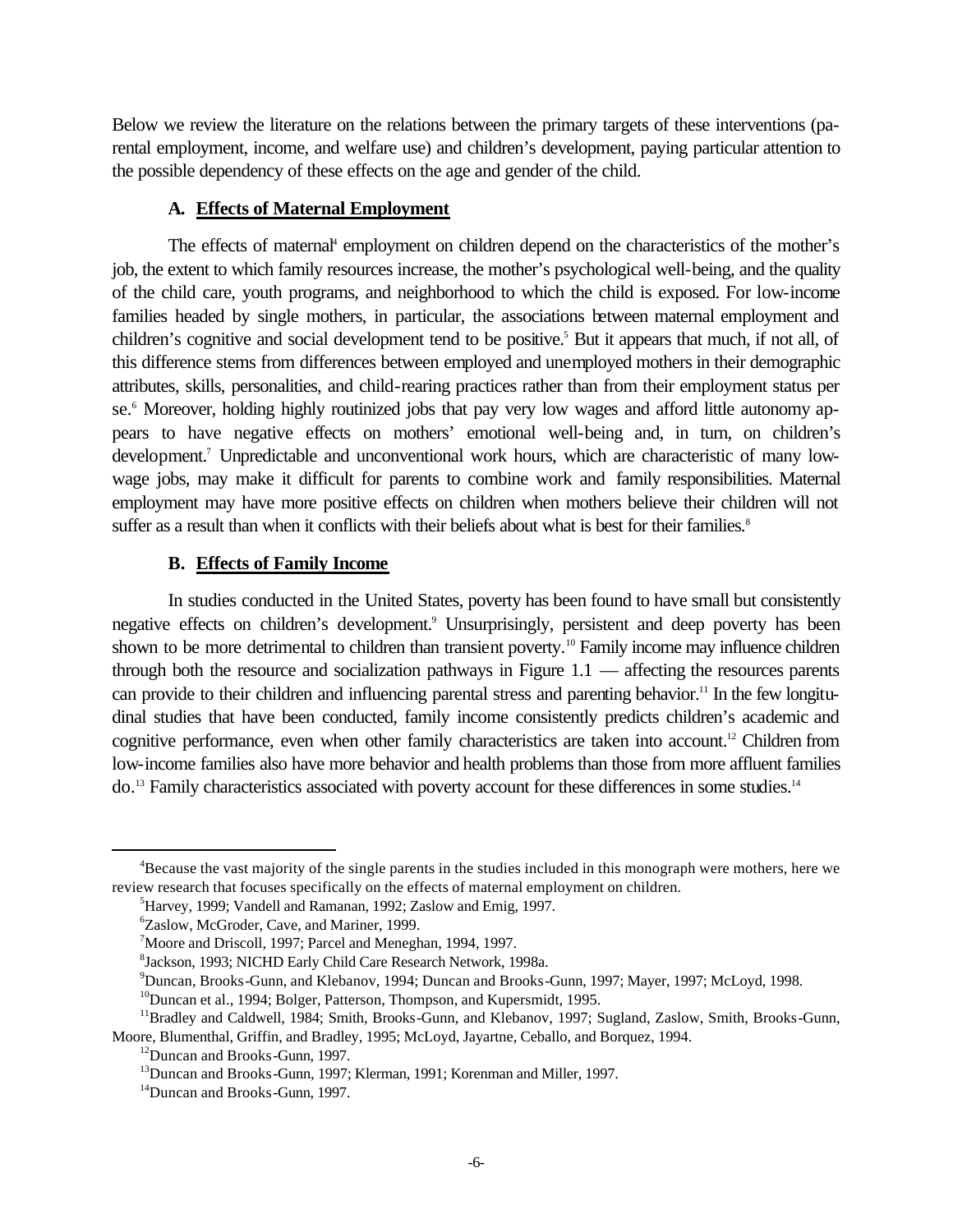#### **C. Effects of Welfare Receipt**

Some have argued that income from welfare is less beneficial to children than other forms of family income because it carries a stigma. The research evidence does not consistently support or refute this hypothesis. Many studies found no relation between welfare receipt and children's cognitive and social development once demographic and family characteristics are taken into account; in rare cases, positive relations were found.15 Other studies revealed that children in families receiving welfare have lower-quality home environments,<sup>16</sup> lower academic achievement,<sup>17</sup> and lower completed schooling<sup>18</sup> than children in other poor families. It is possible, however, that people receiving welfare have fewer material resources and assets than do other low-income families, which might explain these differences. Moreover, entry into and out of welfare programs is often associated with other transitions and changes (such as job loss or entry, parents' separating or acquiring new partners, and changes in child care arrangements) that affect parents' and children's well-being. Several studies observed higher levels of behavior problems (as reported by mothers) among children whose families had recently made a transition into welfare<sup>19</sup> and among children whose families had recently left welfare<sup>20</sup> than among children whose families had not recently changed status.

#### **D. Differences by Age**

Maternal employment and family income may have more profound effects on young children than on children who have reached school age. Developmental theories suggest that infants and preschool-aged children are more sensitive than older children to separation from their parents. In addition, one study indicates that poverty during the preschool years predicts cognitive development and educational attainment better than does poverty during middle childhood or adolescence.<sup>21</sup>

The available data suggest that the effects of maternal employment on young children's cognitive and language skills depend on the quality of the child care provided while the mother is working, which may in turn be influenced by family income. The cognitive and language skill development of children in low-income families benefits from high-quality care as compared with low-quality care.<sup>22</sup> In addition, formal, center-based child care is more beneficial to cognitive development than home-based care when the two are of comparable quality. $^{23}$ 

The effects of nonmaternal child care on health and social behavior are more mixed than those on cognitive development. Infants who are placed in group child care arrangements have higher rates of contagious illnesses than do infants who are cared for at home, although the difference declines by age

<sup>&</sup>lt;sup>15</sup>Butler, 1990; Haveman and Wolfe, 1995; Levine and Zimmerman, 2000; Ratcliffe, 1996; Yoshikawa, 1999; Zill, Moore, Smith, Stief, and Coiro, 1995.

<sup>&</sup>lt;sup>16</sup>Moore, Morrison, Zaslow, and Glei, 1994; Smith and Brooks-Gunn, 1994.

<sup>&</sup>lt;sup>17</sup>Smith and Brooks-Gunn, 1994; Hofferth, Smith, McLoyd, and Finkelstein, 2000.

<sup>18</sup>Duncan and Yeung, 1995.

<sup>&</sup>lt;sup>19</sup>Smith and Brooks-Gunn, 1994; Moore et al., 1994.

 $20$ Hofferth et al., 2000.

<sup>21</sup>Duncan and Brooks-Gunn, 1997.

<sup>&</sup>lt;sup>22</sup>Burchinal, Roberts, Riggins, Zeisel, Neebe, and Bryant, 2000; NICHD Early Child Care Research Network, 2000; Peisner-Feinberg, Burchinal, Clifford, Culkin, Howes, Kagan, Yazsjian, Byler, Rustici, and Zelazo, 1999; Ramey, Campbell, Burchinal, Skinner, Gardner, and Ramey, 2000; Shonkoff and Phillips, 2000.

<sup>&</sup>lt;sup>23</sup>NICHD Early Child Care Research Network, 2000.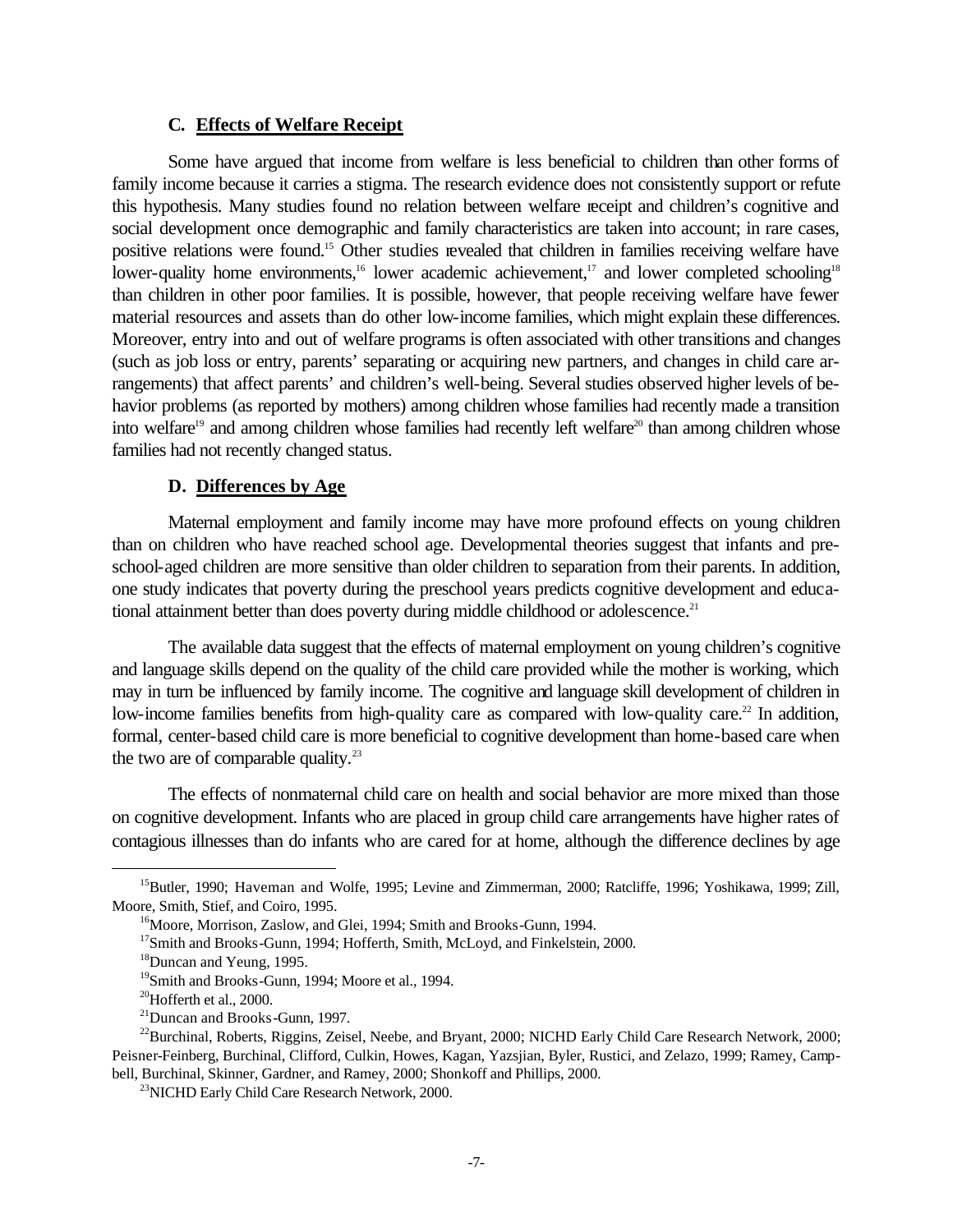3.<sup>24</sup> The effects of child care (whether of high or low quality) on children's social behavior, however, are much less consistently positive or negative.<sup>25</sup>

Once children begin school, the quality of child care may play a less critical role in the acquisition of academic skills because children are receiving instruction in school. At this stage, the quality of out-of-school activities and community supports becomes an important influence on the development of positive behavior and behavior problems.<sup>26</sup> Adolescents may be more cognizant than younger children of the characteristics and value of their parents' work away from home; hence, they may benefit more from the positive role modeling of maternal employment. Moreover, older children may simply need less time with their parents than do their younger peers. On the other hand, employment may make it more difficult to monitor older children's activities, especially as they become independent of adult supervision in adolescence. There is some evidence that for adolescent children maternal employment, in conjunction with low levels of monitoring and communication, is related to delinquency, $27$  low educational attainment, $28$  and low well-being. $29$ 

#### **E. Differences by Gender**

Theory and research in developmental psychology suggest that maternal employment affects girls and boys differently. The extensive literature on how parental employment affects children is guided by the theory that children use their same-sex parent as a model of their own future employment possibilities.<sup>30</sup> Because most participants in welfare programs are mothers, changes in maternal employment could have more positive modeling effects for daughters than for sons. On the other hand, one consequence of increased maternal employment may be that girls are asked to perform more housekeeping and child care tasks, especially in low-income families that cannot afford paid help. A moderate number of such tasks may promote girls' development, but extensive adult responsibilities may interfere with their school achievement and lead to other problems.

A wide range of evidence indicates that boys are more vulnerable to problems in school, behavior problems, and poor health than are girls.<sup>31</sup> Hence, boys may show more negative effects of parental employment than girls, particularly if their parents are in programs that increase stress or reduce monitoring. But because many parents are aware of boys' greater likelihood of being aggressive and disobedient, they may exert more energy and expend more resources on preventing behavior problems in their sons than in their daughters. For example, ethnographic observations of families in the New Hope program in Milwaukee, Wisconsin, suggest that parents may have invested their increased income in funding

 $^{24}$ NICHD Early Child Care Research Network, forthcoming, 2001.

<sup>&</sup>lt;sup>25</sup>NICHD Early Child Care Research Network, 1998b; Peisner-Feinberg et al., 1999.

<sup>&</sup>lt;sup>26</sup>Marshall, Garcia, Marx, McCartney, Keefe, and Ruh, 1997; Pettit, Laird, Bates, and Dodge, 1997; Pettit, Bates, Dodge, and Meece, 1999.

 $27$ Sampson and Laub, 1994.

 $28$ Duncan and Yeung, 1995.

 $^{29}$ Crouter, Bumpass, and McHale, 1999.

 $30$ Huston, 1983.

<sup>&</sup>lt;sup>31</sup>Golombok and Fivush, 1994.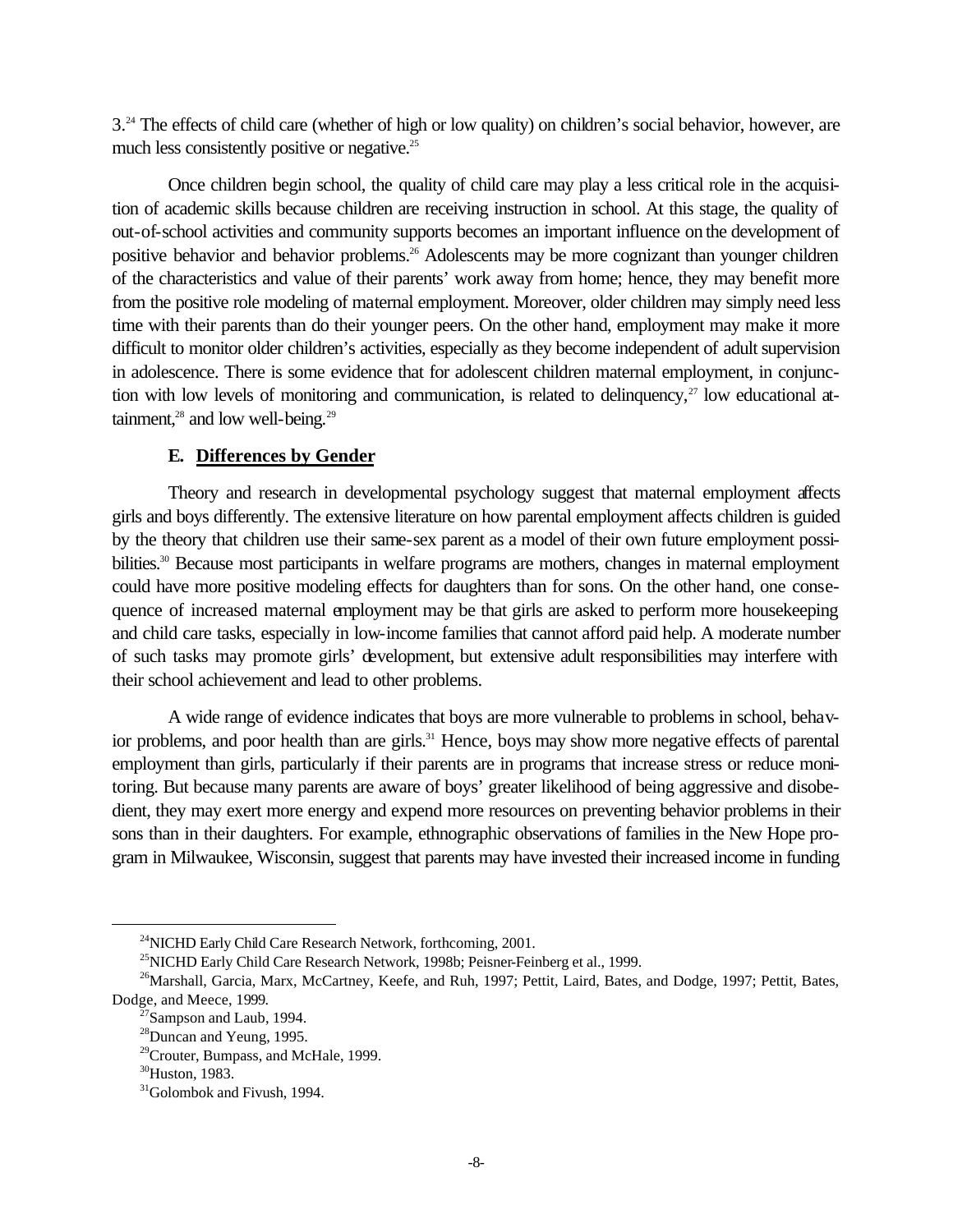their sons' (as opposed to daughters') after-school activities and meeting their sons' needs because they worried about boys' behavior problems increasing.<sup>32</sup>

# **IV. Examining Children in Random Assignment Studies**

In each of the studies examined in this monograph, families were assigned at random (through a lottery-like process) to either a program group or a control group. The program group was subject to the rules and benefits of the new program, while the control group was subject to the prior program (usually the AFDC program in operation during or prior to that period). Because the two groups did not differ systematically at the beginning of the study, any differences between them found during the study can be reliably attributed to differences between the groups' experiences in their respective programs.

Examining programs' effects on children in the context of a random assignment study offers several advantages over the research just reviewed on the effects of employment, welfare receipt, and income on children. First, poor families probably differ from nonpoor families and working families from nonworking families on dimensions other than income and employment status. For example, low-income mothers may be more depressed on average than mothers with higher incomes. Therefore, the fact that children in higher-income families perform better in school could be explained either by their parents' higher incomes or by their parents' lower levels of depression. Unfortunately, in the research reviewed above, it is very difficult to disentangle the positive effects of employment and income from such unmeasured differences between families. In the studies examined in this monograph, in contrast, the random assignment design ensures that any systematic differences in children's outcomes can be confidently attributed to the program and not to unmeasured characteristics. The studies described above also do not examine the effects on children of changes in parental employment, welfare receipt, and income over time but instead compare children in families with different a priori levels of employment, welfare receipt, and income. As a result, even if the differences between poor and nonpoor children were due to poverty, on the basis of these studies we cannot know if increasing family income improves the lives of children in poor families to the same degree as in nonpoor families. Because the programs examined here were targeted at employment, welfare receipt, and income, any differences in children's outcomes between the program and the control groups are likely to be related to the changes in these economic outcomes for parents.

# **V. The Studies**

 $\overline{a}$ 

This monograph presents results for children whose parents participated in the five studies described in Box 1.1, in which a total of 11 welfare and employment programs were evaluated. Each program included a variety of features. We classify the programs on the basis of the three features already discussed: earnings supplements, mandatory employment services, and time limits. By looking across programs that differed with respect to these features, we can make inferences about the effects of particular policy approaches on children.

<sup>32</sup>Bos, Huston, Granger, Duncan, Brock, and McLoyd, 1999.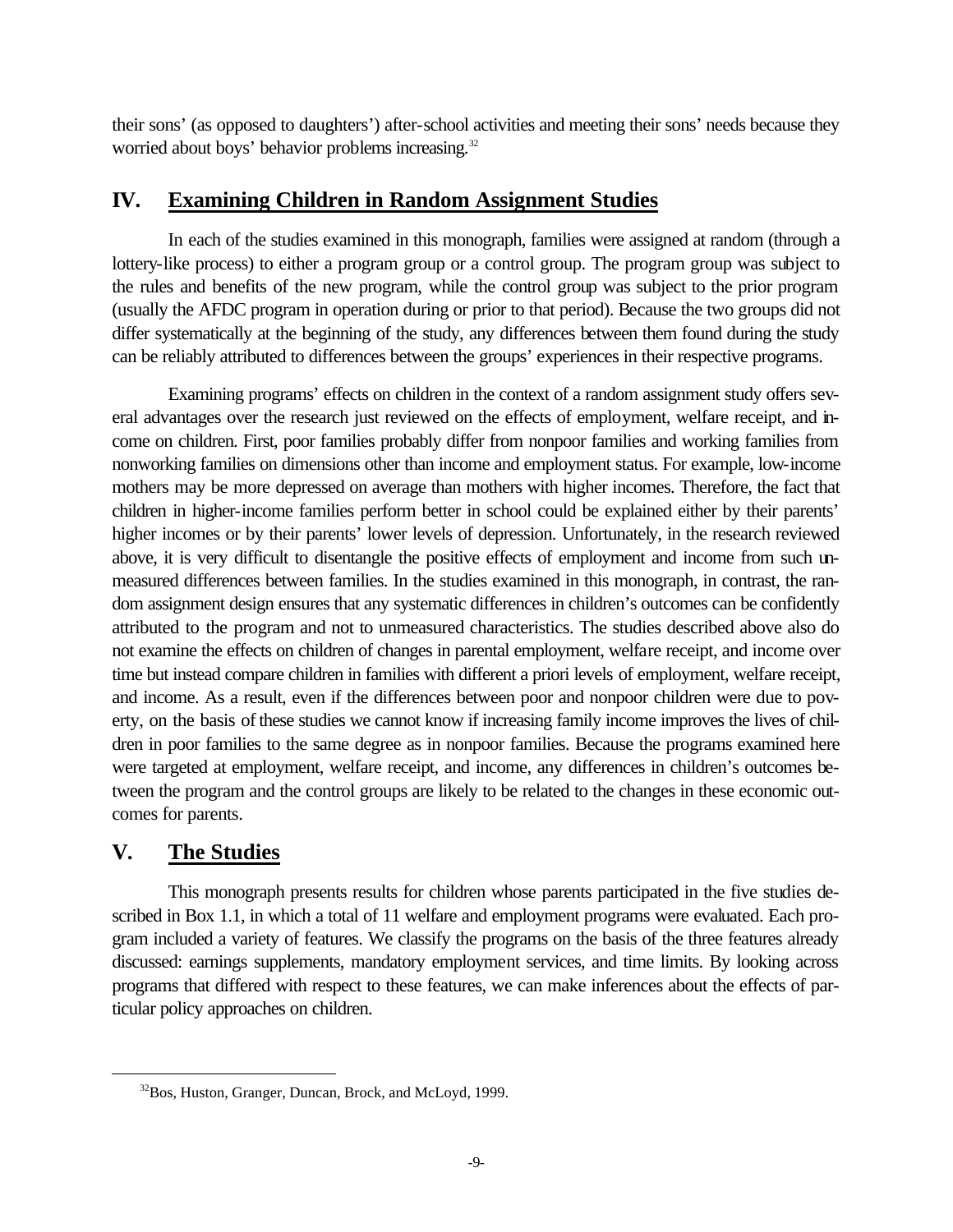#### **How Welfare and Work Policies Affect Children**

#### **Box 1.1**

#### **Studies Examined in This Monograph**

The Next Generation project analyzes data from five program evaluations, building on their research designs, outcome measures, and impact analyses. The evaluations and the organizations that conducted them are listed below.

Florida's *Family Transition Program* was evaluated by MDRC under contract to the Florida Department of Children and Families.

The *Minnesota Family Investment Program* was evaluated by MDRC under contract to the Minnesota Department of Human Services.

The *National Evaluation of Welfare-to-Work Strategies* is being conducted by MDRC under contract to the U.S. Department of Health and Human Services. The Child Outcomes Study, which examines program impacts on young children, is being conducted by Child Trends under subcontract to MDRC.

The *New Hope* program is being evaluated by MDRC under contract to the New Hope Project, Inc., in collaboration with researchers from Northwestern University, the University of Texas at Austin, the University of Michigan, and the University of California at Los Angeles.

The *Self-Sufficiency Project* was conceived by Human Resources Development Canada. The project is being managed by the Social Research and Demonstration Corporation (SRDC) and evaluated by SRDC and MDRC.

#### **A. The Minnesota Family Investment Program (MFIP)**<sup>33</sup>

 $\overline{a}$ 

MFIP was begun as a pilot program in 1994 and implemented in seven urban and rural counties in Minnesota until 1998.<sup>34</sup> The child study included single-parent families who were applying for or currently receiving welfare. MFIP combined mandatory employment services and "make-work-pay" supplements. These earnings supplements were provided for either full- or part-time work. Children were assessed three years after parents' enrollment in the program. The evaluation tested two pilot programs,<sup>35</sup> and welfare recipients were randomly assigned to one of three groups — the control group or one of the two programs:

• **Full MFIP** combined all the features of the MFIP program into a single package. The most important features of this package included (1) an earnings supplement

<sup>&</sup>lt;sup>33</sup>Gennetian and Miller, 2000; Knox, Miller, and Gennetian, 2000; Miller, Knox, Gennetian, Hunter, Dodoo, and Redcross, 2000.

 $34$ In 1998, a modified version of MFIP was implemented statewide. Statewide MFIP includes a less generous eamings supplement and a more stringent participation mandate than the pilot program and a time limit on cash assistance receipt.

 $35$ Strictly speaking, MFIP was a single program encompassing the full program and a variant thereof, but for the purposes of this monograph the full program and its variant are referred to as separate programs.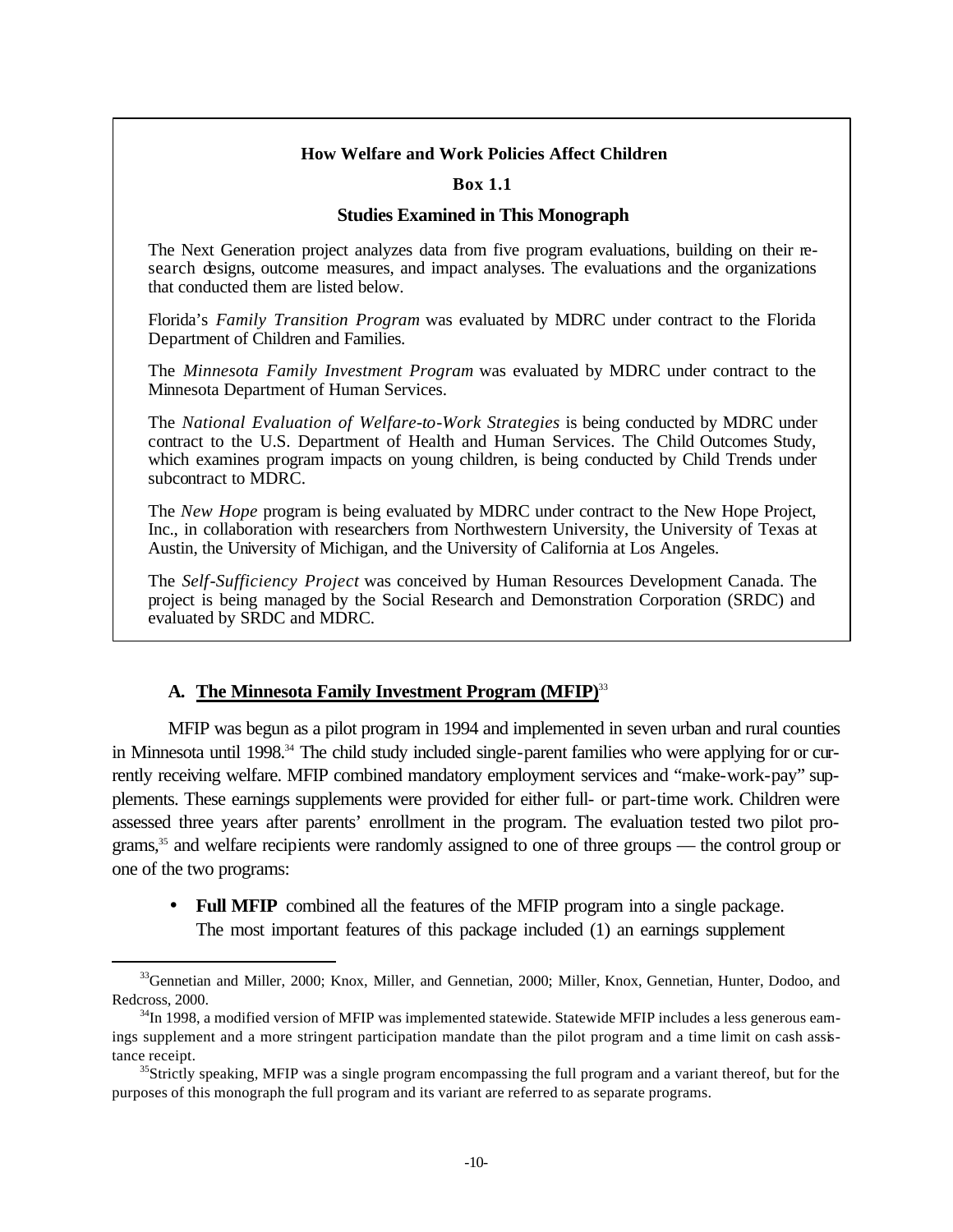that allowed working welfare recipients to keep more of their income when they went to work (also known as an increased earnings disregard); (2) mandatory employment services requiring long-term welfare recipients to participate in employment or training activities unless they were working more than 30 hours per week or had a child under 12 months old; (3) child care payments made directly to the provider; and (4) a streamlining of the rules for disbursement of cash assistance in which (a) the AFDC, Food Stamp, and Family General Assistance programs were consolidated and Food Stamps were "cashed out" (that is, the Food Stamps' dollar value was included in the welfare check) and (b) the eligibility rules for single-parent and two-parent families were equalized.

• **MFIP Incentives Only** included all the features of the Full MFIP program except mandatory employment services.

### **B. The Self-Sufficiency Project (SSP)**<sup>36</sup>

This program was launched in 1992 and operated in two provinces in Canada (New Brunswick and British Columbia) until 2000. SSP took a pure make-work-pay approach, offering a generous earnings supplement for full-time work (at least 30 hours per week) for up to three years. The earnings supplement was a monthly cash payment available to single-parent welfare recipients who had been in Canada's welfare program for at least one year and who chose to leave welfare for full-time work within a year of being offered the supplement. The amount of the supplement was calculated as half the difference between a recipient's earnings and an earnings benchmark set such that a parent with a fulltime minimum-wage job would roughly double her income if she received the supplement. Data on children were collected three years after parents were enrolled in the program.

#### **C. The New Hope Program**<sup>37</sup>

 $\overline{a}$ 

New Hope operated in two low-income areas of Milwaukee, Wisconsin, from 1994 until 1998. Because the program was targeted at low-income families who were willing to work full time, the study included both welfare recipients and other low-income parents. New Hope included various makework-pay strategies. As in SSP, parents who worked full time (at least 30 hours per week) were eligible for a cash supplement that was intended to bring their income to the poverty line. They could also elect to receive child care and health insurance subsidies. In this program, then, in-kind benefits were available to families in addition to the cash supplement. To help families take advantage of the program's benefits, New Hope also provided intensive case management and, for parents who did not find fulltime work, short-term community service jobs. Assessments of children were made two years after parents were randomly assigned either to the program or the control group.

<sup>36</sup>Michalopoulos, Card, Gennetian, Harknett, and Robins, 2000; Morris and Michalopoulos, 2000.  $37$ Bos et al., 2000.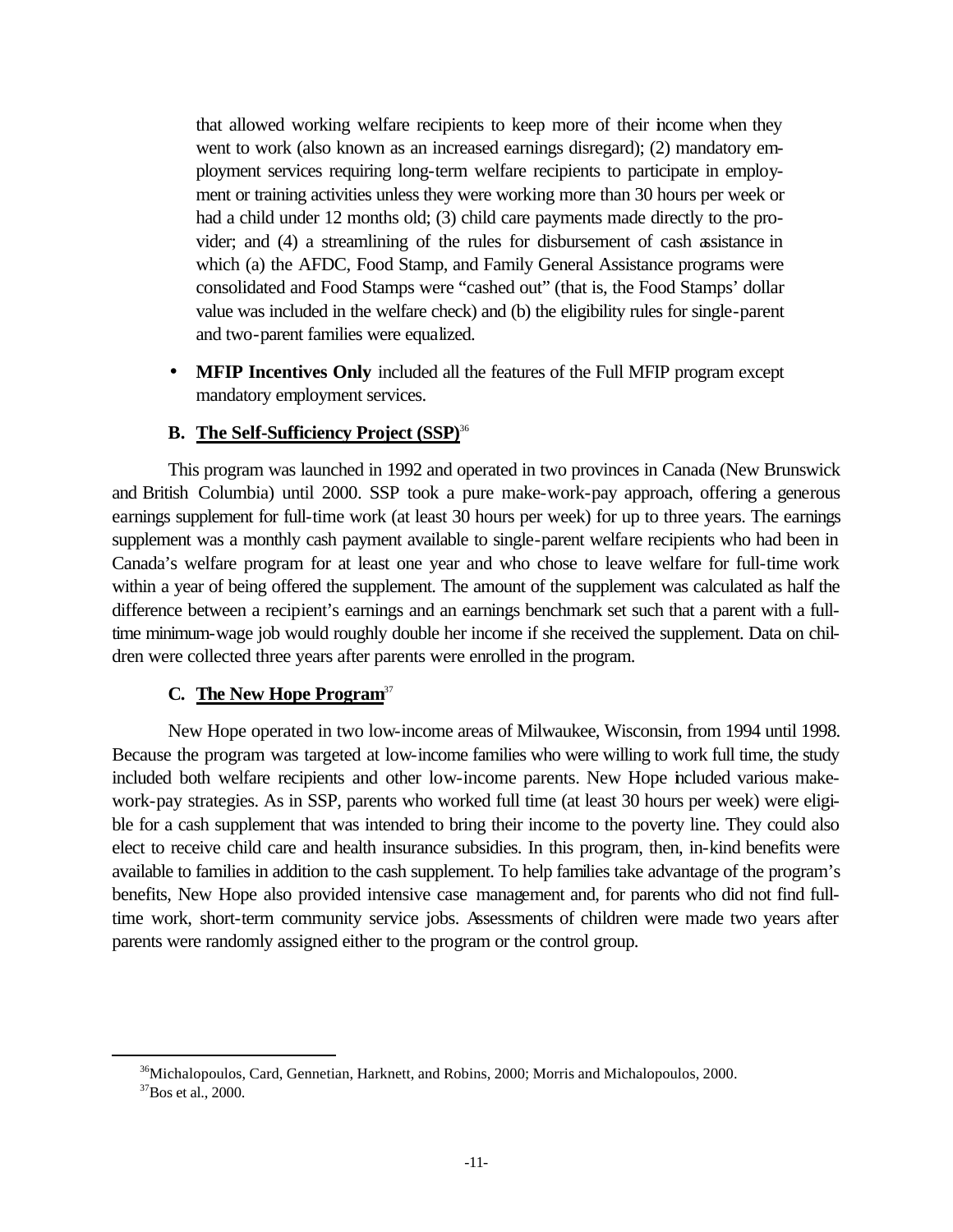#### **D. The National Evaluation of Welfare-to-Work Strategies (NEWWS)**<sup>38</sup>

The part of NEWWS examined here<sup>39</sup> included six programs in three sites (Atlanta, Georgia; Grand Rapids, Michigan; and Riverside, California) that operated in the early to mid 1990s under the federal Job Opportunities and Basic Skills Training (JOBS) Program, which preceded TANF. Like TANF, the primary objective of these programs was to reduce single parents' welfare use and increase their employment. The programs required welfare recipients to participate in basic education or employment-related activities as a condition of receiving welfare. Families who failed to meet the participation requirements could receive sanctions.

For purposes of the evaluation, each of the three sites examined here operated both a program stressing job search as a first activity and a program stressing basic education as a first activity; all three sites served welfare recipients. This design permitted a direct, side-by-side comparison of the two approaches. Information on children was collected as part of the Child Outcomes Study<sup>40</sup> two years after parents were randomly assigned to one of the two programs at their site.

- **Job-search-first programs.** These programs required most participants to look for work immediately, usually by attending a "job club" that lasted one to three weeks. Most people who completed job search without finding a job were then enrolled in short-term adult basic education, vocational training, or work experience.
- **Education-first programs.** These programs initially placed participants in education and training programs (usually adult basic education or vocational training) to increase welfare recipients' "human capital" (knowledge and skills) before they attempted to move into employment.

### **E. Florida's Family Transition Program (FTP)**<sup>41</sup>

FTP operated in Escambia County (which includes the city of Pensacola) between 1994 and 1999.42 The program combined a small earnings supplement with a time limit on the receipt of welfare benefits. The supplement, which was provided through the welfare system as an enhanced earnings disregard, provided only a small amount of additional income to families who took advantage of it because the welfare benefit levels in Florida were quite low. Receipt of cash assistance was limited to 24 or 36 months (depending on the parents' level of disadvantage) in any 60-month period. However, exemptions were granted to parents who became disabled or incapacitated while receiving assistance (these recipients' "welfare clocks" were stopped so that not all the months of welfare benefits they received were counted). Parents in FTP were also provided with an array of services to help them find work in

<sup>&</sup>lt;sup>38</sup>Freedman, Friedlander, Hamilton, Rock, Mitchell, Nudelman, Schweder, and Storto, 2000; Hamilton, 2000; McGroder, Zaslow, Moore, and LeMenestrel, 2000.

 $39$ The programs discussed here are among the 11 programs operating in seven sites that were evaluated as part of NEWWS (Freedman et al., 2000).

 $40$ McGroder et al., 2000.

<sup>41</sup>Bloom, Kemple, Morris, Scrivener, Verma, and Hendra, 2000.

 $^{42}$ FTP was a precursor of Florida's WAGES (Work and Gain Economic Self-Sufficiency), a statewide program that operated from 1996 to 2000 and shared many of FTP's features but differed from it in key ways.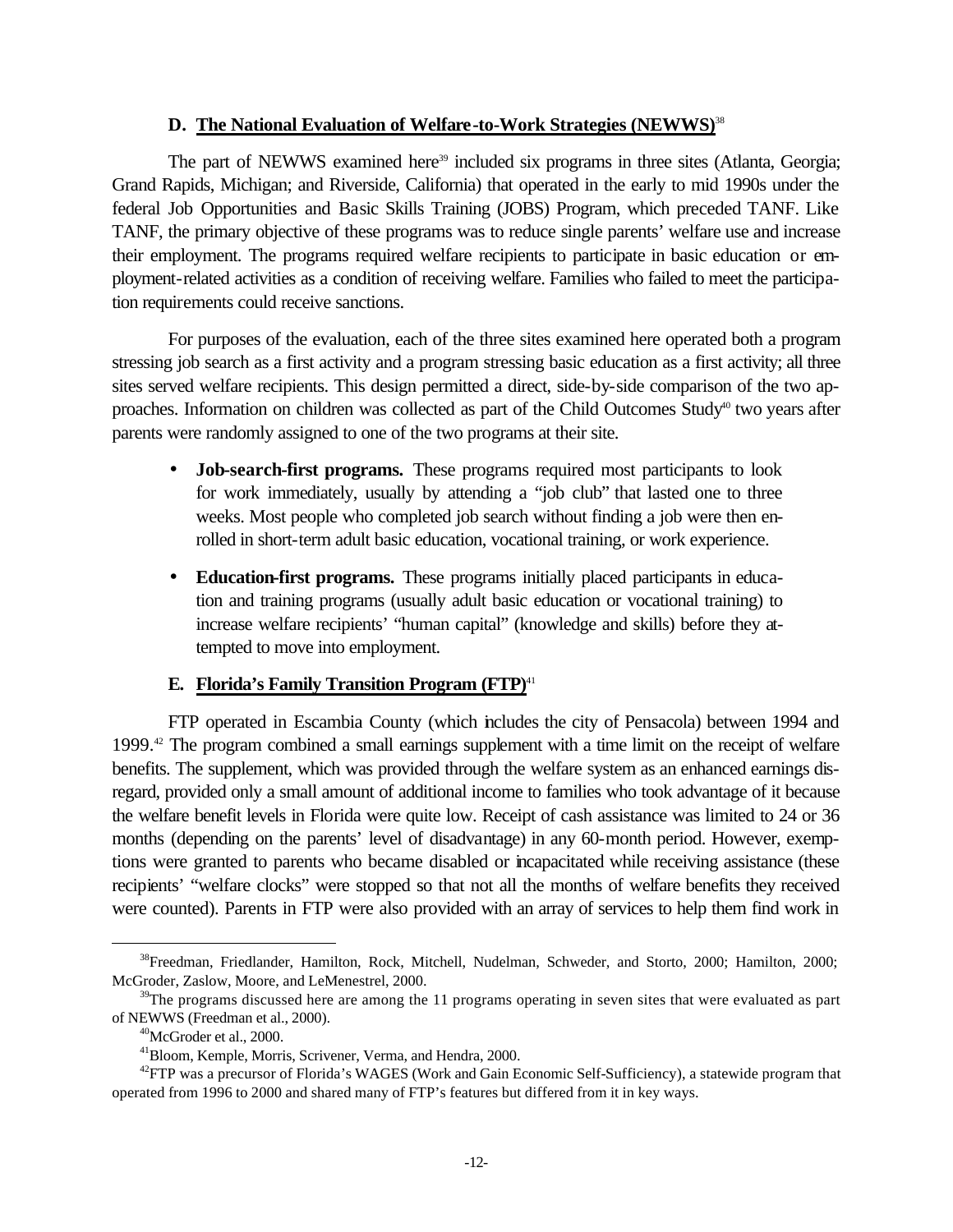which they were required to participate or risk facing sanctions. Several child-focused mandates — one requiring parents to ensure that their children were immunized and the other that their children were attending school regularly (with stipulations about regular parent-teacher contact) — were also imposed. Unlike the other studies examined in this monograph, the control group in FTP was also subject to some mandatory employment services; however, the mandatory services in the FTP group were more comprehensive and monitored participants more closely. Data on children were collected four years after parents' enrollment in the FTP or control group, making FTP's follow-up period the longest of all those in the studies examined here.

# **VI. Comparisons Across Programs**

As the thumbnail program descriptions show, few of the welfare reform approaches tested in the studies included only one of the program features described earlier. Rather, because policymakers often design programs with multiple goals in mind, most of the programs "packaged" two or more of the features together. Those that included only one of the three features examined here provide the most compelling information about that particular component's effect on children. Those with multiple features cannot provide direct evidence about the effects of single features because features may interact in affecting children's outcome. For example, earnings supplements may have different effects on children when combined with mandatory employment services than when offered alone. However, programs with multiple features can shed light on how different features work together in influencing children's outcomes and how the addition of a specific feature to the mix influences the effects of particular policy approaches. Finally, programs that have been studied using a multiple-research-group design (such as MFIP) allow for a rigorous assessment of the effects of adding a specific feature to a set of other features (in the case of MFIP, adding mandatory employment services to an earnings supplement).

Table 1.1 characterizes the 11 programs under study with respect to whether they included earnings supplements, mandatory employment services, and time limits to illustrate what can be learned from comparing the effects of the different programs. The programs in NEWWS provide the best information on the effects of mandatory employment services alone because they provide mandatory employment services without earnings supplements or time limits. The other five programs all included earnings supplements. Of the five, only three programs offered a generous earnings supplement in the absence of mandatory employment services and time limits, although they differ in other respects (for instance, in the extent of case management and in the use of in-kind benefits in supplement packages). The Full MFIP program affords information on the effects of a generous earnings supplement combined with mandatory employment services and, when compared with the MFIP Incentives Only program, provides information on the effects of adding a mandate to a generous earnings supplement. Finally, only one program with time limits — FTP — has been studied to date, making our conclusions about the effects of time limits necessarily tentative. Moreover, because in FTP time limits were combined with mandatory employment services and a small earnings supplement, we can analyze the effects of time limits only when they are combined with other features.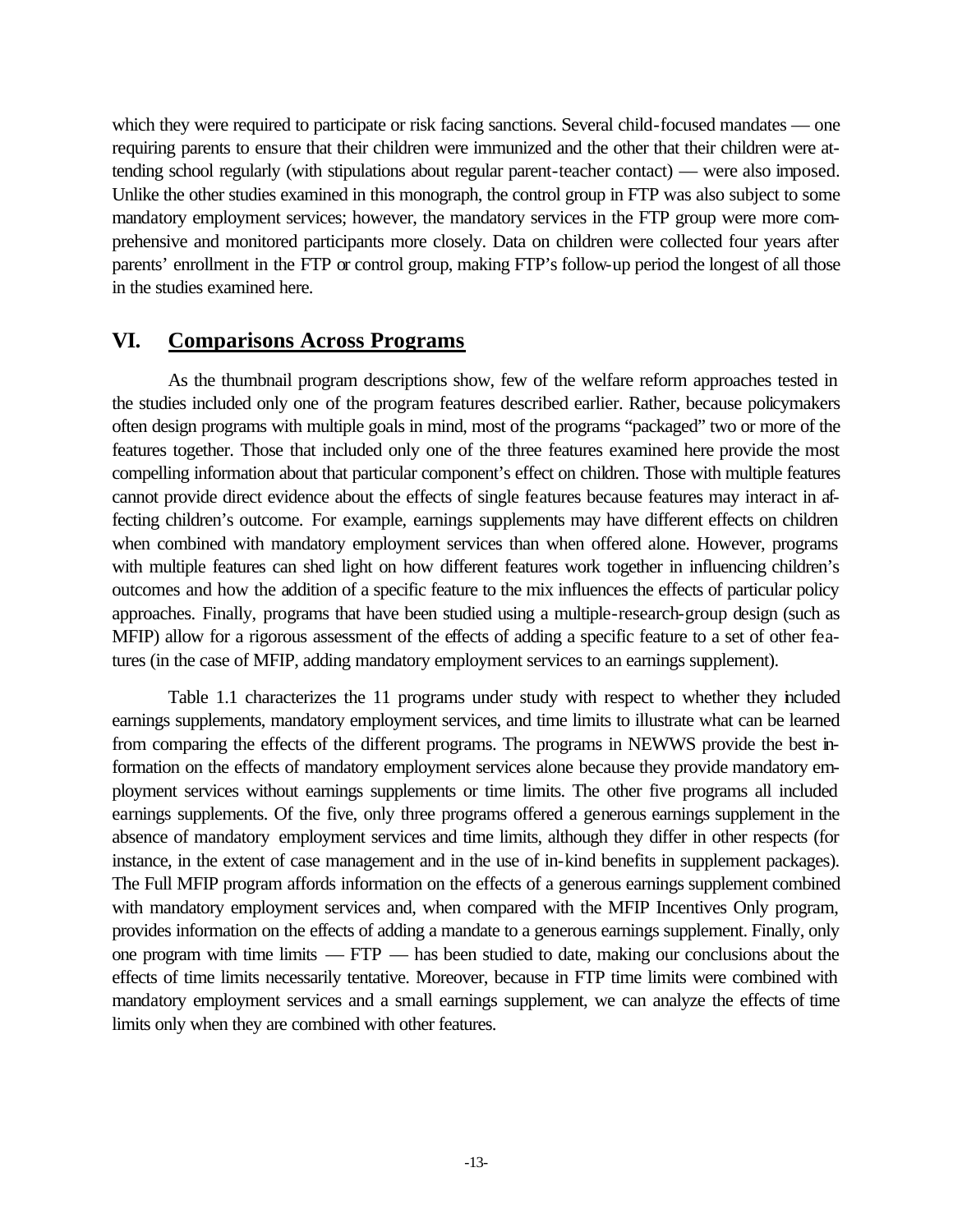#### **How Welfare and Work Policies Affect Children**

#### **Table 1.1**

|                                     |               | Mandatory  |                    |
|-------------------------------------|---------------|------------|--------------------|
|                                     | Earnings Sup- | Employment |                    |
| Study                               | plements      | Services   | <b>Time Limits</b> |
| <b>MFIP</b>                         |               |            |                    |
| <b>Full MFIP</b>                    |               |            |                    |
| <b>MFIP</b> Incentives Only         |               |            |                    |
| <b>SSP</b>                          |               |            |                    |
| New Hope                            |               |            |                    |
| <b>NEWWS</b>                        |               |            |                    |
| Atlanta Job-Search-First            |               |            |                    |
| <b>Atlanta Education-First</b>      |               |            |                    |
| Grand Rapids Job-Search-First       |               |            |                    |
| <b>Grand Rapids Education-First</b> |               |            |                    |
| Riverside Job-Search-First          |               |            |                    |
| Riverside Education-First           |               |            |                    |
| <b>FTP</b>                          | ✓             |            |                    |

#### **Features of Each Program, by Study**

Although there has been considerable discussion about how the 1996 federal legislation altered welfare policy, many of the features that have been incorporated into programs since 1996 were already being tested in these studies before 1996. Thus, these studies are a powerful tool for understanding how some post-TANF programs might be affecting children.

### **VII. Time Periods of the Studies**

All the studies examined programs that began to be implemented prior to the 1996 welfare law. Nevertheless, there is some important variation in the study periods and therefore in the economic and policy conditions under which the studies took place. The earliest programs are those analyzed as part of the NEWWS evaluation. In these programs, families were randomly assigned to program and control groups between 1991 and 1993, and children were assessed two years later (between 1993 and 1995). Thus, the entire study period predated PRWORA's passage in 1996. The periods of the MFIP, New Hope, and FTP studies, in contrast, overlapped with PRWORA's passage, with families' being randomly assigned between 1994 and 1995 and children's being followed up in or after 1996.

The evaluation of SSP, which operated in Canada, spanned both of these periods, with families' being randomly assigned between 1992 and 1995 and children's being assessed between 1995 and 1998. As in the United States, the Canadian government passed legislation in 1996 that turned welfare into a federally funded block grant, giving localities considerable discretion. However, unemployment was considerably higher in the provinces in which SSP was assessed than it was in the United States, although the local economic conditions improved slightly over the study period.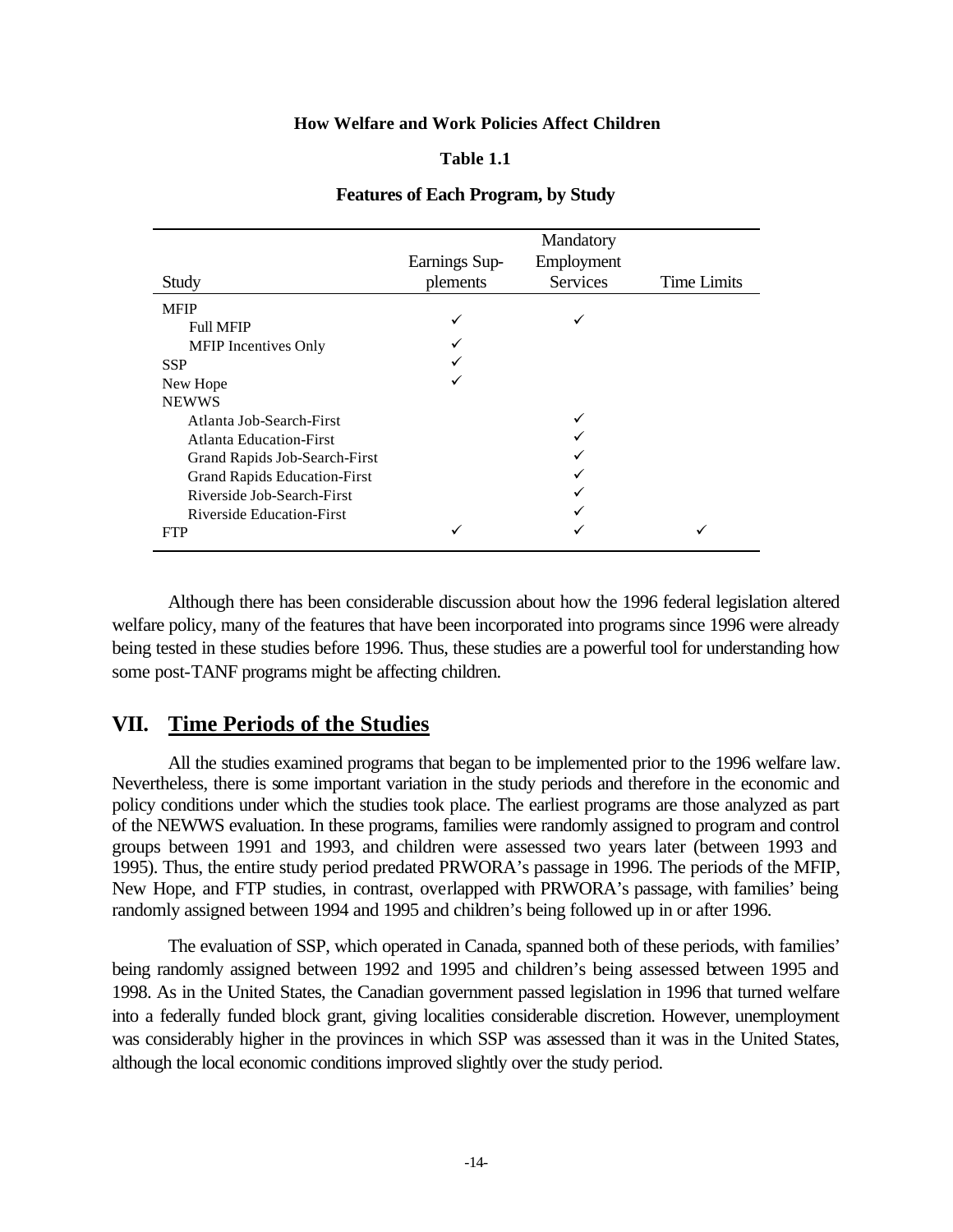This discussion underscores the range of economic and policy conditions under which these studies were conducted. Consistent findings across these studies would support stronger conclusions about the effects of particular program features and generalization of the findings to a wider range economic and policy contexts than would otherwise be warranted. Inconsistent findings across studies might be attributable either to differences in the packages of features the programs offered or to differences in the conditions under which the studies occurred, thereby complicating the conclusions that can be drawn from the cross-study comparison. Nevertheless, the relatively short period of time over which these studies took place reduces the possibility that drastic differences in economic conditions underlie differences in the studies' findings.

### **VIII. Sample, Measures, and Analysis Strategy**

#### **A. Sample**

 $\overline{a}$ 

We focus on children of single parents (primarily single mothers) who were of preschool age or early school age at the time of their parents' random assignment (approximately 3-9 years at random assignment).43 These children had reached middle childhood (approximately 5-12 years) by the end of the follow-up period, from two to four years later. This age group was chosen as the basis for the cross-study analysis to maximize the comparability of the samples across the 11 programs and because this age group was the subject of a set of detailed questions about social behavior and well-being in all the studies. Thus, the data collected allow for a fair comparison of program impacts across studies.

Focusing on children of preschool and early school age has additional advantages. First, the most reliable assessments of children's functioning available in developmental psychology are designed for children in this age range. Second, there is reason to believe that this age group contains the children most likely to be affected by changes in welfare and employment programs because they are young enough to react negatively to maternal separations and to be placed in nonmaternal care. At the same time, research has suggested that the youngest of these children (those aged 3-5) may benefit the most from increases in income.

In all the studies, some data were collected on other age groups of children as well, but in most cases the information was too limited to allow for systematic analysis. In Chapter 5, we briefly discuss the effects on adolescent children found in the two studies for which more detailed information was collected and analyzed. Future research will analyze the differential effects of welfare and employment programs on younger and older children in greater detail.

 $43$ Although we focus on preschool-aged and early school-aged children in many of the analyses in this monograph, the age groups are not identical across the 11 programs discussed. The footnotes in the figures specify the subgroups of children for whom data are presented. In cases in which the age group included children beyond those who were aged 3-9 at random assignment, analyses were conducted to determine if the effects are comparable when the sample of children was limited to those in the narrower age range. When the effects are indeed comparable, the results for the larger age group are shown in the figure to include the largest possible sample of children.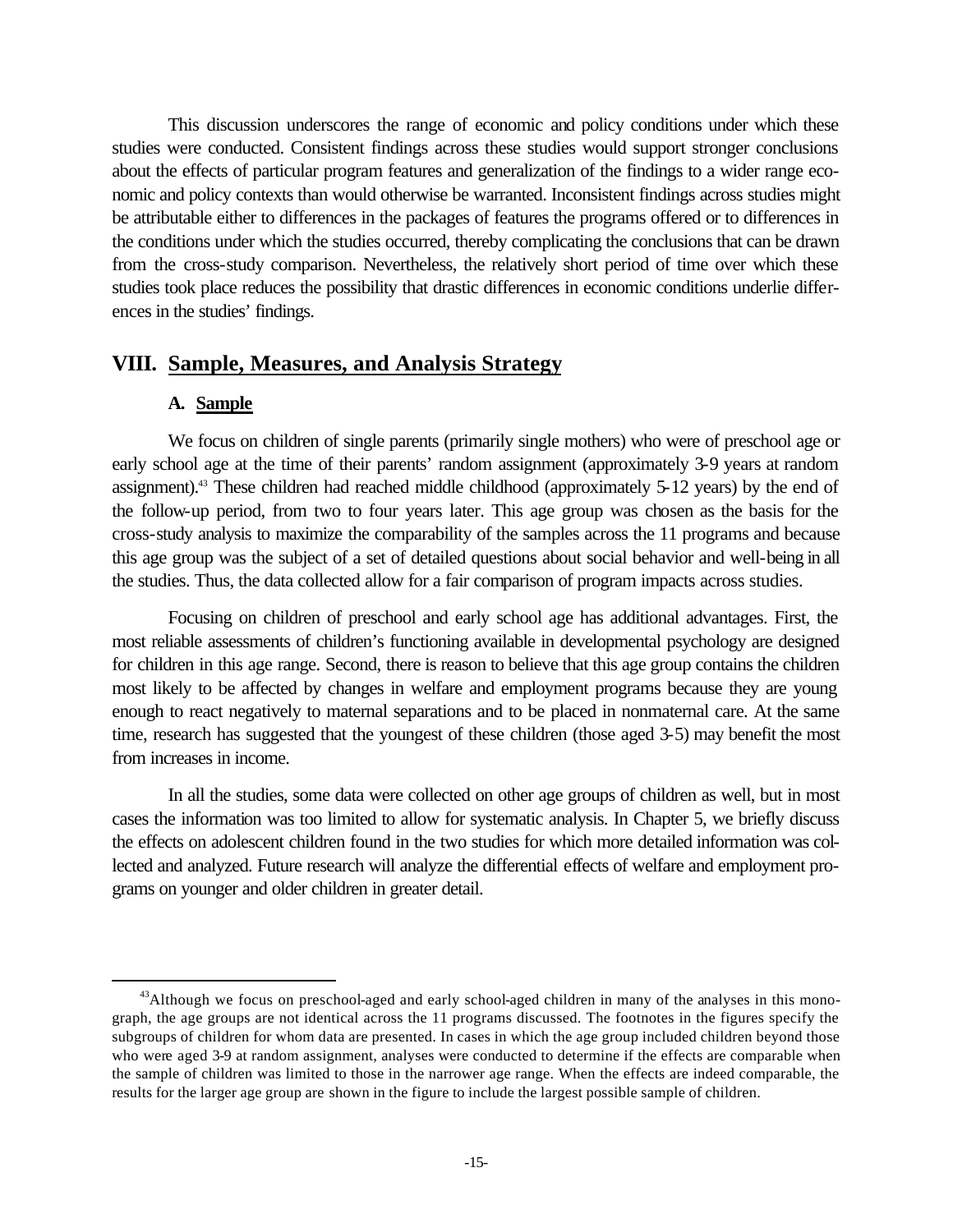#### **B. Measures**

To increase the comparability of the results found in the different studies, we examined a subset of measures that was similar across studies but that represented the range of children's outcomes that might be affected by welfare and employment policies. The findings on the full set of measures of children's well-being can be found in the reports on the individual studies.<sup>44</sup> Here we examine effects in three broad categories: cognitive or achievement outcomes, social behavior, and health.

Children's cognitive outcomes include school achievement as rated by parents and teachers as well as children's test scores. Test scores can provide information about children's actual knowledge of a particular area, while parents' and teachers' reports provide information on how children are performing in school, which likely reflects both their cognitive abilities and their engagement in school. Some of the studies included only reports by parents, while others included information from more than one source.

Both positive and negative aspects of children's social behavior are also examined. In terms of behavior problems, the analyses presented here focus on externalizing behavior (children's "acting out" and engagement in overtly negative interactions such as yelling at and fighting with adults and peers) rather than internalizing behavior (depression and anxiety). We devote our attention to externalizing rather than internalizing behavior both because the former is more easily and accurately assessed by parents and teachers and because it has been shown to be influenced more than internalizing behavior by child-focused interventions.45 We also look at children's positive social behavior as measured by the extent to which children are helpful and cooperative in their interactions with others.

Finally, we analyze parents' ratings of children's general health. In most studies, these ratings are responses to a single question.

In general, test scores and reports by adults other than parents are more reliable methods of assessing the effects on children of programs aimed at parents than are parents' reports. Because program group parents' perceptions of their children may be influenced by their experiences in the program, differences between their reports and those of control group members may reflect those differences in perception rather than or in addition to differences in children's actual functioning. For example, parents who are stressed by being employed may perceive their children as more poorly behaved than parents who are less stressed, even if the behavior of the children in the two groups is the same. Similarly, parents who are working may be more aware of their children's health problems than parents who are not because employed parents might have to miss work when their children are sick. These caveats are not intended to imply that parents' reports are not useful sources of data. In fact, to the extent that they translate into parents' behavior toward children, they may be very accurate at predicting long-term outcomes for children. However, in assessments of the effects of these programs on children, teachers' reports and children's test scores should be weighed more heavily than parents' reports.

<sup>44</sup>Bloom, Kemple, et al., 2000; Bos et al., 1999; Gennetian and Miller, 2000; McGroder et al., 2000; Morris and Michalopoulos, 2000.

 $45\overline{\text{Y}}$ oshikawa, 1995.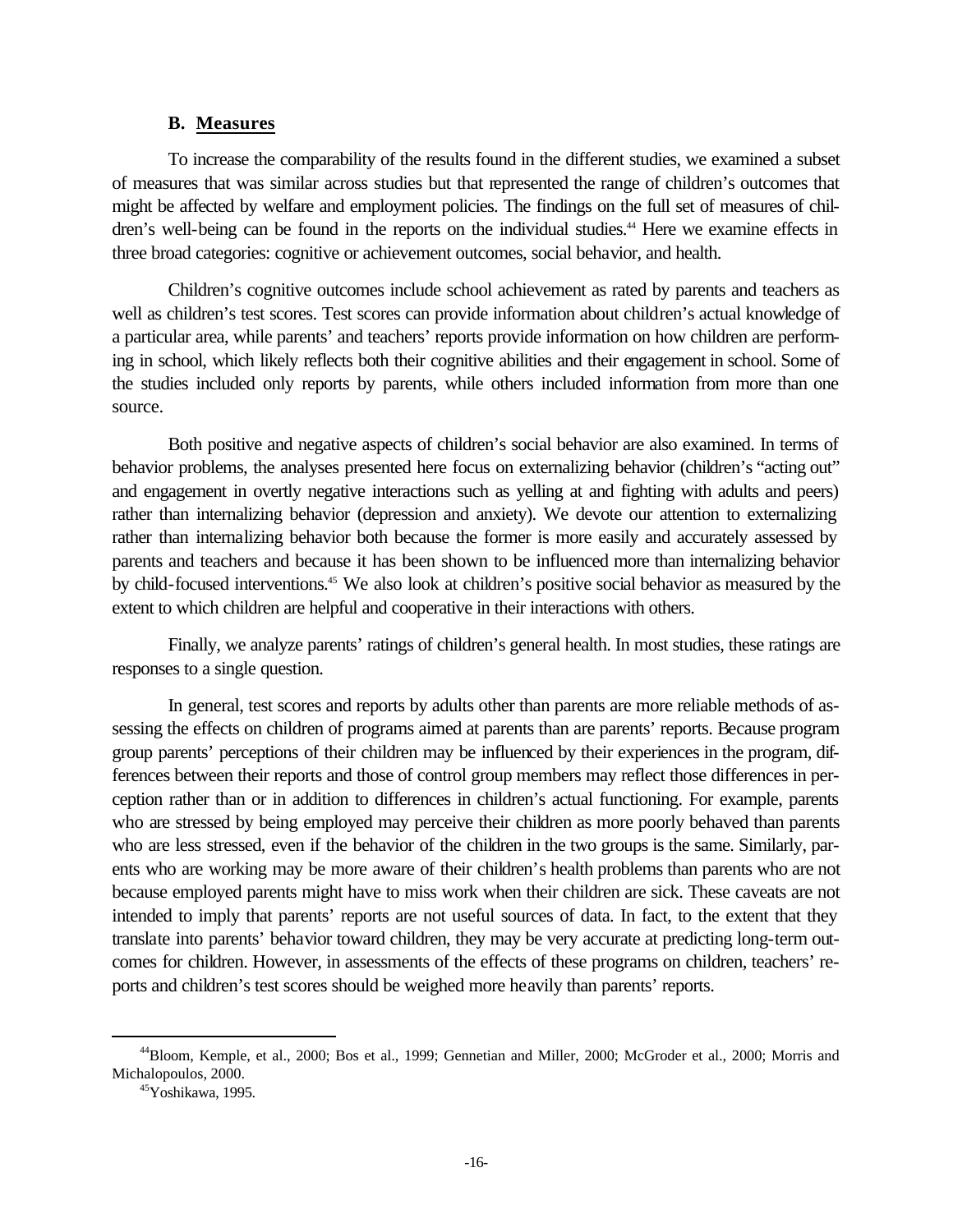#### **C. Analysis Strategy**

 $\overline{a}$ 

Each of the studies examined in this monograph used a random assignment research design to measure the effects, or *impacts*, of the program(s) on various measures of outcomes for parents and children. We computed the impacts on the measures described in the previous section. In reporting impacts, we often refer to the differences that emerged over time between the groups as "increases" or "decreases."

For each impact, we conducted a statistical test<sup>46</sup> to determine if the impact was *statistically significant.* Some differences between the program and control groups might arise from chance. A test of statistical significance indicates when an impact is unlikely to be due to such chance differences between groups. Unless otherwise noted, every "impact" and "effect" mentioned in this document was determined to be statistically significant.

The programs' impacts are represented here in terms of *effect sizes*. A larger effect size (whether positive or negative) corresponds to a larger effect. Effect sizes are computed by dividing the difference between the average program and control group outcomes on a particular measure by the standard deviation of the control group members' outcomes on that measure.<sup>47</sup> (The standard deviation of a set of observations captures their degree of "spread," or how variable they are relative to the average outcome.) The effect size is a yardstick for measuring impacts that can be used to compare effects even when they are measured on different scales or in research samples that have different standard deviations. For example, effect size analysis allows us to determine whether a 5-point difference between the program and control groups in the percentage of children performing below average in school is similar in magnitude to a 10-point difference between the program and control groups' average scores on a test graded on a scale from 1 percent to 100 percent.

Random assignment designs make it possible to attribute systematic differences between the program and control groups to the different programs the two groups experienced. In this monograph, however, we compare the effects of the different program approaches across studies. Inferences based on cross-study comparisons are more tenuous than those made within a particular study because factors other than the differences in program models may explain why the findings from two studies differ. Wherever possible, we attempt to address this problem by selecting similar subgroups for comparison. However, this technique is far from perfect, and other factors may still confound comparisons across studies.

<sup>&</sup>lt;sup>46</sup>Specifically, a two-tailed test was performed for each difference in outcomes between the program and control groups to determine whether it was statistically significant. In the studies in which more than one child per family was included in the study sample, the statistical tests were adjusted to account for the relation between siblings. Differences between subgroup impacts were also tested for statistical significance.

 $47$ The control group standard deviation is used because the program may affect the degree of spread in the program group (for example, the program may help some children and hurt others, thereby increasing the standard deviation). Using the control group standard deviation allows one to examine the difference as a function of the variation in the control group's environment.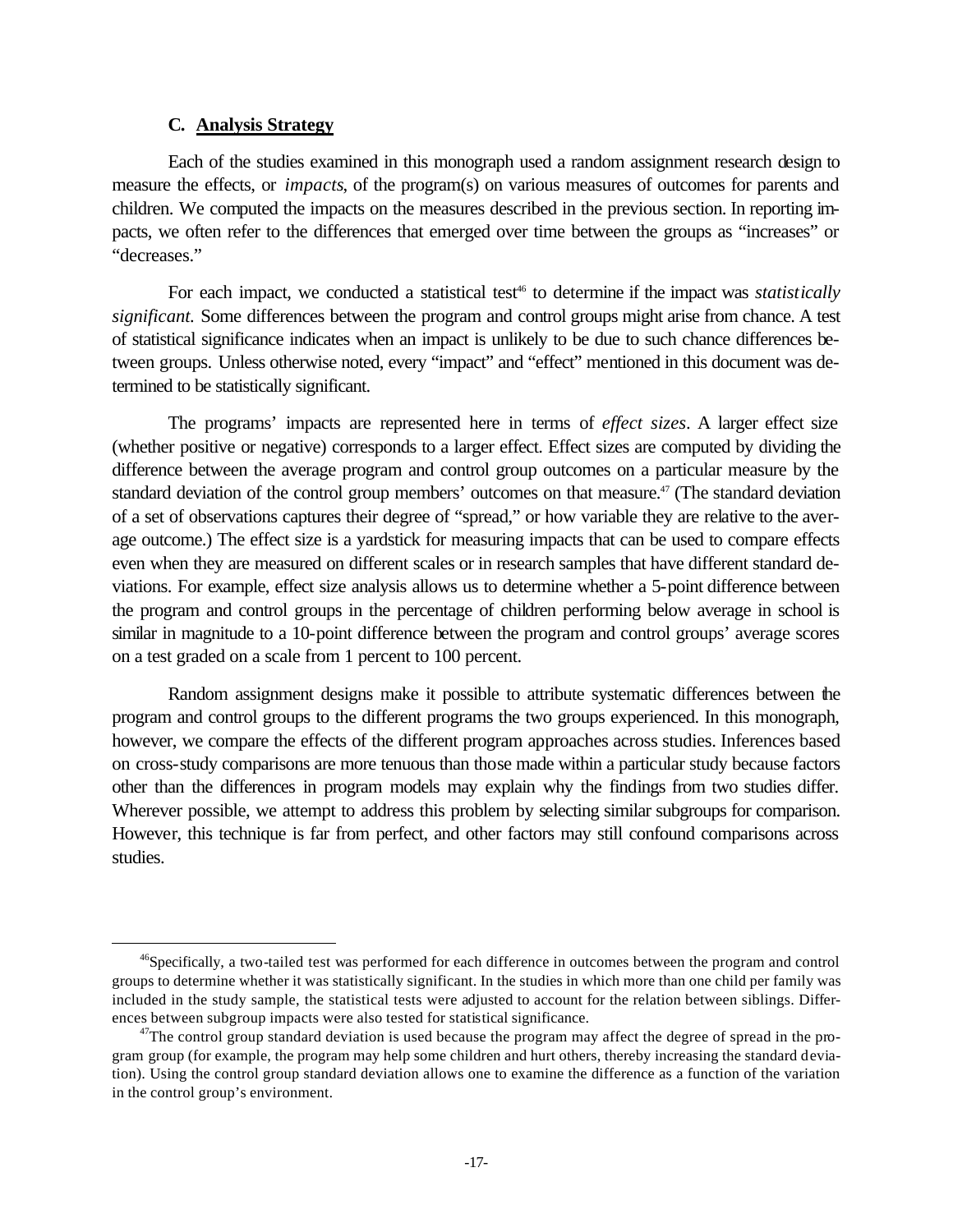#### **Chapter 2**

# **Effects on Children of Programs with Earnings Supplements**

Earnings supplements are designed to encourage work and reduce poverty. Given that children are negatively affected by poverty, increasing income through earnings supplements might be expected to benefit children. But to receive an earnings supplement parents have to work, and some of the programs examined here required that parents work full time. It is therefore possible that the increases in employment produced by earnings supplements lead to negative effects on children that undermine the positive effects of higher family income. This chapter, which is based on a reanalysis of the data from three of the five studies introduced in Chapter 1 (MFIP, SSP, and New Hope<sup>1</sup>), speaks to these issues by analyzing the effects on children of earnings supplement programs.

# **I. Effects on Parents' Economic Outcomes**

Because programs that provide earnings supplements are targeted at adult behavior, they are most likely to affect children through changes in economic outcomes for parents. Here we briefly describe the effects of the programs with earnings supplements analyzed in this monograph with respect to three economic outcomes: employment, welfare receipt (the proportion of families receiving welfare), and income. This summary is based on a companion document<sup>2</sup> that examines the effects of these and other programs on parents' economic outcomes in greater detail.<sup>3</sup>

#### • **Earnings supplement programs are intended to increase employment, and those examined here appear to have achieved this goal.**

The programs with earnings supplements generally increased employment, although primarily for long-term welfare recipients. Whether the increase is in full-time employment (30 or more hours per week) or part-time employment depends on the nature of the supplement. For example, because the MFIP Incentives Only program rewarded part-time work more than full-time work (families in which parents worked part time actually experienced a larger income boost from the program than families in which parents worked full time), the program increased primarily part-time employment for long-term welfare recipients. SSP, in contrast, increased full-time more than part-time work, because its supplements were contingent on full-time employment. The Full MFIP program, which included both an earnings supplement and a mandate for full-time work, also increased full-time employment for long-term welfare recipients.

#### • **The effects of the earnings supplement programs examined here on welfare use depended largely on the way in which the supplement was provided.**

<sup>&</sup>lt;sup>1</sup>For the MFIP evaluation, see Gennetian and Miller, 2000, and Knox, Miller, and Gennetian, 2000; for the SSP evaluation, see Morris and Michalopoulos, 2000; and for the New Hope evaluation, see Bos et al., 1999, and Huston, Duncan, Granger, Bos, McLoyd, Mistry, Crosby, Gibson, Magnusson, Romich, and Ventura, forthcoming, 2001.

 ${}^{2}$ Bloom and Michalopoulos, 2001.

<sup>&</sup>lt;sup>3</sup>Note that in describing the effects of SSP, Full MFIP, and MFIP Incentives Only, we have focused on long-term welfare recipients. Later in this chapter, we discuss outcomes for families in these studies with shorter welfare histories.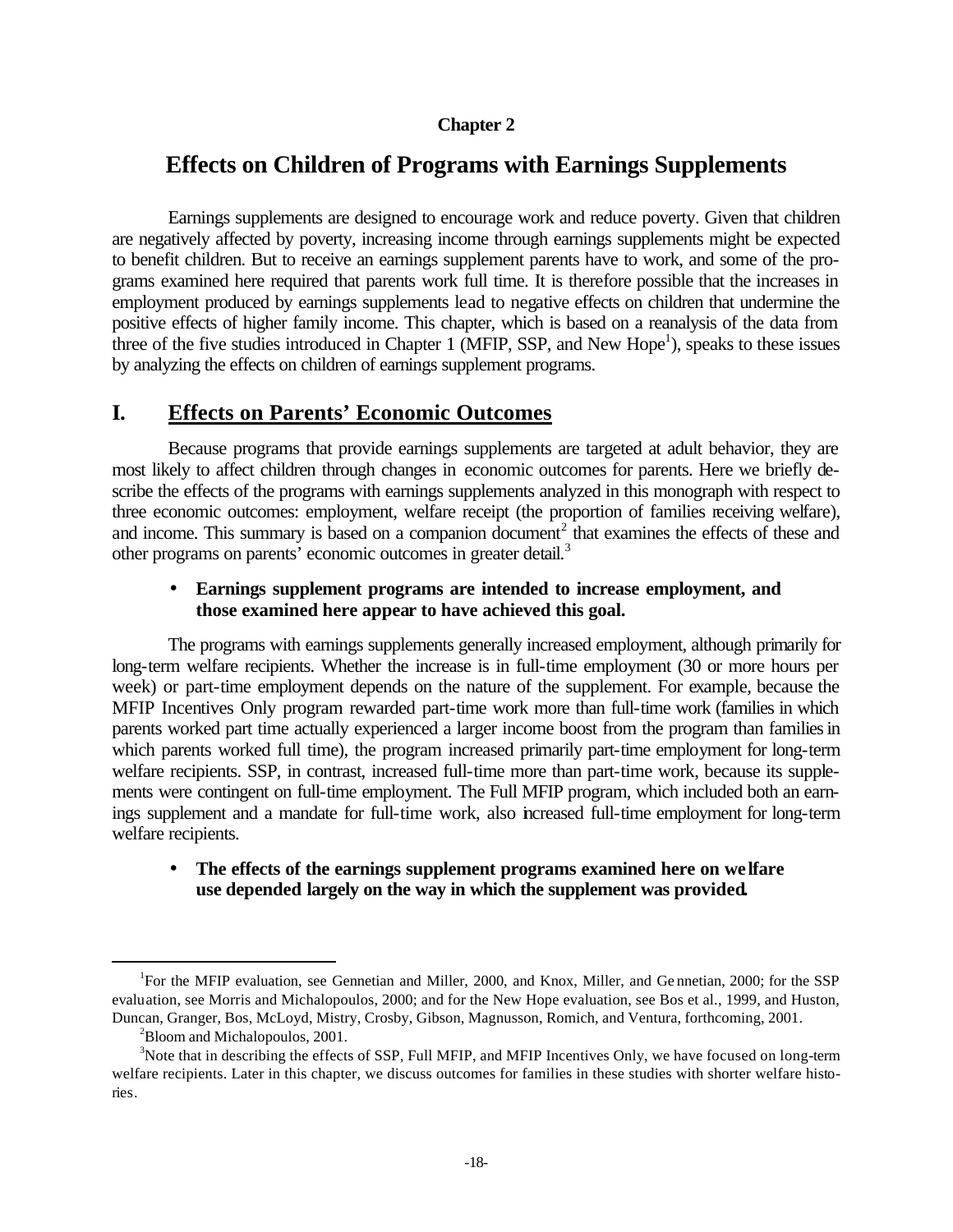The two programs that provided earnings supplements inside the welfare system by increasing the earnings disregard (Full MFIP and MFIP Incentives Only) increased both welfare receipt and welfare payments as they increased employment for long-term welfare recipients. This is because more working families qualified for welfare in these programs than would have qualified under the AFDC system. One of the two programs that provided supplements outside the welfare system in the form of cash and/or in-kind benefits (SSP), in contrast, reduced welfare receipt, but both programs that provided supplements outside the welfare system (SSP and New Hope) ? unsurprisingly ? increased receipt of assistance in the form of supplements.

### • **Most importantly, the earnings supplement programs increased income and reduced poverty.**

Because these programs supplemented the earnings of families who went to work, the income levels of families in the program groups in the studies examined here were typically much higher than those of families in the control groups. For example, long-term welfare recipients in Full MFIP had income levels about \$1,200 per year higher on average than those in the control group.

### • **Because the programs with earnings supplements increased cash transfers to families, these programs cost the government money.**

Earnings supplements can increase earnings and income but at a cost to the government. For example, the net cost of MFIP per family for services, cash assistance, and Medicaid was about \$2,000 per year for single-parent long-term recipients, and SSP's net cost per family was about \$450 per year — all of it spent on cash assistance because the program did not offer special services. New Hope was the most expensive of the three programs partly because it provided a more comprehensive package of services and partly because it generated smaller welfare savings (some families in the study were not welfare recipients to begin with). The net cost of New Hope per family was about \$4,000 per year.

# **II. Effects on Children**

We first consider the effects on children of the three earnings supplement programs that did not include any form of mandatory employment services (MFIP Incentives Only, SSP, and New Hope). All three programs gave parents a supplement if they went to work by providing cash, and New Hope offered additional family supports (child care and health insurance subsidies) to parents who worked.

All three programs shared one feature: the provision of a generous earnings supplement. However, in other ways these three programs were quite different — for example, with respect to whether the earnings supplement was tied to full-time work. In the MFIP Incentives Only program, supplements were provided to families for any amount of work and were more generous for part-time work than for full-time work. In SSP and New Hope, in contrast, parents had to work full time (at least 30 hours per week) in order to receive the supplement. In addition, whereas MFIP Incentives Only provided the supplement within the welfare system by raising the earnings disregard, SSP and New Hope did so outside the welfare system. Finally, the three programs differed with respect to whether they provided inkind benefits in addition to cash assistance. New Hope earmarked part of the benefits for particular uses (child care and health insurance), while MFIP Incentives Only and SSP provided a cash supplement that families could spend as they wished.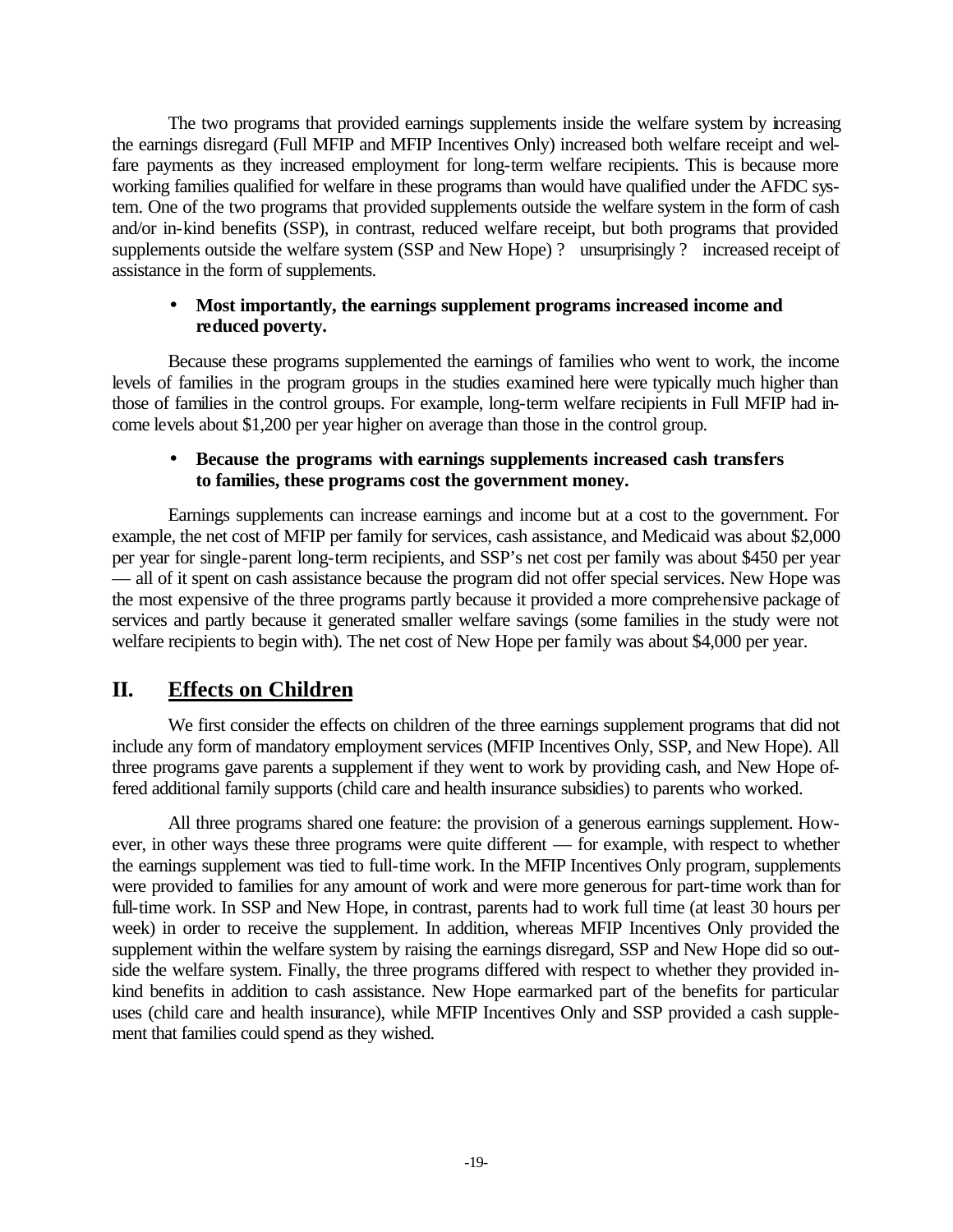The findings presented are for the child samples in the SSP and New Hope evaluations (children of single-parent welfare recipients in SSP<sup>4</sup> and children of low-income single parents in New Hope) and for the children of the urban, single-parent long-term welfare recipients in the MFIP Incentives Only program,<sup>5</sup> which included the largest sample of children examined in the MFIP evaluation. Later in this chapter, we present the programs' impacts for children of different ages and for girls and boys. Box 2.1 provides a guide to reading the figures in this monograph.

Figure 2.1 shows the impacts of the three earnings supplement programs that did not provide mandatory employment services on children's achievement as measured by parents' ratings and children's math test scores. As explained in Box 2.1, each bar represents — on a common scale across programs — the difference between the program and control groups. In one of the studies, only ratings by parents were collected. In the other two programs, additional information about the effects of these programs on children's school achievement was obtained from test scores or ratings by teachers.

### • **All the programs that provided earnings supplements without mandatory employment services improved children's school achievement.**

As can be seen in Figure 2.1, these three earnings supplement programs improved children's achievement in school, increasing it by about 10 percent to 15 percent of the average variation in the control group. These results suggest that these kinds of programs have small but statistically significant positive effects (for a discussion of the size of these effects, see Box 2.2). The study of the MFIP Incentives Only program, which measured children's achievement solely on the basis of parents' ratings, found positive effects on this measure. The SSP study, which included ratings by parents as well as children's test scores, found improvements on both measures. The New Hope study included ratings by both parents and teachers. While New Hope was found to have no effects on parents' ratings of children's achievement, the program had a positive impact on teachers' ratings. Interestingly, despite the differences in these programs' approaches — for instance, with respect to whether they provided the supplement within or outside the welfare system, made the program contingent on full-time employment, or earmarked the supplements for particular work or family supports — all three programs had similar, positive effects on children's achievement outcomes.

#### • **Programs with earnings supplements had either neutral or favorable effects on children's behavior problems and positive behavior.**

Figure 2.2 shows the effects of the same three programs on children's externalizing behavior problems (as opposed to internalizing problems such as depression and anxiety). Separate bars show the effects as measured by parents' and teachers' ratings. While there was a reduction in children's behavior problems in the MFIP Incentives Only program, in SSP and New Hope there were no positive or negative effects.<sup>6</sup> These findings suggest that, if these programs influence children's behavior problems at all, their effects are favorable.

<sup>&</sup>lt;sup>4</sup>In SSP, the study sample included only welfare recipients who had been receiving welfare for at least one year.

 ${}^{5}$ At the time of their random assignment to the program or control group, all the long-term welfare recipients in the MFIP Incentives Only program had been receiving welfare for at least two years.

<sup>6</sup>As reported later in this chapter, New Hope decreased boys' behavior problems but increased girls' behavior problems.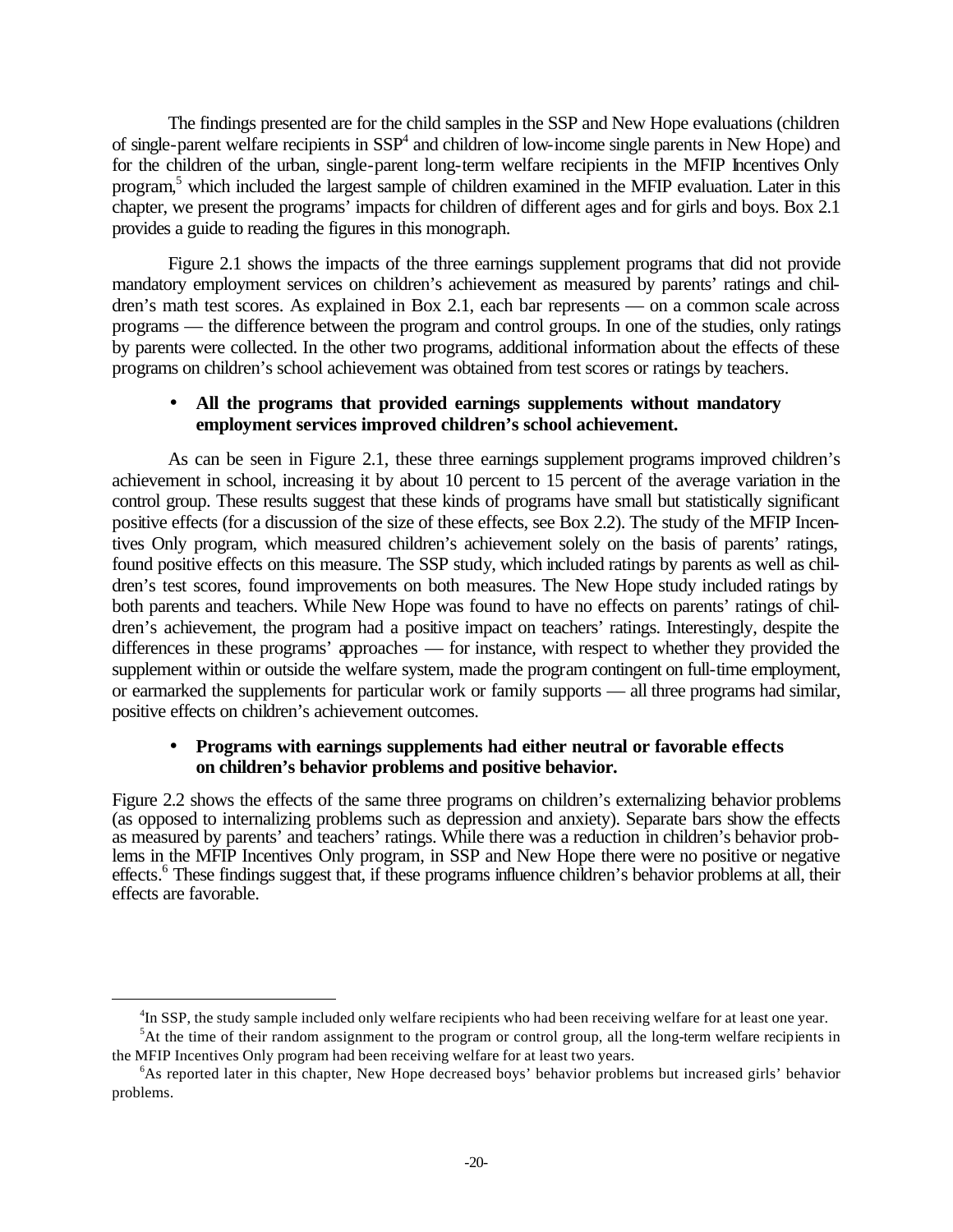### **Box 2.1**

### **How to Read the Figures in This Monograph**

Most of the figures in this report show the *impacts* of specific welfare reform initiatives. Below is a table that uses data from the SSP evaluation to illustrate the types of information the figures represent. The table shows — for the program group and the control group separately — the average rating by parents of children's school achievement (expressed on a five-point scale where 1 means "not very well at all" and 5 means "very well") averaged across three academic subjects and children's average score on a math skills test (expressed as the proportion of items answered correctly).

### **Cognitive Outcomes, Impacts, and Effect Sizes in the SSP Evaluation**

| <b>Program Group Control Group</b> |      | <b>Difference</b><br><b>Average Average (Impact)</b> | <b>Effect Size</b> |          |
|------------------------------------|------|------------------------------------------------------|--------------------|----------|
| Parents' ratings of achievement    | 3.71 | 3.61                                                 | $0.10**$           | $0.11**$ |
| Children's math test scores        | 0.56 | 0.52                                                 | $0.04**$           | $0.14**$ |

The table also shows the differences between the program and control group averages — that is, the program's impacts. The difference between the average achievement ratings given by parents in the program and control groups was .10. The average math test scores of children in the two groups differed by .04; that is, children in the program group had an average score that was 4 percentage points higher than the average score of children in the control group.

The final column of the table converts each impact into an *effect size* by dividing the difference between the program and control group averages on each achievement measure by the standard deviation of the control group outcomes — that is, their degree of "spread," or how variable they are relative to the average outcome. This procedure standardizes the impact estimates to allow comparison across measures. In this case, it shows that the impact of .10 on parents' achievement ratings is similar in magnitude to the impact of .04 on math test scores. Both effect sizes represent a change of about 10 percent to 15 percent of the average variation in the outcomes. The bar charts used in this report graph these effect sizes as in the figure below. The program and

control group averages underlying all the effect sizes shown in the figures are provided in the Appendix.



In most of the figures, stars appear above some of the bars, which means that the differences between the program and control groups on the measures indicated are *statistically significant*, that is, unlikely to be due to chance. In the figures showing impacts for subgroups such as boys and girls, the figure notes indicate whether the differences between the subgroup impacts are statistically significant. Unless otherwise noted, all the impacts (sometimes called *effects*) discussed in the text are statistically significant.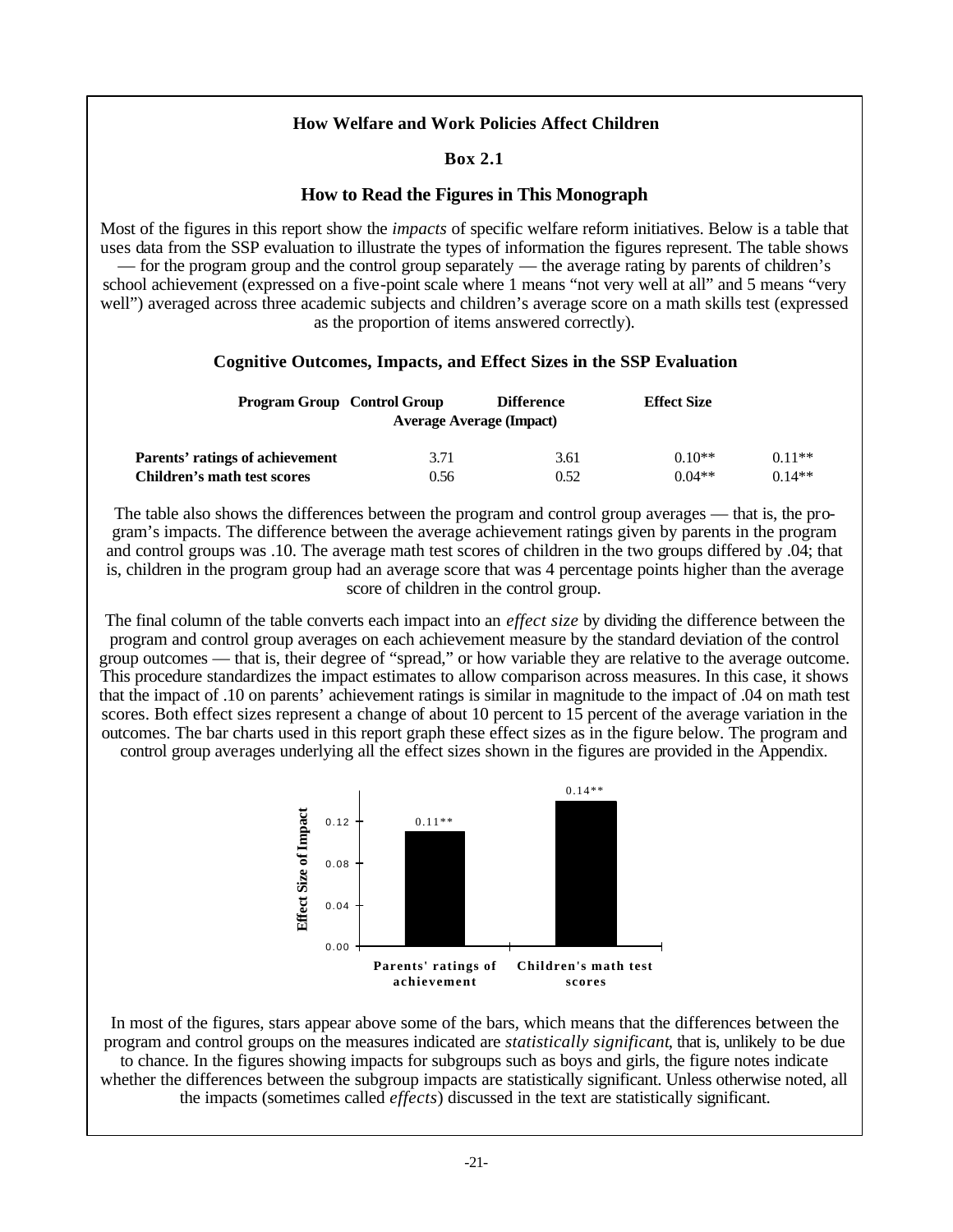



NOTES: In each study, children were selected for inclusion in the sample on the basis of their age at random assignment or their age at follow-up.

 The MFIP sample includes children of parents in the MFIP evaluation aged 5-12 at the time of the three-year followup survey (aged approximately 2-9 at the time of random assignment) whose parents were long-term recipients in urban counties and underwent random assignment between April 1, 1994, and October 31, 1994 (sample size for MFIP Incentives Only =  $573$ ).

 The SSP sample includes children of single parents in the SSP evaluation aged 6-11 at the time of the three-year follow-up survey (aged approximately 3-8 at random assignment) who were living in the home at the time of random assignment and at the time of the three-year follow-up survey (sample size  $= 2,158$ ).

 The New Hope sample includes children of the single parents in the New Hope evaluation who were aged 1-10 at random assignment and whose parents participated in the two-year follow-up survey (sample size  $= 832$ ).

Statistical significance levels are indicated as:  $* = 10$  percent;  $** = 5$  percent;  $*** = 1$  percent (two-tailed test).

 In MFIP, achievement was assessed using a single-item measure that asked parents to rate their child's overall performance in school on a scale ranging from 1 ("not well at all") to 5 ("very well").

 In SSP, achievement was measured using a 26- to 34-item math skills test and expressed in terms of the proportion of items answered correctly. Parents' assessments of achievement were measured using their ratings of their child's functioning in three academic subjects on a five-point scale ranging from 1 ("not very well") to 5 ("very well"). The ratings were averaged across the three academic subjects to compute a single score for each child.

 In New Hope, teachers' reports of achievement were measured using the 10-item Academic Subscale from the Social Skills Rating System, which asked teachers to rate the child's skills relative to those of other children in areas such as math, reading, and oral communication on a five-point scale ranging from 1 ("bottom 10 percent") to 5 ("top 10 percent"). The responses were averaged across the 10 items to compute a single score for each child. Parents' assessments of achievement were measured using a single-item measure that asked parents to rate their child's school performance, based on past report cards or other sources, on a five-point scale ranging from 1 ("not at all well") to 5 ("very well").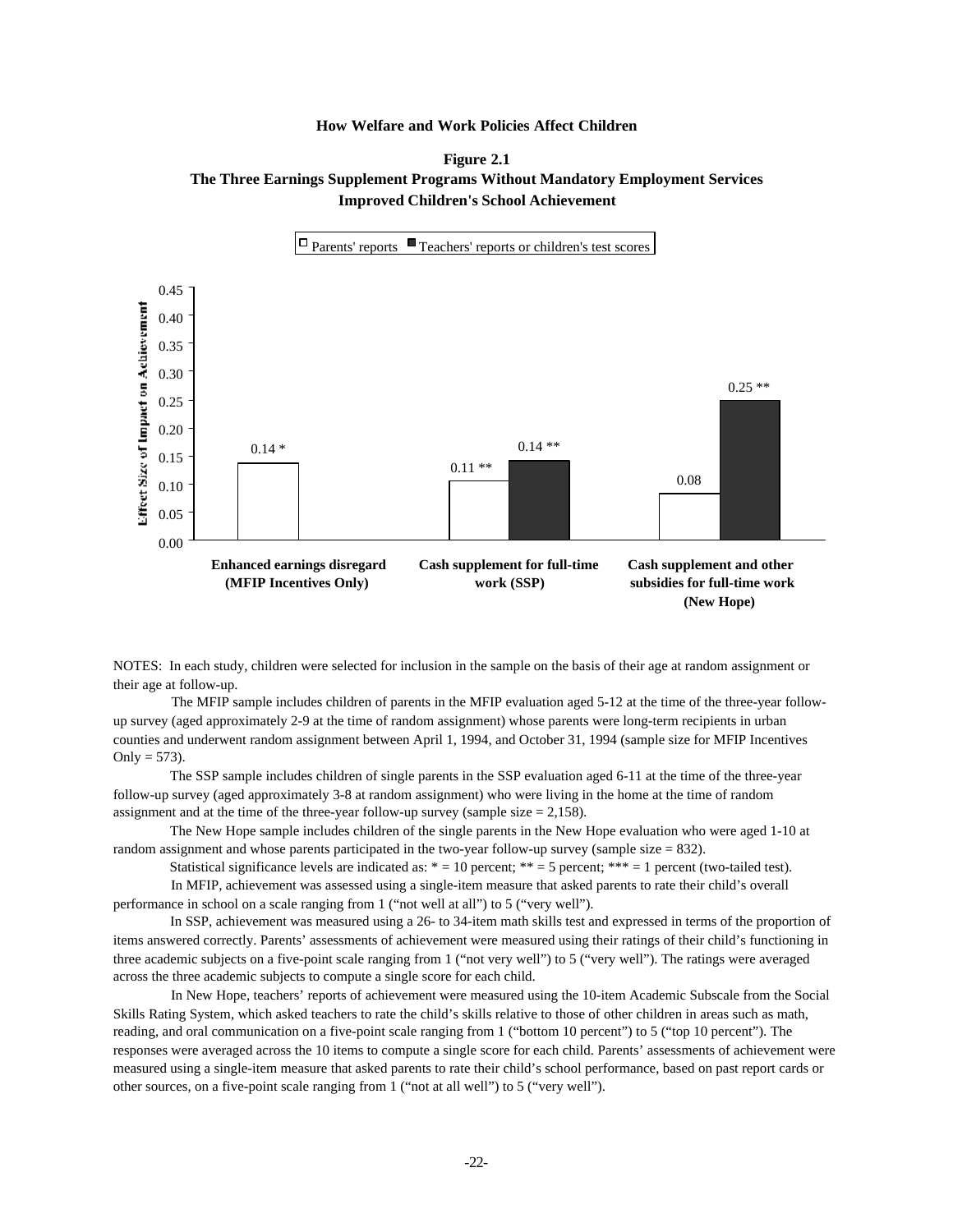



NOTES: In each study, children were selected for inclusion in the sample on the basis of their age at random assignment or their age at follow-up.

 The MFIP sample includes children of parents in the MFIP evaluation aged 5-12 at the time of the three-year followup survey (aged approximately 2-9 at the time of random assignment) whose parents were long-term recipients in urban counties and underwent random assignment between April 1, 1994, and October 31, 1994 (sample size for MFIP Incentives Only =  $573$ ).

 The SSP sample includes children of single parents in the SSP evaluation aged 6-11 at the time of the three-year follow-up survey (aged approximately 3-8 at random assignment) who were living in the home at the time of random assignment and at the time of the three-year follow-up survey (sample size  $= 2,158$ ).

 The New Hope sample includes children of the single parents in the New Hope evaluation who were aged 1-10 at random assignment and whose parents participated in the two-year follow-up survey (sample size  $= 832$ ).

Statistical significance levels are indicated as:  $* = 10$  percent;  $** = 5$  percent;  $*** = 1$  percent (two-tailed test).

 In MFIP, behavior problems were measured using parents' responses to a 12-item externalizing subscale of the Behavioral Problems Index that assesses aggressive behaviors such as bullying and cheating. Responses range from 0 ("not true") to 2 ("very true"). The responses to the 12 questions were summed to compute a single score for each child.

 In SSP, behavior problems were measured using a four-item externalizing subscale that asked parents to assess their child's acting out and aggressive behaviors on a three-point scale ranging from 1 ("never") to 3 ("often"). The responses were averaged across the four items to compute a single score for each child.

 In New Hope, behavior problems were measured using a six-item externalizing subscale of the Problem Behavior Scale from the Social Skills Rating System that asked parents and teachers about the child's aggressive behavior and how often the child needed to be disciplined for misbehavior on a five-point scale ranging from 1 ("never") to 5 ("all the time"). The responses were averaged across the six items to compute a single score for each child.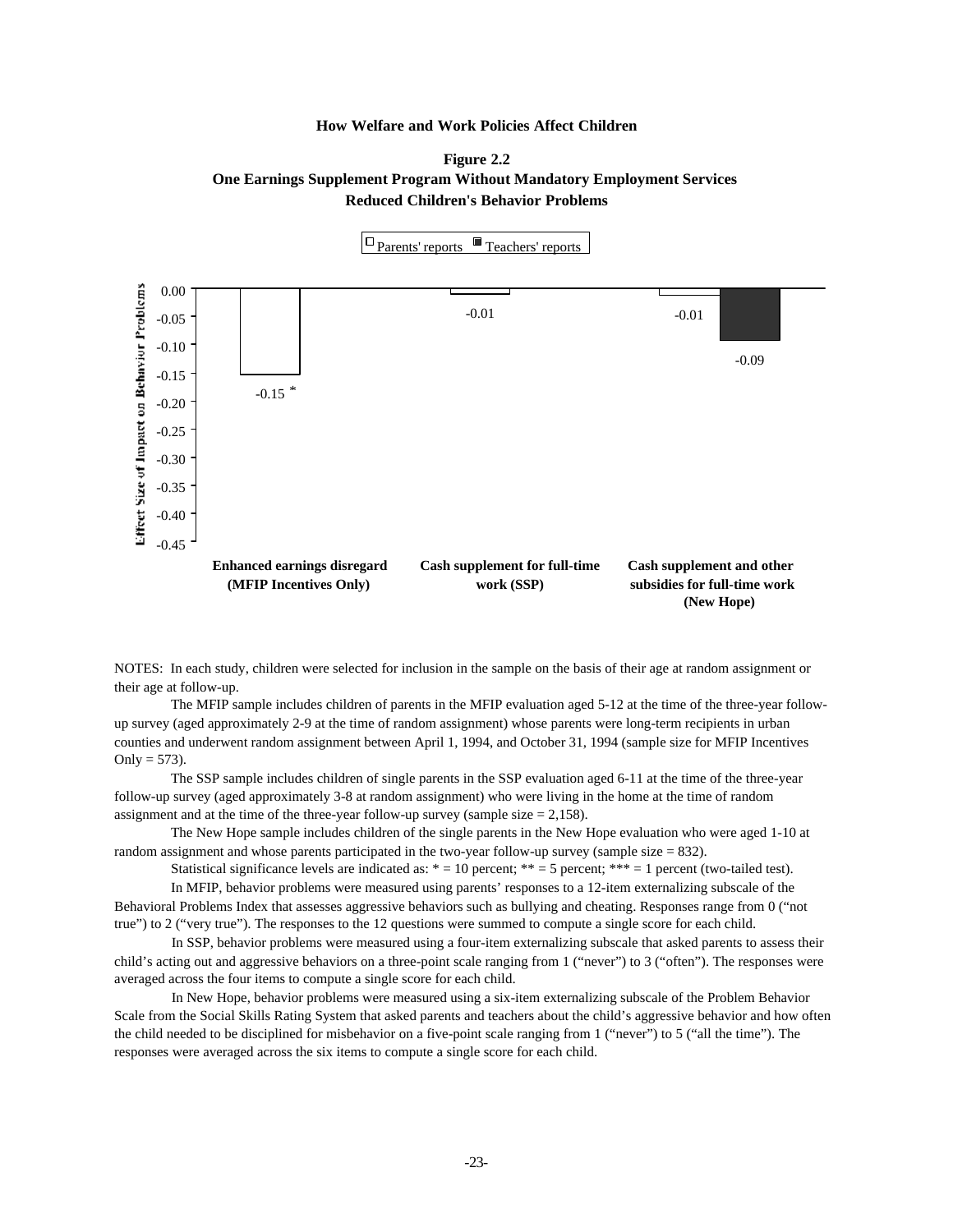Turning to children's positive behavior (positive social interactions with others), we see similar results, with increases in children's positive behavior in two of the three studies (MFIP Incentives Only and New Hope; see Figure 2.3). Whereas MFIP's positive effects were found for parents' ratings of children's positive behavior (no ratings by teachers were collected), New Hope's were limited to teachers' ratings (although ratings by both parents and teachers were collected). As with behavior problems, favorable effects on positive behavior were observed in some but not all studies, but the effects found were never unfavorable.

#### • **Programs with earnings supplements had either neutral or positive effects on children's health.**

Only two of the studies, MFIP Incentives Only and SSP, included data on children's health, and in both cases these data were parents' ratings. SSP increased ratings of children's health (see Figure 2.4), but this finding was not replicated in MFIP Incentives Only. Thus, as with the findings on children's behavioral outcomes, the single effect that was observed was favorable but was not found in MFIP Incentives Only.

### **How Welfare and Work Policies Affect Children Box 2.2 How Large Are These Effect Sizes?**

*Understanding effect sizes*

One way to understand how large the effects of the programs considered here are is to compare them with the programs' effects on related measures. For example, Full MFIP had an effect on school achievement of .15 and an effect on behavior problems of –.17. The program also reduced the proportion of children performing below average in school by 5 percentage points and the proportion of children with a high level of behavior problems by 8 percentage points.<sup>1</sup>

Another way of judging whether a given effect is large or small is to relate its size to the kinds of percentile scores associated with school tests. Children in the studies examined in this monograph scored at around the 25<sup>th</sup> percentile on most of the standardized tests they took (meaning monograph) that 25 percent of children nationally scored below the average child in the control group in the studies examined here). A positive impact on test scores with an effect size of .15 would amount to about a 5 percentile point improvement, implying that their average percentile ranking rose from the  $25<sup>th</sup>$  to the  $30<sup>th</sup>$  percentile (so that at the end of the follow-up period they would rank above 30 percent of children nationally). An effect size of .25 amounts to about an 8 percentile point difference, implying that their average percentile ranking rose to the  $33<sup>rd</sup>$  percentile.

Similar logic applies to the effect sizes on all the measures reported. Suppose, for example, that a program has an effect of size .15 on children's positive behavior. This would imply a child at the 25<sup>th</sup> percentile of the positive behavior distribution who experienced the average program impact would be at the 30<sup>th</sup> percentile of the positive behavior distribution at the end of the study.

 *(continued)*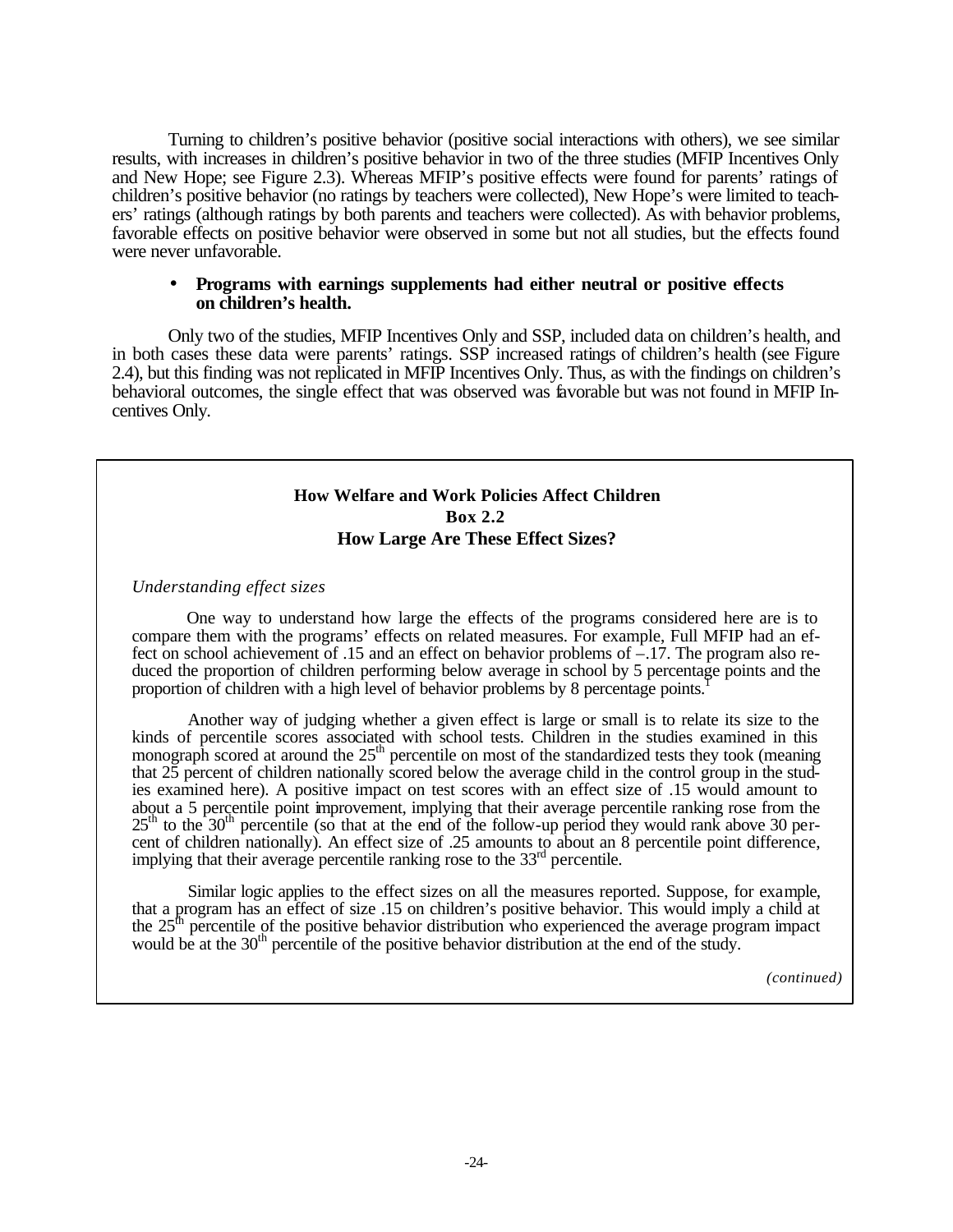#### **Box 2.2** *(continued)*

#### *How do these effects compare with those on adult economic outcomes?*

The effects on children of the earnings supplement programs are about one-half to onethird as large as those on adult economic outcomes. Generally, the programs increased employment rates by about 10 percentage points and reduced poverty by a similar amount. Most of the impacts correspond to effect sizes of about .30, but on selected measures of employment they are as large as .50. The sizes of the effects on children are generally around .15.

#### *How do these effects compare with those of other interventions aimed — directly or indirectly — at children?*

Other programs aimed at improving outcomes for both parents and children — specifically, parental employment and children's development — include home-visiting programs, in which nurses or other paraprofessionals provide one-on-one case management to link low-income parents with services in their communities. Some such programs combine home-visiting services for parents with child development programs for children. A recent review, however, suggests that homevisiting programs are not always effective in improving parents' and children's functioning.<sup>2</sup> However, studies of home-visiting programs in which improvements in children's well-being were observed found effect sizes as large or larger than those presented here. For example, studies of the Infant Health and Development Program, a large-scale two-generational program combining home visits with child development centers and peer support groups for parents of low birth-weight infants, reported effects ranging in size from about .40 to .80 on standardized test scores and an effect of -.18 on children's behavior problems.<sup>3</sup>

Turning to programs directly targeted at children, the best known preschool programs have effect sizes much larger than those presented here and can be as large as  $1.0$ .<sup>4</sup> Such large effect sizes are not surprising considering that these are the most successful of childhood interventions and that they target children directly rather than being designed to affect children indirectly through changes in parents' circumstances and behavior. Interestingly, however, the effects of preschool programs on test scores and school achievement are much more consistent than their effects on behavioral outcomes, which some studies have found to be neutral or even negative.<sup>5</sup> In a set of well-known experiments that investigated the effects of class size on children's school performance, children were randomly assigned to classes of different sizes. Classes of smaller size improved children's math and reading grades, with effect sizes ranging from approximately .15 to .35.<sup>6</sup> The effects of this intervention, which was targeted directly at school-aged children, are comparable in size to those of the parent-targeted programs examined here.

#### *Are these effects predictive of children's long-term outcomes?*

In assessing the importance of a program's effects on children, we should consider not only their size but also their relation to later outcomes. Longitudinal studies have found that children's achievement and behavior problems can have important implications for their well-being in adolescence and adulthood.<sup>7</sup> Moreover, small differences between children in school achievement early on can translate into larger differences later.<sup>8</sup> Therefore, a program's effects on children, even if the effects are small, may continue to have implications over the course of their lives.

\_\_\_\_\_\_\_\_\_\_\_\_\_\_\_\_\_\_\_ <sup>1</sup>Gennetian and Miller, 2000.

 ${}^{2}$ Gomby, Culross, and Behrman, 1999.

<sup>&</sup>lt;sup>3</sup>Infant Health Development and Program (IHDP), 1990.

<sup>4</sup>Shonkoff and Phillips, 2000.

<sup>5</sup>Yoshikawa, 1995.

<sup>6</sup>Word, Johnston, Bain, Fulton, Zaharias, Achilles, Lintz, Folger, and Breda, 1990; Krueger, 1997.

<sup>7</sup>Caspi, Wright, Moffit, and Silva, 1998; Masten, Coatsworth, Neemann, Gest, Tellegen, and Garmezy, 1995.

<sup>&</sup>lt;sup>8</sup>Entwistle, 1985.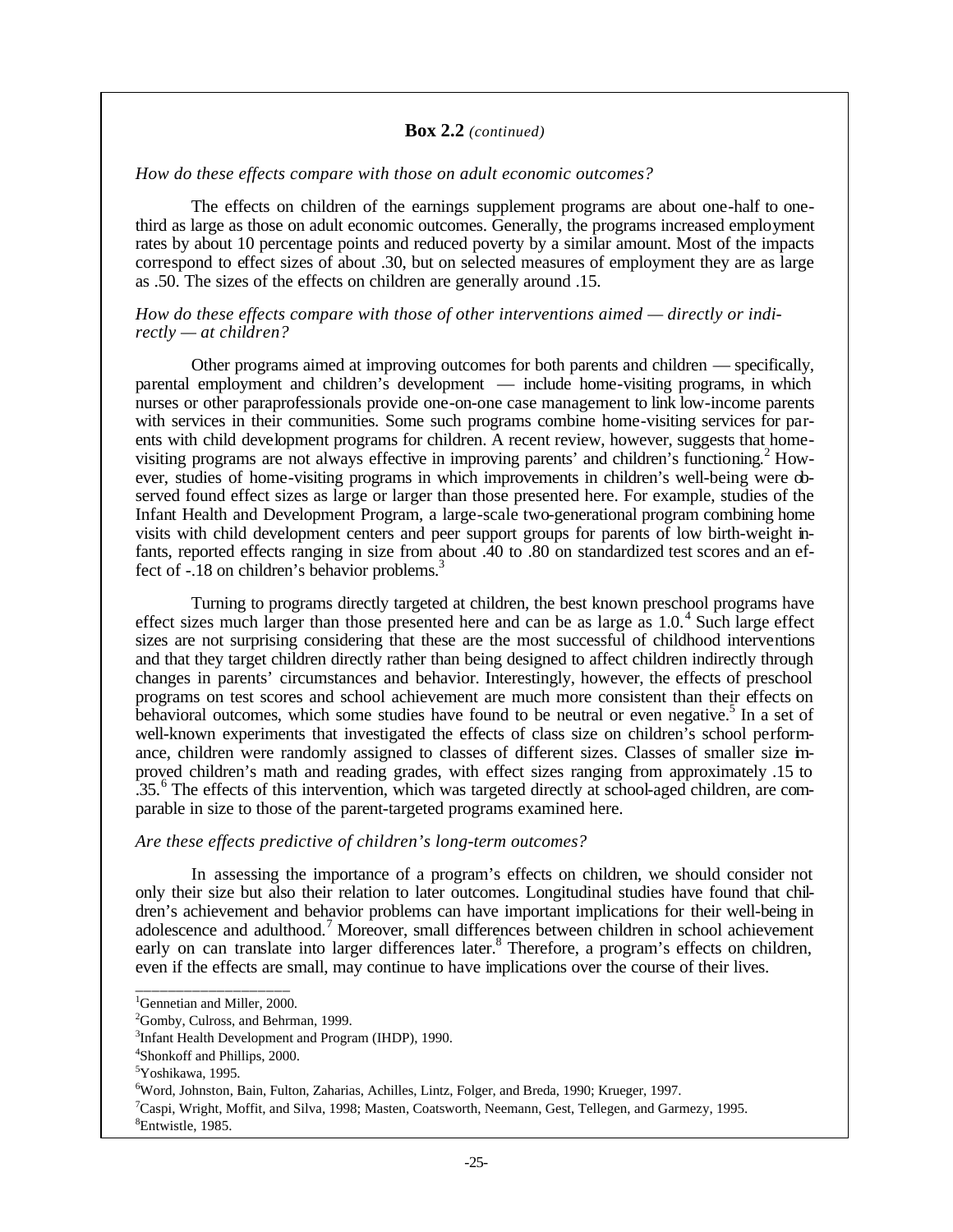



NOTES: In each study, children were selected for inclusion in the sample on the basis of their age at random assignment or their age at follow-up.

 The MFIP sample includes children of parents in the MFIP evaluation aged 5-12 at the time of the three-year followup survey (aged approximately 2-9 at the time of random assignment) whose parents were long-term recipients in urban counties and underwent random assignment between April 1, 1994, and October 31, 1994 (sample size for MFIP Incentives Only =  $573$ ).

 The SSP sample includes children of single parents in the SSP evaluation aged 6-11 at the time of the three-year follow-up survey (aged approximately 3-8 at random assignment) who were living in the home at the time of random assignment and at the time of the three-year follow-up survey (sample size  $= 2,158$ ).

 The New Hope sample includes children of the single parents in the New Hope evaluation who were aged 1-10 at random assignment and whose parents participated in the two-year follow-up survey (sample size  $= 832$ ).

Statistical significance levels are indicated as:  $* = 10$  percent;  $** = 5$  percent;  $*** = 1$  percent (two-tailed test).

 In MFIP, positive behavior was measured with the 25-item Positive Behavior Scale, which included three subscales: compliance, social competence, and autonomy. Parents responded to each item on an 11-point scale ranging from 0 ("not at all like my child") to 10 ("completely like my child"). The responses to the 25 questions were summed to compute a single score for each child.

 In SSP, positive behavior was measured using the five-item Positive Social Behavior subscale, which asked parents to assess their child's prosocial interactions with peers on a scale ranging from 1 ("never") to 3 ("often"). The responses were averaged across the five items to compute a single score for each child.

 In New Hope, the child's positive behavior was measured using the 25-item Positive Behavior Scale, which included three subscales: compliance, social competence, and autonomy. Parents and teachers responded to each item on a five-point scale ranging from 1 ("never") to 5 ("all of the time"). The responses were averaged across the 25 items to compute a single score for each child.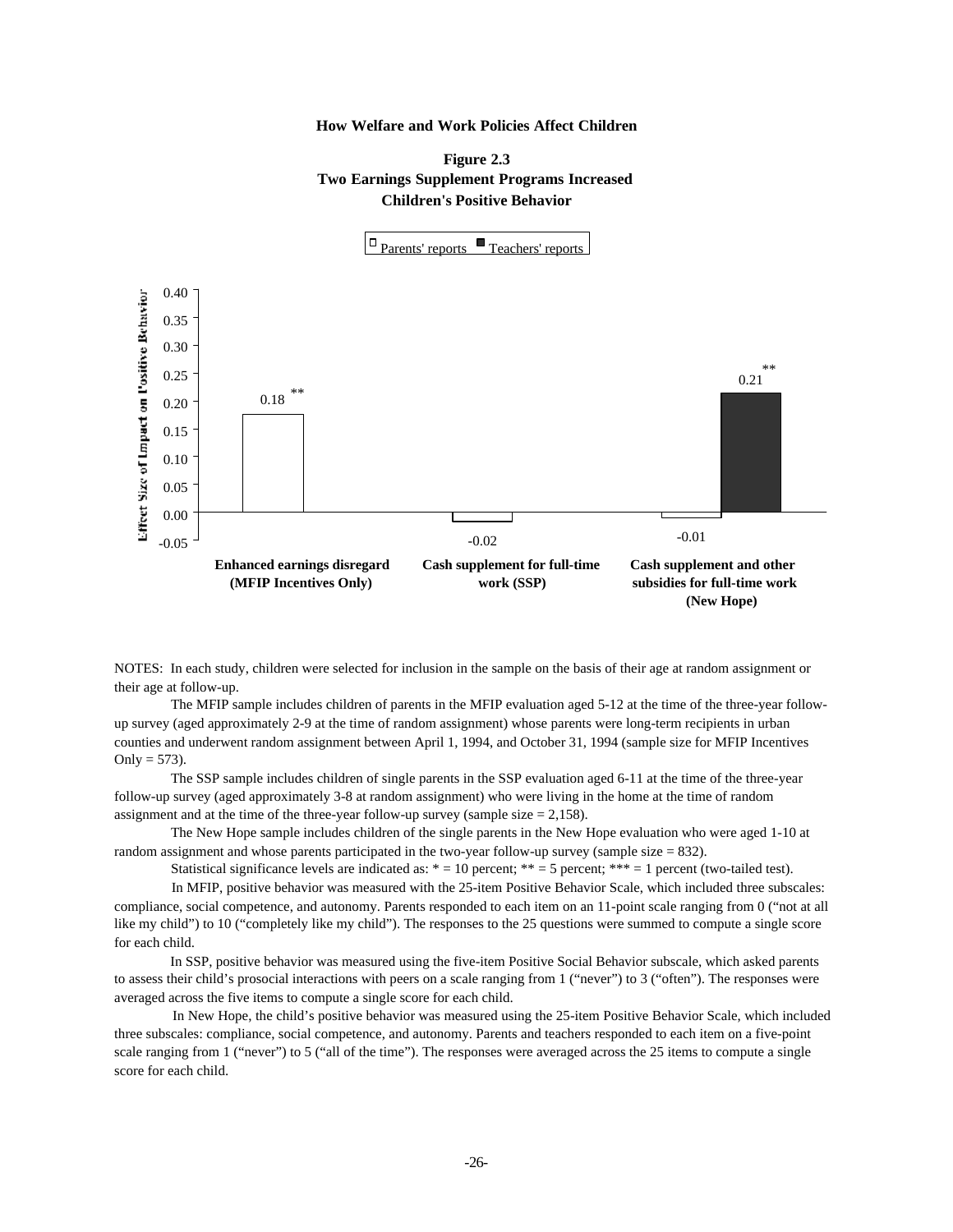



NOTES: In each study, children were selected for inclusion in the sample on the basis of their age at random assignment or their age at follow-up.

 The MFIP sample includes children of parents in the MFIP evaluation aged 5-12 at the time of the three-year followup survey (aged approximately 2-9 at the time of random assignment) whose parents were long-term recipients in urban counties and underwent random assignment between April 1, 1994, and October 31, 1994 (sample size for MFIP Incentives Only  $= 573$ ).

 The SSP sample includes children of single parents in the SSP evaluation aged 6-11 at the time of the three-year follow-up survey (aged approximately 3-8 at random assignment) who were living in the home at the time of random assignment and at the time of the three-year follow-up survey (sample size  $= 2,158$ ).

Statistical significance levels are indicated as:  $* = 10$  percent;  $** = 5$  percent;  $*** = 1$  percent (two-tailed test).

 In MFIP, health was assessed using a single-item measure that asked parents to rate their child's health on a five-point scale ranging from 1 ("poor") to 5 ("very good").

 In SSP, health was measured using parents' responses to four questions about their child's health on a scale ranging from 1 ("false") to 5 ("true"). The responses were averaged across the four items to compute a single score for each child.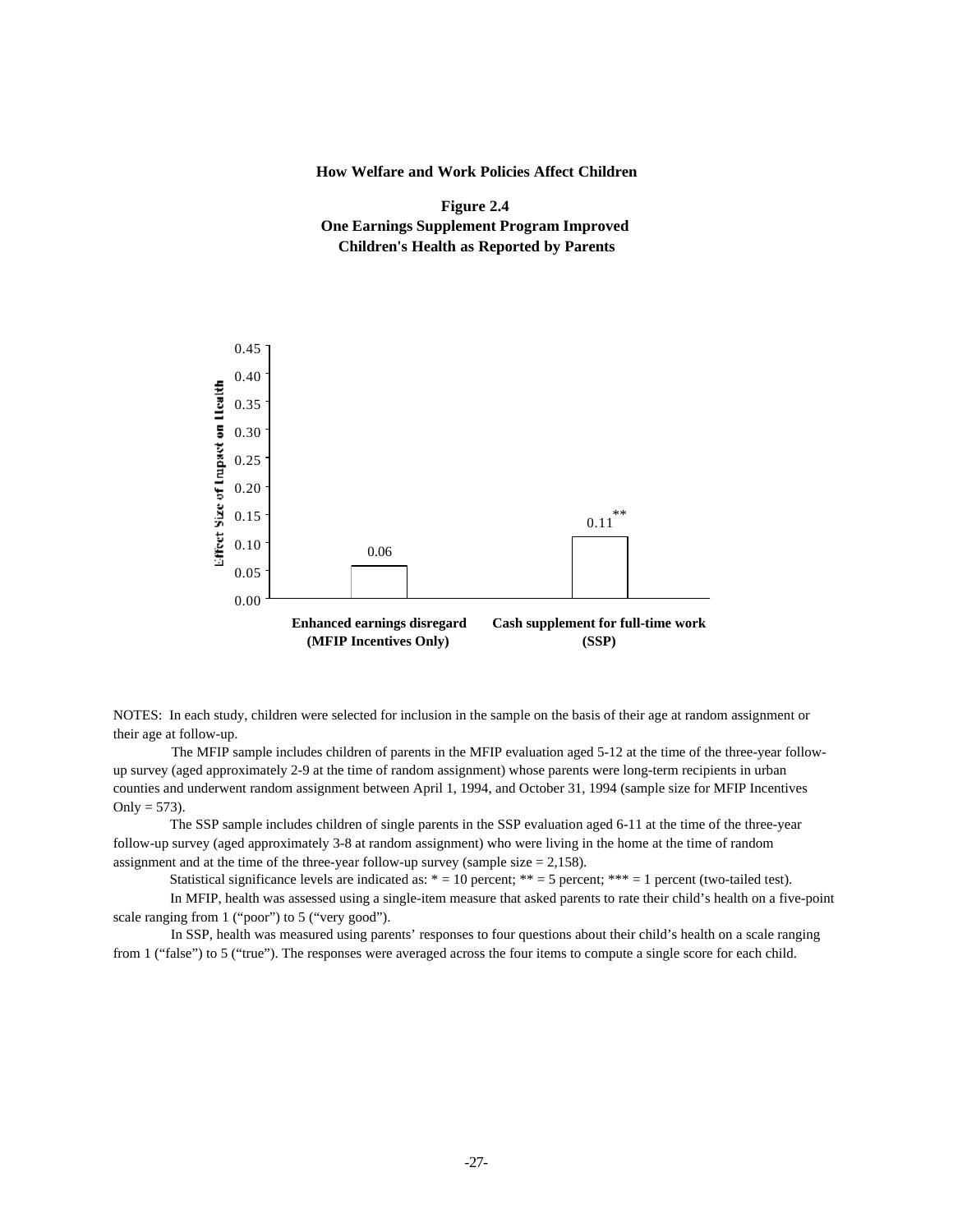• **Overall, the programs that provided earnings supplements without mandatory employment services improved child outcomes. Encouragingly, this finding suggests that such programs can both increase family resources and improve child outcomes.**

The findings are most consistent with regard to school achievement. Effects on children's behavioral and health outcomes were not found across all studies, but those that were observed were favorable.

These results are consistent with those of the studies reviewed in Chapter 1, most of which reported positive associations between family income and children's well-being, particularly as reflected in cognitive performance and school achievement. The fact that welfare programs with an antipoverty component can lead to improvements in children's cognitive outcomes — improvements that are detected two to three years after their parents first enter the programs — has important implications for policy and program design. Furthermore, the consistency in the findings across the sites and studies considered here justifies greater confidence in the generalizability of the programs' effects. At the same time, most of the effects are small and are concentrated in children's cognitive development rather than their behavior or health. It is not yet clear how to improve children's behavior and health systematically across programs.

# **III. Adding Mandatory Employment Services to an Earnings Supplement**

A given program feature may work differently when combined with other features than when studied in isolation. Because most state welfare programs are packages of features, understanding how the features interact is critical to informing welfare policy. In this section, we examine how earnings supplements interact with mandatory employment services.

The MFIP evaluation permits a direct experimental comparison of earnings supplement programs with and without mandatory employment services. Whereas in Full MFIP parents were both subject to a participation mandate and provided with an earnings supplement, in MFIP Incentives Only parents were subject to all the same program features except the mandate. The evaluation provides a rigorous test of the effects of adding a mandate to supplements because parents were randomly assigned to one of these two groups or to a control group that was not offered either of the MFIP programs. Random assignment allows us to be confident that the differences between the two programs' effects are caused by the differences between the programs rather than by any unmeasured differences between participants.

Both MFIP Incentives Only and Full MFIP increased employment for long-term welfare recipients. However, only Full MFIP led to an increase in full-time employment (30 hours or more per week), while the MFIP Incentives Only program boosted only part-time employment. From this result it appears that adding the mandate increased full-time employment relative to providing only earnings supplements. How do these increases in employment affect child outcomes in the two programs? One might hypothesize that higher employment has negative effects on children that undermine the positive effects of the higher family income resulting from earnings supplements. Alternatively, one might hypothesize that increases in full-time employment benefit children by making family routines more regular and providing children with positive role models. Another hypothesis is that mandatory employment services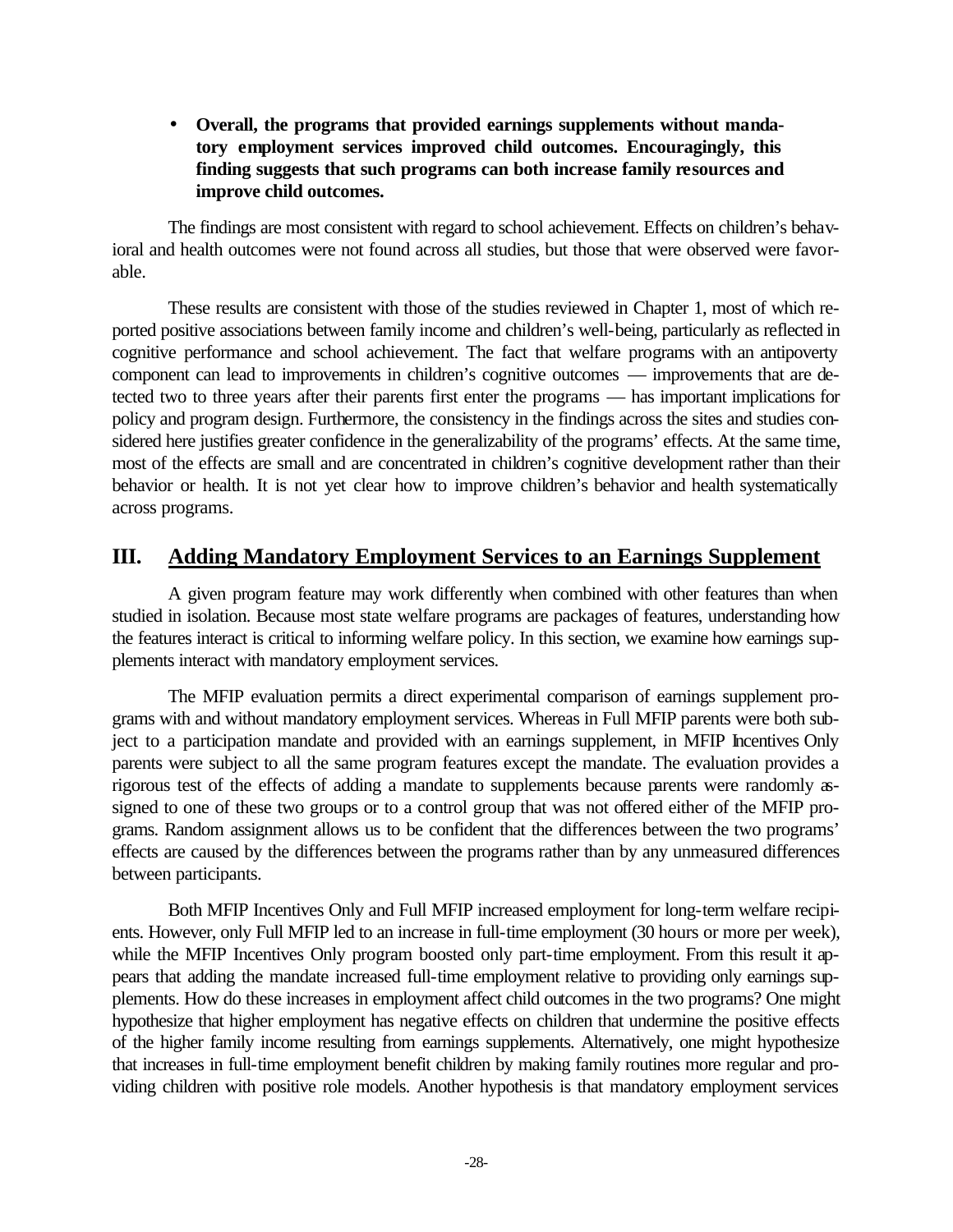increase parental stress, irrespective of their effects on employment, and thereby reduce the positive effects of earnings supplements on children's well-being.

The impacts of the two MFIP programs on children are presented in Figure 2.5. The findings suggest that adding the participation mandate had no effect on parents' ratings of children's achievement in school, behavior problems, or health. The only outcome that appears to have been affected by the addition of the mandate was parents' ratings of children's positive behavior: While the effect is positive in the MFIP Incentives Only program, there is no effect in the Full MFIP program. Notably, Full MFIP did not produce any negative effects on children, even in the case of positive behavior.

## • **Although drawn from a single study, these findings show that mandatory employment services need not reduce the positive effects on children of programs with earnings supplements.**

Programs with earnings supplements appear to increase children's achievement — whether the supplements are provided alone or combined with a participation mandate that increases full-time work.

# **IV. How Might These Programs Have Affected Children? Effects on Child Care, Parents' Emotional Well-Being, and Parenting Behavior**

There are a number of possible explanations for the effects of the earnings supplement programs discussed above. Through what mechanisms might the increases in parental employment and income caused by the programs benefit children? One possibility is that increased employment and financial stability improve parents' emotional well-being or reduce their feelings of stress. This, in turn, may have a favorable influence on parents' interactions with their children. Moreover, by increasing the use of child care (because of higher employment) and changing the type of child care that parents use (because of wider child care options made possible by higher income), earnings supplement programs introduce children to environments and educational opportunities to which they otherwise might not have been exposed. This, in turn, may enhance children's emotional and cognitive development. All these are mechanisms through which programs like New Hope, Full MFIP, MFIP Incentives Only, and SSP might have affected children.

It is critical to learn more about the mechanisms through which programs affect children and families because programs cannot always be fully replicated in new sites or locales, where different combinations of program features may be adopted or different factors — such as child care or parenting practices — may be specifically targeted. Attributing program effects on children to one or more specific mechanisms requires complicated statistical analyses beyond the scope of this synthesis. As outlined in more detail at the end of the monograph, future documents from the Next Generation project will present such analyses. In the present context, we simply explore the pathways by which these programs likely affected children.

Possible mediators of program effects on child outcomes are child care, family relations, parental well-being, and parenting practices. Evidence from the studies reviewed here suggest that the four programs with generous earnings supplements affected a number of these possible mediating factors in generally positive ways; however, the nature of the effects varied across programs. New Hope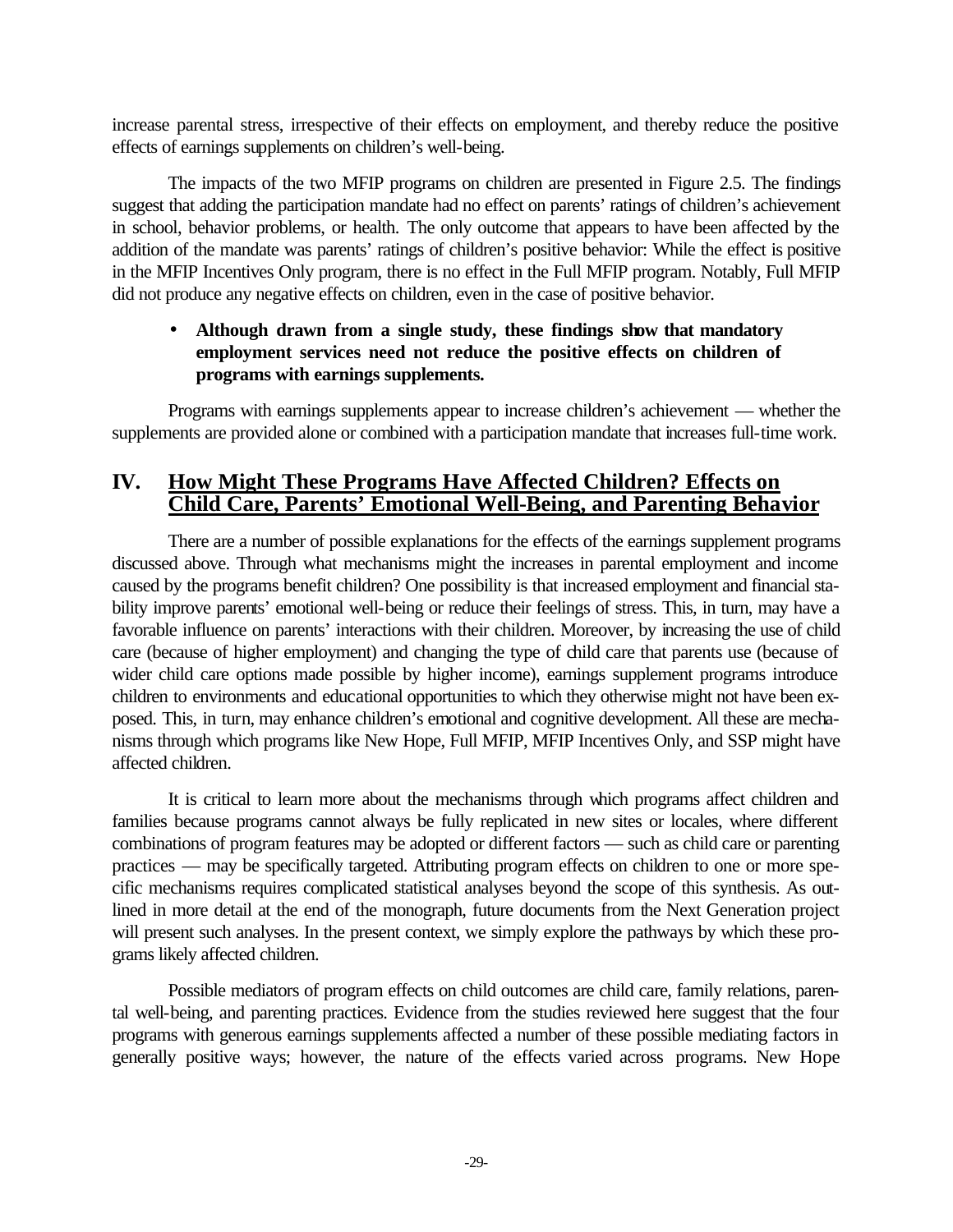



NOTES: The MFIP sample includes children of parents in the MFIP evaluation aged 5-12 at the time of the three-year followup survey (aged approximately 2-9 at the time of random assignment) whose parents were long-term recipients in urban counties and underwent random assignment between April 1, 1994, and October 31, 1994 (sample size for Full MFIP = 587; sample size for MFIP Incentives Only  $= 573$ .

The statistical significance levels of the impacts are indicated as:  $* = 10$  percent;  $** = 5$  percent;  $*** = 1$  percent (twotailed test). The statistical significance levels of the differences between impacts are not noted in the figure. The only difference between impacts that was statistically significant was that in positive behavior for MFIP Incentives Only and Full MFIP.

 Achievement was assessed using a single-item measure that asked parents to rate their child's overall performance in school on a scale ranging from 1 ("not well at all") to 5 ("very well").

 Behavior problems were measured using parents' responses to a 12-item externalizing subscale of the Behavioral Problems Index that assesses aggressive behaviors such as bullying and cheating. Responses range from 0 ("not true") to 2 ("very true"). The responses to the 12 questions were summed to compute a single score for each child.

 Positive behavior was measured with the 25-item Positive Behavior Scale, which included three subscales: compliance, social competence, and autonomy. Parents responded to each item on an 11-point scale ranging from 0 ("not at all like my child") to 10 ("completely like my child"). The responses to the 25 questions were summed to compute a single score for each child.

 Health was assessed using a single-item measure that asked parents to rate their child's health on a five-point scale ranging from 1 ("poor") to 5 ("very good").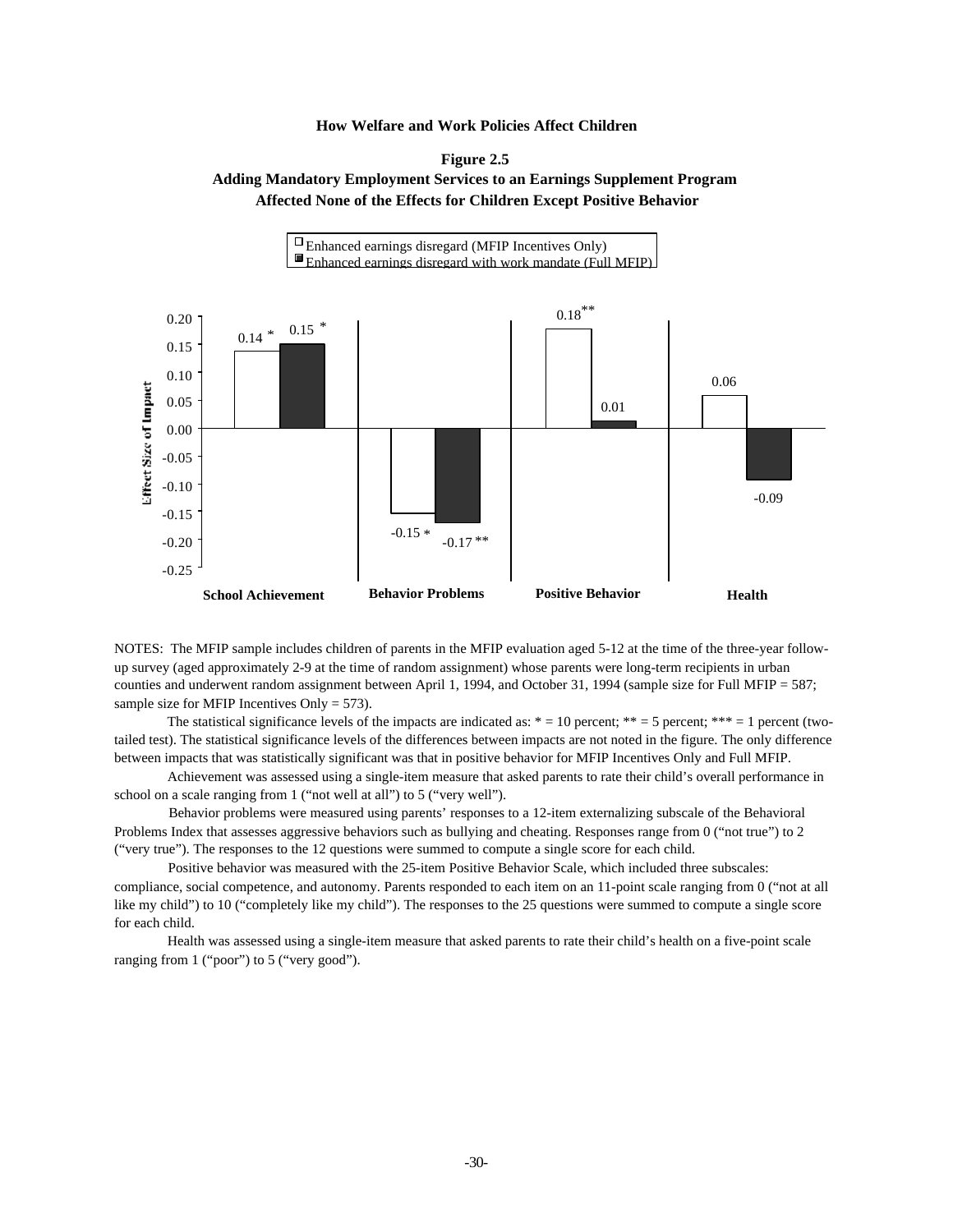increased the use of formal child care for young children, and other research has found that formal care arrangements are associated with greater cognitive readiness for school and improved social functioning among children.<sup>7</sup> Full MFIP also increased the use of formal and stable child care for children of longterm welfare recipients, but the MFIP Incentives Only program did not. SSP increased children's participation in after-school activities. With regard to family relations, both Full MFIP and MFIP Incentives Only increased marriage among single-parent long-term welfare recipients, and marriage may have positive effects on children's well-being. However, neither SSP nor New Hope produced similar effects on marriage rates.<sup>8</sup> Single-parent long-term welfare recipients in both the Full MFIP and MFIP Incentives Only programs were also less likely to report experiencing domestic abuse, an outcome that was not measured in New Hope or SSP. In some studies, there were also improvements in parents' emotional well-being: MFIP Incentives Only reduced parental depression among long-term welfare recipients, and New Hope reduced parental stress and increased parents' feelings of hope. But parents in New Hope also reported feeling more time pressure, and, surprisingly, SSP increased depression. In terms of parenting behavior, the programs had very few effects on the quality of parents' interactions with their children, one of the key ways in which increases in employment and income are expected to affect children.

All these findings illustrate how difficult it is to conclusively attribute the programs' effects on children to one mechanism. None of the outcomes considered to be possible mediators of effects on children was affected across all programs, at least according to the measures examined. All four programs have in common one program feature (a generous earnings supplement) and one result (an increase in employment and income), but the way in which these factors may have affected children remains unclear.

# **V. How Did Children and Families in the Program Groups Fare?**

Effect size and impact analyses tell us nothing about how the children and families in earnings supplement programs fared — only how the program and control groups fared relative to one another. To get a sense of the absolute level of functioning in the families that experienced the programs, in this section we examine program group *outcomes* rather than effect sizes or impacts — specifically, how program group members fared according to several indicators of well-being for families, parents, and children.

Table 2.1 presents the outcome levels for single-parent families in the program groups who, at the time these measures were assessed, were already eligible for the earnings supplement and who had, on average, experienced more favorable outcomes than their counterparts in the control groups. Because some measures were available for more than one study, for each measure a range of outcome levels is presented. As indicated in the table, two-thirds to three-quarters of parents in the program groups had incomes from earnings and benefits that put them below the poverty line during the

<sup>&</sup>lt;sup>7</sup>Zaslow, Oldham, Moore, and Magenheim, 1998; Zaslow, McGroder, Moore, and LeMenestrel, 1999.

<sup>&</sup>lt;sup>8</sup>In one province, SSP increased marriage rates; in the other province, it reduced marriage rates. New Hope had no effects on marriage rates.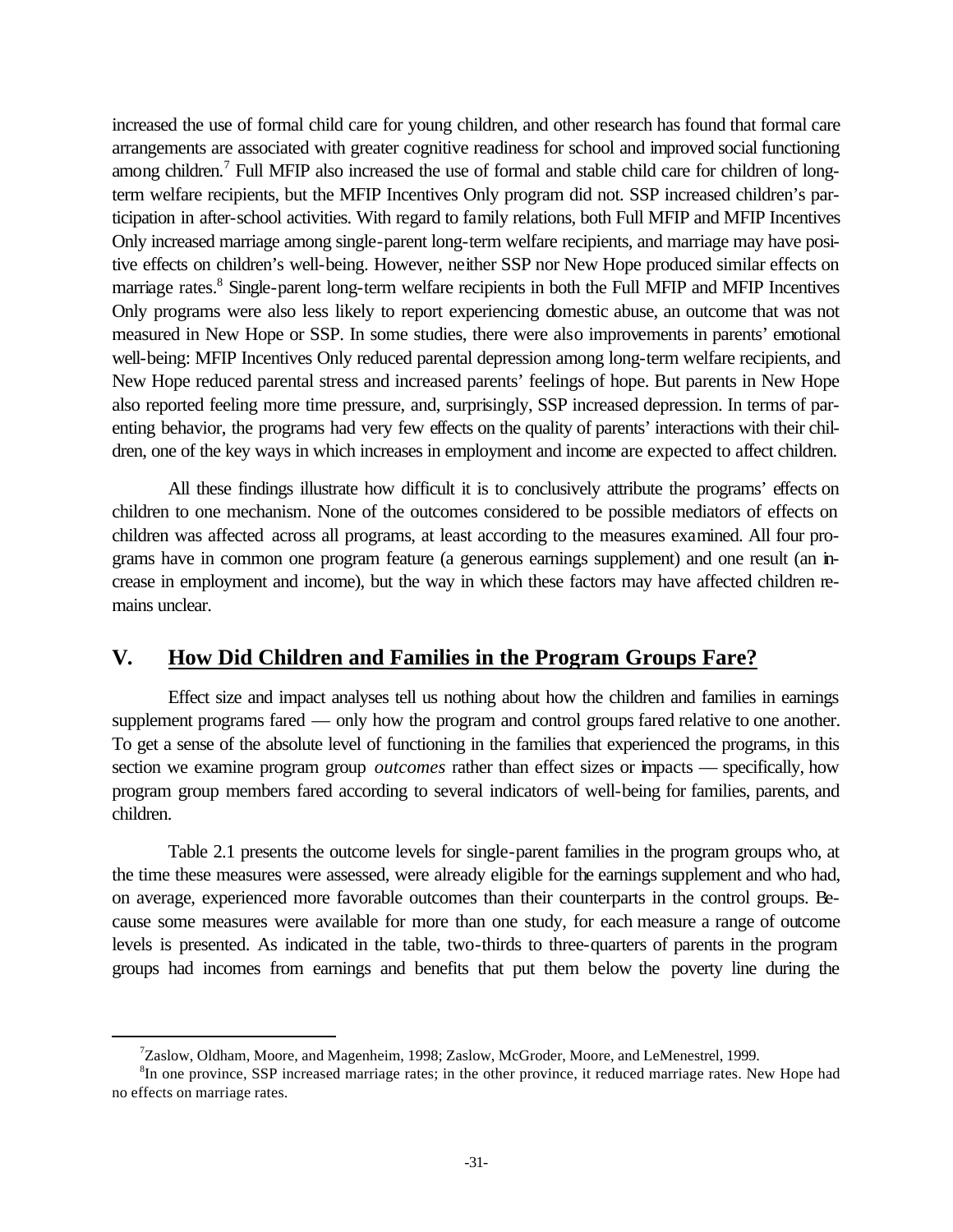#### **Table 2.1**

| Outcome                                                      | Average<br>Level in<br>Program<br>Group(s), $%$ | Number of<br><b>Studies</b><br>Outcome Was<br>Measured | Program<br>Improved<br>Outcomes on<br>This Measure <sup>a</sup> |
|--------------------------------------------------------------|-------------------------------------------------|--------------------------------------------------------|-----------------------------------------------------------------|
| <b>Material hardship</b>                                     |                                                 |                                                        |                                                                 |
| Parent has income below poverty                              | $69 - 73$                                       | 2                                                      | ✓                                                               |
| Any child skipped meal due to lack of money for food         | $5 - 6$                                         | 2                                                      |                                                                 |
| <b>Health insurance coverage</b>                             |                                                 |                                                        |                                                                 |
| Child with continuous health insurance coverage over 3 years | $76 - 79$                                       | 2                                                      | ✓                                                               |
| Neighborhood quality                                         |                                                 |                                                        |                                                                 |
| Lives in a safe neighborhood                                 | $73 - 76$                                       | 2                                                      |                                                                 |
| Parents' well-being                                          |                                                 |                                                        |                                                                 |
| Parent at risk of clinical depression                        | $23 - 49$                                       | 3                                                      | ✓                                                               |
| Parent stressed much or all of the time                      | 49                                              | 1                                                      |                                                                 |
| Parent physically abused by partner last year                | 22                                              | 2                                                      | ✓                                                               |
| <b>Children's well-being</b>                                 |                                                 |                                                        |                                                                 |
| Child repeated grade since random assignment                 | $4 - 14$                                        | 3                                                      |                                                                 |
| Child received special education since random assignment     | $14 - 21$                                       | 3                                                      |                                                                 |
| Child with high behavioral or emotional problems             | $7 - 11$                                        | 2                                                      | ✓                                                               |
| Child at or below 25th percentile on language skills         | 38                                              | 1                                                      | ✓                                                               |
| Child with long-term health problems                         | 32                                              | 1                                                      | $\checkmark$                                                    |
| Child in very good or excellent health                       | $75 - 80$                                       | 2                                                      |                                                                 |

#### **Program Group Outcomes for Earnings Supplement Programs**

NOTES: In each study, children were selected for inclusion in the sample on the basis of their age at random assignment or their age at follow-up. The programs with earnings supplements are the four programs in the MFIP, SSP, and New Hope evaluations.

 The MFIP sample includes children (of parents in the MFIP evaluation) aged 5-12 at the time of the three-year followup survey (aged approximately 2-9 at the time of random assignment) whose parents were long-term recipients in urban counties and underwent random assignment between April 1, 1994, and October 31, 1994 (sample size for Full MFIP = 587; for MFIP Incentives Only  $= 573$ ).

 The SSP sample includes children (of parents in the SSP evaluation) aged 6-11 at the time of the three-year survey (aged approximately 3-8 at random assignment) who were living in the home at the time of random assignment and at the time of the three-year follow-up survey (sample size  $= 2,158$ ).

 The New Hope sample includes children aged 1-10 at random assignment of the single-parent members of the New Hope evaluation who participated in the two-year follow-up survey (sample size  $= 832$ ).

<sup>a</sup>A check mark signifies that the outcomes on the measure were improved in at least one study.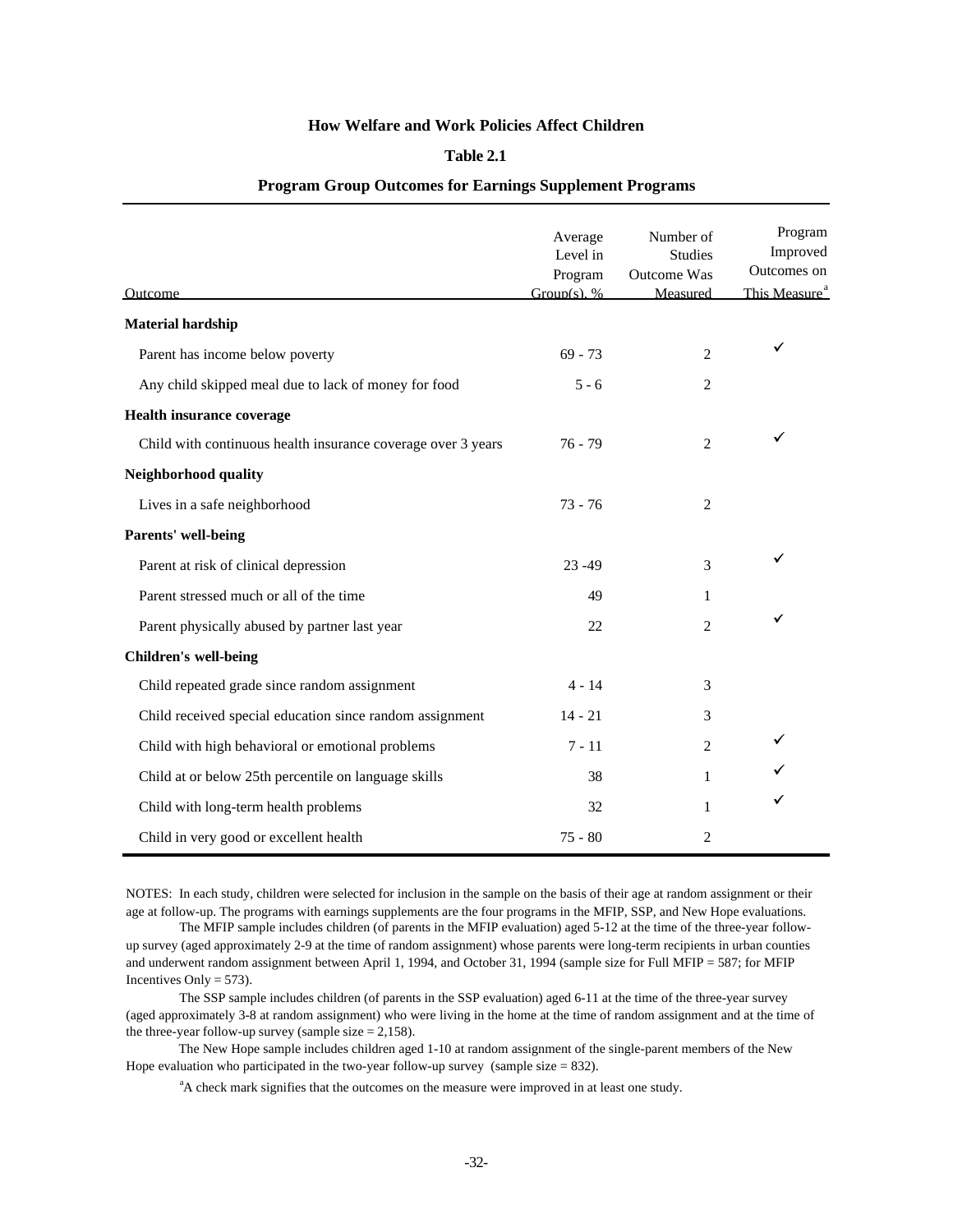study period, indicating that their incomes were generally very low despite the increases in income produced by the programs. A very small proportion of program group families seemed to be living in extreme deprivation, with 5 percent to 6 percent of parents reporting that their children were forced to skip meals because of lack of money for food. Three-quarters of parents had children who had continuous health insurance coverage over the previous three years, and three-quarters of parents reported living in what they deemed to be safe neighborhoods.

The findings also suggest that these single parents — the great majority of whom were mothers — and their children were still at risk of psychological, physical, and cognitive problems after being in the programs. According to self-reports collected from parents two or three years after random assignment, one-quarter to one-half of parents were at risk of clinical depression, one-half felt stressed much or all of the time, and one-fifth had been physically abused by a partner in the previous year. As for their children, since random assignment around 10 percent had repeated a grade, about one-fifth had received special education, and about 10 percent had a high level of behavioral or emotional problems. More than one-third of children scored at or below the  $25<sup>th</sup>$  percentile on a nationally standardized test of language skills. A comparable proportion of children had long-term health problems, although most parents reported that their children were in very good or excellent health.

# • **Despite the benefits to families of the earnings supplements, many children and families in such programs remained at risk.**

Even after improvements resulting from the programs are taken into account, many children with parents in the earnings supplement programs were still struggling, as were their parents. While the positive effects on children were measurable and consistent across studies, they clearly do not obviate the need for other interventions targeted at low-income children.

# **VI. Effects on Long-Term Welfare Recipients**

Much of the impetus behind welfare reform arose from concern about long-term welfare recipients, families who were using welfare not as a temporary safety net but for long periods of time. In the current welfare climate, parents in these families face the greatest barriers to employment because they are least likely to have the skills to move from welfare to employment. They are also most likely to be affected by welfare time limits. As caseloads decline, these families are most likely to remain on the rolls.

# • **The positive effects of earnings supplements on employment and income are larger for long-term welfare recipients than for recipients with a shorter welfare history.**

Short-term welfare recipients are more likely than long-term recipients both to have a job history and work skills and to work in the absence of a welfare-to-work program. Therefore, the differences between program and control groups are generally smaller among short-term recipients than among their long-term counterparts in programs like MFIP.<sup>9,10</sup> As discussed in detail below, the aver-

<sup>&</sup>lt;sup>9</sup>Berlin, 2000; Knox et al., 2000.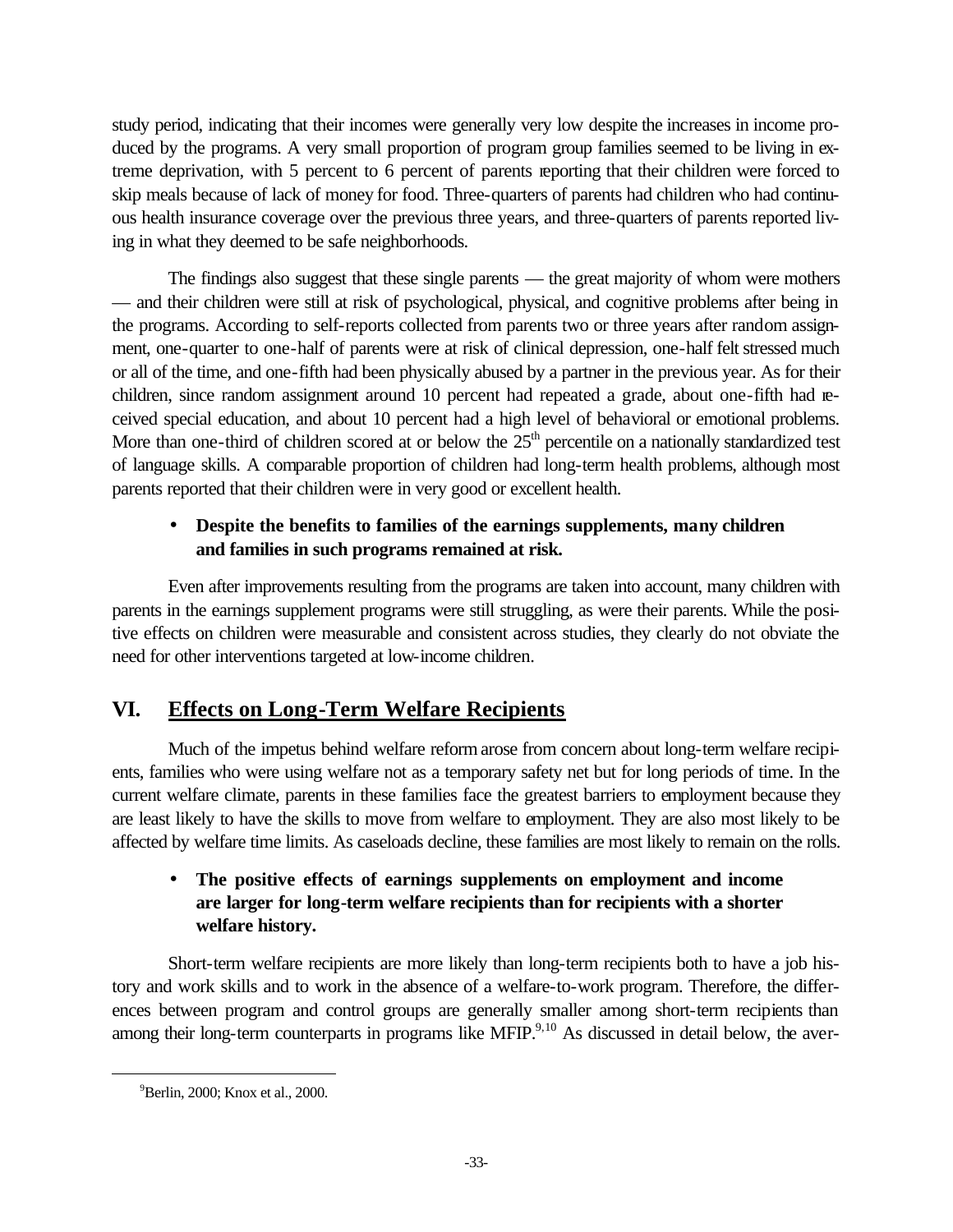age increase in income is also larger among long-term welfare recipients; it is therefore likely that effects on children are most pronounced in these families as well.

In the figures presented earlier in this chapter, data on children in the MFIP Incentives Only and Full MFIP programs are presented for families who had received welfare for two years or more. In the Appendix, we compare the effects of the two MFIP programs with those of  $SSP<sup>11</sup>$  and New Hope for this same subgroup of families to see whether the cross-program consistency of the findings in the child samples examined earlier held in the long-term recipient subgroups (see Appendix Table 2). For this subgroup, both Full MFIP and MFIP Incentives Only raised parents' ratings of children's school achievement. Similarly, New Hope increased both parents' and teachers' ratings of children's achievement for long-term recipients. (Note that these New Hope effects are even larger than those reported above for the child sample examined earlier, which included the children of all low-income single parents.) SSP had positive effects on parents' ratings of children's school achievement for parents with two or more years of welfare receipt, as the program did for families with a year or more of welfare receipt (as presented earlier in this monograph).

There is a similar pattern of positive effects for children's behavior problems, although here the effects are smaller and less consistent across studies (see Appendix Table 2). Reductions in behavior problems were found among long-term welfare recipients, but only for Full MFIP and MFIP Incentives Only. The patterns in New Hope are similar but not statistically significant, and no such effects were found in SSP. A similar pattern of effects, with two programs (in this case, MFIP Incentives Only and New Hope) producing favorable effects, was observed for children's positive behavior.

While the programs were more successful in improving outcomes for children of long-term than short-term recipients, children in control group families with long-term welfare receipt fared worse than children in control group families with a shorter welfare history (often called recent applicants). For example, on average, children in recent applicant families were rated higher on positive behavior and lower on behavior problems.<sup>12</sup> Children in recent applicant families were also about half as likely to be performing below average in school and about half as likely to be suspended or expelled as their peers in long-term recipient families. Given that parents in long-term recipient families face greater employment barriers and have fewer job skills, it is not surprising that their children also face greater difficulties.

### • **The positive impacts of programs with earnings supplements on children are particularly pronounced among long-term welfare recipients.**

 $10$ Notably, not all earnings supplement programs are less effective at increasing employment and income among people with a shorter history of welfare receipt. For example, a companion to the SSP study examined in this monograph (for which data on children have not yet been analyzed) tested the effect of offering the SSP earnings supplement to welfare applicants, but only after they had been on welfare for at least one year during the study period. The one-year waiting period boosted the program's effectiveness by reducing the number of applicants receiving the supplement who would have started working even without the supplement (Berlin, 2000).

<sup>&</sup>lt;sup>11</sup>The SSP sample consisted of single parents who had been on welfare during 11 of the previous 12 months. In this analysis, single parents who had been on welfare for at least two years were treated as long-term welfare recipients to make the sample more comparable to that in the MFIP study.

<sup>&</sup>lt;sup>12</sup>Gennetian and Miller, 2000.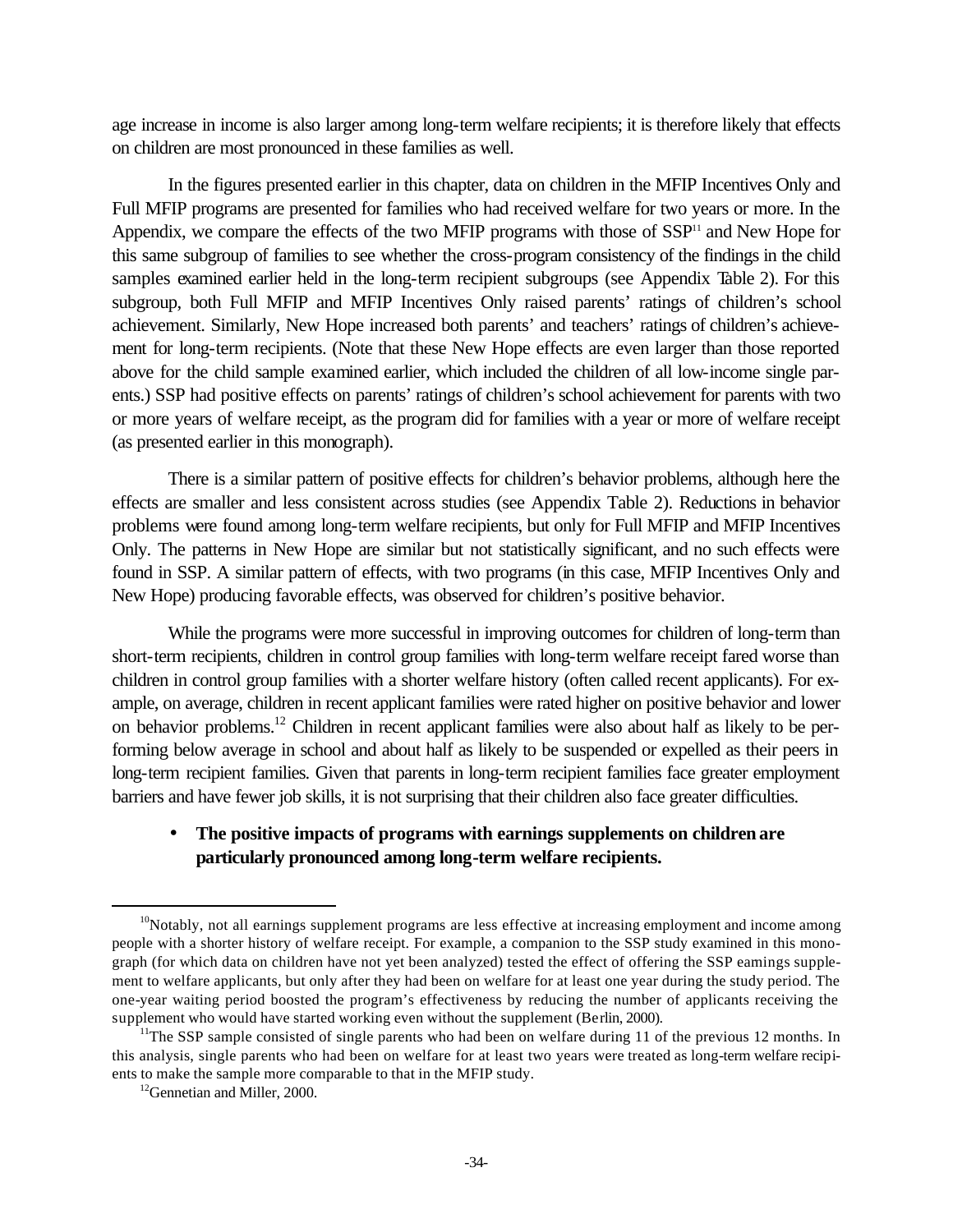In part, the larger child impacts in families with long-term welfare receipt may be a result of the programs' larger effects on long-term recipients' income and employment. As a result of these positive impacts, program group children in this subgroup perform at a level near that of control group children in families that had received welfare for less than two years. In other words, the earnings supplement programs increased these children's average outcomes to the level of the highest-functioning children in these low-income samples.

# **VII. Differences Between Preschool-Aged and Early School-Aged Children**

In light of the research on the effects of child care and income on children reviewed earlier in this chapter, which indicated that the association between family income and school achievement is stronger for younger than for older children and that child care environments have important effects on younger children's functioning, one might expect the impact of earnings supplement programs on achievement to be stronger and more positive for preschool-aged children than for children in middle childhood, although it is less clear what the age differences in impacts on social behavior, if any, might be. In this section, we examine the effects of earnings supplement programs separately on the basis of children's age when parents first enrolled in the study, comparing impacts for children who were 3-5 years old with those for children who were 6-9 years old. Assessments of the children were collected two to three years after parents' random assignment.

In general, the programs that included earnings supplements had positive impacts on children in both age groups; however, some interesting patterns of effects on children's social behavior were observed. The impacts on achievement did not consistently favor younger or older children (see Figure 2.6). The impacts of SSP were larger for younger than for older children. The pattern of impacts in the New Hope study depended on whether parents or teachers assessed the child. Finally, the impacts of the two MFIP programs were stronger for the older than the younger children. However, none of these subgroup differences were statistically significant.

The programs' effects on social behavior show more pronounced age differences, but these differences were not statistically significant (see Figure 2.7). The impacts were generally larger for older than for younger children, with the older children more often showing positive impacts on social behavior (reductions in behavior problems). This finding is reinforced by our analyses of positive as well as negative aspects of children's behavior (not shown in figures). Again, none of these differences for younger and older children were statistically significant.

# **VIII. Differences Between Boys and Girls**

Separate analyses of the effects of earnings supplement programs on girls' and boys' school achievement revealed no large gender differences (see Figure 2.8). Only in the case of MFIP Incentives Only did the impacts differ by gender, and those impacts were more pronounced for girls than for boys. In SSP, the impacts were positive for both boys and girls. The impacts on children's test scores in New Hope and on parents' ratings of achievement in both New Hope and Full MFIP were larger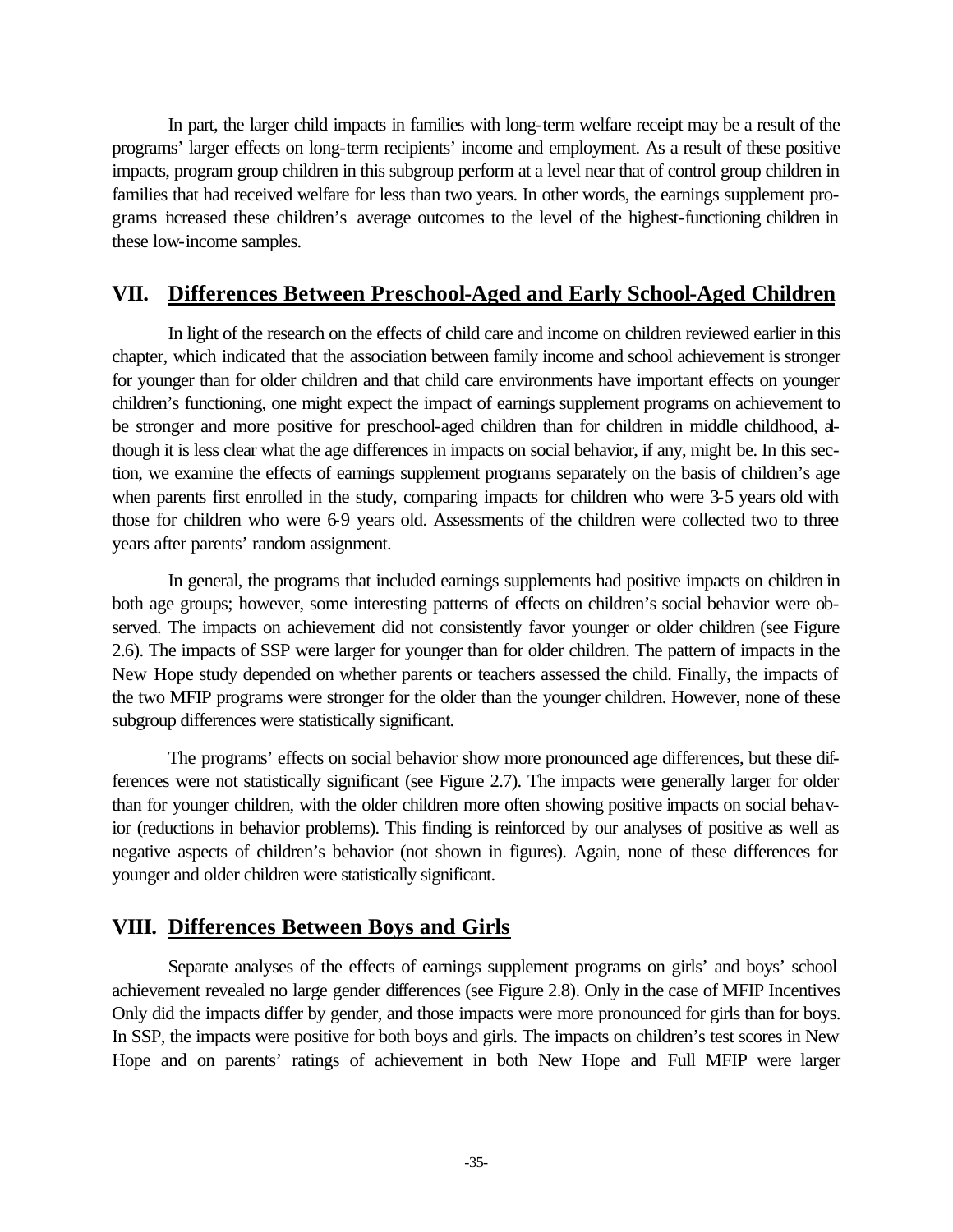



NOTES: In each study, children were selected for inclusion in the sample on the basis of their age at random assignment or their age at follow-up.

 The MFIP sample includes children of parents in the MFIP evaluation aged 6-12 at the time of the three-year follow-up survey (aged approximately 3-9 at the time of random assignment) whose parents were long-term recipients in urban counties and underwent random assignment between April 1, 1994, and October 31, 1994 (sample size for Full MFIP = 488; sample size for MFIP Incentives Only = 472).

 The SSP sample includes children of single parents in the SSP evaluation aged 6-11 at the time of the three-year follow-up survey (aged approximately 3-8 at random assignment) who were living in the home at the time of random assignment and at the time of the three-year follow-up survey (sample size  $= 2.158$ ).

 The New Hope sample includes children of the single parents in the New Hope evaluation who were aged 3-9 at random assignment and whose parents participated in the two-year follow-up survey (sample size = 546).

The statistical significance levels of the impacts are indicated as:  $* = 10$  percent;  $** = 5$  percent;  $*** = 1$  percent (two-tailed test). The statistical significance levels of the differences between impacts are not noted in the figure. None of the differences between impacts for the children aged 3-5 and the children aged 6-9 were statistically significant.

 In MFIP, achievement was assessed using a single-item measure that asked parents to rate their child's overall performance in school on a scale ranging from 1 ("not well at all") to 5 ("very well").

 In SSP, achievement was measured using a 26- to 34-item math skills test and expressed in terms of the proportion of items answered correctly. Parents' assessments of achievement were measured using their ratings of their child's functioning in three academic subjects on a five-point scale ranging from 1 ("not very well") to 5 ("very well"). The ratings were averaged across the three academic subjects to compute a single score for each child.

measure that asked parents to rate their child's school performance, based on past report cards or other sources, on a five-point scale ranging from 1 ("not at all well") to 5 ("very In New Hope, teachers' reports of achievement were measured using the 10-item Academic Subscale from the Social Skills Rating System, which asked teachers to rate the child's skills relative to those of other children in areas such as math, reading, and oral communication on a five-point scale ranging from 1 ("bottom 10 percent") to 5 ("top 10") percent"). The responses were averaged across the 10 items to compute a single score for each child. Parents' assessments of achievement were measured using a single-item well").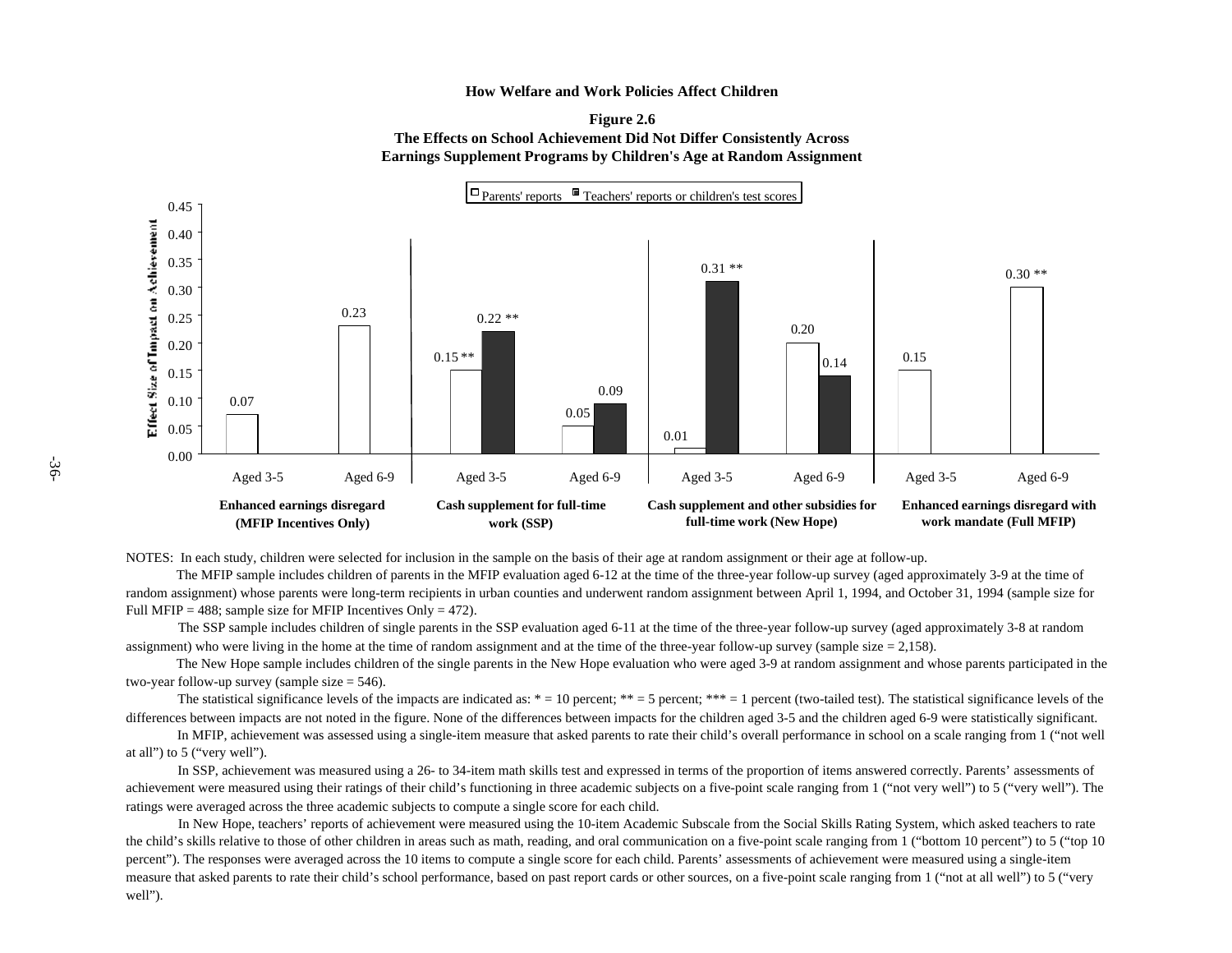



NOTES: In each study, children were selected for inclusion in the sample on the basis of their age at random assignment or their age at follow-up.

 The MFIP sample includes children of parents in the MFIP evaluation aged 6-12 at the time of the three-year follow-up survey (aged approximately 3-9 at the time of random assignment) whose parents were long-term recipients in urban counties and underwent random assignment between April 1, 1994, and October 31, 1994 (sample size for Full MFIP = 488; sample size for MFIP Incentives Only = 472).

 The SSP sample includes children of single parents in the SSP evaluation aged 6-11 at the time of the three-year follow-up survey (aged approximately 3-8 at random assignment) who were living in the home at the time of random assignment and at the time of the three-year follow-up survey (sample size  $= 2.158$ ).

 The New Hope sample includes children of the single parents in the New Hope evaluation who were aged 3-9 at random assignment and whose parents participated in the two-year follow-up survey (sample size = 546).

The statistical significance levels of the impacts are indicated as:  $* = 10$  percent;  $** = 5$  percent;  $*** = 1$  percent (two-tailed test). The statistical significance levels of the differences between impacts are not noted in the figure. None of the differences between impacts for the children aged 3-5 and the children aged 6-9 were statistically significant.

 In MFIP, behavior problems were measured using parents' responses to a 12-item externalizing subscale of the Behavioral Problems Index that assesses aggressive behaviors such as bullying and cheating. Responses range from 0 ("not true") to 2 ("very true"). The responses to the 12 questions were summed to compute a single score for each child.

 In SSP, behavior problems were measured using a four-item externalizing subscale that asked parents to assess their child's acting out and aggressive behaviors on a threepoint scale ranging from 1 ("never") to 3 ("often"). The responses were averaged across the four items to compute a single score for each child.

 In New Hope, behavior problems were measured using a six-item externalizing subscale of the Problem Behavior Scale from the Social Skills Rating System that asked parents and teachers about the child's aggressive behavior and how often the child needed to be disciplined for misbehavior on a five-point scale ranging from 1 ("never") to 5 ("all the time"). The responses were averaged across the six items to compute a single score for each child.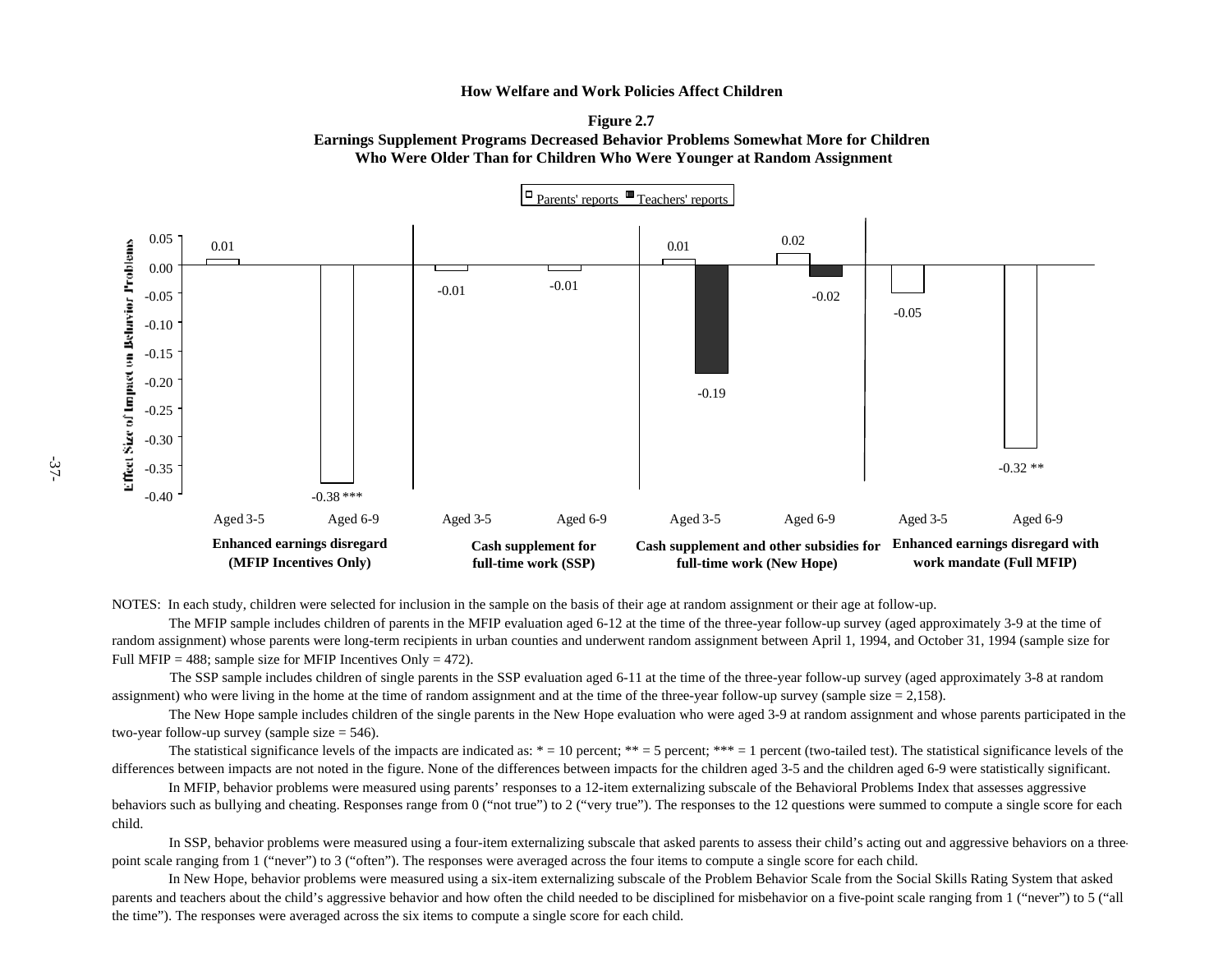



NOTES: In each study, children were selected for inclusion in the sample on the basis of their age at random assignment or their age at follow-up.

 The MFIP sample includes children of parents in the MFIP evaluation aged 5-12 at the time of the three-year follow-up survey (aged approximately 2-9 at the time of random assignment) whose parents were long-term recipients in urban counties and underwent random assignment between April 1, 1994, and October 31, 1994 (sample size for Full MFIP = 587; sample size for MFIP Incentives Only = 573).

 The SSP sample includes children (of parents in the SSP evaluation) aged 6-11 at the time of the three-year survey (aged approximately 3-8 at random assignment) who were living in the home at the time of random assignment and at the time of the three-year follow-up survey (sample size  $= 2,158$ ).

 The New Hope sample includes children of the single parents in the New Hope evaluation who were aged 1-10 at random assignment and whose parents participated in the two-year follow-up survey (sample size  $= 832$ ).

The statistical significance levels of the impacts are indicated as:  $* = 10$  percent;  $** = 5$  percent;  $*** = 1$  percent (two-tailed test). The statistical significance levels of the differences between impacts are not noted in the figure. The only difference between impacts that was statistically significant was the one for achievement in MFIP Incentives Only.

 In MFIP, achievement was assessed using a single-item measure that asked parents to rate their child's overall performance in school on a scale ranging from 1 ("not well at all") to 5 ("very well").

 In SSP, achievement was measured using a 26- to 34-item math skills test and expressed in terms of the proportion of items answered correctly. Parents' assessments of achievement were measured using their ratings of their child's functioning in three academic subjects on a five-point scale ranging from 1 ("not very well") to 5 ("very well"). The ratings were averaged across the three academic subjects to compute a single score for each child.

 In New Hope, teachers' reports of achievement were measured using the 10-item Academic Subscale from the Social Skills Rating System, which asked teachers to rate the child's skills relative to those of other children in areas such as math, reading, and oral communication on a five-point scale ranging from 1 ("bottom 10 percent") to 5 ("top 10" percent"). The responses were averaged across the 10 items to compute a single score for each child. Parents' assessments of achievement were measured using a single-item measure that asked parents to rate their child's school performance, based on past report cards or other sources, on a five-point scale ranging from 1 ("not at all well") to 5 ("very well").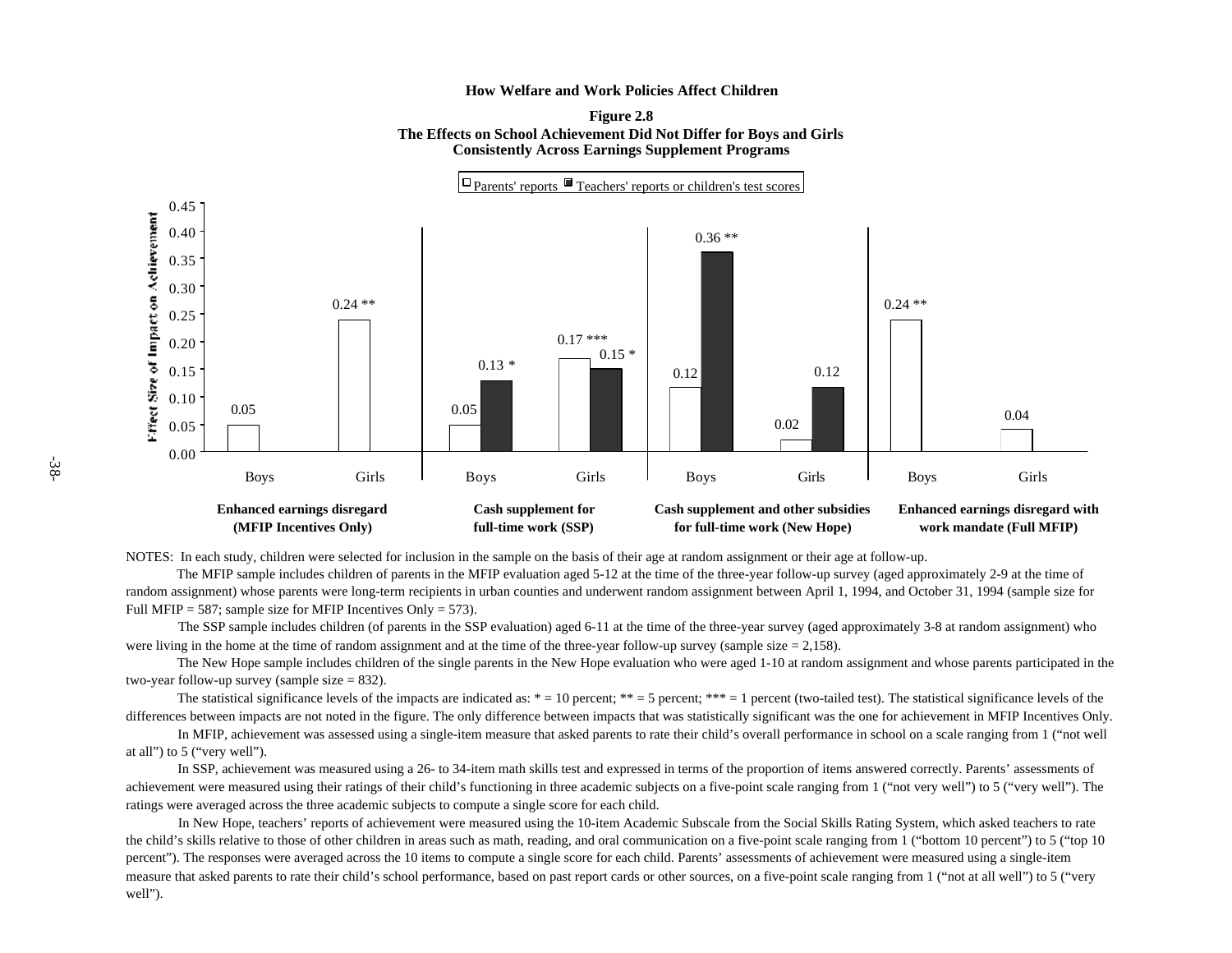for boys than for girls (although the differences between the subgroup impacts were not statistically significant in any of the latter three programs).

As for children's behavior outcomes, two of the earnings supplement programs had a more favorable impact on girls' behavior than on boys', while one program had no effect for either boys or girls and one had favorable effects for boys but unfavorable effects for girls (see Figure 29). In the two MFIP programs there were reductions in behavior problems for girls but not for boys (although only in MFIP Incentives Only was the difference between impacts statistically significant). SSP had no effect on behavior problems for boys or girls. New Hope had more favorable impacts on behavior problems for boys than for girls (see Figure 2.9). In fact, the program's impacts on girls' behavior problems were unfavorable: Teachers rated girls in the program group as having more behavior problems than girls in the control group. Finally, the effects on positive behavior are also inconsistent across programs. For instance, whereas MFIP Incentives Only had positive effects for girls but not for boys, New Hope had positive effects for boys but not for girls (not shown in figures).

In sum, some of the programs with earnings supplements had effects primarily on girls, while others had effects primarily on boys. With one exception, all these effects were either favorable or neutral. There is no clear pattern across programs suggesting that one gender is favored over the other.

# **IX. Summary and Discussion of the Effects of Programs with Earnings Supplements**

These findings suggest that programs with earnings supplements lead to small to modest improvements in child outcomes, particularly for children in long-term recipient families. The feature that these programs share is the offer of a generous earnings supplement; their differences in case management, employment services, in-kind benefits, and whether they provide earnings supplements within or outside the welfare system do not appear to result in differences between these programs in their impacts on children. Moreover, the results appear to hold across a diverse set of sites, samples, and macroeconomic conditions.

Can these findings be generalized to other programs that include earnings supplements? The earnings supplements offered by the programs examined in this chapter were generous, but not more so than those offered by a number of programs currently in effect.

As discussed in greater detail in the companion monograph<sup>13</sup> focusing on the impacts of welfare and employment policies on parental employment and income, a typical program group member in the MFIP study who worked 20 hours per week at \$6 an hour took home about \$250 more in monthly income than she would have under the old welfare rules (which applied to the control group). If she worked 40 hours per week, however, her monthly income would have been only about \$150 higher than it would have been under the old rules. In SSP, in contrast, a typical program group member working 20 hours per week at \$6 an hour who received the earnings supplement did not receive any more income than a typical control group member who worked the same amount; if the

<sup>&</sup>lt;sup>13</sup>Bloom and Michalopoulos, 2001.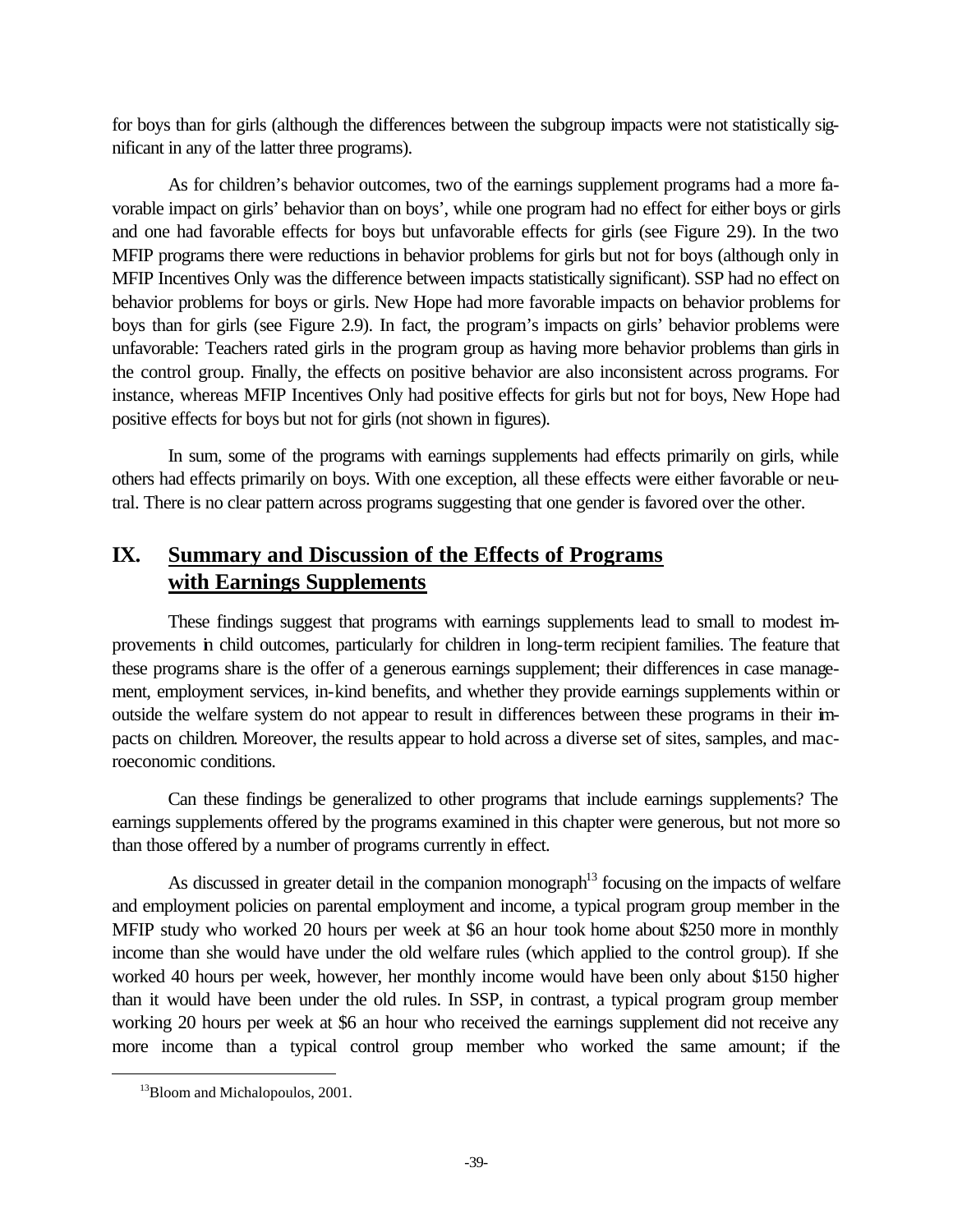

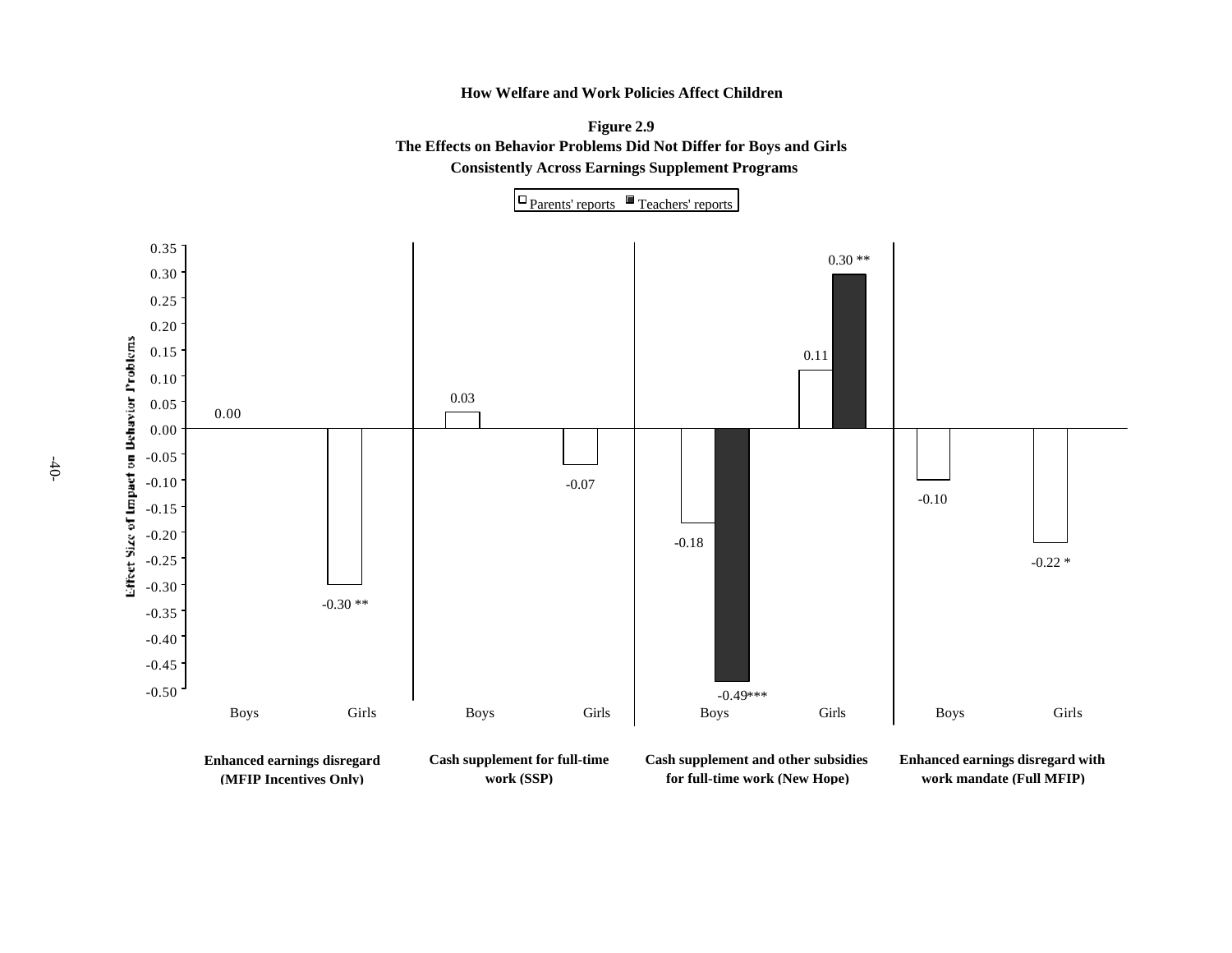NOTES: In each study, children were selected for inclusion in the sample on the basis of their age at random assignment or their age at follow-up.

 The MFIP sample includes children of parents in the MFIP evaluation aged 5-12 at the time of the three-year follow-up survey (aged approximately 2-9 at the time of random assignment) whose parents were long-term recipients in urban counties and underwent random assignment between April 1, 1994, and October 31, 1994 (sample size for Full MFIP = 587; sample size for MFIP Incentives Only = 573).

 The SSP sample includes children of single parents in the SSP evaluation aged 6-11 at the time of the three-year follow-up survey (aged approximately 3-8 at random assignment) who were living in the home at the time of random assignment and at the time of the three-year follow-up survey (sample size  $= 2.158$ ).

 The New Hope sample includes children of the single parents in the New Hope evaluation who were aged 1-10 at random assignment and whose parents participated in the two-year follow-up survey (sample size  $= 832$ ).

The statistical significance levels of the impacts are indicated as:  $* = 10$  percent;  $** = 5$  percent;  $*** = 1$  percent (two-tailed test). The statistical significance levels of the differences between impacts are not noted in the figure. The only differences between impacts that were statistically significant were that in parent-reported behavior problems for MFIP Incentives Only and that in teacher-reported behavior problems for New Hope.

 In MFIP, behavior problems were measured using parents' responses to a 12-item externalizing subscale of the Behavioral Problems Index that assesses aggressive behaviors such as bullying and cheating. Responses range from 0 ("not true") to 2 ("very true"). The responses to the 12 questions were summed to compute a single score for each child.

 In SSP, behavior problems were measured using a four-item externalizing subscale that asked parents to assess their child's acting out and aggressive behaviors on a threepoint scale ranging from 1 ("never") to 3 ("often"). The responses were averaged across the four items to compute a single score for each child.

 In New Hope, behavior problems were measured using a six-item externalizing subscale of the Problem Behavior Scale from the Social Skills Rating System that asked parents and teachers about the child's aggressive behavior and how often the child needed to be disciplined for misbehavior on a five-point scale ranging from 1 ("never") to 5 ("all the time"). The responses were averaged across the six items to compute a single score for each child.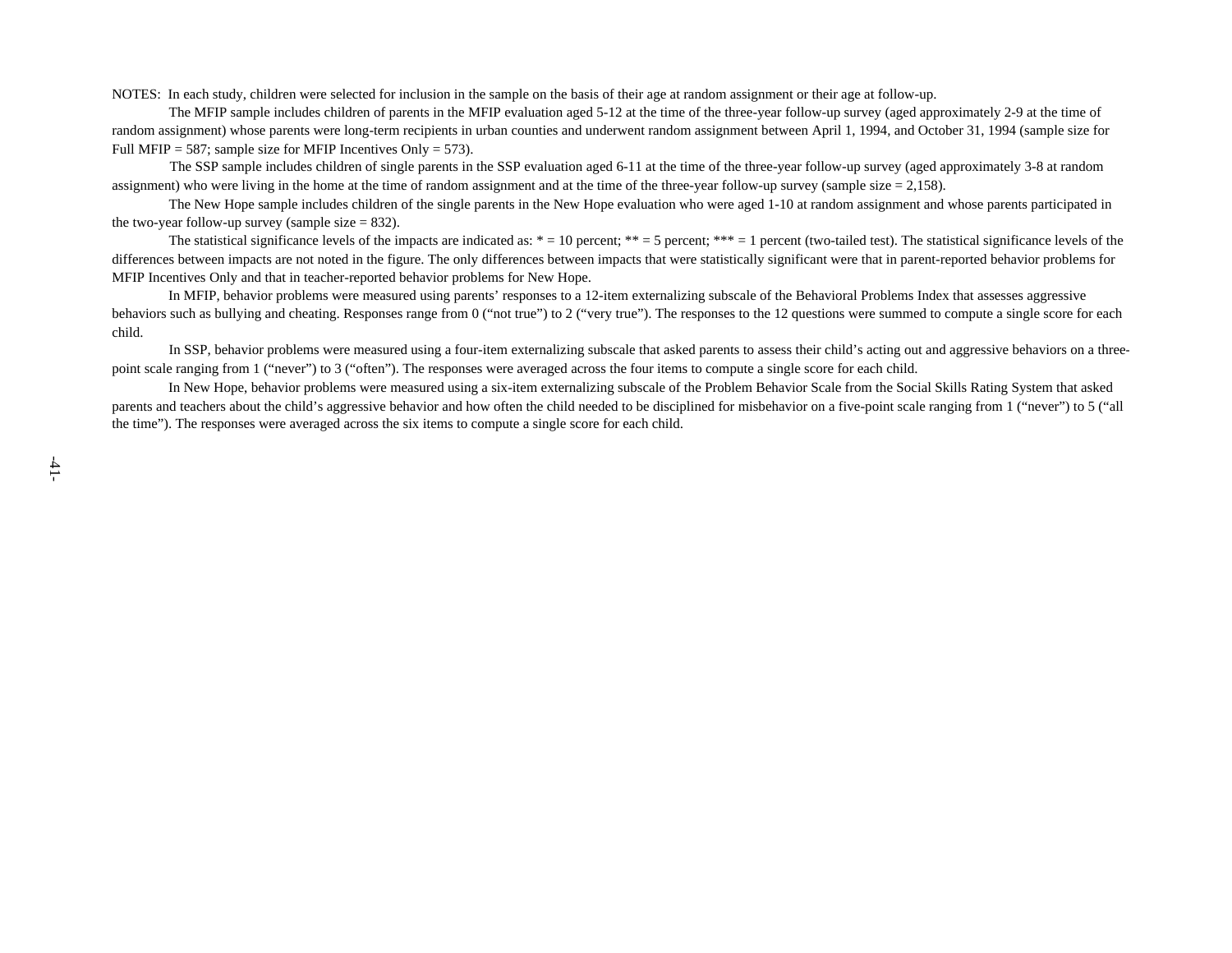program group member worked 40 hours per week at the same wage, however, she received nearly \$400 more per month than the control group member.

How do these supplements compare with those provided by programs now in effect? The federal Earned Income Credit (EIC) currently provides nearly \$4,000 per year to a parent with two children who works full time at a minimum-wage job. In addition, most states have implemented an "enhanced earnings disregard" as part of their welfare reform strategy, as did the MFIP programs. In a number of states, the enhanced earnings disregards are as generous as the supplements examined here, or more so. A welfare recipient in Connecticut, for instance, can now continue receiving all her welfare and Food Stamp benefits as long as she earns less than the federal poverty threshold. Relative to how she would have fared under the AFDC system, this disregard provides her with about \$600 more per month in income if she works full time at a minimum-wage job. And California now allows welfare recipients who work to keep the first \$225 of their monthly earnings without having their welfare benefits reduced; beyond that point, each additional dollar of earnings reduces their benefits by only half a dollar (rather than reducing benefits by about a dollar for every dollar of earnings as under AFDC). As a result, a working welfare recipient in California can receive as much of an income boost as a program group member who received the maximum benefits in these studies. The situation is similar in other highgrant states that have expanded their earnings disregards.

At the same time, not all enhanced disregards are as generous as the supplements provided by the programs analyzed in this chapter. In some states, the disregard is very low, sometimes as low as 20 percent of a recipient's earnings (in Nebraska, for example). Also, in states with very low benefit levels, even an enhanced earnings disregard translates into little increase in family income. For example, in Connecticut, where the maximum benefit for a family of three is over \$500, 100 percent of income from earnings is disregarded in calculating the grant level. In North Carolina, the earnings disregard in the first three months of employment is the same as in Connecticut, but the corresponding welfare grant is half as large. Therefore, the boost in income from remaining on welfare while working is much smaller in North Carolina than in Connecticut.

The findings in this monograph suggest that make-work-pay strategies benefit children. But it is unclear whether programs that provide less generous earnings supplements will have the same benefits for children as the earnings supplement programs examined here.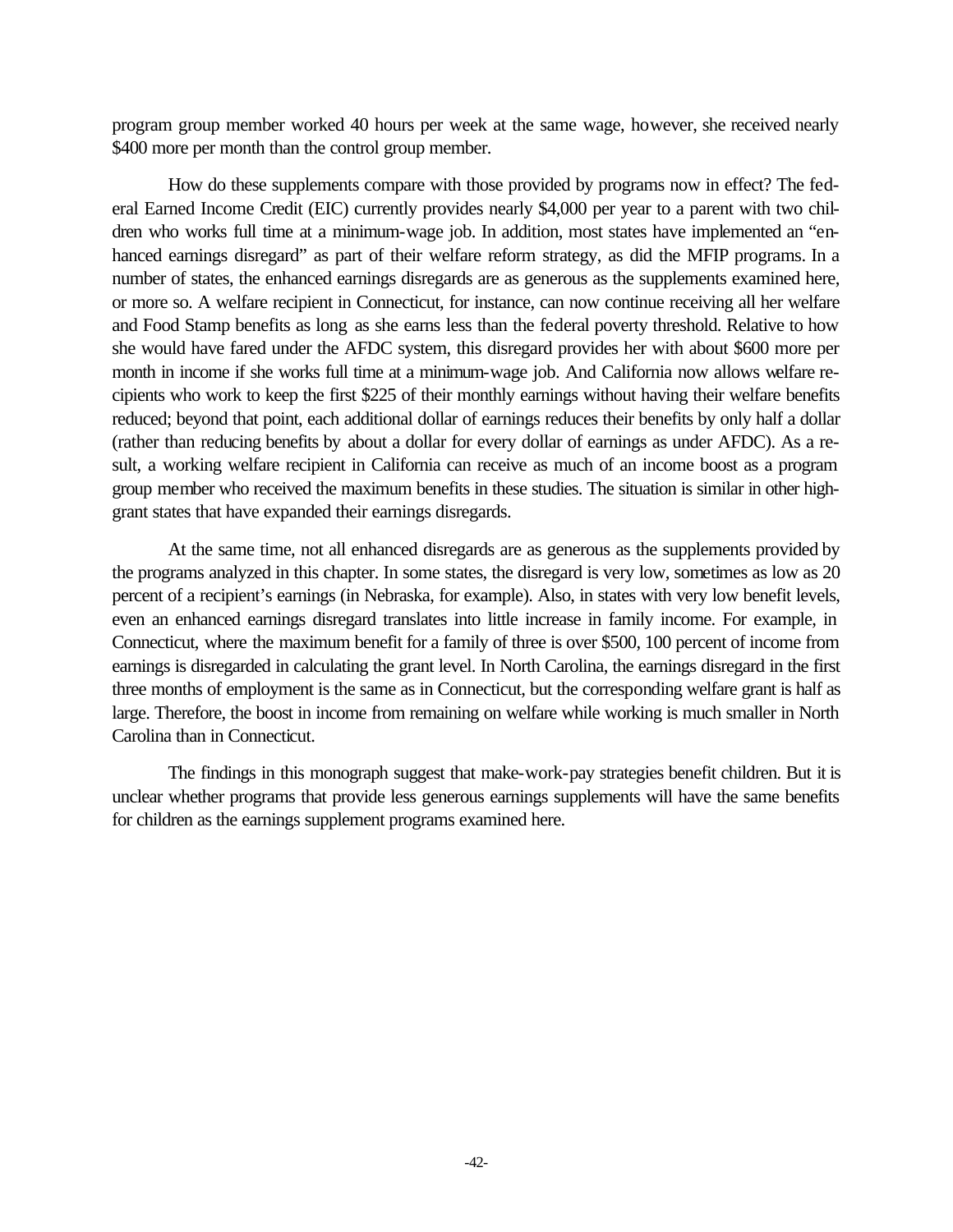### **Chapter 3**

# **Effects on Children of Programs with Mandatory Employment Services**

Mandatory employment services are intended to increase employment by requiring parents to participate in employment, employment-related activities, or education as a condition of receiving welfare benefits. On the one hand, mandatory employment services may increase parental stress particularly when parents feel coerced to participate — and thereby affect children adversely. A large body of data indicates that maternal employment is associated with fewer positive and more negative outcomes for children when mothers believe that it is inconsistent with their roles as parents.<sup>1</sup> Moreover, parents who fail to participate in mandatory programs may be faced with a partial or complete loss of welfare benefits, which may increase stress by reducing family income. On the other hand, because such programs may increase employment and reduce welfare receipt, they may improve parents' sense of competence and well-being, which could result in positive outcomes for children. In Chapter 2, we found that adding a participation mandate did not diminish the positive effects on children of an earnings supplement program. In this chapter, we focus on the effects of the six out of the 11 programs in this monograph that provided mandatory employment services without earnings supplements; all six programs were studied in the NEWWS evaluation.<sup>2</sup>

Each of the six programs took one of two basic approaches to providing mandatory employment services: a job-search-first approach or an education-first approach. In the job-search-first approach, welfare recipients were required to begin by looking for work, either on their own or through group activities that teach job-seeking skills (such as job clubs). In the education-first approach, most participants were assigned initially to classroom-based education or training services. For participants who had not completed high school, these classes took the form of basic education programs offering remedial English or math instruction or preparation for the General Educational Development (GED) exam. For high school graduates, these classes took the form of vocational educational programs. Notably, the education provided in these programs was generally not at an advanced or college level but was instead basic educational instruction that was generally available in the community. Therefore, the results cannot tell us how children are affected by programs that provide parents with higher-level education.

# **I. Effects on Parents' Economic Outcomes**

### • **The programs with mandatory employment services generally increased employment**.

The impacts on employment of the programs that provided mandatory employment services (without earnings supplements) are comparable to those of the earnings supplement programs discussed

 $<sup>1</sup>$ Alvarez, 1985; Farel, 1980.</sup>

<sup>&</sup>lt;sup>2</sup>This chapter is based on a reanalysis of the data from the NEWWS Child Outcomes Study (McGroder et al., 2000).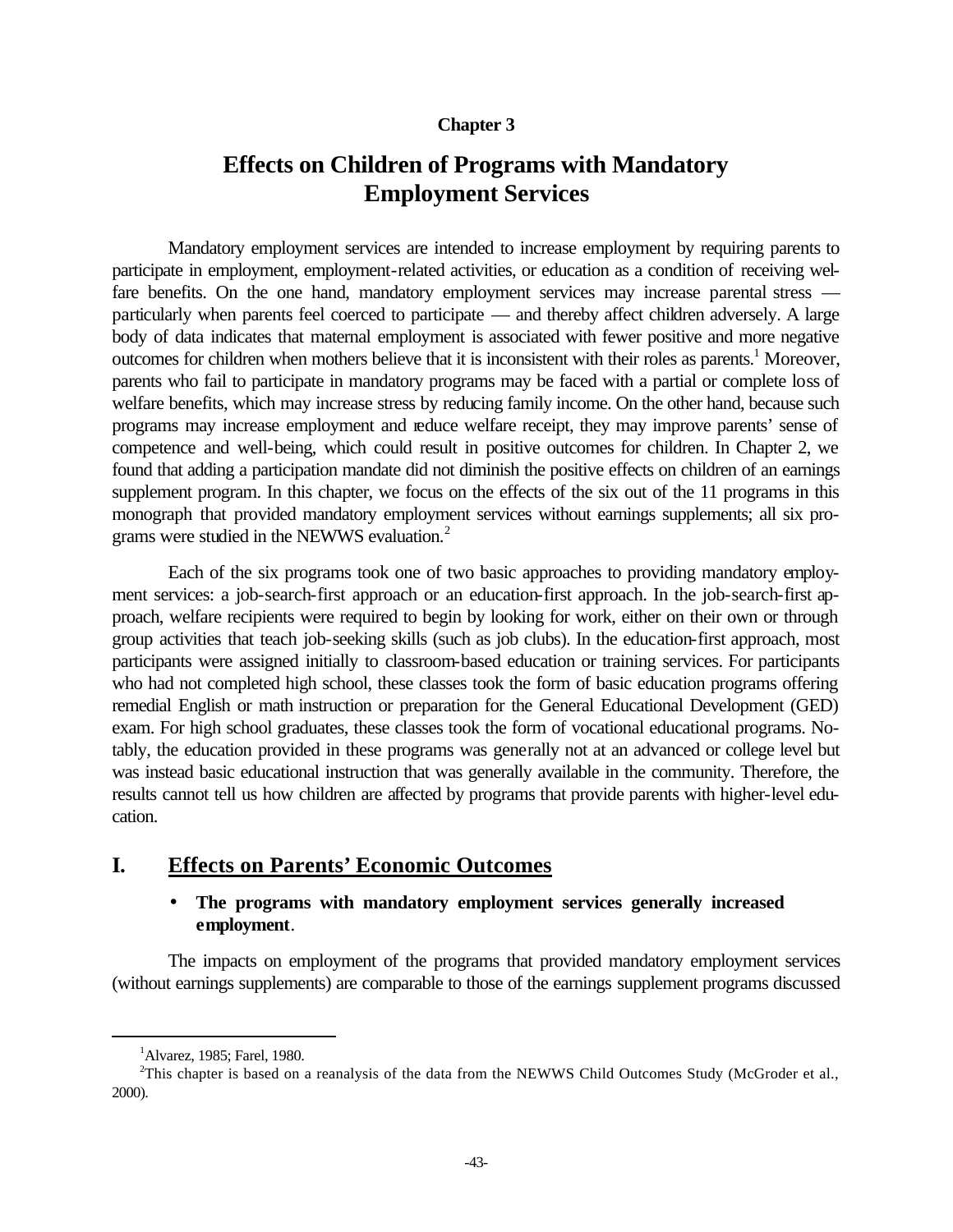in Chapter  $2<sup>3</sup>$  For families with young children (the sample analyzed here), five of the six programs increased employment.<sup>4</sup> Because the education-first programs initially placed parents in adult basic education, their impacts on employment in the first year were generally smaller than those of job-search-first programs. This difference seems to have disappeared by the third year, although it nevertheless resulted in larger average increases in earnings for the job-search-first programs compared with the educationfirst programs over the evaluation period as a whole.<sup>5</sup>

## • **In addition to increasing employment, mandatory employment services are intended to reduce welfare receipt, and the programs with mandates examined here did so. However, the programs generally left income unchanged.**

The effects of the programs with mandatory employment services on welfare receipt generally mirror their effects on employment: Those that had the largest effects on employment reduced welfare receipt the most.<sup>6</sup> Four of the six programs examined here decreased welfare receipt among families with young children.<sup>7</sup> Because parents are in essence trading their welfare benefits for earnings, however, families in these programs were left with no more income on average than families in the control group, who were more likely to be receiving welfare.

## • **Unlike the programs with earnings supplements, the programs that provided only mandatory employment services cost little and sometimes saved the government money.**

The average net cost over two years of the six programs with mandatory employment services ranged from a savings of \$1,678 per family to a cost of \$2,968 per family, lower than the average net cost of the programs with earnings supplements. Because of the welfare savings generated by these programs, mandatory employment services by themselves increase family earnings but not family income, and they can sometimes save the government money.

# **II. Effects on Children**

## • **The programs with mandatory employment services generally had no effect on young children's school achievement.**

Figure 3.1 shows the effects on young children's school achievement of each of the educationfirst and job-search-first programs in the NEWWS evaluation (see left panel) alongside the effects of the programs with earnings supplements discussed in Chapter 2 (see right panel). Because all the children in the NEWWS Child Outcomes Study<sup>8</sup> (also the sample of children examined here) were  $3-5$ years old when their parents underwent random assignment, for purposes of comparison the results for the earnings supplement programs shown in Figure 3.1 are limited to the children who were 3–5 years

<sup>3</sup>Bloom and Michalopoulos, 2001.

<sup>4</sup>Hamilton, 2000.

<sup>5</sup>Bloom and Michalopoulos, 2001.

<sup>&</sup>lt;sup>6</sup>Bloom and Michalopoulos, 2001.

 $\mathrm{7}$ Hamilton, 2000.

<sup>8</sup>McGroder et al., 2000.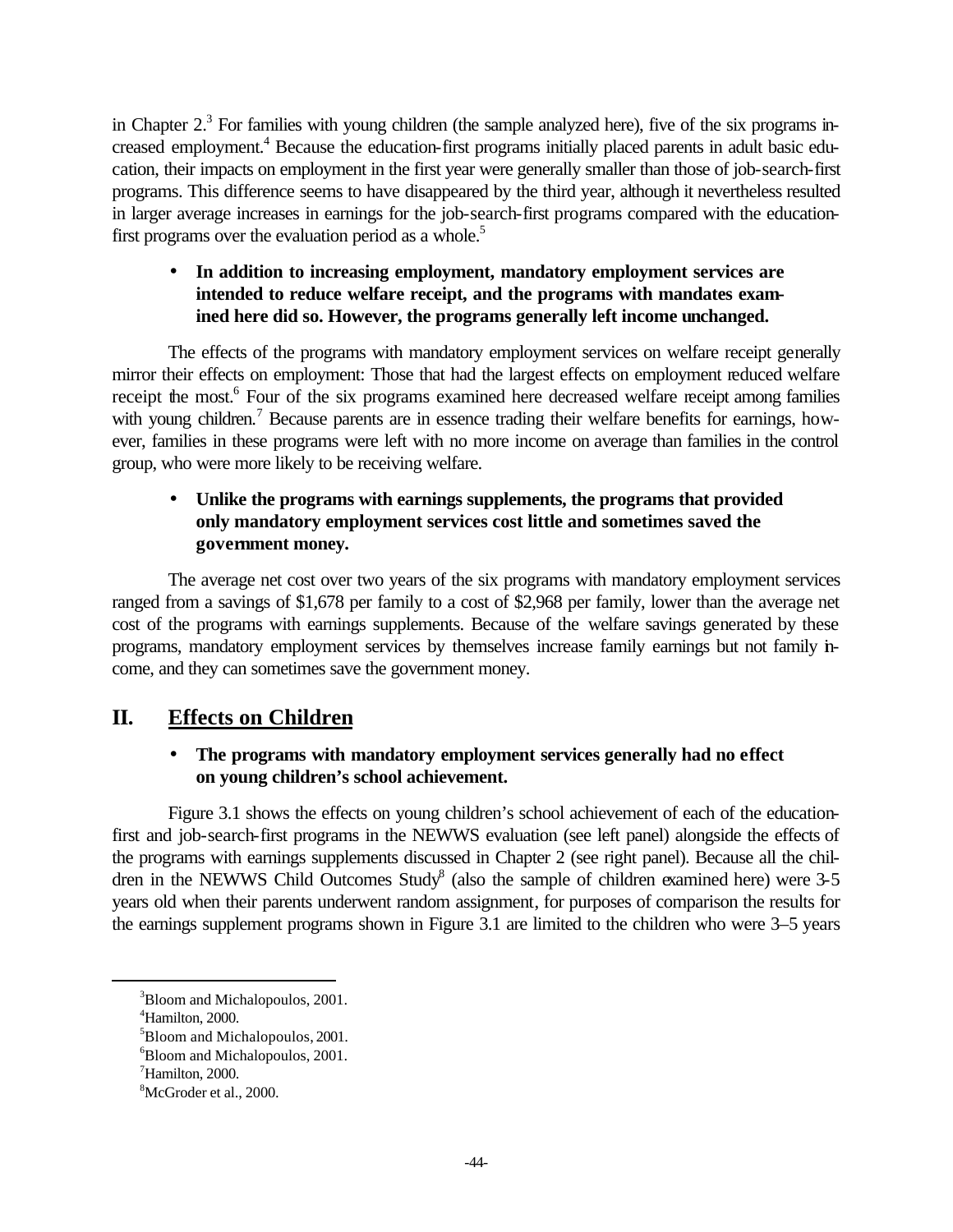#### **Figure 3.1 For Children Aged 3-5 at Random Assignment, Programs with Mandatory Employment Services Had Few Effects on School Achievement**

 $\Box$  Parents' reports  $\Box$  Teachers' reports or children's test scores



**Education-first programs**

**Job-search-first programs**

NOTES: In each study, children were selected for inclusion in the sample on the basis of their age at random assignment or their age at follow-up.

The NEWWS sample includes children of single mothers in the NEWWS evaluation aged 3-5 at the beginning of the study whose parents were randomly selected to participate in the two-year follow-up survey (sample sizes for education-first programs: Atlanta = 1,026, Grand Rapids = 421, Riverside = 578; sample sizes for job-search-first programs: Atlanta = 902, Grand Rapids = 441, Riverside = 694).

The MFIP sample includes children of parents in the MFIP evaluation aged 6-8 at the time of the three-year follow-up survey (aged approximately 3-5 at the time of random assignment) whose parents were long-term recipients in urban counties and underwent random assignment between April 1, 1994, and October 31, 1994 (sample size for Full MFIP = 286; sample size for MFIP Incentives Only = 289).

The SSP sample includes children of single parents in the SSP evaluation aged 6-8 at the time of the three-year follow-up survey (aged approximately 3-5 at random assignment) who were living in the home at random assignment and at the time of the three-year follow-up survey (sample size  $= 1.318$ ).

The New Hope sample includes children of the single parents in the New Hope evaluation who were aged 3-5 at random assignment and whose parents participated in the two-year follow-up survey (sample  $size = 265$ ).

Statistical significance levels are indicated as:  $* = 10$  percent;  $** = 5$  percent;  $*** = 1$  percent (two-tailed test).

 In NEWWS, achievement was measured using children's standard scores on the Bracken School Readiness Composite test, which assesses knowledge of colors, letters, numbers/counting, comparisons, and shapes.

In MFIP, achievement was assessed using a single-item measure that asked parents to rate their child's overall performance in school on a scale ranging from 1 ("not well at all") to 5 ("very well").

 In SSP, achievement was measured using a 26- to 34-item math skills test and expressed in terms of the proportion of items answered correctly. Parents' assessments of achievement were measured using their ratings of their child's functioning in three academic subjects on a five-point scale ranging from 1 ("not very well") to 5 ("very well"). The ratings were averaged across the three academic subjects to compute a single score for each child.

In New Hope, teachers' reports of achievement were measured using the 10-item Academic Subscale from the Social Skills Rating System, which asked teachers to rate the child's skills relative to those of other children in areas such as math, reading, and oral communication on a five-point scale ranging from 1 ("bottom 10 percent") to 5 ("top 10 percent"). The responses were averaged across the 10 items to compute a single score for each child. Parents' assessments of achievement were measured using a single-item measure that asked parents to rate their child's school performance, based on past report cards or other sources, on a five-point scale ranging from 1 ("not at all well") to 5 ("very well").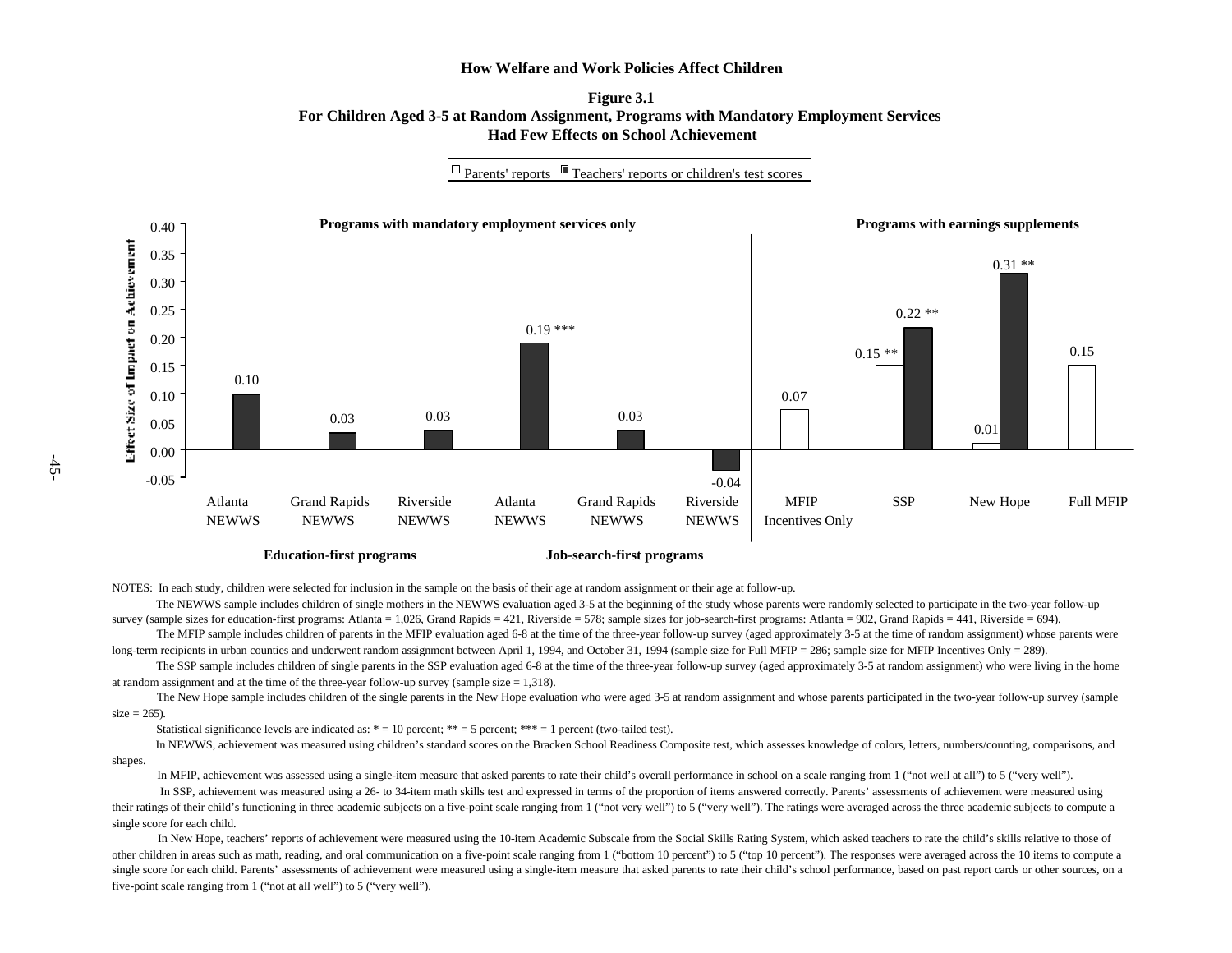old at the time of their parents' random assignment. Unlike the programs with earnings supplements, which had generally positive impacts on achievement, the programs that provided only mandatory employment services produced few effects. Only one of the six programs affected test scores at all: Children of parents in Atlanta's jobs-search-first program had higher test scores, on average, than their control group counterparts.

## • **The effects on children's school achievement of programs with mandatory employment services did not differ for job-search-first programs compared with education-first programs.**

How are children affected by programs that use a job-search-first as opposed to an educationfirst strategy? To answer this question, the NEWWS evaluation was designed to allow side-by-side comparison of the two approaches in each of the three sites. One might expect that moving parents into employment would have a different effect on children's achievement than moving parents into education programs. Although in both cases children are faced with separation from their parents, parents who are engaged in school programs may serve as role models conveying the importance of school to their children and may become better teachers to their children. In that case, then one would predict educationfirst programs to have more positive effects than job-search-first programs on children's school achievement. Indeed, studies have found that parents with more education use a more positive teaching style with their children.<sup>9</sup> However, studies that attempted to control for other characteristics associated with differences in mothers' education level (such as income) found that a higher level of education had mixed effects on children's achievement.<sup>10</sup>

As Figure 3.1 makes evident, neither the education-first nor the job-search-first approach affected children's school achievement consistently across the sites in NEWWS. Both approaches produced small and generally not statistically significant effects on test scores. The effects that were observed appear to be specific to particular sites rather than associated with a particular program approach. In other words, there was greater similarity between the effects of programs in the same site than between the effects of programs that used the same approach.

## • **The programs with mandatory employment services generally had mixed effects on children's behavior; the effects on children's health were neutral or negative.**

As Figure 3.2 illustrates, the pattern of effects on children's behavior problems is not consistent across the six programs with mandatory employment services. Both Atlanta programs reduced children's behavior problems.<sup>11</sup> In Grand Rapids, however, the education-first and job-search-first programs had effects of the same magnitude but in the opposite direction, actually increasing behavior problems. These effects seem to be linked to specific sites rather than to specific program approaches.

<sup>&</sup>lt;sup>9</sup>Laosa, 1983.

<sup>&</sup>lt;sup>10</sup>Kaestner and Corman, 1995; Rosenweig and Wolpin, 1994.

<sup>&</sup>lt;sup>11</sup>Analyses conducted as part of the NEWWS Child Outcomes Study (McGroder et al., 2000) found that the reduction in behavior problems in the Atlanta education-first program was in the same direction but not statistically significant. Minor differences between the covariates included in the statistical models used there and here may account for this slight discrepancy between findings.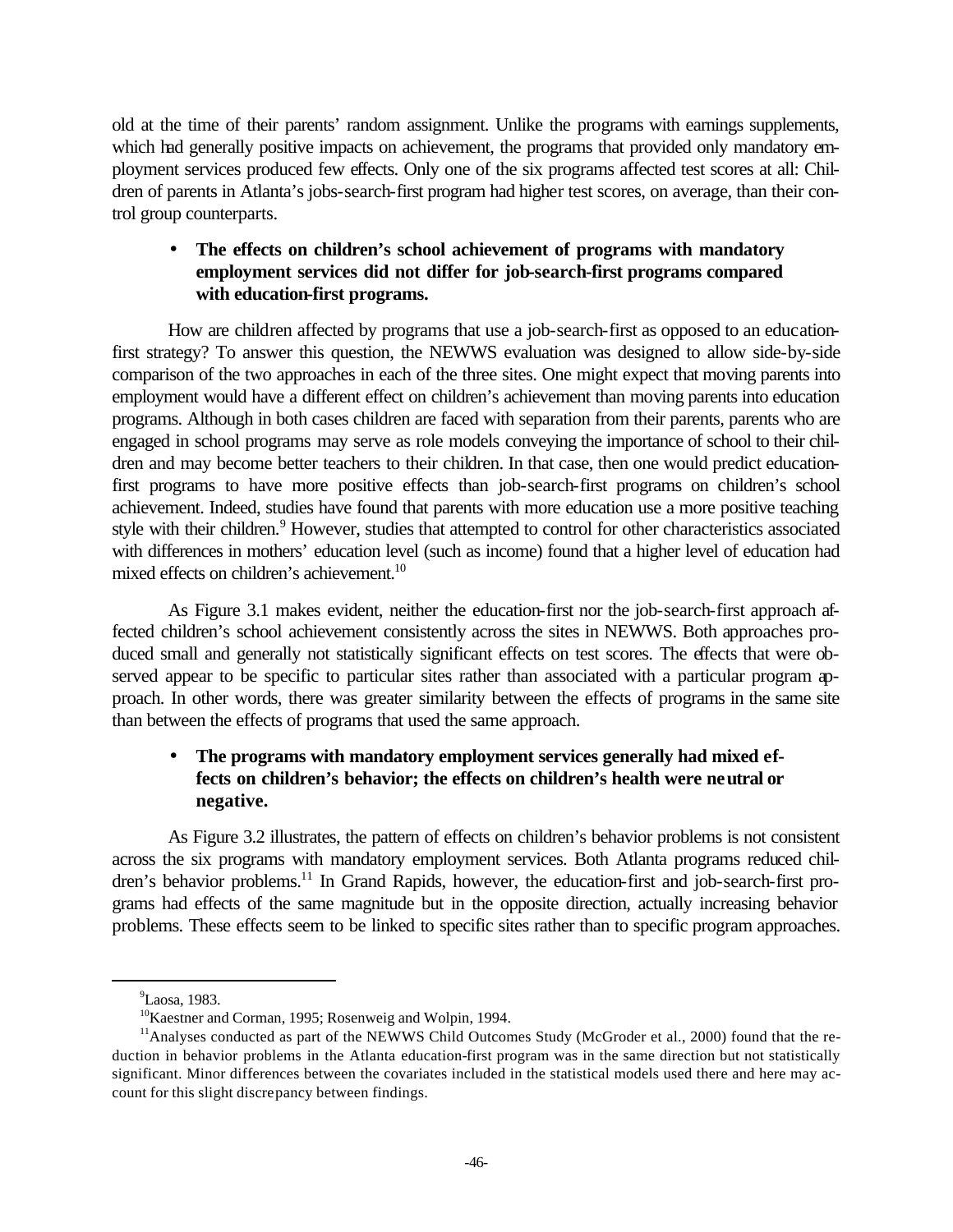



NOTES: In each study, children were selected for inclusion in the sample on the basis of their age at random assignment or their age at follow-up.

The NEWWS sample includes children of single mothers in the NEWWS evaluation aged 3-5 at the beginning of the study whose parents were randomly selected to participate in the two-year follow-up survey (sample sizes for education-first programs: Atlanta = 1,026, Grand Rapids = 421, Riverside = 578; sample sizes for job-search-first programs: Atlanta = 902, Grand Rapids = 441, Riverside = 694).

The MFIP sample includes children of parents in the MFIP evaluation aged 6-8 at the time of the three-year follow-up survey (aged approximately 3-5 at the time of random assignment) whose parents were long-term recipients in urban counties and underwent random assignment between April 1, 1994, and October 31, 1994 (sample size for Full MFIP = 286; sample size for MFIP Incentives Only = 289).

The SSP sample includes children of single parents in the SSP evaluation aged 6-8 at the time of the three-year follow-up survey (aged approximately 3-5 at random assignment) who were living in the home at random assignment and at the time of the three-year follow-up survey (sample size  $= 1,318$ ).

The New Hope sample includes children of the single parents in the New Hope evaluation who were aged 3-5 at random assignment and whose parents participated in the two-year follow-up survey (sample  $size = 265$ ).

Statistical significance levels are indicated as:  $* = 10$  percent;  $** = 5$  percent;  $*** = 1$  percent (two-tailed test).

In NEWWS, behavior problems were measured using parents' responses to a 12-item externalizing subscale of the Behavioral Problems Index, which assesses aggressive behaviors such as bullying and cheating. Responses range from 0 ("not true") to 2 ("very true"). The responses to the 12 questions were summed to compute a single score for each child.

In MFIP, behavior problems were measured using parents' responses to a 12-item externalizing subscale of the Behavioral Problems Index that assesses aggressive behaviors such as bullying and cheating. Responses range from 0 ("not true") to 2 ("very true"). The responses to the 12 questions were summed to compute a single score for each child.

 In SSP, behavior problems were measured using a four-item externalizing subscale that asked parents to assess their child's acting out and aggressive behaviors on a three-point scale ranging from 1 ("never") to 3 ("often"). The responses were averaged across the four items to compute a single score for each child.

 In New Hope, behavior problems were measured using a six-item externalizing subscale of the Problem Behavior Scale from the Social Skills Rating System that asked parents and teachers about the child's aggressive behavior and how often the child needed to be disciplined for misbehavior on a five-point scale ranging from 1 ("never") to 5 ("all the time"). The responses were averaged across the six items to compute a single score for each child.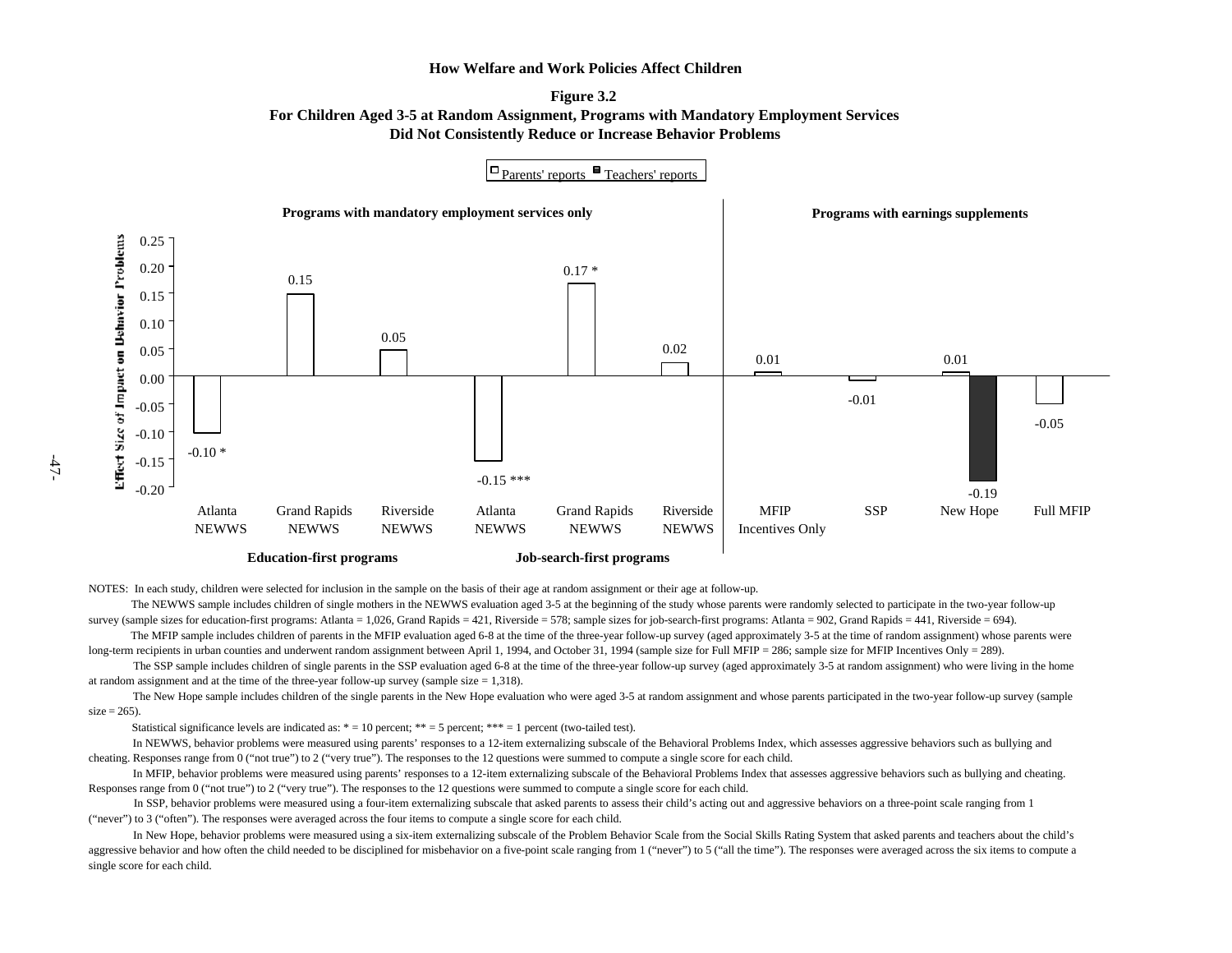Although the earnings supplement programs generated few effects on behavior problems for children in this age group (see right panel of Figure 3.2), none of the earnings supplement programs had an unfavorable impact on this outcome.

Both Riverside programs had negative effects on children's health as measured by parents' ratings, but neither positive nor negative effects were found at the other two sites (see Figure 3.3). In contrast, out of the three earnings supplement programs in which children's health was measured only SSP had positive effects on children's health.

The passage of the 1996 welfare legislation gave rise to considerable concern about how families with long-term welfare receipt would fare. In Chapter 2, we reported that the positive effects of earnings supplement programs were more pronounced for children of long-term recipients. Now we examine the effects of programs with mandatory employment services on children in this same subgroup of families.

Analyses of children in long-term recipient families suggest that the mixed pattern of these programs' effects holds in this subgroup as well (see Appendix Table 6). In fact, for the long-term recipient families the effects on children are generally stronger than in the full sample of families analyzed here. However, unlike for the full sample, the direction of effects across outcomes varies by site for the longterm recipient families. For example, the Atlanta programs were found to produce large improvements in children's achievement and reductions in children's behavior problems for long-term welfare recipients. But in the same subgroup the Grand Rapids programs increased behavior problems, and the Riverside programs led to large negative effects on children's health.

### • **In sum, programs that included mandatory employment services had few effects on children, and the effects found were mixed.<sup>12</sup>**

While few effects on children were found in the programs evaluated in NEWWS, those of the Atlanta programs (particularly the job-search-first program) tended to be positive, while those of the Grand Rapids and Riverside programs tended to be negative. This pattern suggests that local economic conditions, the population served, or program implementation may influence how parents and their children respond to mandatory employment programs. For example, a closer examination of the populations served by the six programs in NEWWS suggests that the population in Atlanta had much lower levels of reading and math skills than the populations in Grand Rapids and Riverside.<sup>13</sup> As a result, program implementers in the Atlanta job-search-first program focused more heavily on basic education than did program implementers in the other two sites' job-search-first programs. The Atlanta programs were also the most "customer oriented" of the six programs, with staff members emphasizing counseling and the benefits of the program more than the threat of sanctions.<sup>14</sup> The greater degree of disadvantage among the Atlanta participants and/or the Atlanta programs' more supportive approach may

 $12$ Notably, this conclusion does not change if one examines the impacts on measures of the proportion of children performing above or below average on measures of child achievement, behavior, and health. There is no consistent pattern of effects across programs on the proportion of children performing at the top or bottom of the distribution in these samples (McGroder et al., 2000).

<sup>&</sup>lt;sup>13</sup> Hamilton, Brock, Farrell, Friedlander, and Harknett, 1997.

 $14$ Hamilton et al., 1997.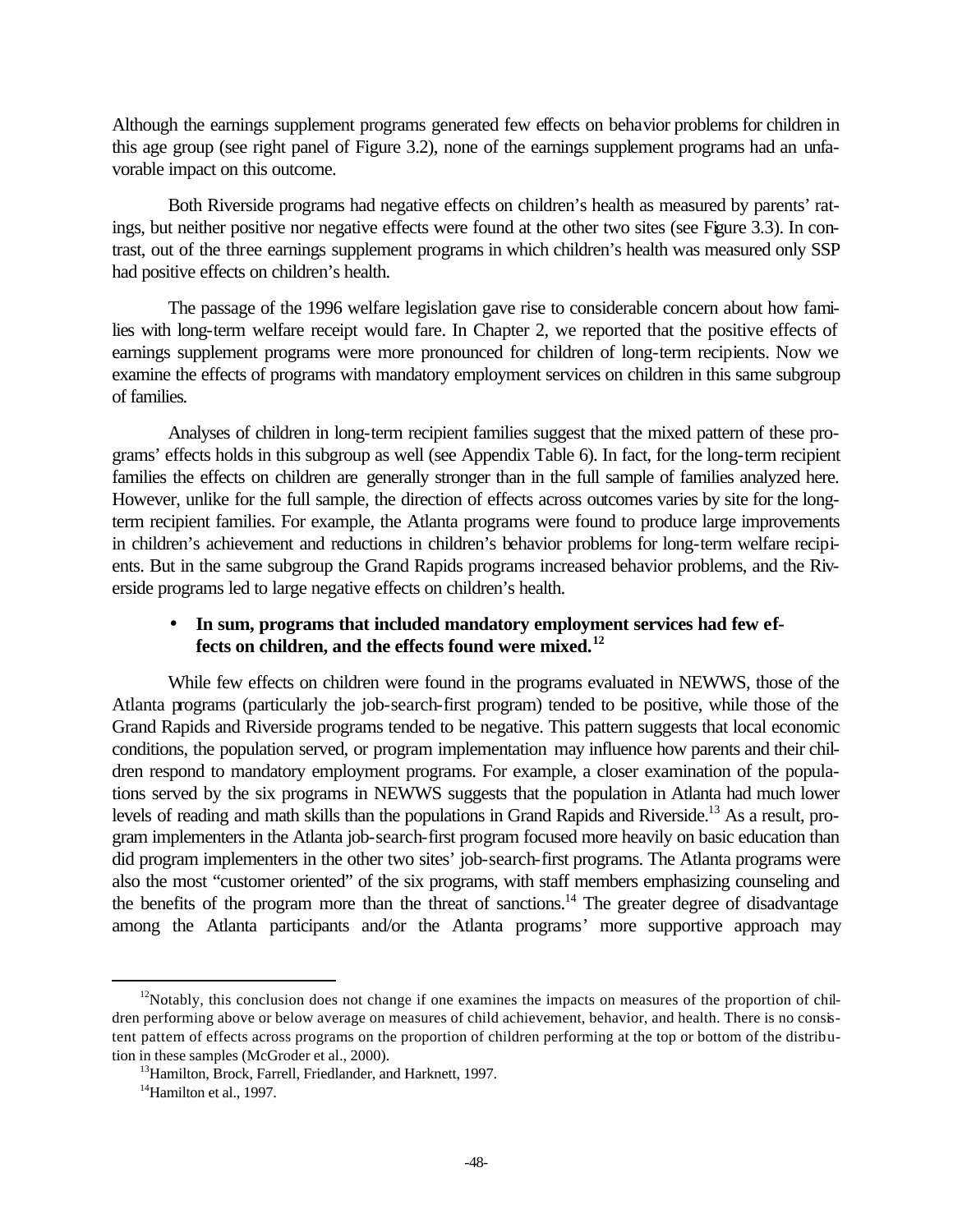**Figure 3.3 For Children Aged 3-5 at Random Assignment, Two Programs with Mandatory Employment Services Had Negative Effects on Health** 



NOTES: In each study, children were selected for inclusion in the sample on the basis of their age at random assignment or their age at follow-up. The NEWWS sample includes children of single mothers in the NEWWS evaluation aged 3-5 at the beginning of the study whose parents were randomly selected to

participate in the two-year follow-up survey (sample sizes for education-first programs: Atlanta = 1,026, Grand Rapids = 421, Riverside = 578; sample sizes for job-search-first programs: Atlanta = 902, Grand Rapids =  $441$ , Riverside = 694).

 The MFIP sample includes children of parents in the MFIP evaluation aged 6-8 at the time of the three-year follow-up survey (aged approximately 3-5 at the time of random assignment) whose parents were long-term recipients in urban counties and underwent random assignment between April 1, 1994, and October 31, 1994 (sample size for Full MFIP = 286; sample size for MFIP Incentives Only = 289).

 The SSP sample includes children of single parents in the SSP evaluation aged 6-8 at the time of the three-year follow-up survey (aged approximately 3-5 at random assignment) who were living in the home at random assignment and at the time of the three-year follow-up survey (sample size = 1,318).

Statistical significance levels are indicated as:  $* = 10$  percent;  $** = 5$  percent;  $*** = 1$  percent (two-tailed test).

 In NEWWS, health was measured using a single-item measure that asked parents to rate their child's general health on a five-point scale ranging from 1 ("poor") to 5 ("excellent").

In MFIP, health was assessed using a single-item measure that asked parents to rate their child's health on a five-point scale ranging from 1 ("poor") to 5 ("very good").

In SSP, health was measured using parents' responses to four questions about their child's health on a scale ranging from 1 ("false") to 5 ("true"). The responses were averaged across the four items to compute a single score for each child.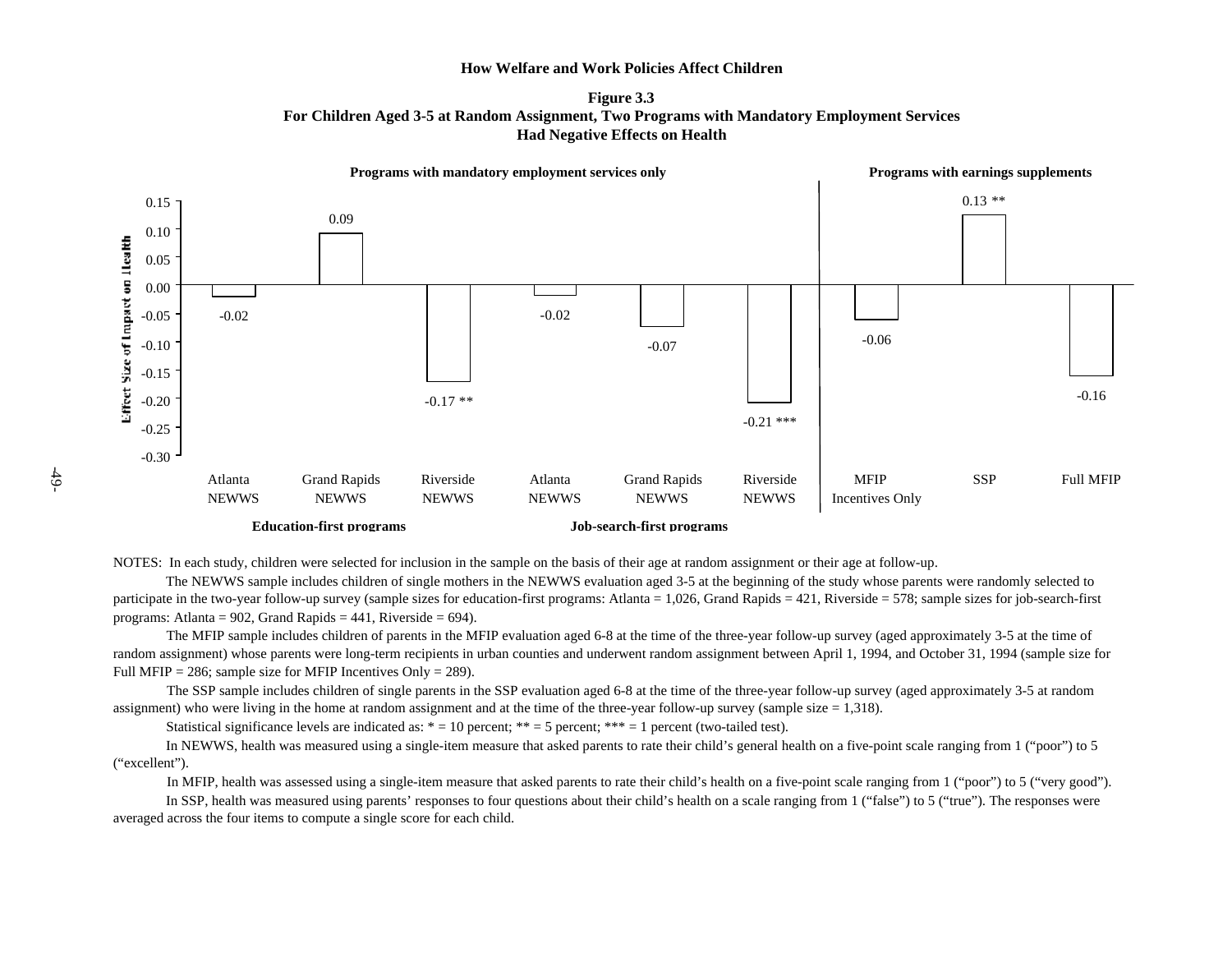account for their having more beneficial effects than the programs in the other two sites. However, the results also indicate that program site cannot have been the only factor influencing the impacts on children (for instance, the Atlanta education-first program's impacts on children were not as positive as the Atlanta job-search-first program's impacts), but exploration of these factors ? as well as the site differences ? lies outside the scope of this document.

Unlike the findings for programs with earnings supplements, these site differences suggest that programs with mandatory employment services do not necessarily have unidirectional effects on children. Depending on as yet unknown factors, these programs sometimes affected children positively, negatively, or — in most cases — neutrally.

# **III. Effects on Child Care, Parents' Emotional Well-Being, and Parenting Behavior**

As discussed earlier, programs with mandatory employment services increased employment but generally not income. How did children's daily lives change as their parents went to work?

Most of the programs with mandatory employment services increased young children's exposure to child care, some of it formal care (for instance, that provided by child care centers).<sup>15</sup> Two of these programs also increased parents' feelings of time pressure (recorded as "feeling rushed"), but none of the programs significantly increased parents' feeling aggravated with their children or parental depression.<sup>16</sup> With respect to changes in the quality of parents' interactions with their children, in two of the six programs parents reported having greater feelings of warmth toward their children than parents in control group families (although one program reduced parental warmth). The general lack of negative effects on parental emotional well-being and parenting behavior may explain why these children were not consistently affected by mandatory employment services in an adverse way.

# **IV. Summary and Discussion of the Effects of Programs with Mandatory Employment Services**

It appears that mandatory employment services have few and mixed effects on children. The effects also appear to be specific to particular sites rather than linked to the presence of mandatory employment services per se or to the fact that the program took an education-first or a job-search-first approach. Possible sources of explanation for these site differences in effects on children are differences in the local economic conditions, populations being served, and program implementation.

<sup>&</sup>lt;sup>15</sup>The two-year findings from the NEWWS Child Outcomes Study (McGroder et al., 2000) suggest that these programs did not consistently increase employment-related child care use for these samples of families with young children at the time of the two-year survey. However, as indicated here, over the two-year period four of the programs increased children's participation in any form of child care, and two of the programs increased use of formal child care — both irrespective of parental employment status.

 $16$ Analyses conducted as part of the NEWWS Child Outcomes Study (McGroder et al., 2000) found that one program reduced parental depression. Minor differences between the covariates included in the statistical models used there and here may account for the slight discrepancy between findings.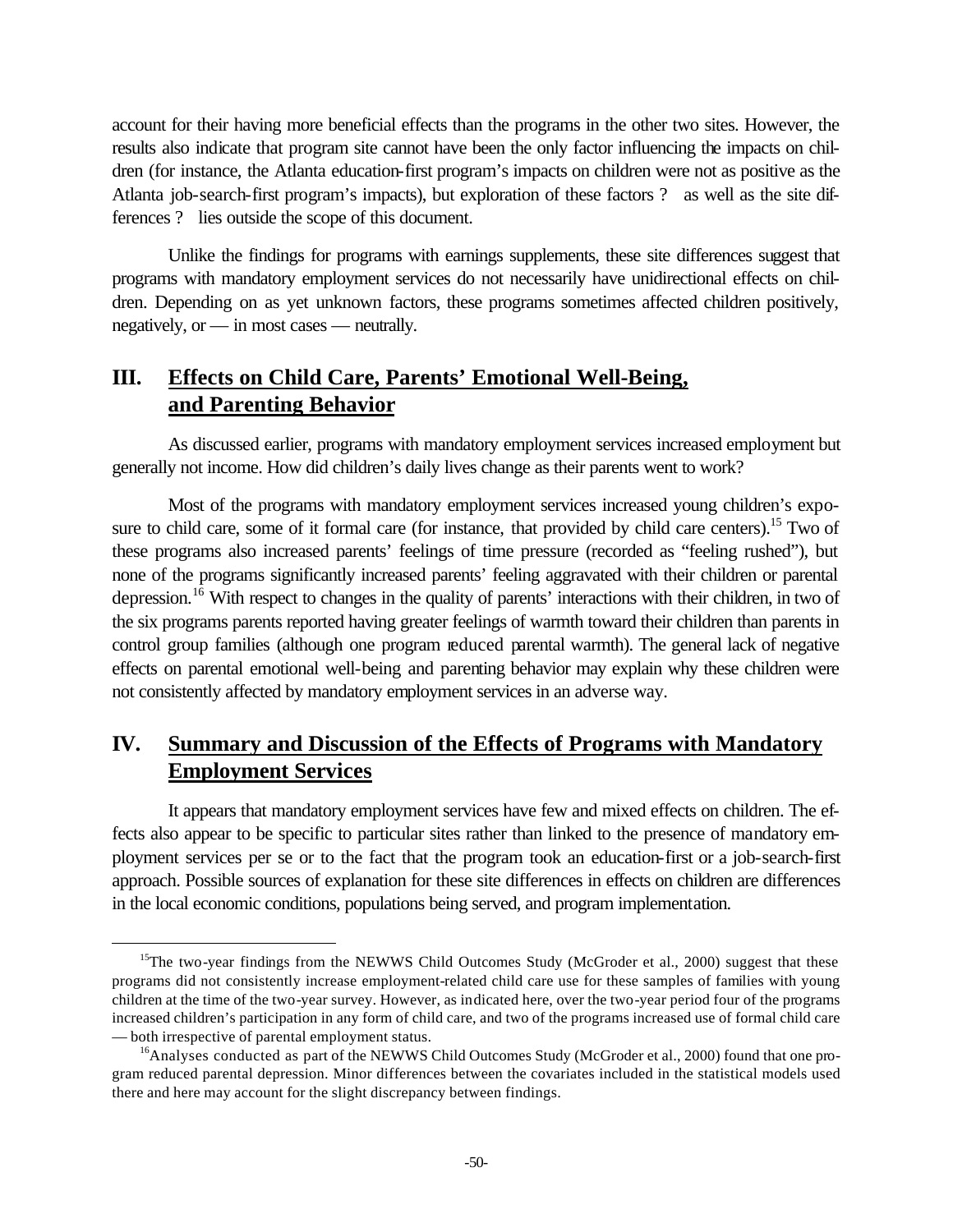Virtually all states have sanction policies that reduce families' welfare grants if parents fail to comply with requirements to participate in employment-related activities. Should the findings reported in this chapter allay fears that children are harmed by mandatory participation requirements for parents receiving welfare? In some cases, but not always.

In the programs examined here, imposing a sanction for noncompliance with the participation mandate entailed reducing the family's monthly welfare grant by the adult portion of the grant and leaving the child portion unchanged. These sanctions — known as partial family sanctions — typically reduced the welfare grant by 15 percent to 20 percent. While 33 states currently have similar partial sanctions in place as the first penalty that welfare recipients face for nonparticipation, in only 15 states are such partial sanctions the maximum sanction imposed on families. The other states impose full family sanctions, eliminating all of the family's welfare grant.

In assessing what these sanctions mean to family income, it is important to consider the grant level in the state in addition to differences in sanctions because grant levels differ substantially by state. A large sanction in a low-grant state can result in the same change in net income as a smaller sanction in a high-grant state. In South Carolina, for example, where the maximum monthly grant level for a family of three is about \$200, the maximum sanction entails termination of the entire welfare grant when recipients do not meet participation requirements. In Washington — where the maximum monthly grant level for a family of three is somewhat more than \$500 — in contrast, the maximum sanction entails elimination of 40 percent of the grant, or about \$200. In both states, a sanctioned family loses about \$200 in monthly welfare benefits. In Washington, however, the result is a grant equivalent to 60 percent of the original amount, while in South Carolina the result is no grant at all.

The studies examined in this chapter suggest that welfare policies that increase employment by providing mandatory employment services but do not affect income are unlikely to cause consistent patterns of harm or benefit to children. Nevertheless, programs that impose large sanctions on families in which parents fail to participate in required activities could lead to substantial loss of family income. It is unclear whether children would fare the same in such programs as they did in the programs examined in this chapter.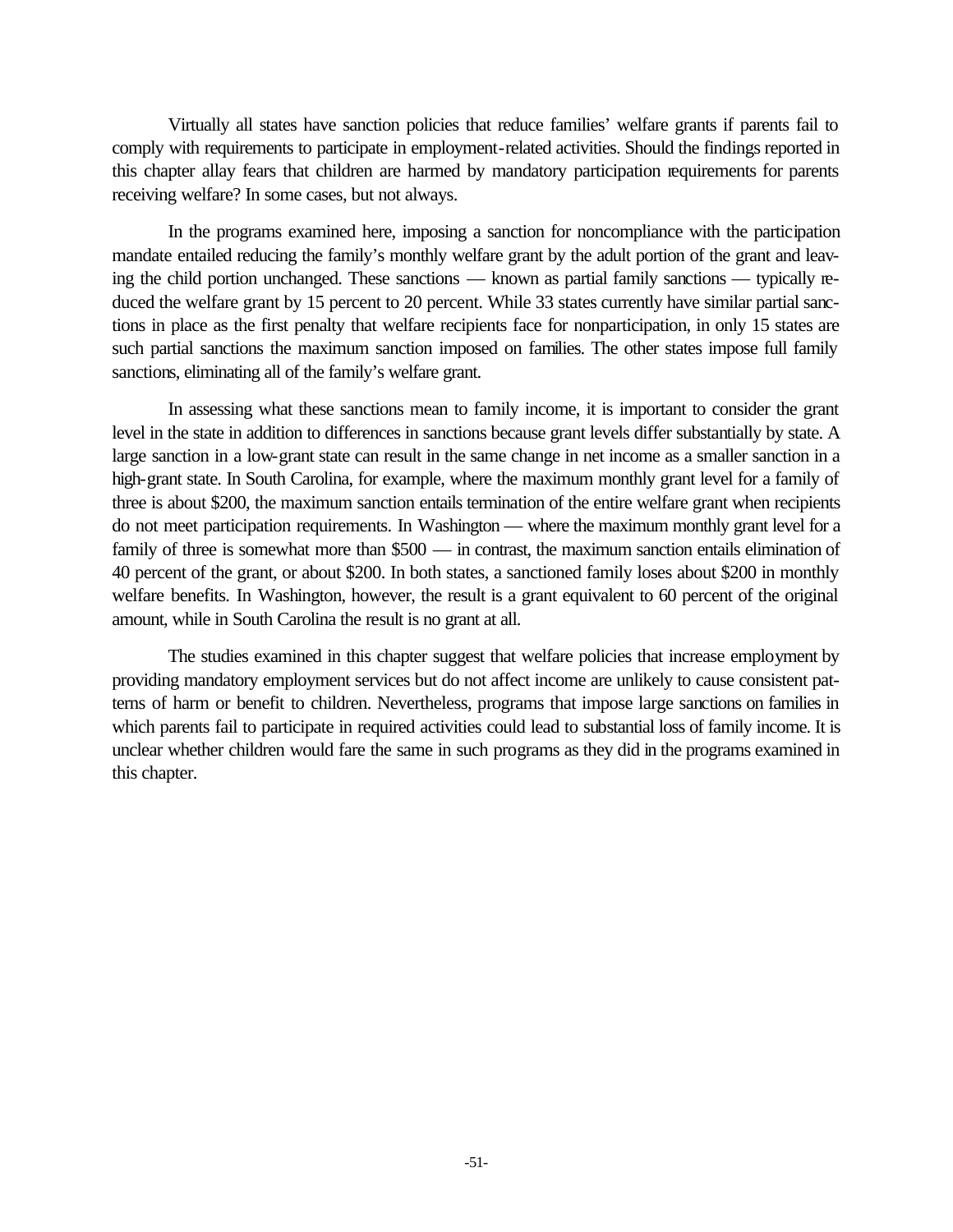### **Chapter 4**

## **Effects on Children of Programs with Time Limits**

Time limits on welfare receipt have caused concern among observers who fear that many parents will not be able to find work, leaving these parents and their children without the "safety net" of welfare benefits. Others hope that the message conveyed by time limits will encourage parents to find work and reduce the negative effects on children of what they characterize as a "culture of dependency." At present the data bearing on how time limits affect parents and children are very limited. Moreover, there are no data at all on the effects of time limits alone as opposed to time limits combined with other program features. In this chapter, we rely on the only completed study that focused on the effects on children of a time-limited welfare program, a program that began prior to passage of PRWORA, the 1996 welfare reform law that placed a five-year lifetime limit on most families' receipt of federal cash welfare assistance. This was the Family Transition Program (FTP), a pilot that operated in Escambia County, Florida ? under waivers of AFDC rules ? from 1994 to 1998.<sup>1</sup>

# **I. Effects on Parents' Economic Outcomes**

 $\overline{a}$ 

Time limits are intended to reduce families' long-term receipt of welfare and to increase employment among single parents receiving welfare; they are not intended to increase income directly. Unlike the studies of the programs with earnings supplements and mandatory employment services covered in Chapters 2 and 3, respectively, the FTP evaluation allows us to examine the effects of time limits only when this feature is combined with other program features (including a small earnings supplement) rather than when implemented alone.

### • **FTP increased employment and reduced welfare receipt, but these effects did not exceed those of the programs examined in earlier chapters.**

Analyses conducted in a companion document<sup>2</sup> indicate that FTP and another program combining time limits with other approaches (Connecticut's Jobs First program) increased employment. However, the effects on employment were generally no larger than those of programs with earnings supplements or of programs that provided only mandatory employment services. The time-limited programs also reduced welfare receipt, typically as families started reaching the time limits.

### • **FTP's time limits seem to have offset any income gains resulting from its earnings supplement**.

FTP's impacts on income were very small both before and after the first program group members to undergo random assignment began to reach the time limits. Many observers have worried that time limits may lead to large losses in family income, but the FTP findings suggest that any such income loss owing to time limits is quite modest — at least in the short term. Connecticut's Jobs First program (for which data on children are not yet available) combines a time limit with a generous earnings supple-

<sup>&</sup>lt;sup>1</sup>This section is based on a reanalysis of the data from the FTP evaluation (Bloom, Kemple, et al., 2000). <sup>2</sup>Bloom and Michalopoulos, 2001.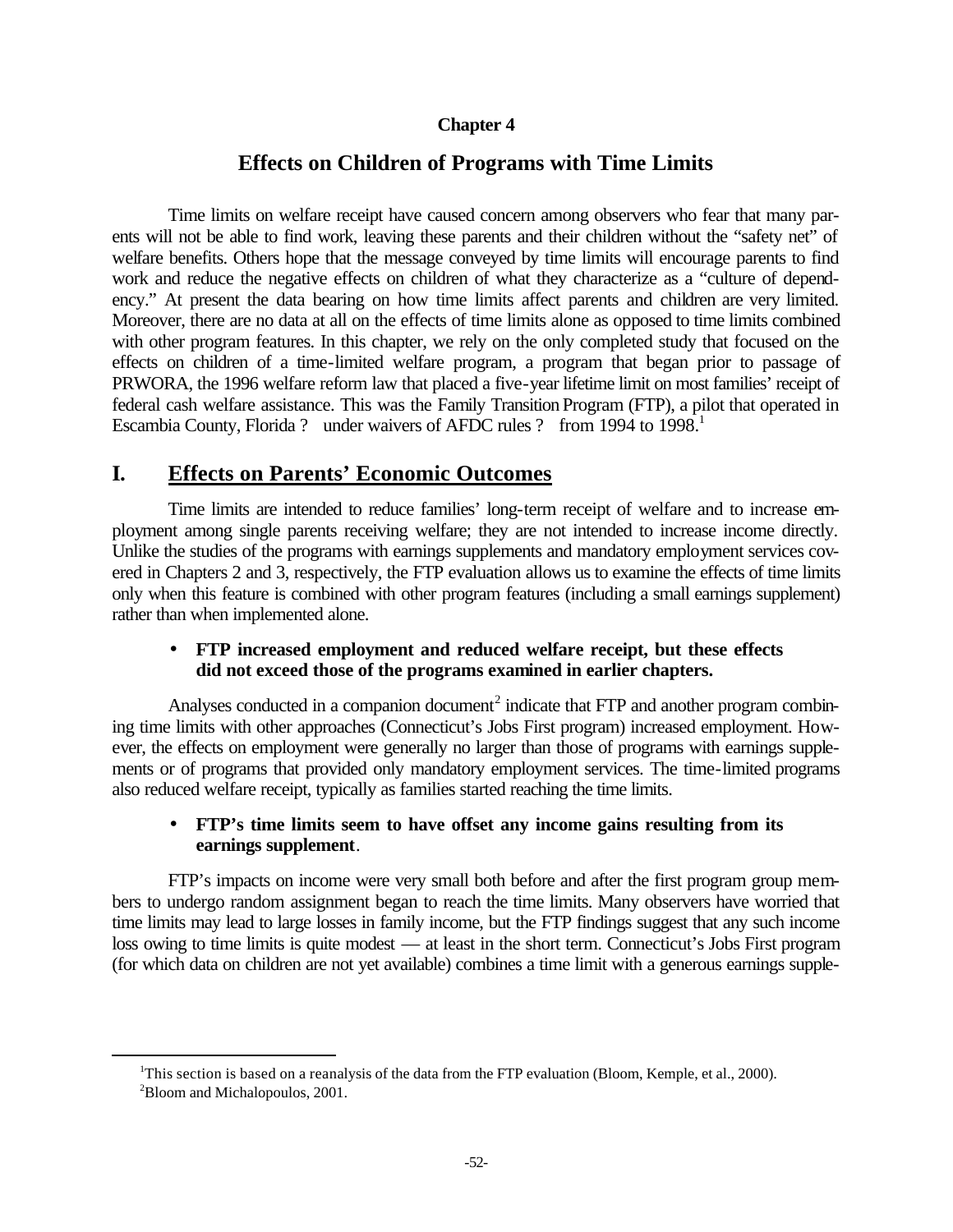ment. In the Jobs First evaluation, the income gains that were observed before families began to reach the time limit disappeared thereafter, when families were no longer eligible for the earnings supplement.<sup>3</sup>

### • **Owing to its intensive case management and services, FTP was expensive relative to programs that provided only mandatory employment services.**

Florida implemented time limits in its welfare program cautiously, providing recipients with intensive case management and services to help them find and keep jobs. These expenses were not offset by the welfare savings generated by the program (in part because so many people in the control group left welfare anyway) ? making FTP, the net cost of which was nearly \$8,000 per family over five years, expensive relative to programs that provided mandatory employment services only. It is likely that other time-limited welfare programs would not be so costly, unless they offered the kinds of services and supports included in FTP.

## **II. Effects on Children**

FTP's effects on the school achievement, behavior, and health of children aged 5-12 at the end of the study period are presented in Figure 4.1.

### • **FTP had few, and mixed, effects on children.**

As Figure 4.1 illustrates, FTP did not significantly improve school achievement or reduce behavior problems.<sup>4</sup> Although the program decreased positive behavior, it also improved health.

With regard to child care and family outcomes, FTP increased the use of child care. The program had virtually no effect on aspects of the home environment. Among single parents, the program had no effect on the proportion of parents who married or experienced domestic violence during the study period. FTP also did not affect single parents' emotional well-being or parenting behavior, except that it reduced parental supervision of elementary school-aged children.

Notably, the earnings supplement in FTP was very modest in size, much less generous than the supplements offered in SSP and MFIP.<sup>5</sup> Moreover, members of the FTP program staff did not strongly emphasize the availability of the earnings supplement, nor did they suggest to parents that they prolong their use of welfare while working in order to increase their income. This approach stands in sharp contrast to those of MFIP, SSP, and New Hope, which were billed as make-work-pay programs with the earnings supplement as the centerpiece. Therefore, FTP's more modest effects relative to the programs with earnings supplements and no time limits may have as much to do with its less generous

<sup>3</sup>Bloom, Melton, Michalopoulos, Scrivener, and Walter, 2000.

<sup>&</sup>lt;sup>4</sup>Interestingly, analyses conducted separately for younger children (aged 3-5) and older children (aged 6-8) reveal differences between the age groups in the program's effects on social behavior. Whereas the impacts were negative for younger children, they were positive for older children. However, because these effects were not statistically significant (although the differences between the effects were statistically significant), the findings are only suggestive of age specificity in FTP's effects. There were no differences between the two age groups in impacts on achievement or health.

<sup>&</sup>lt;sup>5</sup>FTP's supplement was less generous primarily because the state's grant level was low rather than because the proportion of income that was disregarded was low.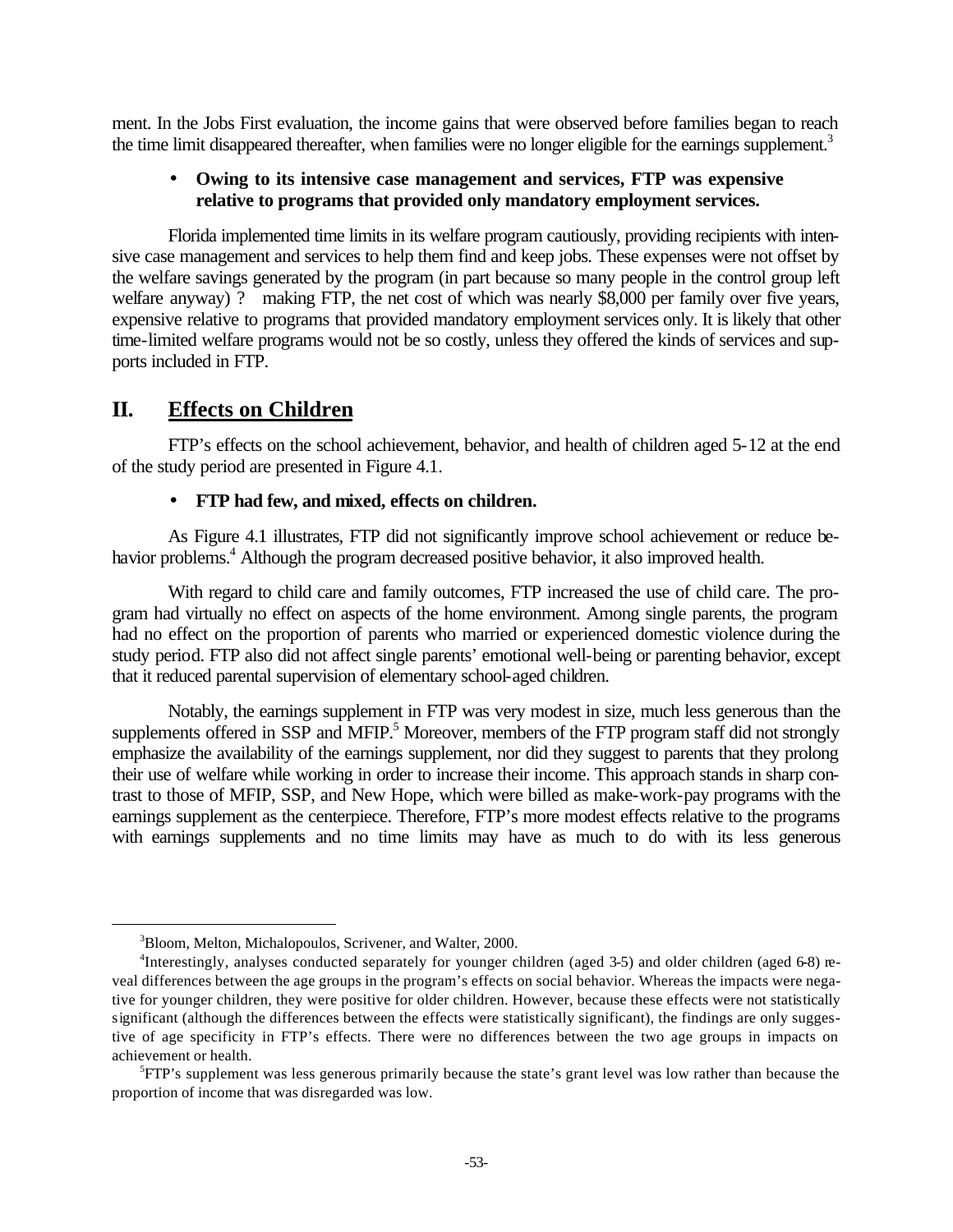



NOTES: The FTP sample includes children of single parents in the FTP evaluation aged 5-12 at the time of the four-year follow-up survey (aged approximately 1-8 at the time of random assignment) whose parents underwent random assignment between August 1994 and February 1995 and participated in the four-year follow-up survey (sample size = 1,108).

Statistical significance levels are indicated as:  $* = 10$  percent;  $** = 5$  percent;  $*** = 1$  percent (two-tailed test).

 Achievement was assessed using a single-item measure that asked parents to rate their child's overall performance in school. Responses range from 1 ("not well at all") to 5 ("very well").

 Behavior problems were measured using parents' responses to a 15-item externalizing subscale of the Behavioral Problems Index, a subscale designed to assess the extent to which the child engaged in acting out and aggressive behaviors. Responses range from 1 ("not true") to 3 ("often true"). The responses to the 15 questions were summed to compute a single score for each child.

 Positive behavior was measured using parents' responses to a subset of seven items from the Positive Behavior Scale that assess positive aspects of children's behavior such as helpfulness and warmth. Responses range from 0 ("not at all like my child") to 10 ("completely like my child"). The responses to the seven questions were summed to capture a single score for each child.

 Health was assessed using a single-item measure that asked parents to rate the child's health on a five-point scale ranging from 1 ("poor") to 5 ("very good").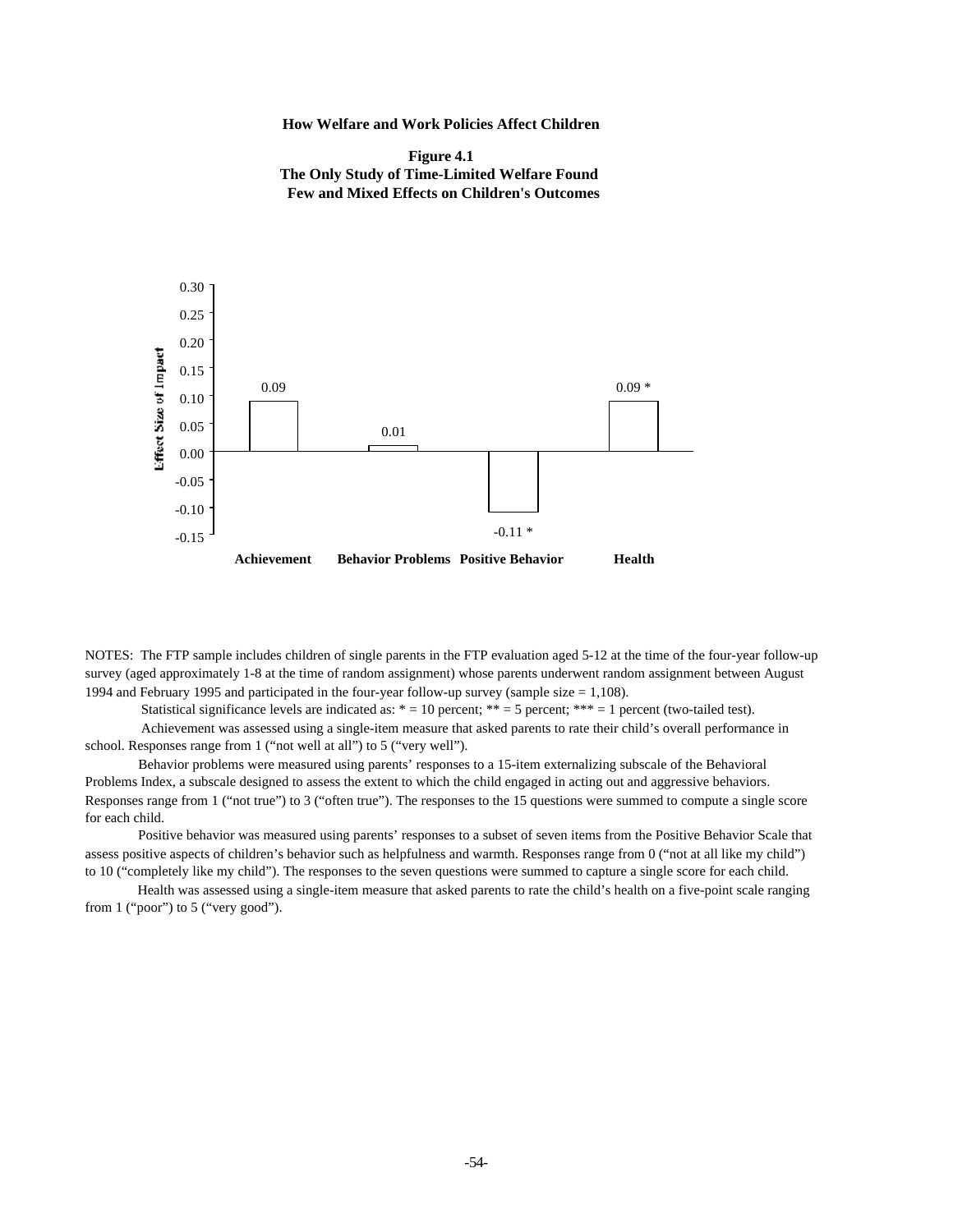supplement and lack of a make-work-pay message as with its time limits.

However, one might expect that an earnings supplement provided within the welfare system would have very different effects when combined with time limits, even if the supplement were more generous than the one provided in FTP. Because their goals differ, time limits and earnings supplements may work at cross-purposes. Time limits encourage people to leave welfare quickly and save their remaining months of welfare eligibility for a period of crisis. Earnings supplements (when provided within the welfare system, as in the MFIP programs), in contrast, encourage families to continue to receive welfare benefits while they are working. Although supplements reduce the proportion of families relying solely on welfare, they typically increase the proportion of families receiving welfare because they lead more families to combine welfare and work. Because the supplement comes from the welfare system, families are therefore likely to use up more months of their welfare eligibility if they are eligible to receive a supplement than if a supplement were not available to them. Owing to the tension between time limits and earnings supplements, the effects on family income of a program that combines these two program features, although hard to predict, are likely to be smaller than those of programs that provide earnings supplements without imposing time limits.

What are the effects on children of a program with a generous earnings supplement and timelimited welfare receipt? The interim results from the evaluation of Connecticut's Jobs First program (based on data collected 18 months after random assignment) suggest that any income gains produced by such a program disappear as soon as time limits are instituted.<sup>6</sup> Further results on the effects of this program on children's outcomes (covering the 36 months after random assignment) will be released late in 2001.

# **III. Summary and Discussion of the Effects of Programs with Time Limits**

The limited evidence that is presently available on the effects on children of welfare time limits suggests that these effects are few. However, state welfare programs with time limits will not necessarily have similar effects on children as those of FTP because FTP included several safeguards to protect families from a loss of income owing to the time limits. First, some families (such as families in which parents were disabled or were responsible for caring for children under 6 months old) were exempted from the study at the outset; if they had not been, these families might have had a particularly difficult time being subject to time limits. Second, if a physician found a parent to be incapacitated (that is, unable to work), the months in which the parent was incapacitated and the family received welfare were not counted toward the time limit during the study period. This second ground for exemption was invoked frequently (by 21 percent of the families with enough months of welfare to exceed the time limit). Third, four-month extensions of the time limit could be granted to parents who were deemed to have complied with the program's participation requirements but could not find work (this provision was rarely invoked). Finally, families could still receive the child portion of the grant after they reached the time limit if termination of welfare benefits might result in children's removal from the home (which was the case for nine out of the 237 families who reached the time limit). Together, these safeguards may

 ${}^{6}$ Bloom, Melton, et al., 2000.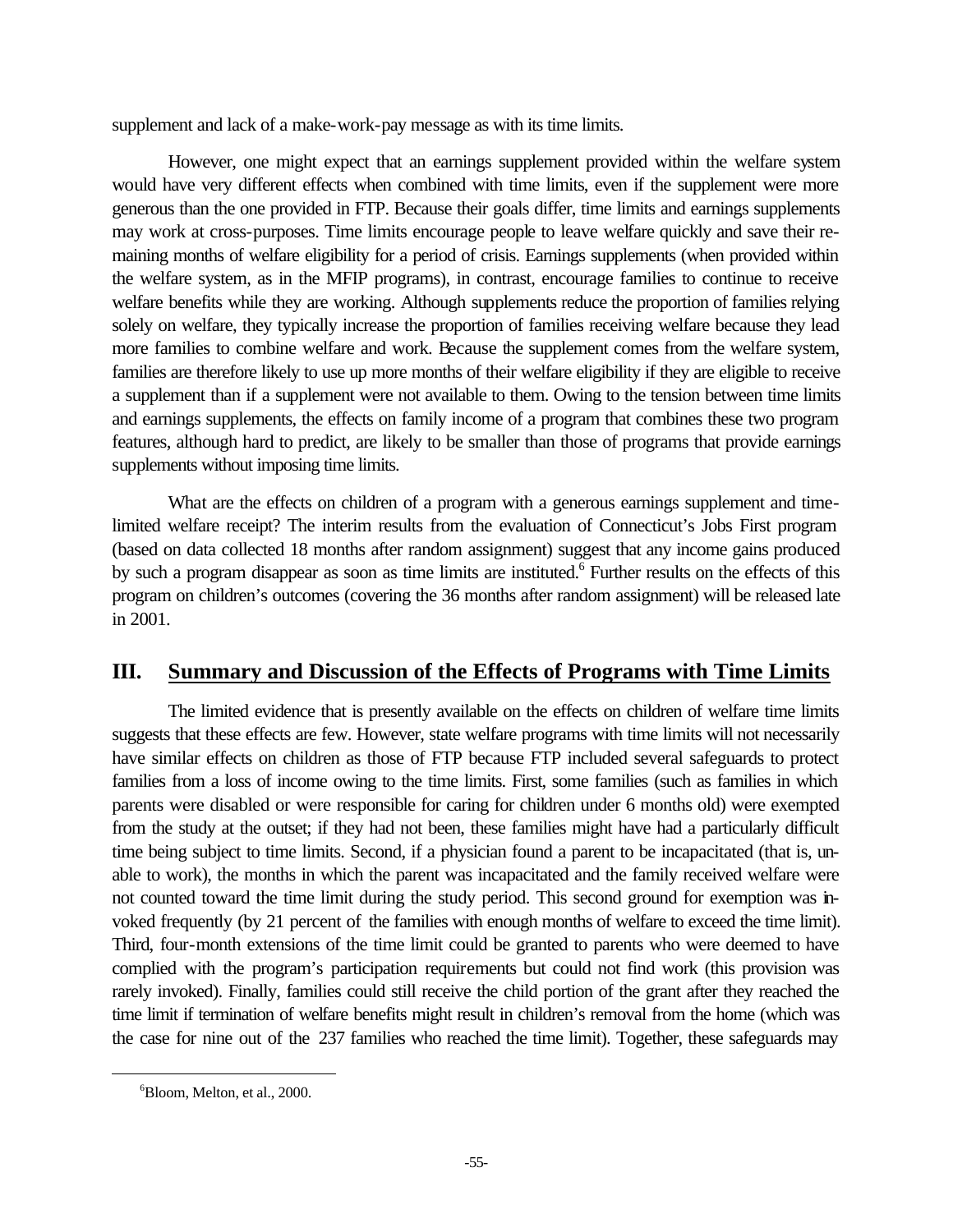have limited the amount of income that FTP families lost owing to the time limits. On the basis of this evaluation alone, it is therefore impossible to conclude whether a time-limited program that, unlike FTP, results in a loss of family income would have the same neutral effects on children as FTP. It is also unclear what the effects on children of programs with time limits might be in the longer term — that is, beyond the four-year period included in this study, which extended only one to two years after families in FTP began reaching the time limits.

The findings from FTP suggest one additional important lesson about program cost: Programs may need to spend additional money to improve children's well-being, but increased spending may not be sufficient to achieve this goal. Families in FTP were offered an array of services to help them find and keep jobs and reduce their use of welfare. The FTP offices were also well staffed, with very low clientstaff ratios. As a result, the cost of FTP per family relative to the cost per control group family was high. The programs that included only mandatory employment services examined in Chapter 3 cost much less, and some even saved the government money if the welfare savings these programs generated are taken into account.<sup>7</sup> Yet both FTP and the programs that provided only mandatory employment services led to few consistent effects on children, implying that spending more money does not necessarily improve children's lives. This is not to say that more expensive welfare reforms cannot help children. Indeed, the earnings supplement programs examined in Chapter 2, which were costly because they provided additional income to families without generating the same savings in cash benefits as programs that provided only mandatory employment services, had generally beneficial or neutral effects on children. Policymakers may help children by providing income to families in which parents work. But spending that money in a way that does not result in an increase in family income, as in FTP — rather than in a way that increases family income, as in MFIP, New Hope, and SSP — does not appear to bring the same benefits to children.

<sup>&</sup>lt;sup>7</sup>See Bloom and Michalopoulos, 2001.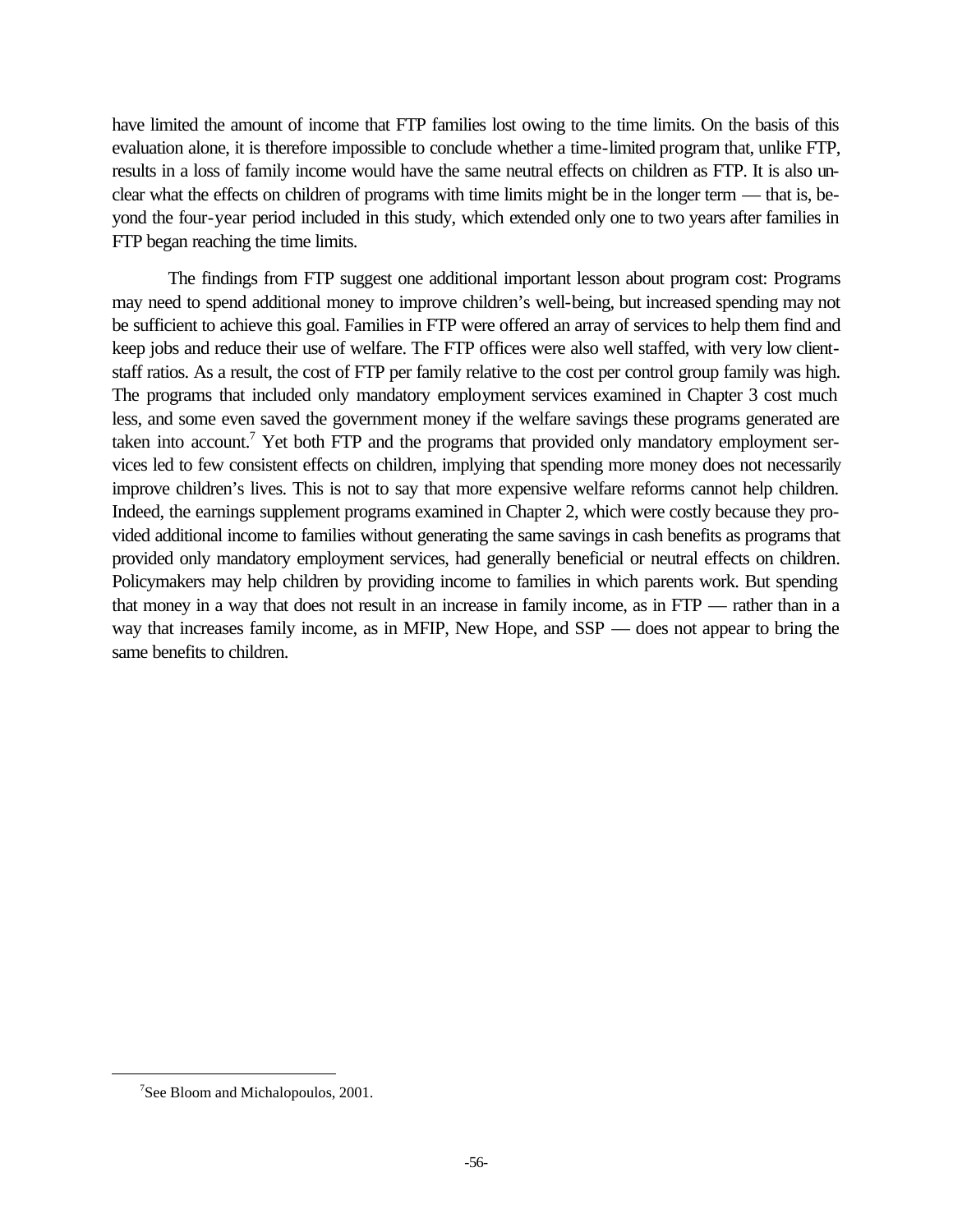### **Chapter 5**

# **Effects of Welfare and Employment Programs on Very Young Children and Adolescents**

The findings analyzed in this monograph focus on the effects of welfare and employment programs on children who were preschool-aged or early school-aged at the time of their parents' random assignment and who were generally of elementary school age at the time of the follow-up assessments. At present, only a limited amount of information is available on the effects of such programs on very young children and adolescents. One might expect the effects to differ across age groups, perhaps especially at the ends of the age continuum. For instance, very young children may be more sensitive to separations from their mothers than are their older peers, and older children are more likely than younger children to be left unsupervised and asked to take on household responsibilities when their parents go to work. While it is beyond the scope of this monograph to explore the programs' effects on very young children or adolescents, we now briefly discuss the effects on adolescents reported in the evaluations of SSP and FTP (the only studies covered here that examined data on adolescents).<sup>1</sup> Recall that both programs increased parental employment, but only SSP raised income more than modestly.

## • **In the two studies that reported separate analyses of adolescents, some unfavorable effects on school and behavior outcomes were observed.**

The findings from the SSP evaluation<sup>2</sup> presented in Figure 5.1 suggest that the program had negative effects on adolescent children, although these results should be interpreted cautiously because the outcomes were assessed for only about two-thirds of the adolescents whose parents were in the study. On average, parents in the program group reported lower average achievement for adolescents than parents in the control group, and adolescent children of parents in the program group were more likely than their control group counterparts to report performing below average in school (although the impact on the adolescent-reported measure was not statistically significant).<sup>3</sup> With respect to children's behavior, however, SSP's unfavorable effects were much more consistent. The program increased adolescent children's behavior problems in school as reported by parents as well as smoking and weekly alcohol use as reported by adolescents. The oldest adolescent children of parents in the program group were also more likely than their control group counterparts to report engaging in minor delinquent activity (such as staying out later than their parents allowed; not shown in figure). It should be noted that this was the same program that had such positive effects on children who were of preschool or early school age at the time of their parents' random assignment (and were aged 6-11 at the time of the three-year follow-up assessment).

Figure 5.2 presents FTP's effects on adolescent children.<sup>4</sup> As the figure shows, adolescents with parents in the program group reported doing slightly worse in school and were more

 $\overline{a}$ 

<sup>&</sup>lt;sup>1</sup>Morris and Michalopoulos, 2000; Bloom, Kemple, et al., 2000.

<sup>&</sup>lt;sup>2</sup>Morris and Michalopoulos, 2000.

<sup>&</sup>lt;sup>3</sup>However, these findings were not corroborated by children's scores on a math skills test, on which no difference between the program and control groups was found (not shown in figure).

<sup>4</sup>Bloom, Kemple, et al., 2000.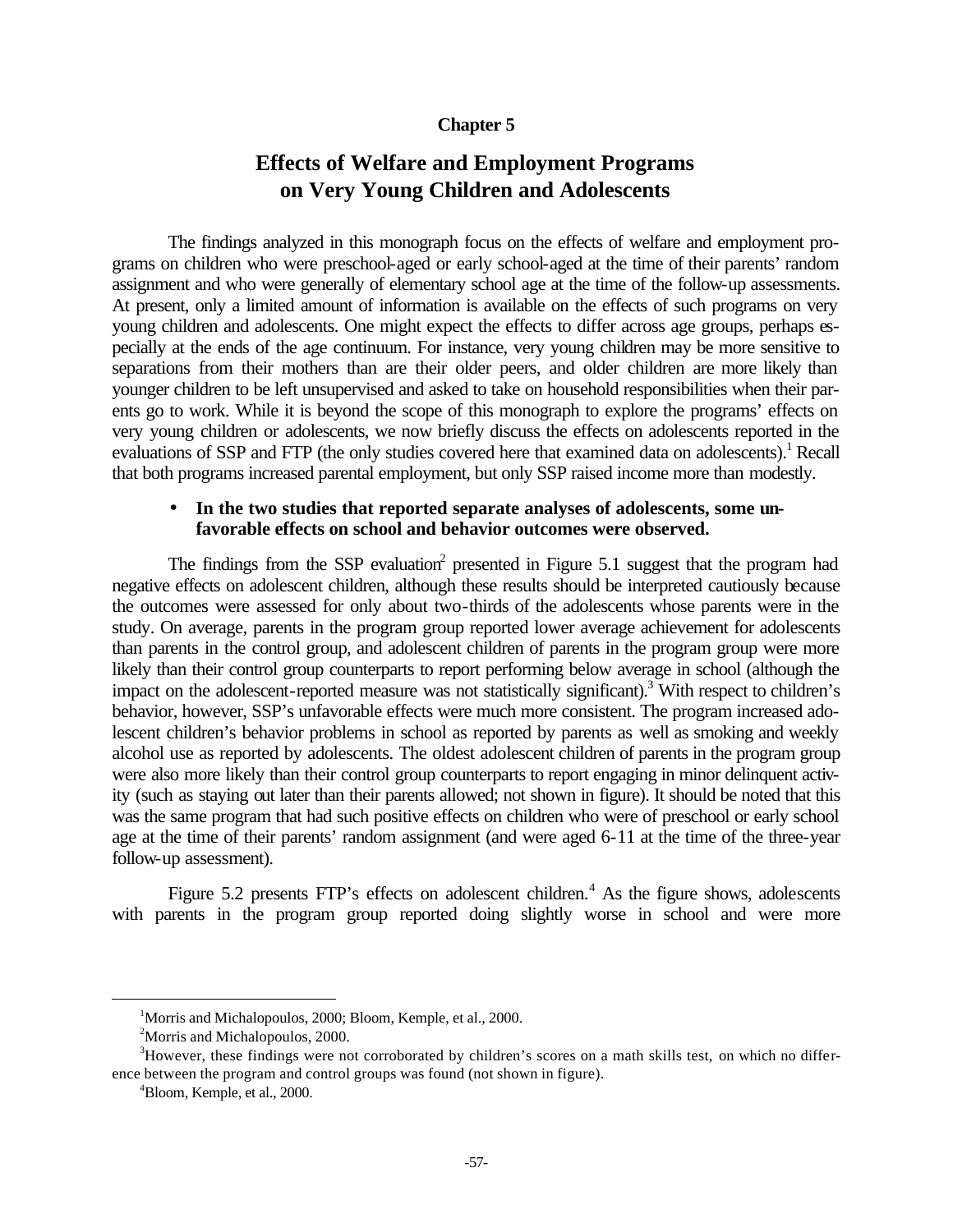**Figure 5.1 SSP Increased Adolescents' Behavior Problems** 



NOTES: The SSP sample includes children of single parents in the SSP evaluation aged 12-18 at the time of the three-year follow-up survey (aged approximately 9-15 at random assignment) who were living in the home at the time of random assignment and at the time of the three-year follow-up survey (sample size  $= 1,417$ ).

Statistical significance levels are indicated as:  $* = 10$  percent;  $** = 5$  percent;  $*** = 1$  percent (two-tailed test).

 Achievement was measured using parents' and children's responses to questions about the child's functioning in three academic subjects. The responses, which were expressed on a five-point scale ranging from 1 ("not very well") to 5 ("very well"), were averaged across the three subjects to compute a single score for each child.

 School behavior problems were assessed using parents' responses to a single-item measure that asked how often in the past school year they were contacted by the school about their child's behavior problems in school. Responses range from 1 ("never contacted or contacted once") to 3 ("contacted four times or more").

 Smoking was assessed using children's responses to a single-item measure that asked whether or not they currently smoked.

 Drinking was assessed using children's responses to a single-item measure about their frequency of alcohol use in the prior six months. Responses range from "never" to "every day. " If the child reported using alcohol at least weekly, the response was coded as 0; otherwise it was coded as 1.

 Health was measured using parents' responses to four items about their child's health on a scale ranging from 1 ("false") to 5 ("true"). The responses were averaged across the four items to compute a single score for each child.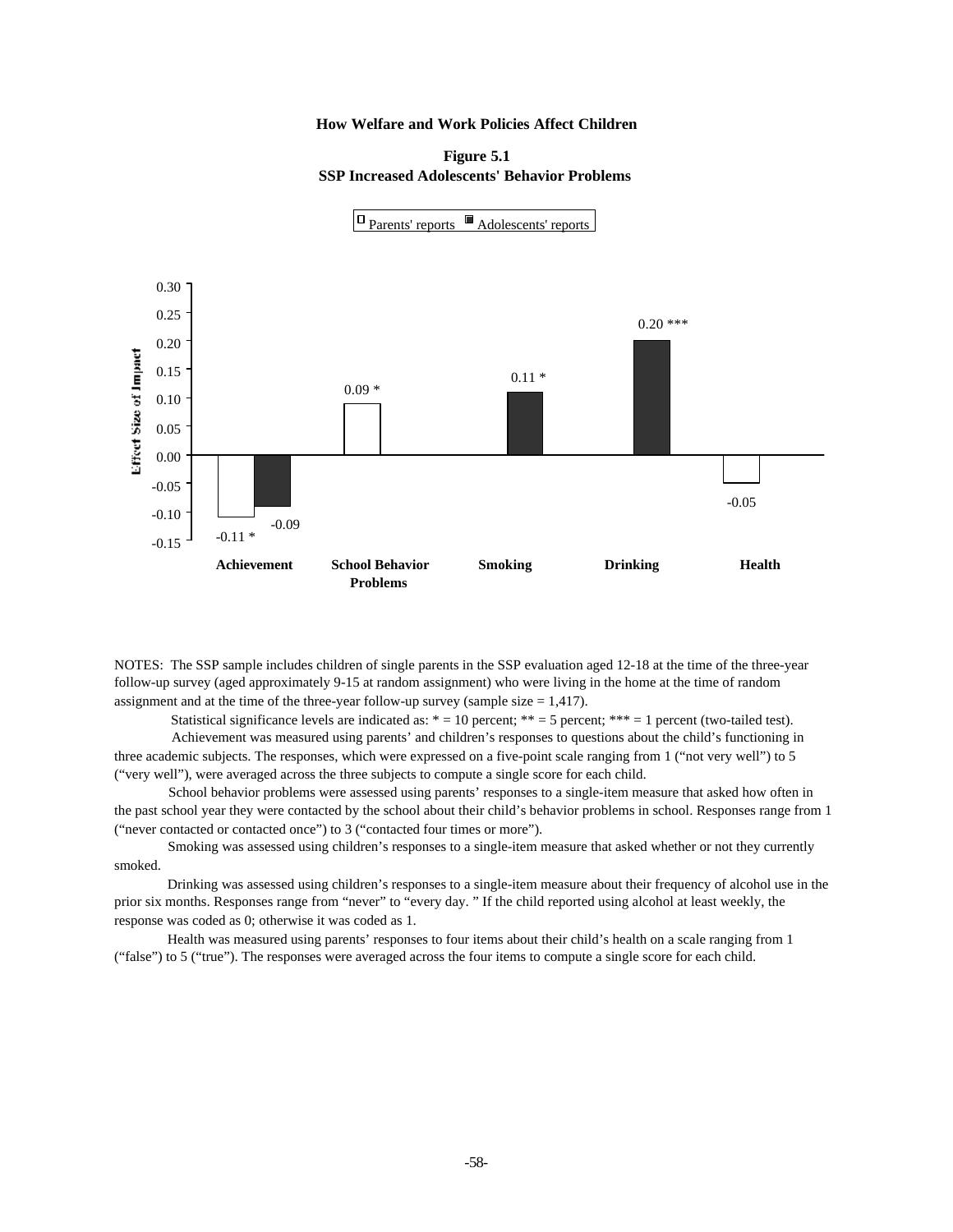**Figure 5.2 FTP Had Two Unfavorable Effects on Adolescents**



NOTES: The FTP sample includes children of single parents in the FTP evaluation aged 13-17 at the time of the four-year follow-up survey (aged approximately 9-13 at random assignment) whose parents underwent random assignment between August 1994 and February 1995 and participated in the four-year follow-up survey (sample size = 741).

Statistical significance levels are indicated as:  $* = 10$  percent;  $** = 5$  percent;  $*** = 1$  percent (two-tailed test).

 Achievement was assessed using a single-item measure that asked parents to rate their child's overall performance in school. Responses range from 1 ("not well at all") to 5 ("very well").

 School suspension was assessed using a single-item measure that asked parents if their child had ever been suspended from school since random assignment.

 Police involvement was assessed using a single-item measure that asked parents if their child had been arrested since random assignment for any offense other than a minor traffic violation.

 Fertility was assessed using a single-item measure that asked parents if their child had fathered a baby or had a baby since random assignment.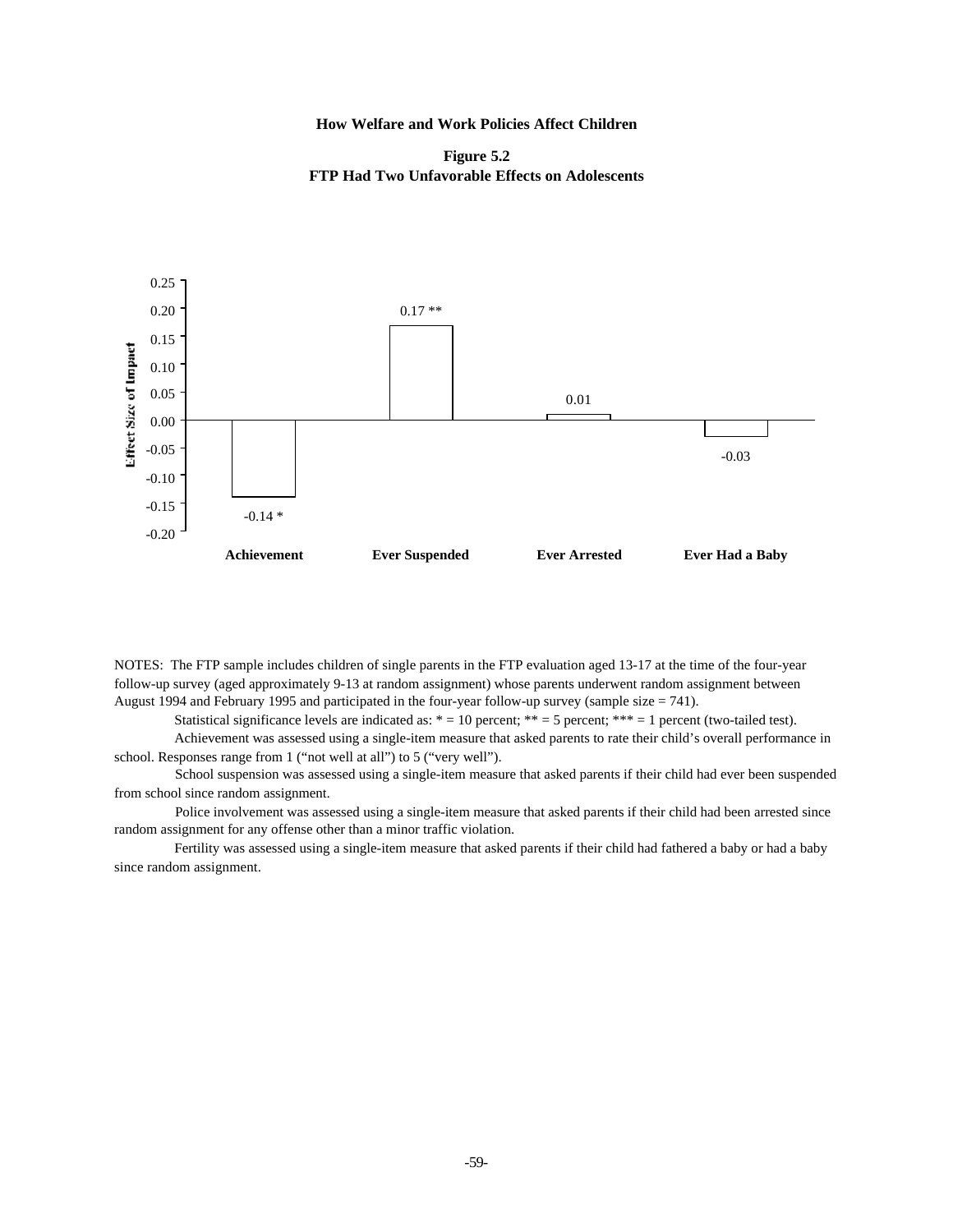likely to be suspended from school during the study period than their counterparts in the control group. However, no significant effects were found between the groups with respect to whether they were ever arrested or became pregnant during the study period. While FTP had fewer effects on adolescents than SSP, together the findings suggest that programs that move parents from welfare into employment may have some negative effects on adolescent children.

The two programs were very different in their policy features: Whereas SSP offered only an earnings supplement, FTP combined a small earnings supplement with time limits and mandatory employment services. Moreover, the programs' effects on economic outcomes for parents differed as well: FTP's effects on income were smaller than those of SSP. Given that it is through economic outcomes that children are most likely to be affected by features of welfare and employment programs, the fact that the two programs had negative or neutral effects on adolescents is noteworthy. Nevertheless, based on these limited data it remains unclear whether such impacts on outcomes for adolescents are likely to be found in other program approaches as well. Future work will focus on adolescent children to see if SSP's and FTP's effects are consistent with those of the other programs examined in this monograph.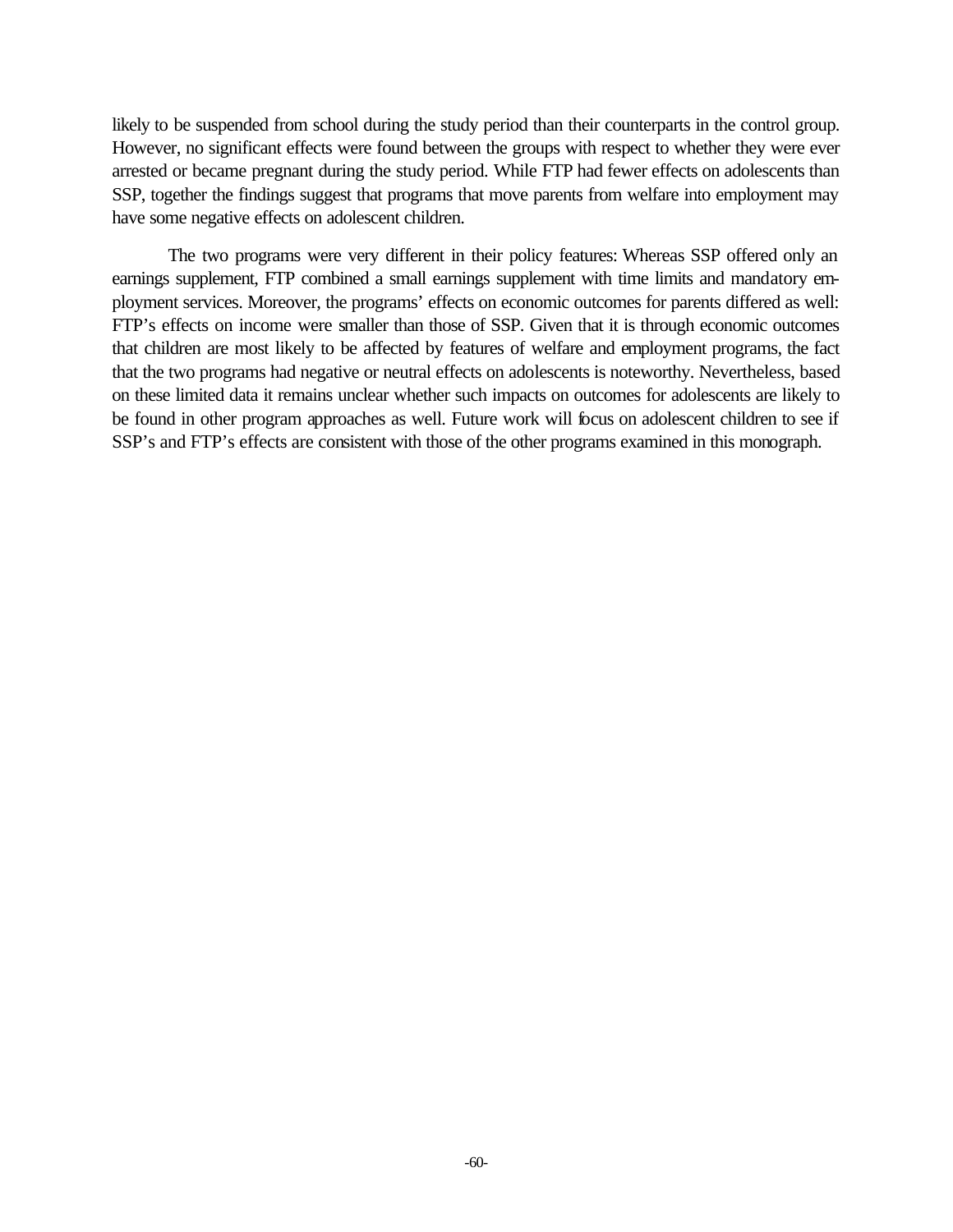# **Chapter 6**

# **Conclusions and Policy Implications**

The research synthesized in the previous chapters supports the following conclusions about the effects on children of the 11 welfare and employment programs examined in this monograph (see Figure 6.1 for a summary of their effects on school achievement).

## • **The programs that aimed to promote parental employment through earnings supplements had positive impacts on children's well-being.**

The positive impacts of the four programs with earnings supplements examined here were largest for children in long-term recipient families and for elementary school-aged children.

Although the earnings supplement programs increased employment and income, they left many families disadvantaged. Substantial fractions of children whose families were in even the most generous programs were not progressing normally in school, lived in families that were still poor, and had parents who were depressed.

# • **The programs with mandatory employment services, all of which boosted parental employment without increasing income, had few — and mixed effects on children.**

These six programs had relatively few noteworthy effects on children. When impacts were found, they were about equally likely to be positive as negative. Whether there were impacts appeared to be more closely associated with particular program sites than with program characteristics such as participation mandates.

# • **The one program with time limits, which led to an increase in parental employment and a modest increase in income, produced few noteworthy impacts on children, and the impacts found were mixed.**

Our knowledge base is smallest with regard to the impacts of time limits because the only program with time limits combined them with mandatory employment services and a small earnings supplement. The program's few impacts on children were mixed: Health improved, but positive social behavior decreased.

# • **In the two studies that examined adolescent children, the programs appeared to be less beneficial for adolescents than for children in middle childhood.**

The five studies examined in this monograph gathered much more information about the wellbeing of elementary school-aged children than they did about very young children or adolescents. In the two studies that examined adolescents, however, the findings suggest that parents' transition from welfare to work may decrease adolescents' school achievement and increase their behavior problems, perhaps by lessening parents' ability to maintain communication with and monitor the behavior of their adolescent children.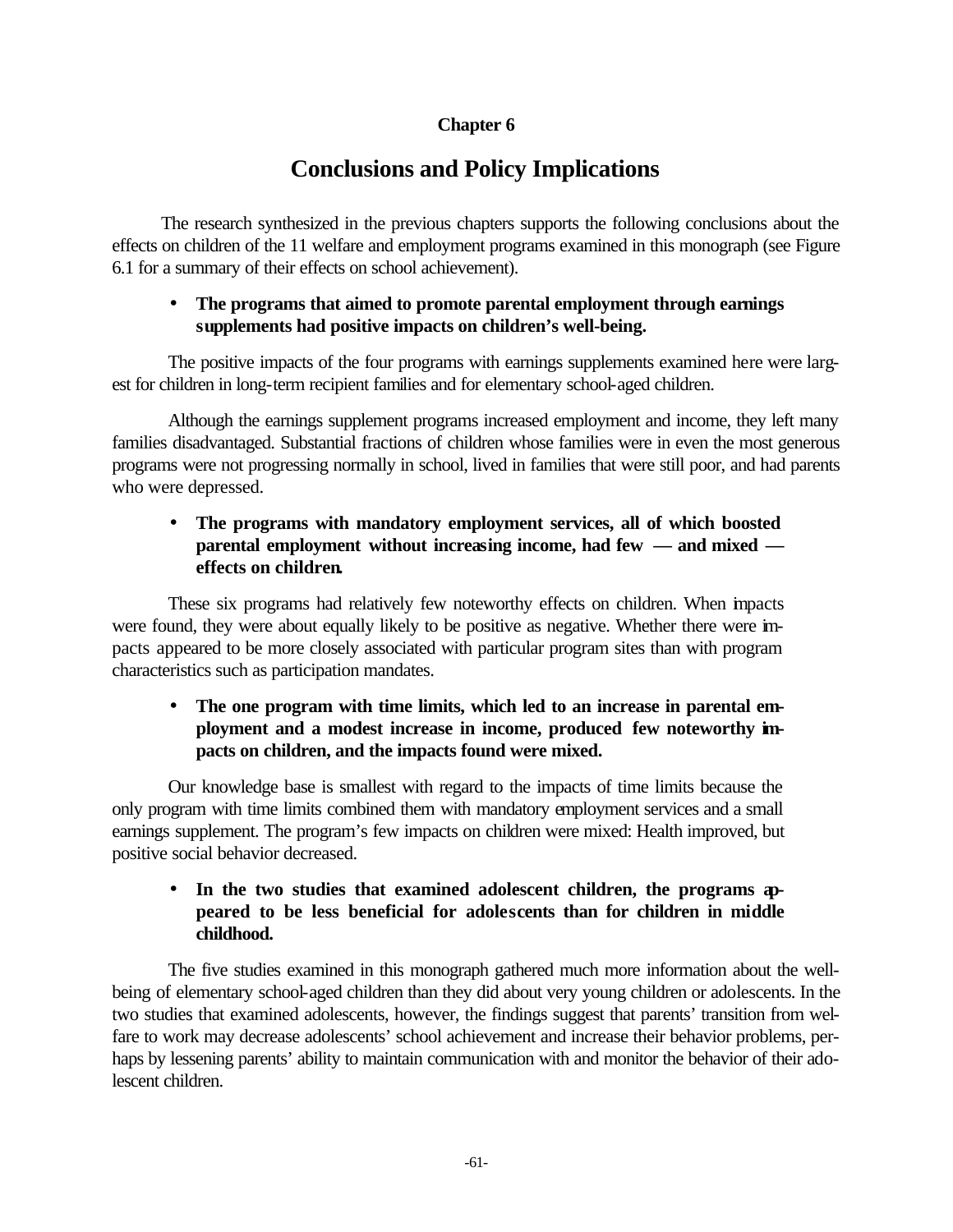**Figure 6.1 Summary of All 11 Programs' Impacts on Children's School Achievement**



NOTES: In each study, children were selected for inclusion in the sample on the basis of their age at random assignment or their age at follow-up.

The programs with earnings supplements are the four programs in the MFIP, SSP, and New Hope evaluations. The MFIP sample includes children of parents in the MFIP evaluation aged 5-12 at the time of the three-year follow-up survey (aged approximately 2-9 at the time of random assignment) whose parents were long-term recipients in urban counties and underwent random assignment between April 1, 1994, and October 31, 1994 (sample size for Full MFIP = 587; sample size for MFIP Incentives Only = 573). The SSP sample includes children of single parents in the SSP evaluation aged 6-11 at the time of the three-year follow-up survey (aged approximately 3-8 at random assignment) who were living in the home at the time of random assignment and at the time of the three-year follow-up survey (sample size = 2,158). The New Hope sample includes children of the single parents in the N Hope evaluation who were aged 1-10 at random assignment and whose parents participated in the two-year follow-up survey (sample size = 832).

The programs with mandatory employment services are the six programs in the NEWWS evaluation. The NEWWS sample includes children of single mothers in the NEWWS evaluation aged 3-5 at the beginning of the study whose parents were randomly selected to participate in the two-year follow-up survey (sample sizes for education-first programs: Atlanta = 1,026, Grand Rapids = 421, Riverside = 578; sample sizes for job-search-first programs: Atlanta = 902, Grand Rapids =  $441$ , Riverside = 694).

The program with time limits is the program in the FTP evaluation. The FTP sample includes children of single parents in the FTP evaluation aged 5-12 at the time of the four-year follow-up survey (aged approximately 1-8) at the time of random assignment) whose parents underwent random assignment between August 1994 and February 1995 and participated in the four-year follow-up survey (sample size = 1,108).

Statistical significance levels are indicated as:  $* = 10$  percent;  $** = 5$  percent;  $*** = 1$  percent (two-tailed test).

In MFIP, achievement was assessed using a single-item measure that asked parents to rate their child's overall performance in school on a scale ranging from 1 ("not well at all") to 5 ("very well").

 In SSP, achievement was measured using a 26- to 34-item math skills test and expressed in terms of the proportion of items answered correctly. Parents' assessments of achievement were measured using their ratings of their child's functioning in three academic subjects on a five-point scale ranging from 1 ("not very well") to 5 ("very well"). The ratings were averaged across the three academic subjects to compute a single score for each chil

In New Hope, teachers' reports of achievement were measured using the 10-item Academic Subscale from the Social Skills Rating System, which asked teachers to rate the child's skills relative to those of other children in areas such as math, reading, and oral communication on a five-point scale ranging from 1 ("bottom 10 percent") to 5 ("top 10 percent"). The responses were averaged across the 10 items to compute a single score for each chi Parents' assessments of achievement were measured using a single-item measure that asked parents to rate their child's school performance, based on past report cards or other sources, on a five-point scale ranging from 1 ( well") to 5 ("very well").

 In NEWWS, achievement was measured using children's standard scores on the Bracken School Readiness Composite test, which assesses knowledge of colors, letters, numbers/counting, comparisons, and shapes. In FTP, achievement was assessed using a single-item measure that asked parents to rate their child's overall performance in school. Responses range from 1 ("not well at all") to 5 ("very well").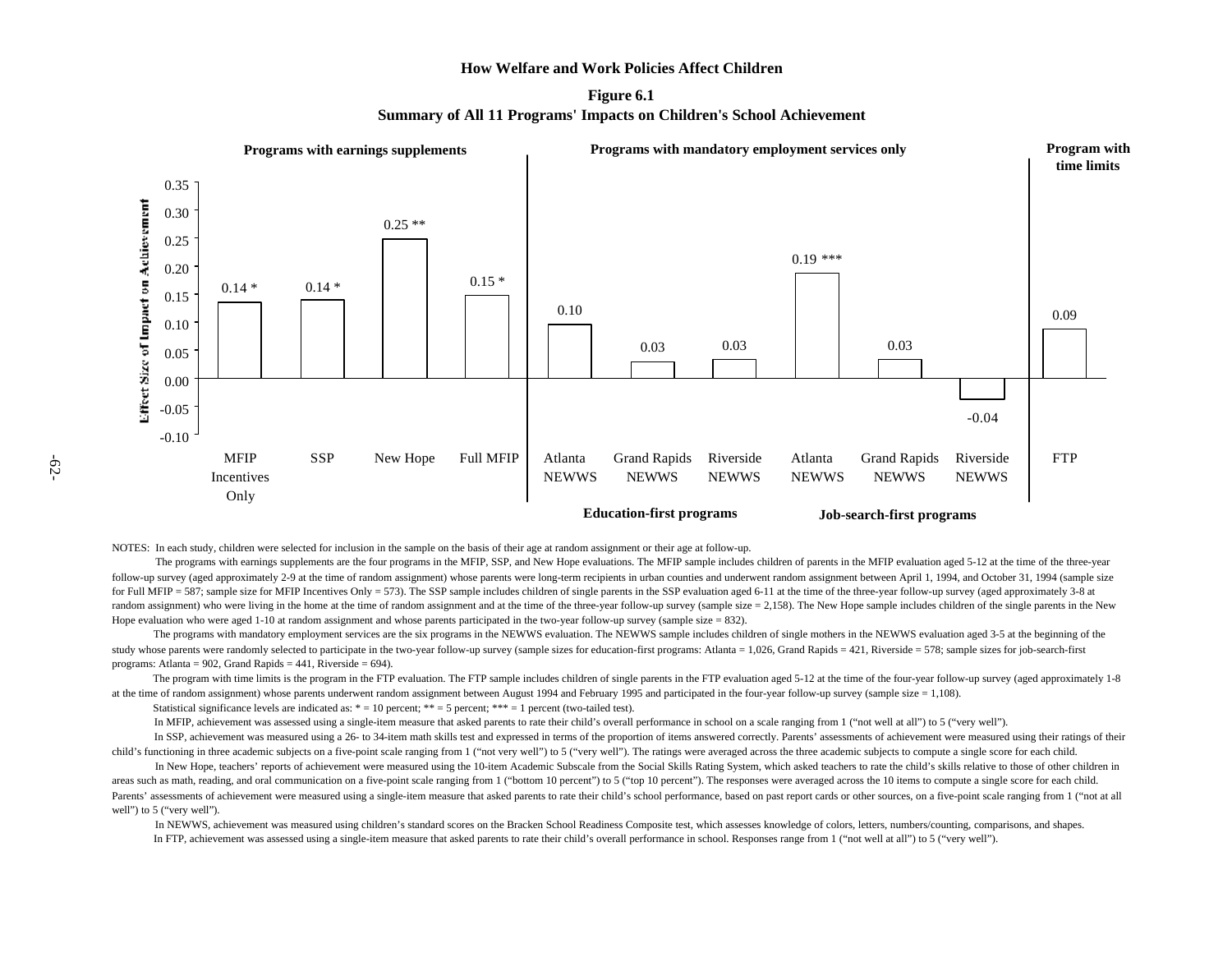# **I. Policy Implications**

What do the five studies covered in this document suggest will be the likely impacts on children of current and future welfare and employment policies? The studies' use of random assignment designs lends weight to the conclusions drawn here about the overall impacts of these programs on children's well-being. Still, there are limits to how far the findings can be generalized in the current policy environment. The programs themselves do not represent the full range of program features being implemented by states since the replacement of AFDC by TANF, nor were they tested in the full range of macroeconomic conditions — good and bad — that states currently face or are likely to face in the next decade. Moreover, our knowledge about the effects of time-limited welfare is limited to a single study. Finally, because all the studies followed children for only two to four years, we do not yet know the effects of these programs on children's educational attainment or children's expectations regarding work and childbearing in the longer term. Bearing these caveats in mind, we now draw some policy implications suggested by these results.

# • **Increases in income as well as parental employment may underlie some welfare and employment programs' beneficial effects on children's development**.

So much rhetoric and so many of the provisions for welfare reform have been focused on parental employment and welfare receipt that it is easy to lose sight of the fact that changes in parents' and families' circumstances can affect the development and well-being of children. In particular, we found that programs that provided earnings supplements had consistently positive impacts on children's achievement. Although the study designs do not enable us to identify precisely what about the programs was responsible for these effects, thanks to random assignment we can be very confident in attributing the effects to some aspect or aspects of the programs. While it remains unclear whether the increases in income alone or the combination of increases in income and employment together produced the positive effects on children, policymakers need to be aware that programs that supplement parents' earnings can have important positive effects on children. These findings suggest that earnings supplementation policies such as the EIC and child care subsidies may be important for children as well.

States often view reductions in their TANF caseloads as indicators of successful policy. The research findings synthesized here suggest that they should be equally attentive to their progress in reducing child poverty.

Earnings supplements may serve as another tool for state and federal governments to enhance school achievement among low-income children. Past research indicates that some early-education programs promote the school achievement of preschool-aged children. Our results suggest that certain kinds of welfare and employment programs can have similar effects, particularly on children of long-term welfare recipients.

• **Raising employment without increasing income may not be sufficient to boost the healthy development of children in low-income families.**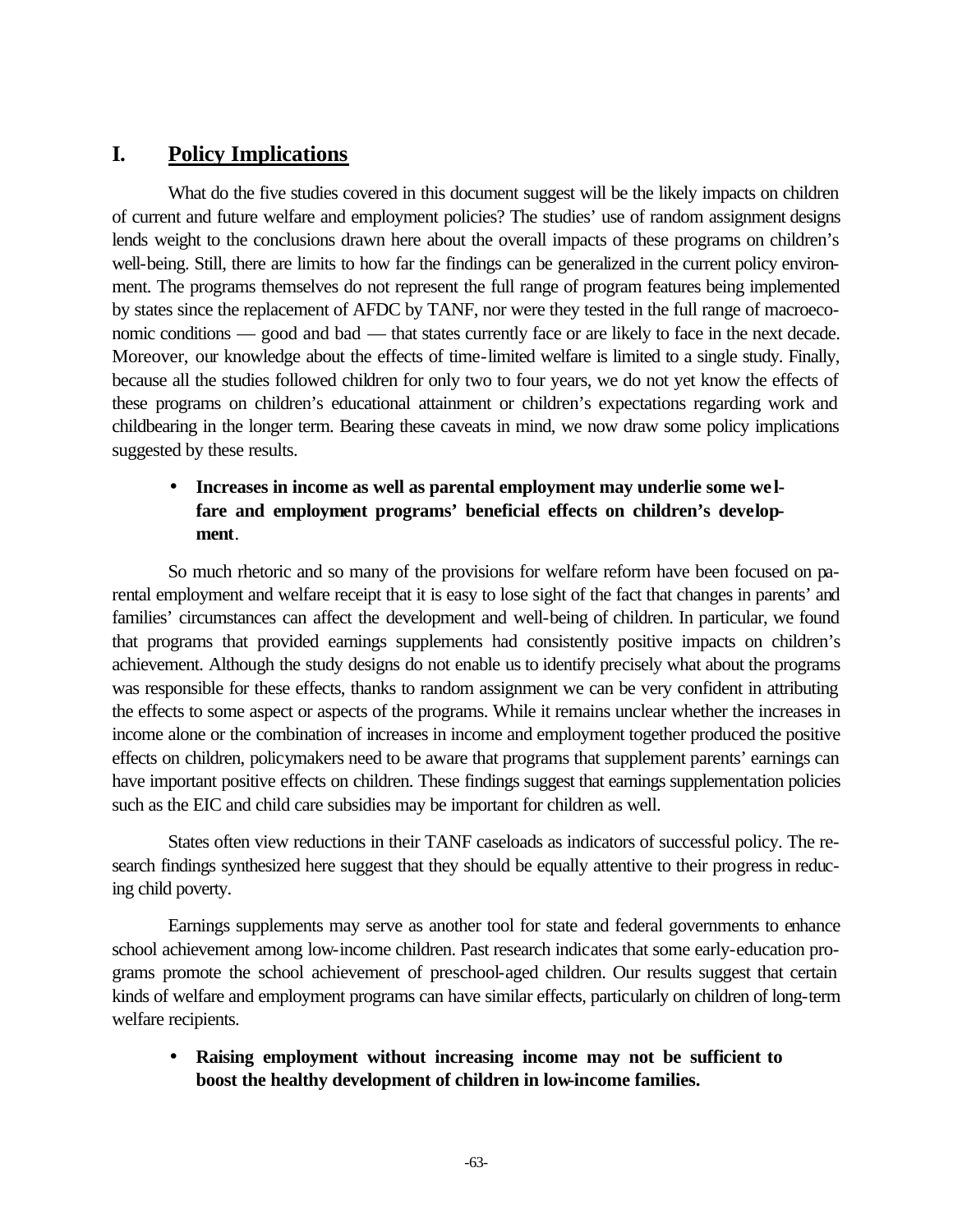The findings presented in this monograph run counter to the prediction that increases in employment alone would — by enhancing parents' self-esteem, making family life more structured, and giving children positive role models ? promote children's well-being, at least in the short term. Although positive impacts on children's achievement and behavior were found, these effects were chiefly limited to the programs with earnings supplements; the effects on children of programs that included only mandatory employment services were few and mixed. The single study of a program with time limits also revealed few effects on children and no consistent pattern of benefit or harm. Again, the programs in the five studies covered here do not reflect the full range of current state TANF programs. Programs that impose stronger family sanctions for noncompliance with participation mandates and/or fewer safeguards for families who reach the time limit may have more harmful effects on children. Furthermore, a different pattern of effects may be observed for some subgroups of families and children than for the samples examined here.

# • **Working parents may need help in their efforts to provide emotional support and supervision to their children well into their children's adolescent years.**

A given program may have quite different impacts on children of different ages, and adolescents in particular may be at risk when their parents are in programs that boost employment. After-school programs and youth development programs are potential avenues for promoting adolescents' positive development, as are efforts to strengthen neighborhoods and communities.<sup>1</sup>

# • **Increases in government spending may be necessary for improving children's outcomes but are not sufficient.**

A comparison of findings for the 11 programs examined in this monograph reveals a critical tradeoff: Mandatory services by themselves have few effects on children and can save the government money; earnings supplements can benefit children, but they are more costly. Programs that increase family income and improve children's well-being may require increased spending. However, as the results from the study of the single time-limited welfare program indicated, spending is not sufficient to improve outcomes for children: Despite being expensive, this program had only modest effects on family income and had few and mixed effects on children. In other words, increased funding can be deployed in ways that are more or less helpful to children's development, and increasing family income along with employment appears to be an important component of that package.

\* \* \*

# **II. Further Research from the Next Generation Project**

In this document, we examined how welfare and employment policies targeted at low-income families can affect children. Analyses are currently under way to advance our understanding of some of the pathways through which these effects occurred. The analyses examine such intervening mechanisms as family income, amount and type of parental employment, and use and type of child care. Specifically,

 $\overline{a}$ 

<sup>&</sup>lt;sup>1</sup>Larner, Zippiroli, and Behrman, 1999.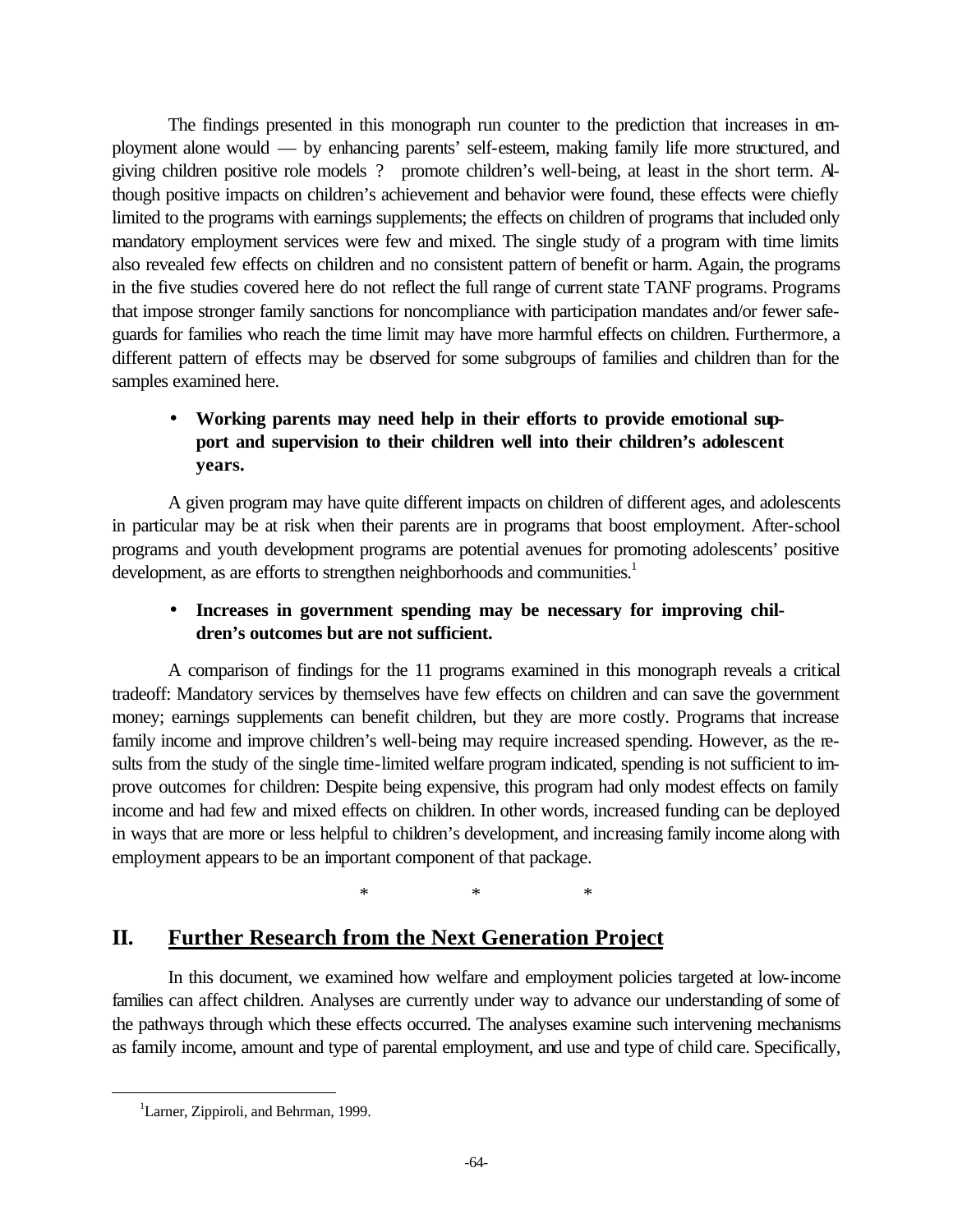the dynamics of income change, including income growth and loss, are being tested as possible influences on children; parental transitions into and out of employment, job stability and tenure, hours worked, hourly wages, and wage growth are being analyzed in relation to children's well-being; and the effects of welfare and employment policies on child care use and the relation between the amount and type of child care used and children's development at different ages are being explored.

This research synthesis represents a first step in the Next Generation project. The findings from the project's ongoing work will be summarized and posted on the Next Generation Web site and will be released in future reports.

Please check http://www.mdrc.org/NextGeneration for the latest information.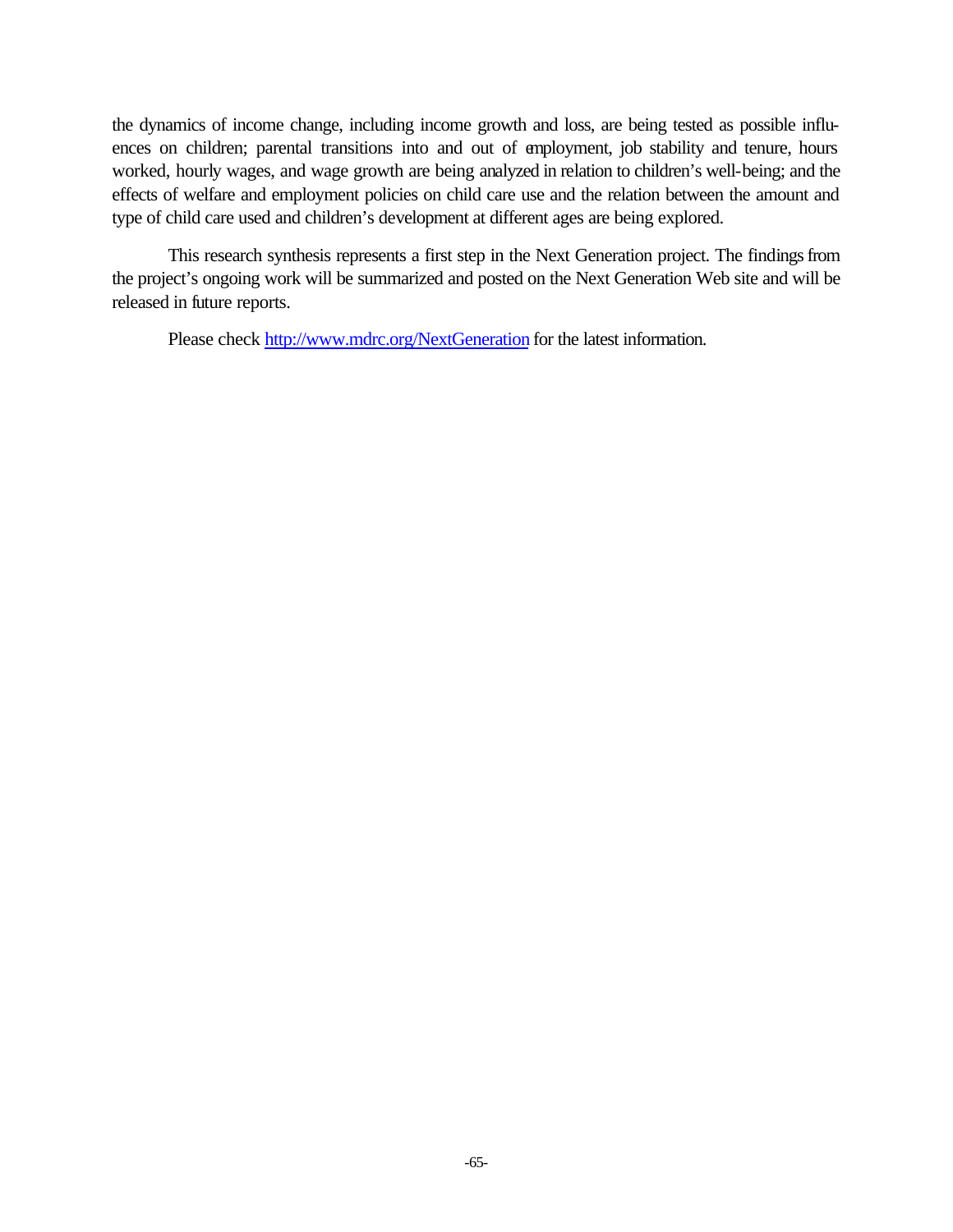**Appendix**

**Outcome Levels and Impacts Underlying the Effect Sizes Presented in This Monograph**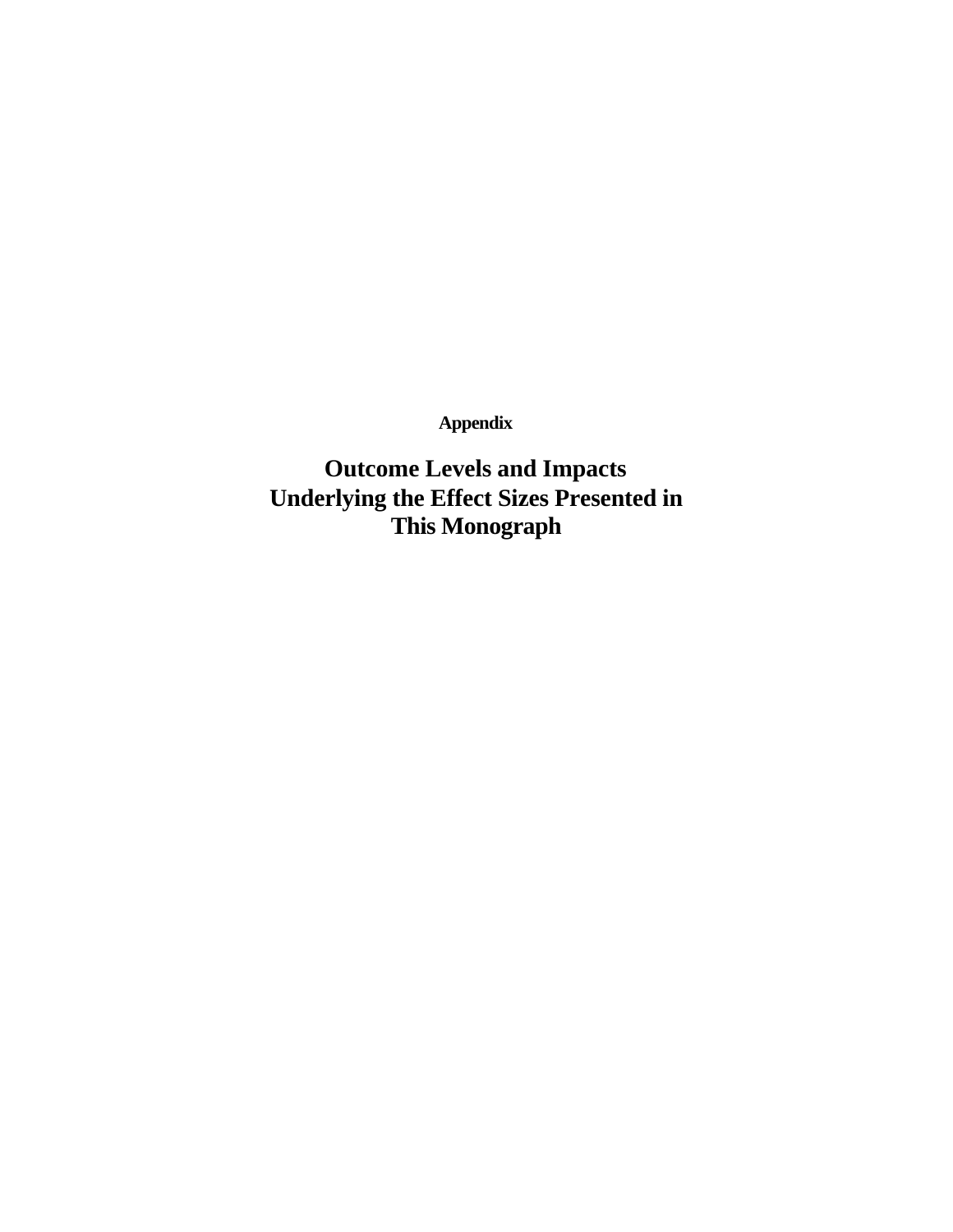Listed below are descriptions of the measures of children's outcomes that are presented in Appendix Tables 1-8. Each table presents the average outcomes in the program and control groups separately.

# **1. Measures Examined in the Earnings Supplement Programs (Tables 1-4)**

## **Achievement**

In MFIP, achievement was assessed using a single-item measure that asked parents to rate their child's overall performance in school on a scale ranging from 1 ("not well at all") to 5 ("very well").

In SSP, achievement was measured using a 26- to 34-item math skills test and expressed in terms of the proportion of items answered correctly. Parents' assessments of achievement were measured using their ratings of their child's functioning in three academic subjects on a five-point scale ranging from 1 ("not very well") to 5 ("very well"). The ratings were averaged across the three academic subjects to compute a single score for each child.

In New Hope, teachers' reports of achievement were measured using the 10 item Academic Subscale from the Social Skills Rating System, which asked teachers to rate the child's skills relative to those of other children in areas such as math, reading, and oral communication on a five-point scale ranging from 1 ("bottom 10 percent") to 5 ("top 10 percent"). The responses were averaged across the 10 items to compute a single score for each child. Parents' assessments of achievement were measured using a single-item measure that asked parents to rate their child's school performance, based on past report cards or other sources, on a five-point scale ranging from 1 ("not at all well") to 5 ("very well").

## **Behavior problems**

In MFIP, behavior problems were measured using parents' responses to a 12 item externalizing subscale of the Behavioral Problems Index that assesses aggressive behaviors such as bullying and cheating. Responses range from 0 ("not true") to 2 ("very true"). The responses to the 12 questions were summed to compute a single score for each child.

In SSP, behavior problems were measured using a four-item externalizing subscale that asked parents to assess their child's acting out and aggressive behaviors on a three-point scale ranging from 1 ("never") to 3 ("often"). The responses were averaged across the four items to compute a single score for each child.

In New Hope, behavior problems were measured using a six-item externalizing subscale of the Problem Behavior Scale from the Social Skills Rating System that asked parents and teachers about the child's aggressive behavior and how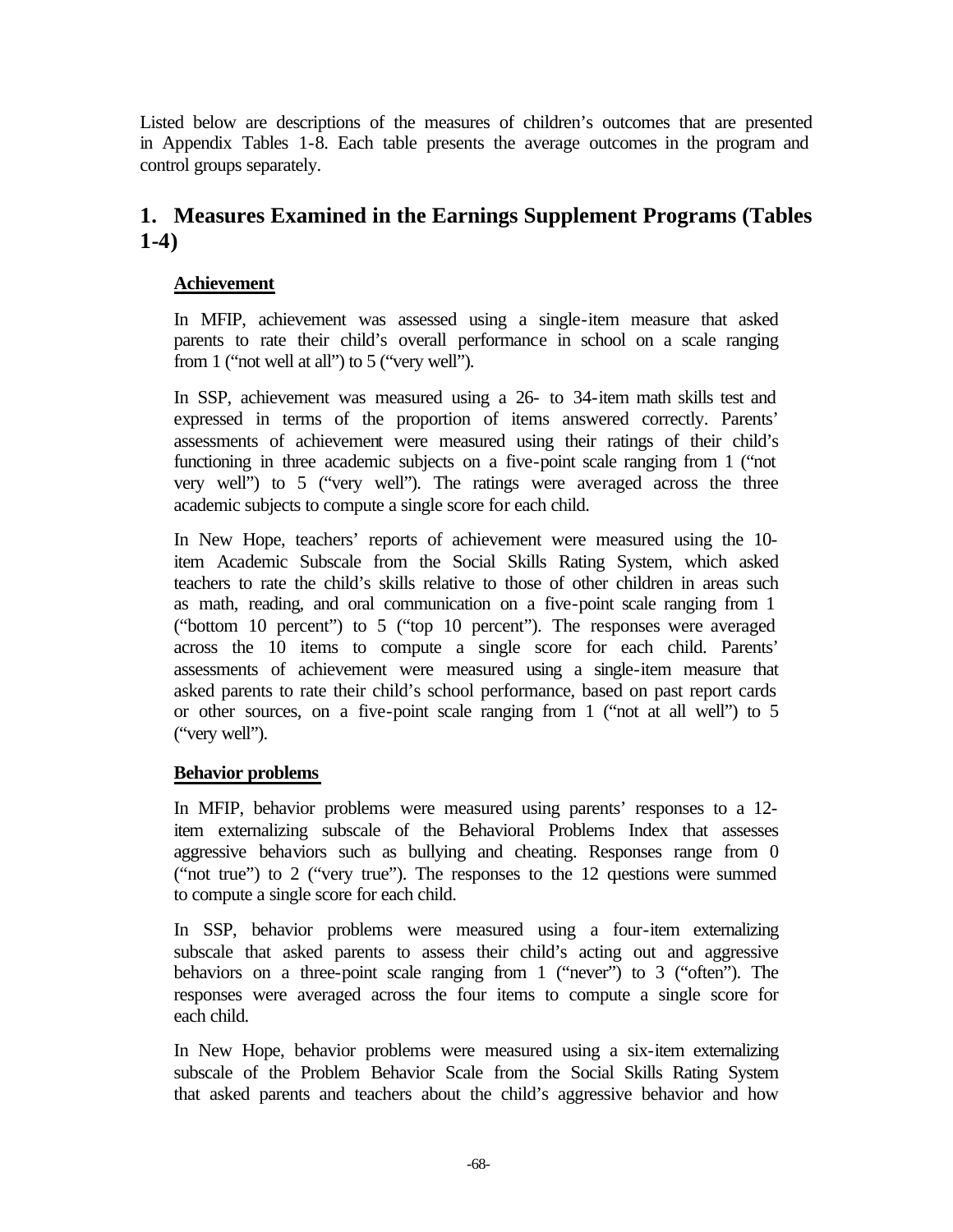often the child needed to be disciplined for misbehavior on a five-point scale ranging from 1 ("never") to 5 ("all the time"). The responses were averaged across the six items to compute a single score for each child.

## **Positive behavior**

In MFIP, positive behavior was measured with the 25-item Positive Behavior Scale, which included three subscales: compliance, social competence, and autonomy. Parents responded to each item on an 11-point scale ranging from 0 ("not at all like my child") to 10 ("completely like my child"). The responses to the 25 questions were summed to compute a single score for each child.

In SSP, positive behavior was measured using the five-item Positive Social Behavior subscale, which asked parents to assess their child's prosocial interactions with peers on a scale ranging from 1 ("never") to 3 ("often"). The responses were averaged across the five items to compute a single score for each child.

In New Hope, the child's positive behavior was measured using the 25-item Positive Behavior Scale, which included three subscales: compliance, social competence, and autonomy. Parents and teachers responded to each item on a five-point scale ranging from 1 ("never") to 5 ("all of the time"). The responses were averaged across the 25 items to compute a single score for each child.

# **Health**

In MFIP, health was assessed using a single-item measure that asked parents to rate their child's health on a five-point scale ranging from 1 ("poor") to 5 ("very good").

In SSP, health was measured using parents' responses to four questions about their child's health on a scale ranging from 1 ("false") to 5 ("true"). The responses were averaged across the four items to compute a single score for each child.

# **2. Measures Examined in the Programs with Mandatory Employment Services (Tables 5 and 6)**

Achievement was measured using children's standard scores on the Bracken School Readiness Composite test, which assesses knowledge of colors, letters, numbers/counting, comparisons, and shapes.

Behavior problems were measured using parents' responses to a 12-item externalizing subscale of the Behavioral Problems Index, which assesses aggressive behaviors such as bullying and cheating. Responses range from 0 ("not true") to 2 ("very true"). The responses to the 12 questions were summed to compute a single score for each child.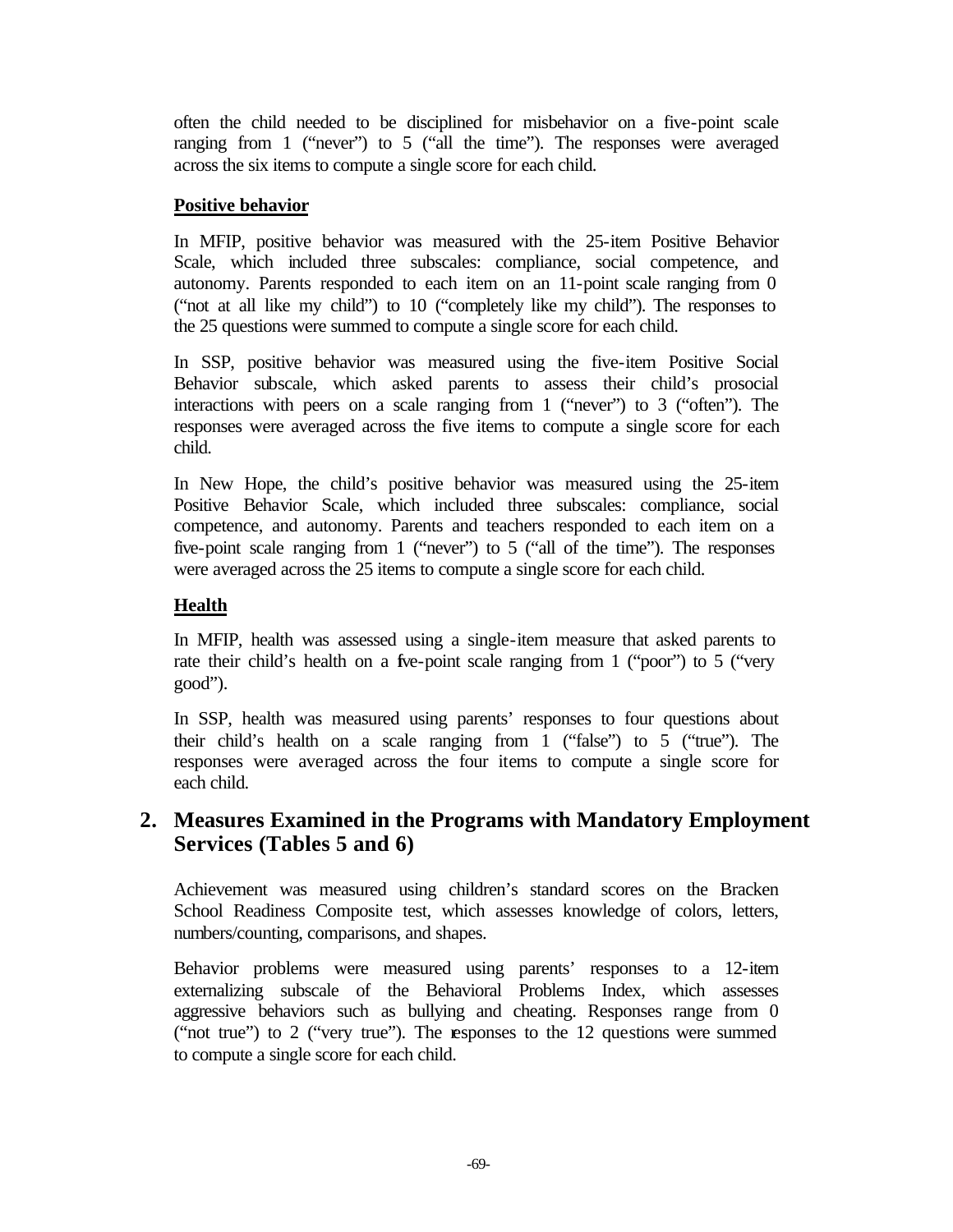Positive behavior was measured using parents' responses to a 7-item scale assessing the extent to which children get along with peers. Responses range from 0 ("not true") to 2 ("very true"). The responses to the 7 items were summed to compute a single score for each child.

Health was measured using a single-item measure that asked parents to rate their child's general health on a five-point scale ranging from 1 ("poor") to 5 ("excellent").

# **3. Measures Examined in the Time-Limited Welfare Program (Table 7)**

Achievement was assessed using a single-item measure that asked parents to rate their child's overall performance in school. Responses range from 1 ("not well at all" to 5 ("very well").

Behavior problems were measured using parents' responses to a 15-item externalizing subscale of the Behavioral Problems Index, a subscale designed to assess the extent to which the child engaged in acting out and aggressive behaviors. Responses range from 1 ("not true") to 3 ("often true"). The responses to the 15 questions were summed to compute a single score for each child.

Positive behavior was measured using parents' responses to a subset of seven items from the Positive Behavior Scale that assess positive aspects of children's behavior such as helpfulness and warmth. Responses range from 0 ("not at all like my child") to 10 ("completely like my child"). The responses to the seven questions were summed to capture a single score for each child.

Health was assessed using a single-item measure that asked parents to rate the child's health on a five-point scale ranging from 1 ("poor") to 5 ("very good").

# **4. Measures Examined in the Two Programs That Assessed Adolescents (Table 8)**

# **SSP**

Achievement was measured using parents' and children's responses to questions about the child's functioning in three academic subjects. The responses, which were expressed on a five-point scale ranging from 1 ("not very well") to 5 ("very well"), were averaged across the three subjects to compute a single score for each child.

School behavior problems were assessed using parents' responses to a singleitem measure that asked how often in the past school year they were contacted by the school about their child's behavior problems in school. Responses range from 1 ("never contacted or contacted once") to 3 ("contacted four times or more").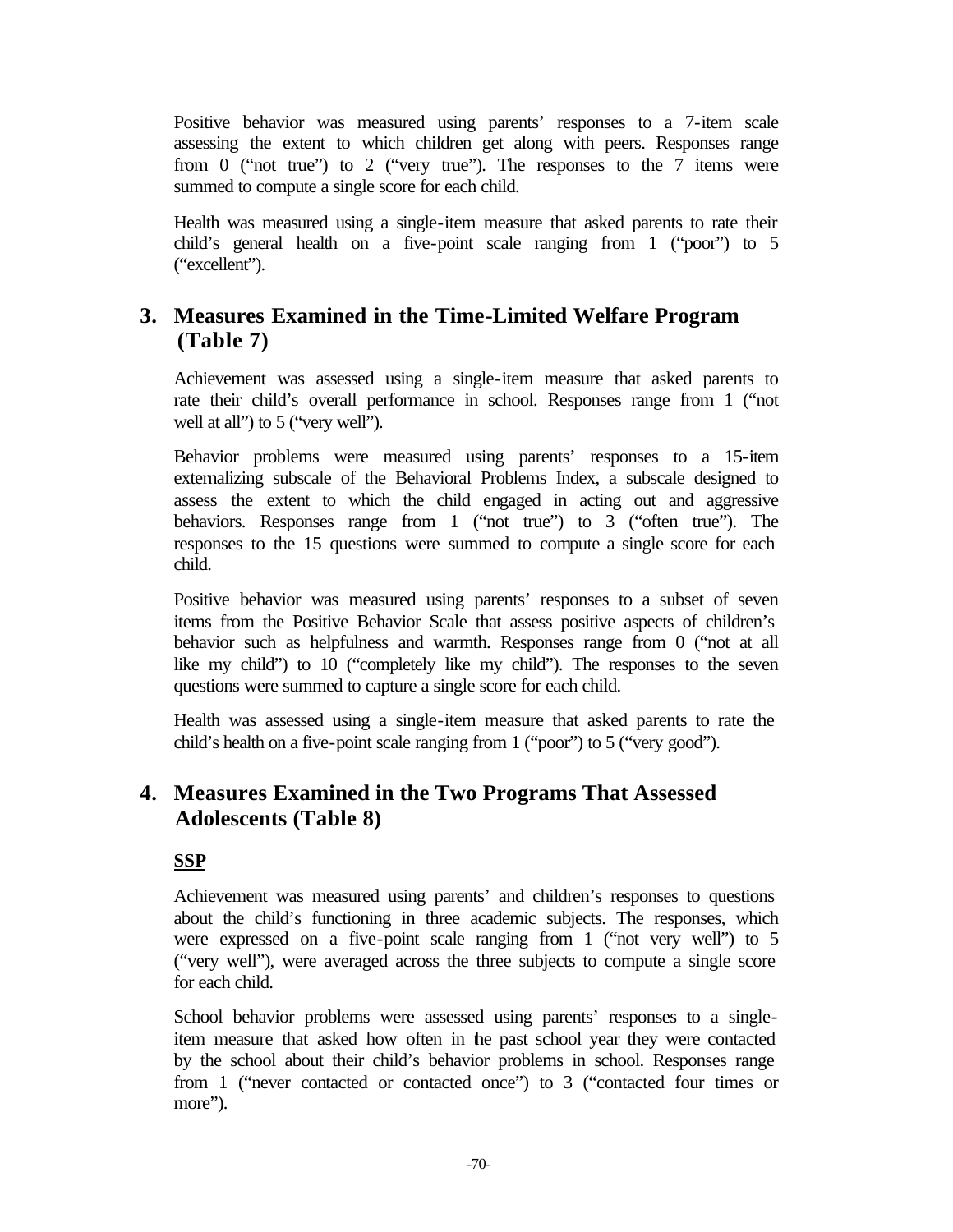Smoking was assessed using children's responses to a single-item measure that asked whether or not they currently smoked.

Drinking was assessed using children's responses to a single-item measure about their frequency of alcohol use in the prior six months. Responses range from "never" to "every day." If the child reported using alcohol at least weekly, the response was coded as 1; otherwise it was coded as 0.

Health was measured using parents' responses to four items about their child's health on a scale ranging from 1 ("false") to 5 ("true"). The responses were averaged across the four items to compute a single score for each child.

# **FTP**

Achievement was assessed using a single-item measure that asked parents to rate their child's overall performance in school. Responses range from 1 ("not well at all") to 5 ("very well").

School suspension was assessed using a single-item measure that asked parents if their child had ever been suspended from school since random assignment.

Police involvement was assessed using a single-item measure that asked parents if their child had been arrested since random assignment for any offense other than a minor traffic violation.

Fertility was assessed using a single-item measure that asked parents if their child had fathered a baby or had a baby since random assignment.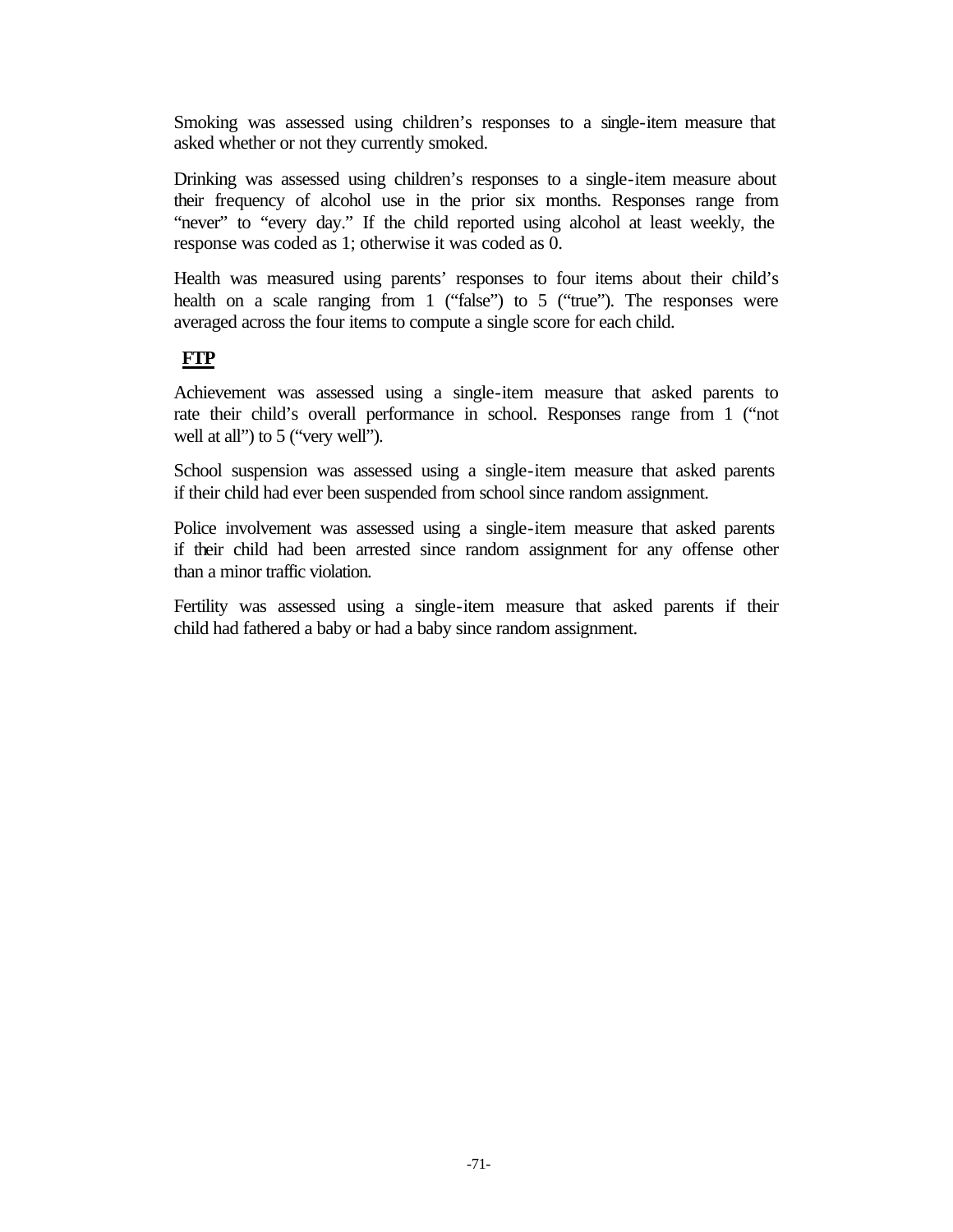### **Table 1**

## **Earnings Supplement Programs**

# **Impacts for Children Who Were Preschool-Aged or Early Elementary School-Aged at Random Assignment**

|                                        | Program        | Control |            |                    |
|----------------------------------------|----------------|---------|------------|--------------------|
|                                        | Group          | Group   |            | <b>Effect Size</b> |
| Outcome                                | <b>Average</b> | Average | Impact     | of Impact          |
| Achievement                            |                |         |            |                    |
| MFIP Incentives Only                   |                |         |            |                    |
| Parent report                          | 4.11           | 3.96    | $0.16*$    | 0.14               |
| <b>SSP</b>                             |                |         |            |                    |
| Parent report                          | 3.71           | 3.61    | $0.10**$   | 0.11               |
| Math skills test                       | 0.56           | 0.52    | $0.04$ **  | 0.14               |
| New Hope                               |                |         |            |                    |
| Parent report                          | 3.99           | 3.90    | 0.09       | 0.08               |
| Teacher report                         | 3.33           | 3.09    | $0.24$ **  | 0.25               |
| <b>Full MFIP</b>                       |                |         |            |                    |
| Parent report                          | 4.13           | 3.96    | $0.17 *$   | 0.15               |
| <b>Externalizing behavior problems</b> |                |         |            |                    |
| <b>MFIP</b> Incentives Only            |                |         |            |                    |
| Parent report                          | 5.21           | 6.02    | $-0.81*$   | $-0.15$            |
| <b>SSP</b>                             |                |         |            |                    |
| Parent report                          | 1.25           | 1.25    | 0.00       | $-0.01$            |
| New Hope                               |                |         |            |                    |
| Parent report                          | 2.57           | 2.58    | $-0.01$    | $-0.01$            |
| Teacher report                         | 2.12           | 2.20    | $-0.08$    | $-0.09$            |
| <b>Full MFIP</b>                       |                |         |            |                    |
| Parent report                          | 5.12           | 6.02    | $-0.91$ ** | $-0.17$            |
| <b>Positive behavior</b>               |                |         |            |                    |
| MFIP Incentives Only                   |                |         |            |                    |
| Parent report                          | 200.63         | 193.70  | $6.93**$   | 0.18               |
| <b>SSP</b>                             |                |         |            |                    |
| Parent report                          | 2.58           | 2.59    | $-0.01$    | $-0.02$            |
| New Hope                               |                |         |            |                    |
| Parent report                          | 3.95           | 3.96    | 0.00       | $-0.01$            |
| Teacher report                         | 3.65           | 3.51    | $0.15**$   | 0.21               |
| <b>Full MFIP</b>                       |                |         |            |                    |
| Parent report                          | 194.20         | 193.70  | 0.50       | 0.01               |
| <b>Health</b>                          |                |         |            |                    |
| <b>MFIP</b> Incentives Only            |                |         |            |                    |
| Parent report                          | 4.27           | 4.21    | 0.06       | 0.06               |
| <b>SSP</b>                             |                |         |            |                    |
| Parent report                          | 4.11           | 4.02    | $0.09**$   | 0.11               |
| <b>Full MFIP</b>                       |                |         |            |                    |
| Parent report                          | 4.11           | 4.21    | $-0.09$    | $-0.09$            |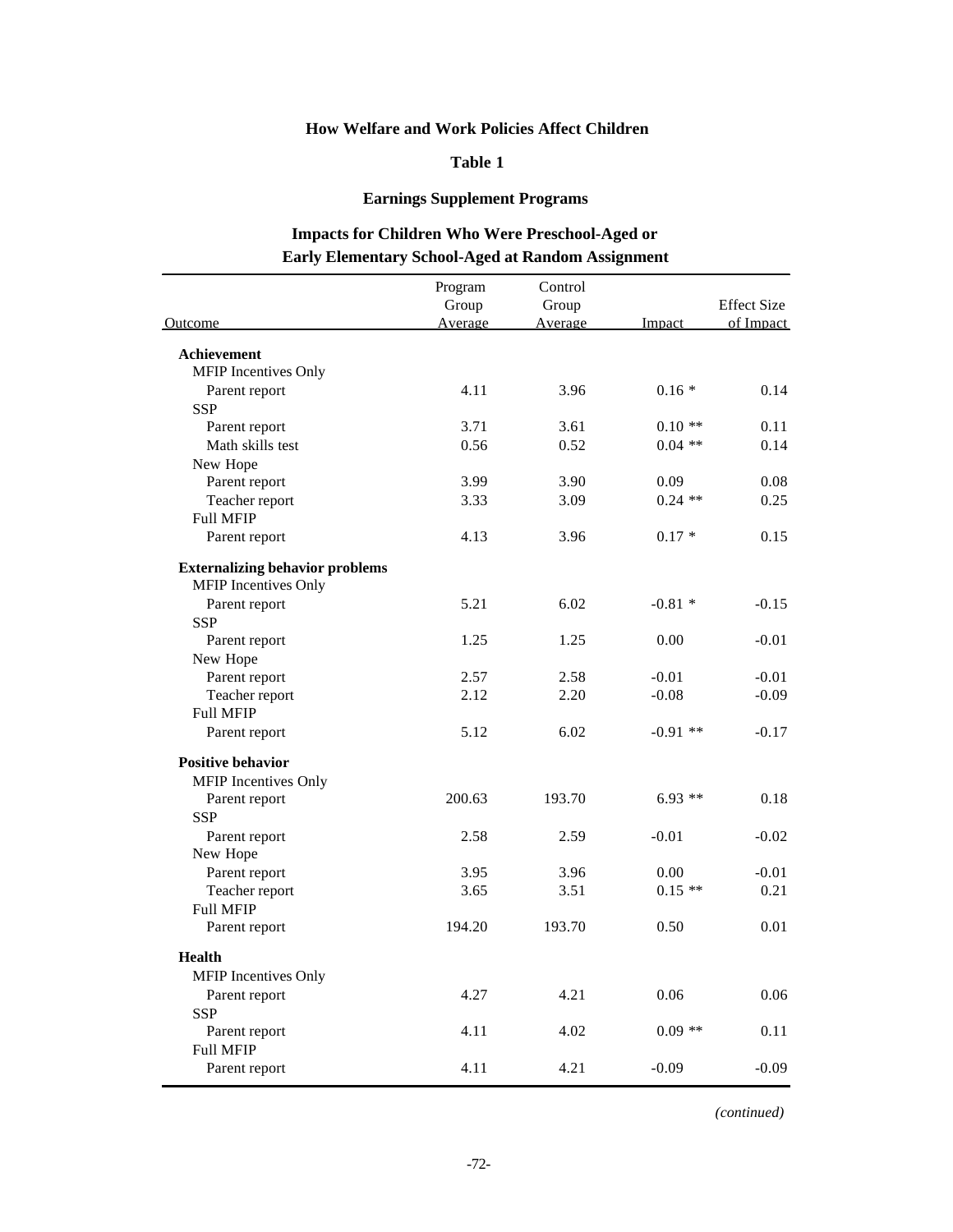#### **Table 1 (continued)**

NOTES: In each study, children were selected for inclusion in the sample on the basis of their age at random assignment or their age at follow-up.

 The MFIP sample includes children of parents in the MFIP evaluation aged 5-12 at the time of the three-year follow-up survey (aged approximately 2-9 at the time of random assignment) whose parents were long-term recipients in urban counties and underwent random assignment between April 1, 1994, and October 31, 1994 (sample size for Full MFIP = 587; sample size for MFIP Incentives Only =  $573$ ).

 The SSP sample includes children of single parents in the SSP evaluation aged 6-11 at the time of the three-year follow-up survey (aged approximately 3-8 at random assignment) who were living in the home at the time of random assignment and at the time of the three-year follow-up survey (sample size  $= 2,158$ ).

 The New Hope sample includes children of the single parents in the New Hope evaluation who were aged 1-10 at random assignment and whose parents participated in the two-year follow-up survey (sample size  $= 832$ ).

 Because of rounding, the impacts shown may not exactly equal the differences between the program and control group averages.

Statistical significance levels are indicated as:  $* = 10$  percent;  $** = 5$  percent;  $*** = 1$ percent (two-tailed test).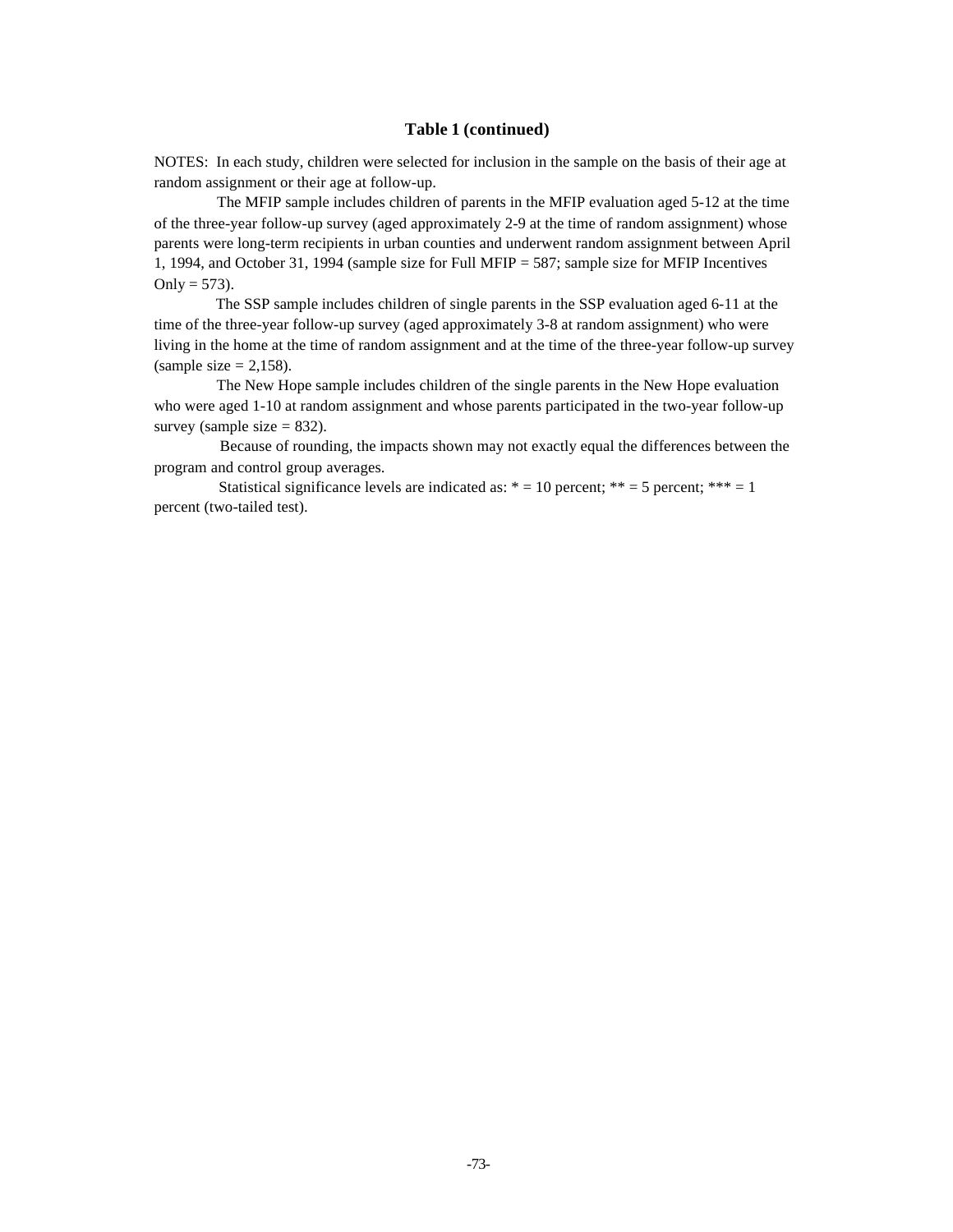### **Table 2**

## **Earnings Supplement Programs**

# **Impacts for Children of Long-Term Recipients Who Were Preschool-Aged or Early Elementary School-Aged at Random Assignment**

|                                                                       | Program | Control |            |                    |
|-----------------------------------------------------------------------|---------|---------|------------|--------------------|
|                                                                       | Group   | Group   |            | <b>Effect Size</b> |
| Outcome                                                               | Average | Average | Impact     | of Impact          |
| Achievement                                                           |         |         |            |                    |
| MFIP Incentives Only                                                  |         |         |            |                    |
| Parent report                                                         | 4.11    | 3.96    | $0.16*$    | 0.14               |
| <b>SSP</b>                                                            |         |         |            |                    |
| Parent report                                                         | 3.71    | 3.61    | $0.11$ **  | 0.11               |
| Math skills test                                                      | 0.55    | 0.53    | 0.02       | 0.09               |
| New Hope                                                              |         |         |            |                    |
| Parent report                                                         | 3.99    | 3.77    | $0.22 *$   | 0.20               |
| Teacher report                                                        | 3.37    | 2.99    | $0.38$ *** | 0.39               |
| <b>Full MFIP</b>                                                      |         |         |            |                    |
| Parent report                                                         | 4.13    | 3.96    | $0.17*$    | 0.15               |
| <b>Externalizing behavior problems</b><br><b>MFIP</b> Incentives Only |         |         |            |                    |
| Parent report                                                         | 5.21    | 6.02    | $-0.81*$   | $-0.15$            |
| <b>SSP</b>                                                            |         |         |            |                    |
| Parent report                                                         | 1.25    | 1.25    | 0.00       | 0.01               |
| New Hope                                                              |         |         |            |                    |
| Parent report                                                         | 2.62    | 2.61    | 0.01       | 0.01               |
| Teacher report                                                        | 2.10    | 2.18    | $-0.08$    | $-0.10$            |
| <b>Full MFIP</b>                                                      |         |         |            |                    |
| Parent report                                                         | 5.12    | 6.02    | $-0.91$ ** | $-0.17$            |
| <b>Positive behavior</b>                                              |         |         |            |                    |
| <b>MFIP</b> Incentives Only                                           |         |         |            |                    |
| Parent report                                                         | 200.63  | 193.70  | $6.93**$   | 0.18               |
| <b>SSP</b>                                                            |         |         |            |                    |
| Parent report                                                         | 2.59    | 2.59    | $-0.01$    | $-0.02$            |
| New Hope                                                              |         |         |            |                    |
| Parent report                                                         | 3.95    | 3.92    | 0.04       | 0.08               |
| Teacher report                                                        | 3.66    | 3.50    | $0.16*$    | 0.23               |
| <b>Full MFIP</b>                                                      |         |         |            |                    |
| Parent report                                                         | 194.20  | 193.70  | 0.50       | 0.01               |
| <b>Health</b>                                                         |         |         |            |                    |
| MFIP Incentives Only                                                  |         |         |            |                    |
| Parent report                                                         | 4.27    | 4.21    | 0.06       | 0.06               |
| <b>SSP</b>                                                            |         |         |            |                    |
| Parent report                                                         | 4.12    | 4.00    | $0.12$ *** | 0.14               |
| <b>Full MFIP</b>                                                      | 4.11    | 4.21    |            |                    |
| Parent report                                                         |         |         | $-0.09$    | $-0.09$            |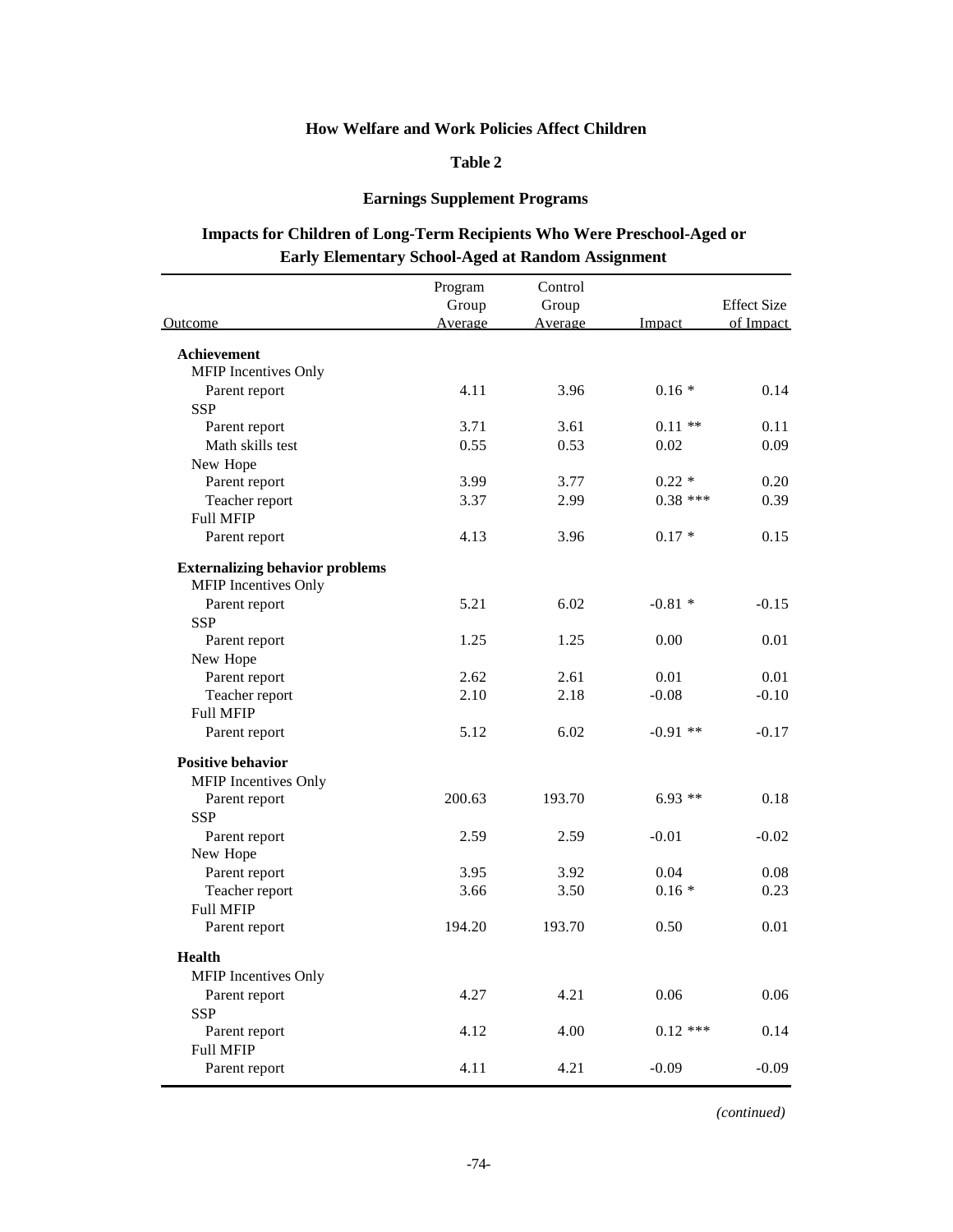#### **Table 2 (continued)**

NOTES: In each study, children were selected for inclusion in the sample on the basis of their age at random assignment or their age at follow-up.

 The MFIP sample includes children of parents in the MFIP evaluation aged 5-12 at the time of the three-year follow-up survey (aged approximately 2-9 at the time of random assignment) whose parents were long-term recipients in urban counties and underwent random assignment between April 1, 1994, and October 31, 1994 (sample size for Full MFIP = 587; sample size for MFIP Incentives Only =  $573$ ).

 The SSP sample includes children of parents in the SSP evaluation aged 6-11 at the time of the three-year follow-up survey (aged approximately 3-8 at random assignment) who were living in the home at the time of random assignment and at the time of the three-year follow-up survey and whose parents had at least two years of welfare receipt prior to random assignment (sample size  $=$ 2,015).

 The New Hope sample includes children of the single parents in the New Hope evaluation who were aged 1-10 at random assignment and whose parents had at least two years of welfare receipt prior to random assignment and participated in the two-year follow-up survey (sample size  $= 508$ ).

 Because of rounding, the impacts shown may not exactly equal the differences between the program and control group averages.

Statistical significance levels are indicated as:  $* = 10$  percent;  $** = 5$  percent;  $*** = 1$ percent (two-tailed test).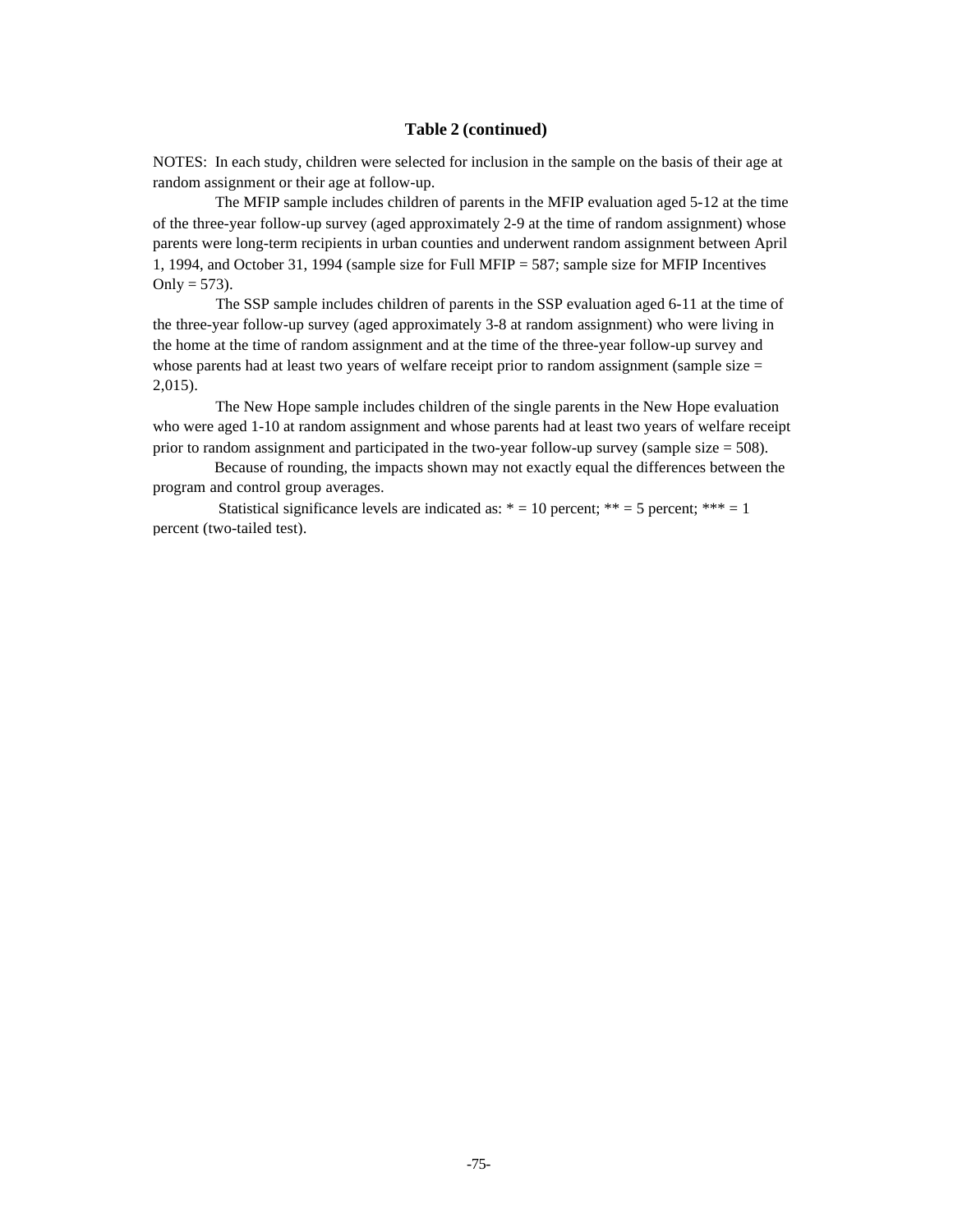### **Table 3**

## **Earnings Supplement Programs**

# **Impacts for Children Who Were Preschool-Aged or Early Elementary School-Aged at Random Assignment, by Children's Age**

| Outcome                                | Program<br>Group<br>Average | Control<br>Group<br>Average | Impact   | <b>Effect Size</b><br>of Impact | Difference<br>Between<br>Subgroup<br>Impacts |
|----------------------------------------|-----------------------------|-----------------------------|----------|---------------------------------|----------------------------------------------|
|                                        |                             | Children aged 3-5           |          |                                 |                                              |
| Achievement                            |                             |                             |          |                                 |                                              |
| MFIP Incentives Only                   |                             |                             |          |                                 |                                              |
| Parent report                          | 4.13                        | 4.05                        | 0.08     | 0.07                            |                                              |
| <b>SSP</b>                             |                             |                             |          |                                 |                                              |
| Parent report                          | 3.74                        | 3.60                        | $0.14**$ | 0.15                            |                                              |
| Math skills test                       | 0.52                        | 0.46                        | $0.06**$ | 0.22                            |                                              |
| New Hope                               |                             |                             |          |                                 |                                              |
| Parent report                          | 4.16                        | 4.15                        | 0.01     | 0.01                            |                                              |
| Teacher report                         | 3.49                        | 3.18                        | $0.31**$ | 0.31                            |                                              |
| <b>Full MFIP</b>                       |                             |                             |          |                                 |                                              |
| Parent report                          | 4.21                        | 4.05                        | 0.16     | 0.15                            |                                              |
| <b>Externalizing behavior problems</b> |                             |                             |          |                                 |                                              |
| <b>MFIP</b> Incentives Only            |                             |                             |          |                                 |                                              |
| Parent report                          | 5.22                        | 5.19                        | 0.04     | 0.01                            |                                              |
| <b>SSP</b>                             |                             |                             |          |                                 |                                              |
| Parent report                          | 1.24                        | 1.24                        | 0.00     | $-0.01$                         |                                              |
| New Hope                               |                             |                             |          |                                 |                                              |
| Parent report                          | 2.55                        | 2.54                        | 0.00     | 0.01                            |                                              |
| Teacher report                         | 1.98                        | 2.15                        | $-0.17$  | $-0.19$                         |                                              |
| <b>Full MFIP</b>                       |                             |                             |          |                                 |                                              |
| Parent report                          | 4.95                        | 5.19                        | $-0.23$  | $-0.05$                         |                                              |
| <b>Positive behavior</b>               |                             |                             |          |                                 |                                              |
| <b>MFIP</b> Incentives Only            |                             |                             |          |                                 |                                              |
| Parent report                          | 203.42                      | 198.06                      | 5.36     | 0.14                            |                                              |
| <b>SSP</b>                             |                             |                             |          |                                 |                                              |
| Parent report                          | 2.57                        | 2.60                        | $-0.02$  | $-0.05$                         |                                              |
| New Hope                               |                             |                             |          |                                 |                                              |
| Parent report                          | 3.93                        | 3.95                        | $-0.02$  | $-0.04$                         |                                              |
| Teacher report                         | 3.75                        | 3.61                        | 0.14     | 0.20                            |                                              |
| <b>Full MFIP</b>                       |                             |                             |          |                                 |                                              |
| Parent report                          | 193.01                      | 198.06                      | $-5.05$  | $-0.13$                         |                                              |
| <b>Health</b>                          |                             |                             |          |                                 |                                              |
| MFIP Incentives Only                   |                             |                             |          |                                 |                                              |
| Parent report                          | 4.16                        | 4.23                        | $-0.07$  | $-0.06$                         |                                              |
| <b>SSP</b>                             |                             |                             |          |                                 |                                              |
| Parent report                          | 4.10                        | 4.01                        | $0.10**$ | 0.13                            |                                              |
| <b>Full MFIP</b>                       |                             |                             |          |                                 |                                              |
| Parent report                          | 4.06                        | 4.23                        | $-0.17$  | $-0.16$                         |                                              |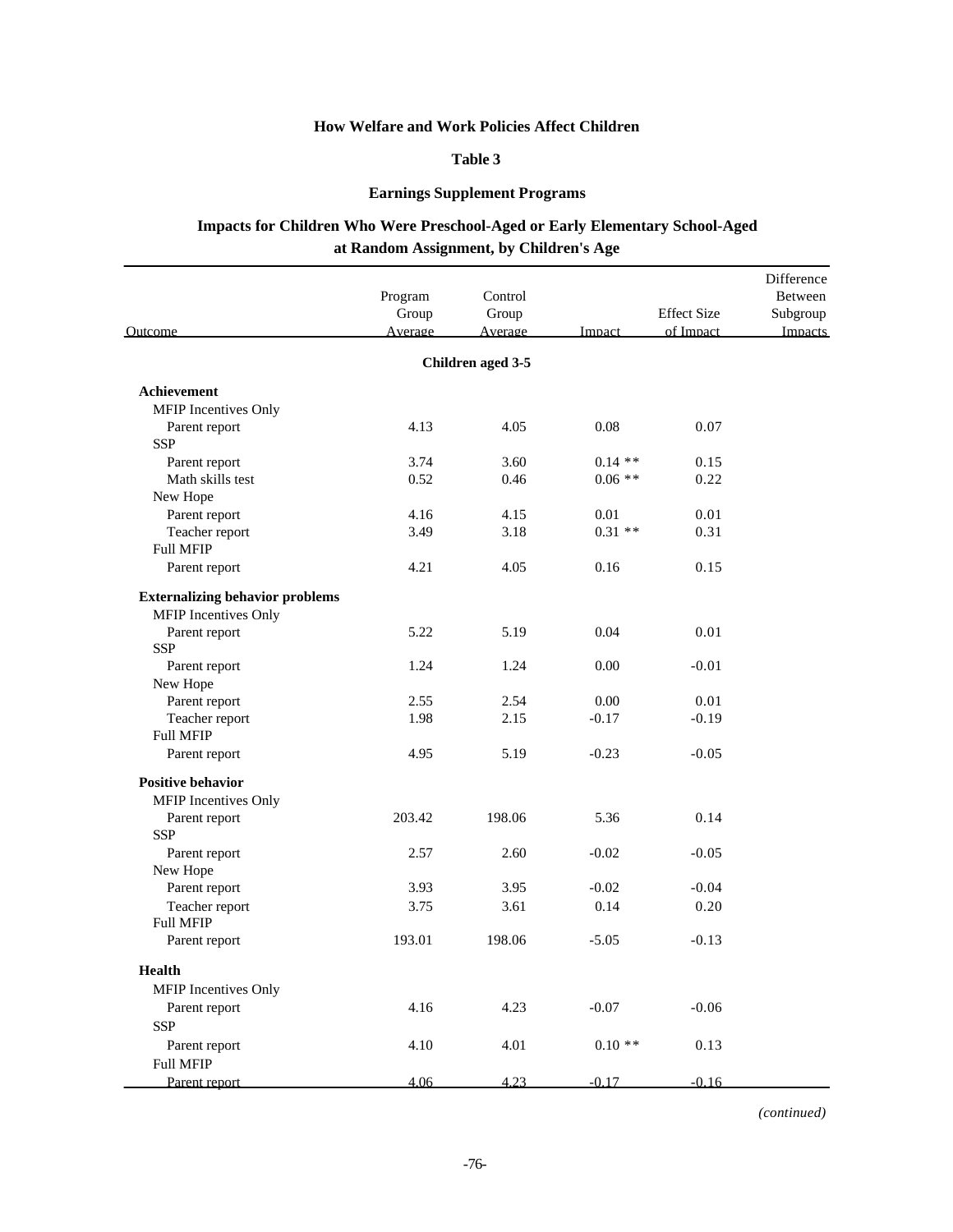| Outcome                                                        | Program<br>Group<br>Average | Control<br>Group<br><b>Average</b> | Impact      | <b>Effect Size</b><br>of Impact | Difference<br>Between<br>Subgroup<br><b>Impacts</b> |
|----------------------------------------------------------------|-----------------------------|------------------------------------|-------------|---------------------------------|-----------------------------------------------------|
|                                                                |                             | Children aged 6-9                  |             |                                 |                                                     |
| Achievement                                                    |                             |                                    |             |                                 |                                                     |
| MFIP Incentives Only                                           |                             |                                    |             |                                 |                                                     |
| Parent report                                                  | 3.80                        | 3.52                               | 0.28        | 0.23                            |                                                     |
| <b>SSP</b>                                                     |                             |                                    |             |                                 |                                                     |
| Parent report                                                  | 3.68                        | 3.63                               | 0.05        | 0.05                            |                                                     |
| Math skills test                                               | 0.59                        | 0.57                               | 0.02        | 0.09                            |                                                     |
| New Hope                                                       |                             |                                    |             |                                 |                                                     |
| Parent report                                                  | 3.90                        | 3.68                               | 0.22        | 0.20                            |                                                     |
| Teacher report                                                 | 3.17                        | 3.03                               | 0.14        | 0.14                            |                                                     |
| <b>Full MFIP</b>                                               |                             |                                    |             |                                 |                                                     |
| Parent report                                                  | 3.88                        | 3.52                               | $0.36**$    | 0.30                            |                                                     |
| <b>Externalizing behavior problems</b><br>MFIP Incentives Only |                             |                                    |             |                                 |                                                     |
| Parent report                                                  | 5.18                        | 7.50                               | $-2.32$ *** | $-0.38$                         |                                                     |
| <b>SSP</b>                                                     |                             |                                    |             |                                 |                                                     |
| Parent report                                                  | 1.25                        | 1.25                               | 0.00        | $-0.01$                         |                                                     |
| New Hope                                                       |                             |                                    |             |                                 |                                                     |
| Parent report                                                  | 2.42                        | 2.41                               | 0.01        | 0.02                            |                                                     |
| Teacher report                                                 | 2.20                        | 2.22                               | $-0.01$     | $-0.02$                         |                                                     |
| <b>Full MFIP</b>                                               |                             |                                    |             |                                 |                                                     |
| Parent report                                                  | 5.54                        | 7.50                               | $-1.96$ **  | $-0.32$                         |                                                     |
| <b>Positive behavior</b>                                       |                             |                                    |             |                                 |                                                     |
| MFIP Incentives Only                                           |                             |                                    |             |                                 |                                                     |
| Parent report                                                  | 194.80                      | 186.03                             | 8.77        | 0.20                            |                                                     |
| <b>SSP</b>                                                     |                             |                                    |             |                                 |                                                     |
| Parent report                                                  | 2.60                        | 2.58                               | 0.01        | 0.03                            |                                                     |
| New Hope                                                       |                             |                                    |             |                                 |                                                     |
| Parent report                                                  | 3.98                        | 3.94                               | 0.04        | 0.09                            |                                                     |
| Teacher report                                                 | 3.58                        | 3.47                               | 0.11        | $0.16\,$                        |                                                     |
| <b>Full MFIP</b>                                               |                             |                                    |             |                                 |                                                     |
| Parent report                                                  | 195.17                      | 186.03                             | 9.14        | 0.21                            |                                                     |
| <b>Health</b>                                                  |                             |                                    |             |                                 |                                                     |
| MFIP Incentives Only                                           |                             |                                    |             |                                 |                                                     |
| Parent report                                                  | 4.34                        | 4.11                               | 0.23        | 0.21                            |                                                     |
| <b>SSP</b>                                                     |                             |                                    |             |                                 |                                                     |
| Parent report                                                  | 4.11                        | 4.03                               | $0.07\,$    | 0.09                            |                                                     |
| <b>Full MFIP</b>                                               |                             |                                    |             |                                 |                                                     |
| Parent report                                                  | 3.98                        | 4.11                               | $-0.14$     | $-0.13$                         |                                                     |

# **Table 3 (continued)**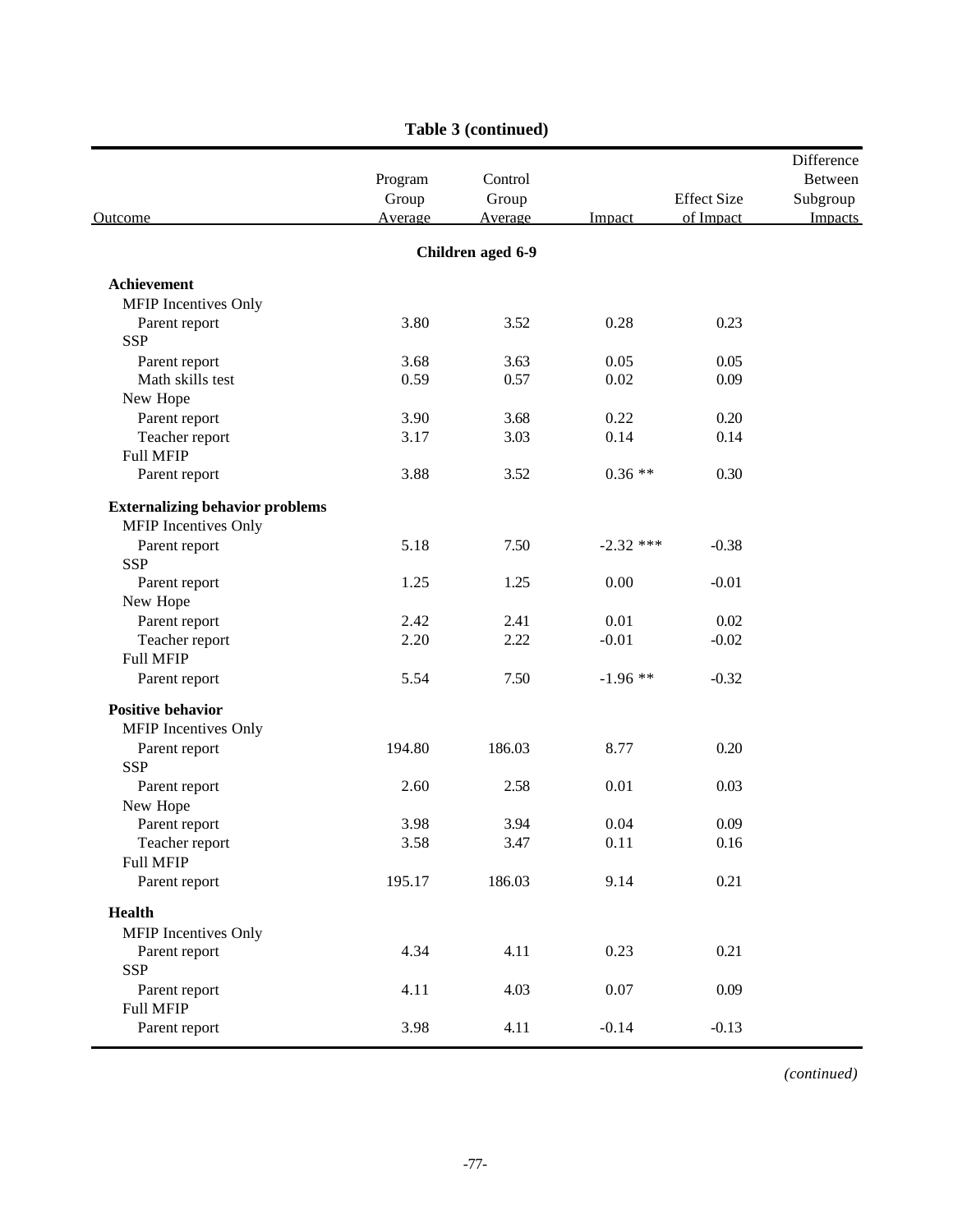#### **Table 3 (continued)**

NOTES: In each study, children were selected for inclusion in the sample on the basis of their age at random assignment or their age at follow-up.

 The MFIP sample includes children (of parents in the MFIP evaluation) aged 6-12 at the time of the three year follow-up survey (aged approximately 3-9 at the time of random assignment) whose parents were long-term recipients in urban counties and underwent random assignment between April 1, 1994, and October 31, 1994 (sample size for estimates of Full MFIP = 488; sample size for MFIP Incentives Only = 472).

 The SSP sample includes children (of parents in the SSP evaluation) aged 6-11 at the time of the three-year survey (aged approximately 3-8 at random assignment) who were living in the home at the time of random assignment and at the time of the three-year follow-up survey (sample size  $= 2,158$ ).

 The New Hope sample includes children of the single parents in the New Hope evaluation who were aged 3-9 at random assignment and whose parents participated in the two-year follow-up survey (sample size  $= 546$ ).

 Because of rounding, the impacts shown may not exactly equal the differences between the program and control group averages.

Statistical significance levels are indicated as:  $* = 10$  percent;  $** = 5$  percent;  $*** = 1$  percent (two-tailed test).

 A statistical test was performed to determine whether the differences between subgroup impacts were statistically significant. The resulting statistical significance levels are indicated in the "Difference Between Subgroup Impacts" column as:  $* = 10$  percent;  $** = 5$  percent;  $*** = 1$  percent.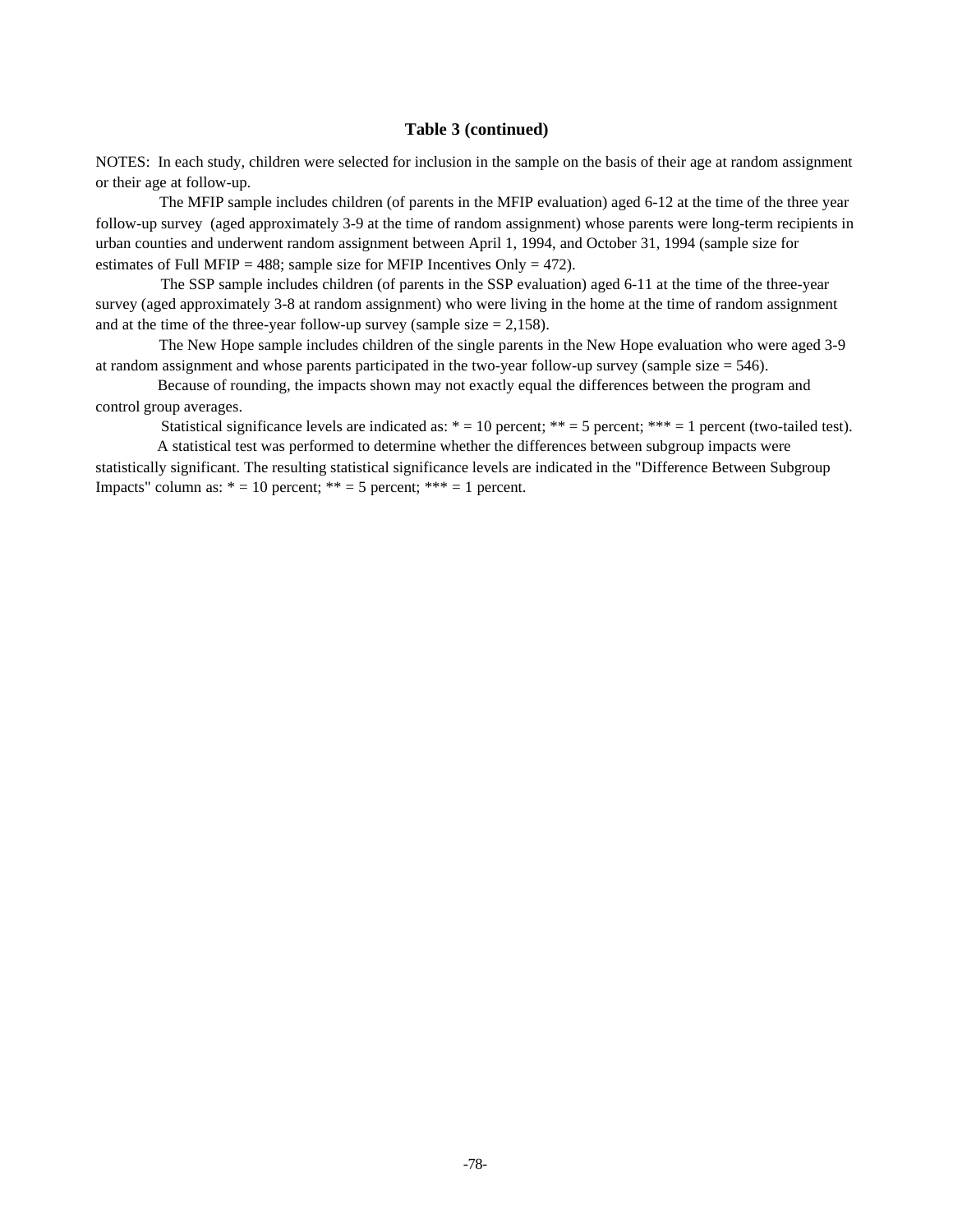### **Table 4**

### **Earnings Supplement Programs**

# **Impacts for Children Who Were Preschool-Aged or Early Elementary School-Aged at Random Assignment, by Children's Gender**

| Outcome                                | Program<br>Group<br>Average | Control<br>Group<br>Average | Impact      | <b>Effect Size</b><br>of Impact | Difference<br>Between<br>Subgroup<br><b>Impacts</b> |
|----------------------------------------|-----------------------------|-----------------------------|-------------|---------------------------------|-----------------------------------------------------|
|                                        |                             | <b>Boys</b>                 |             |                                 |                                                     |
| Achievement                            |                             |                             |             |                                 |                                                     |
| MFIP Incentives Only                   |                             |                             |             |                                 |                                                     |
| Parent report                          | 3.83                        | 3.77                        | 0.06        | 0.05                            | ***                                                 |
| <b>SSP</b>                             |                             |                             |             |                                 |                                                     |
| Parent report                          | 3.55                        | 3.50                        | 0.05        | 0.05                            |                                                     |
| Math skills test                       | 0.57                        | 0.53                        | $0.04*$     | 0.13                            |                                                     |
| New Hope                               |                             |                             |             |                                 |                                                     |
| Parent report                          | 3.84                        | 3.72                        | 0.13        | 0.12                            |                                                     |
| Teacher report                         | 3.27                        | 2.92                        | $0.35$ **   | 0.36                            |                                                     |
| <b>Full MFIP</b>                       |                             |                             |             |                                 |                                                     |
| Parent report                          | 4.05                        | 3.77                        | $0.28$ **   | 0.24                            |                                                     |
| <b>Externalizing behavior problems</b> |                             |                             |             |                                 |                                                     |
| MFIP Incentives Only                   |                             |                             |             |                                 |                                                     |
| Parent report                          | 6.36                        | 6.33                        | 0.02        | 0.00                            | ***                                                 |
| <b>SSP</b>                             |                             |                             |             |                                 |                                                     |
| Parent report                          | 1.31                        | 1.30                        | 0.01        | 0.03                            |                                                     |
| New Hope                               |                             |                             |             |                                 |                                                     |
| Parent report                          | 2.50                        | 2.63                        | $-0.13$     | $-0.18$                         |                                                     |
| Teacher report<br><b>Full MFIP</b>     | 2.09                        | 2.52                        | $-0.43$ *** | $-0.49$                         | ***                                                 |
| Parent report                          | 5.78                        | 6.33                        | $-0.56$     | $-0.10$                         |                                                     |
| <b>Positive behavior</b>               |                             |                             |             |                                 |                                                     |
| MFIP Incentives Only                   |                             |                             |             |                                 |                                                     |
| Parent report                          | 193.83                      | 194.59                      | $-0.76$     | $-0.02$                         | $\ast$                                              |
| <b>SSP</b>                             |                             |                             |             |                                 |                                                     |
| Parent report                          | 2.52                        | 2.52                        | $-0.01$     | $-0.02$                         |                                                     |
| New Hope                               |                             |                             |             |                                 |                                                     |
| Parent report                          | 3.98                        | 3.89                        | 0.09        | 0.18                            | $\ast$                                              |
| Teacher report                         | 3.61                        | 3.29                        | $0.31$ ***  | 0.46                            | $**$                                                |
| <b>Full MFIP</b>                       |                             |                             |             |                                 |                                                     |
| Parent report                          | 191.35                      | 194.59                      | $-3.24$     | $-0.09$                         |                                                     |
| Health                                 |                             |                             |             |                                 |                                                     |
| <b>MFIP</b> Incentives Only            |                             |                             |             |                                 |                                                     |
| Parent report                          | 4.29                        | 4.23                        | 0.05        | 0.05                            |                                                     |
| <b>SSP</b>                             |                             |                             |             |                                 |                                                     |
| Parent report                          | 4.05                        | 4.01                        | 0.04        | 0.05                            |                                                     |
| <b>Full MFIP</b>                       |                             |                             |             |                                 |                                                     |
| Parent report                          | 4.12                        | 4.23                        | $-0.11$     | $-0.10$                         |                                                     |
|                                        |                             |                             |             |                                 |                                                     |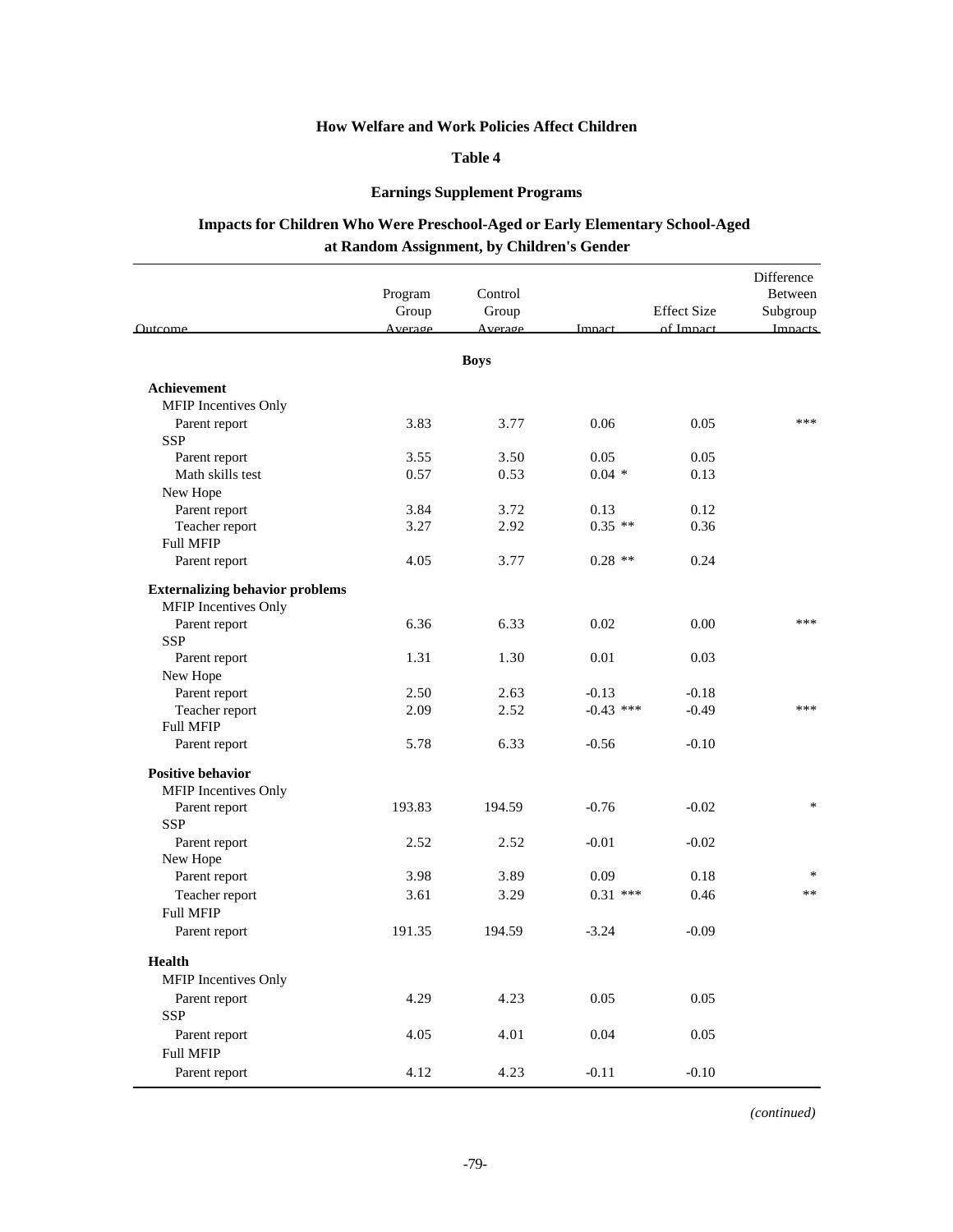| Outcome                                                        | Program<br>Group<br>Average | Control<br>Group<br>Average | Impact     | <b>Effect Size</b><br>of Impact | Difference<br>Between<br>Subgroup<br>Impacts |
|----------------------------------------------------------------|-----------------------------|-----------------------------|------------|---------------------------------|----------------------------------------------|
|                                                                |                             | <b>Girls</b>                |            |                                 |                                              |
| Achievement                                                    |                             |                             |            |                                 |                                              |
| MFIP Incentives Only                                           |                             |                             |            |                                 |                                              |
| Parent report                                                  | 4.42                        | 4.15                        | $0.27**$   | 0.24                            | ***                                          |
| <b>SSP</b>                                                     |                             |                             |            |                                 |                                              |
| Parent report                                                  | 3.88                        | 3.72                        | $0.16***$  | 0.17                            |                                              |
| Teacher report                                                 | 0.56                        | 0.52                        | $0.04 *$   | 0.15                            |                                              |
| New Hope                                                       |                             |                             |            |                                 |                                              |
| Parent report                                                  | 4.14                        | 4.11                        | 0.02       | 0.02                            |                                              |
| Teacher report                                                 | 3.39                        | 3.27                        | 0.12       | 0.12                            |                                              |
| Full MFIP                                                      |                             |                             |            |                                 |                                              |
| Parent report                                                  | 4.20                        | 4.15                        | 0.05       | 0.04                            |                                              |
| <b>Externalizing behavior problems</b><br>MFIP Incentives Only |                             |                             |            |                                 |                                              |
| Parent report                                                  | 4.09                        | 5.56                        | $-1.47**$  | $-0.30$                         | ***                                          |
| <b>SSP</b>                                                     |                             |                             |            |                                 |                                              |
| Parent report                                                  | 1.17                        | 1.19                        | $-0.02$    | $-0.07$                         |                                              |
| New Hope                                                       |                             |                             |            |                                 |                                              |
| Parent report                                                  | 2.62                        | 2.54                        | 0.08       | 0.11                            |                                              |
| Teacher report                                                 | 2.15                        | 1.89                        | $0.26**$   | 0.30                            | ***                                          |
| Full MFIP                                                      |                             |                             |            |                                 |                                              |
| Parent report                                                  | 4.49                        | 5.56                        | $-1.07*$   | $-0.22$                         |                                              |
| <b>Positive behavior</b><br>MFIP Incentives Only               |                             |                             |            |                                 |                                              |
| Parent report                                                  | 207.33                      | 191.57                      | 15.76 ***  | 0.38                            | ∗                                            |
| <b>SSP</b>                                                     |                             |                             |            |                                 |                                              |
| Parent report                                                  | 2.66                        | 2.65                        | 0.00       | 0.00                            |                                              |
| New Hope                                                       |                             |                             |            |                                 |                                              |
| Parent report                                                  | 3.94                        | 4.01                        | $-0.07$    | $-0.15$                         | ∗                                            |
| Teacher report                                                 | 3.71                        | 3.72                        | 0.00       | $-0.01$                         | **                                           |
| <b>Full MFIP</b>                                               |                             |                             |            |                                 |                                              |
| Parent report                                                  | 198.59                      | 191.57                      | 7.02       | 0.17                            |                                              |
| <b>Health</b>                                                  |                             |                             |            |                                 |                                              |
| MFIP Incentives Only                                           |                             |                             |            |                                 |                                              |
|                                                                |                             |                             |            |                                 |                                              |
| Parent report                                                  | 4.26                        | 4.16                        | 0.09       | 0.09                            |                                              |
| <b>SSP</b>                                                     |                             |                             |            |                                 |                                              |
| Parent report                                                  | 4.16                        | 4.02                        | $0.14$ *** | 0.17                            |                                              |
| Full MFIP                                                      |                             |                             |            |                                 |                                              |
| Parent report                                                  | 4.11                        | 4.16                        | $-0.06$    | $-0.05$                         |                                              |

# **Table 4 (continued)**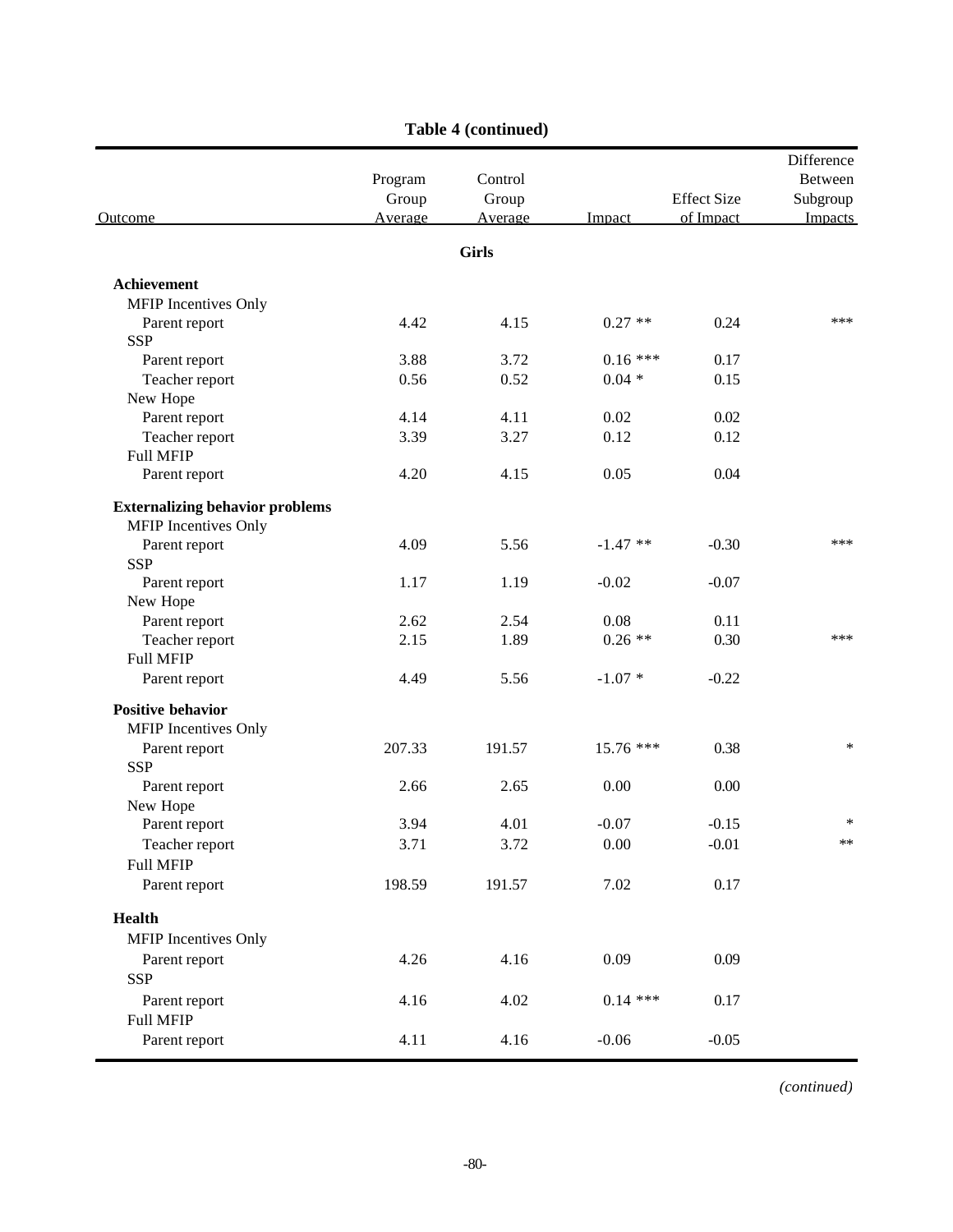#### **Table 4 (continued)**

NOTES: In each study, children were selected for inclusion in the sample on the basis of their age at random assignment or their age at follow-up.

 The MFIP sample includes children (of parents in the MFIP evaluation) aged 5-12 at the time of the three-year follow-up survey (aged approximately 2-9 at the time of random assignment) whose parents were long-term recipients in urban counties and underwent random assignment between April 1, 1994, and October 31, 1994 (sample size for estimates of Full MFIP = 587; sample size for MFIP Incentives Only = 573).

 The SSP sample includes children (of parents in the SSP evaluation) aged 6-11 at the time of the three-year survey (aged approximately 3-8 at random assignment) who were living in the home at the time of random assignment and at the time of the three-year follow-up survey (sample size  $= 2,158$ ).

 The New Hope sample includes children of the single parents in the New Hope evaluation who were aged 1- 10 at random assignment and whose parents participated in the two-year follow-up survey (sample size  $= 832$ ).

 Because of rounding, the impacts shown may not exactly equal the differences between the program and control group averages.

Statistical significance levels are indicated as:  $* = 10$  percent;  $** = 5$  percent;  $*** = 1$  percent (two-tailed test).

 A statistical test was performed to determine whether the differences between subgroup impacts were statistically significant. The resulting statistical significance levels are indicated in the "Difference Between Subgroup Impacts" column as:  $* = 10$  percent;  $** = 5$  percent;  $*** = 1$  percent.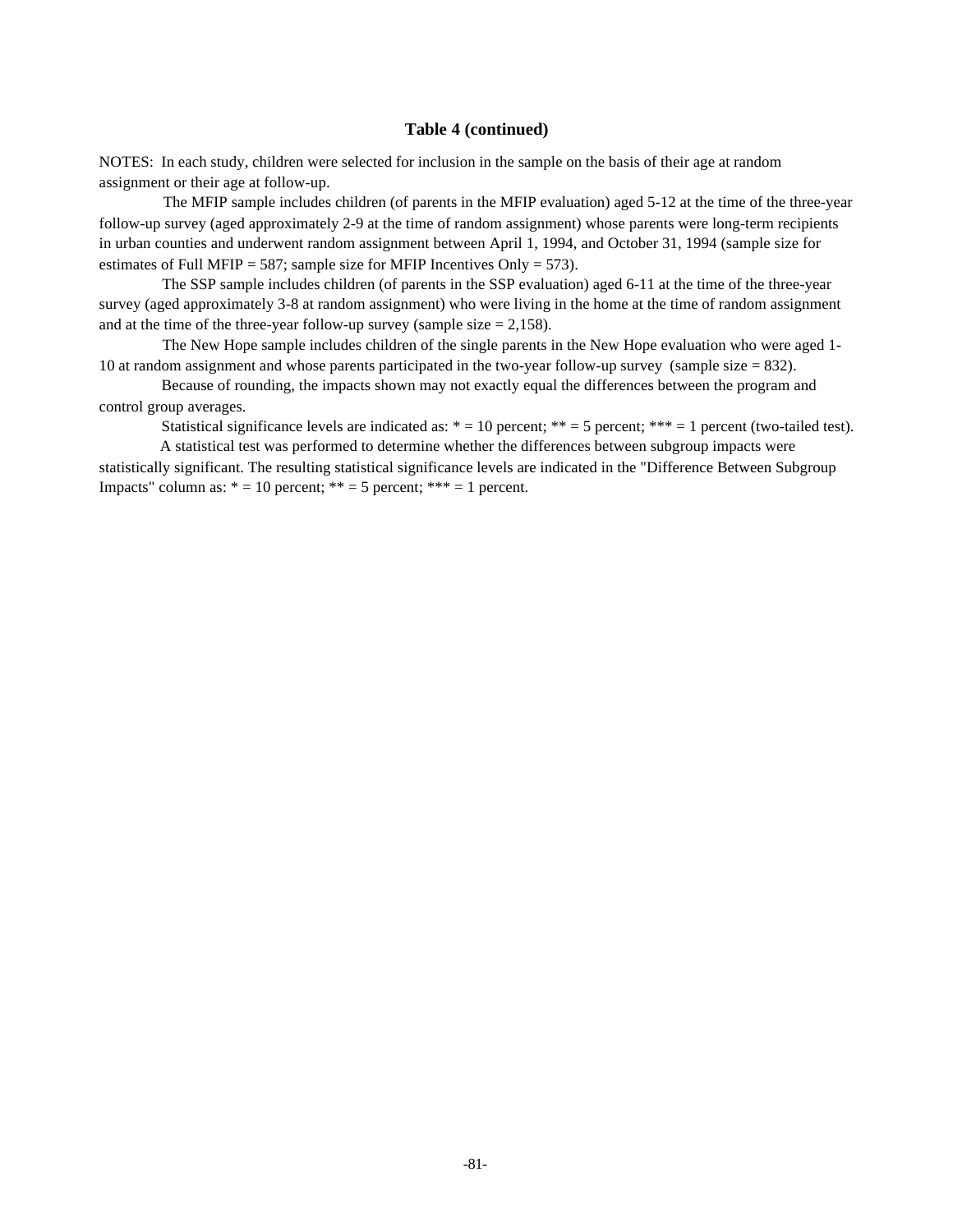## **Table 5**

## **Programs with Mandatory Employment Services**

# **Impacts for Children Who Were Preschool-Aged at Random Assignment**

|                                        | Program | Control |             |                    |
|----------------------------------------|---------|---------|-------------|--------------------|
|                                        | Group   | Group   |             | <b>Effect Size</b> |
| Outcome                                | Average | Average | Impact      | of Impact          |
| <b>Achievement</b>                     |         |         |             |                    |
| Education-first programs               |         |         |             |                    |
| Altanta                                | 7.66    | 7.36    | 0.30        | 0.10               |
| <b>Grand Rapids</b>                    | 7.48    | 7.40    | 0.08        | 0.03               |
| Riverside                              | 7.23    | 7.10    | 0.13        | 0.03               |
| Job-search-first programs              |         |         |             |                    |
| Altanta                                | 7.92    | 7.35    | $0.58$ ***  | 0.19               |
| <b>Grand Rapids</b>                    | 7.40    | 7.30    | 0.09        | 0.03               |
| Riverside                              | 7.36    | 7.52    | $-0.15$     | $-0.04$            |
| <b>Externalizing behavior problems</b> |         |         |             |                    |
| Education-first programs               |         |         |             |                    |
| Altanta                                | 0.42    | 0.46    | $-0.04$ *   | $-0.10$            |
| <b>Grand Rapids</b>                    | 0.50    | 0.44    | 0.05        | 0.15               |
| Riverside                              | 0.43    | 0.41    | 0.02        | 0.05               |
| Job-search-first programs              |         |         |             |                    |
| Altanta                                | 0.40    | 0.47    | $-0.06$ *** | $-0.15$            |
| <b>Grand Rapids</b>                    | 0.50    | 0.44    | $0.06*$     | 0.17               |
| Riverside                              | 0.41    | 0.40    | 0.01        | 0.02               |
| <b>Positive behavior</b>               |         |         |             |                    |
| Education-first programs               |         |         |             |                    |
| Altanta                                | 1.50    | 1.50    | 0.00        | 0.01               |
| <b>Grand Rapids</b>                    | 1.62    | 1.60    | 0.02        | 0.05               |
| Riverside                              | 1.56    | 1.59    | $-0.02$     | $-0.05$            |
| Job-search-first programs              |         |         |             |                    |
| Altanta                                | 1.51    | 1.50    | 0.01        | 0.03               |
| <b>Grand Rapids</b>                    | 1.61    | 1.60    | 0.01        | 0.04               |
| Riverside                              | 1.63    | 1.62    | 0.02        | 0.03               |
| Health                                 |         |         |             |                    |
| Education-first programs               |         |         |             |                    |
| Altanta                                | 4.25    | 4.27    | $-0.02$     | $-0.02$            |
| <b>Grand Rapids</b>                    | 4.35    | 4.26    | 0.09        | 0.09               |
| Riverside                              | 3.96    | 4.16    | $-0.20$ **  | $-0.17$            |
| Job-search-first programs              |         |         |             |                    |
| Altanta                                | 4.25    | 4.27    | $-0.02$     | $-0.02$            |
| <b>Grand Rapids</b>                    | 4.19    | 4.26    | $-0.07$     | $-0.07$            |
| Riverside                              | 3.97    | 4.23    | $-0.26$ *** | $-0.21$            |
|                                        |         |         |             |                    |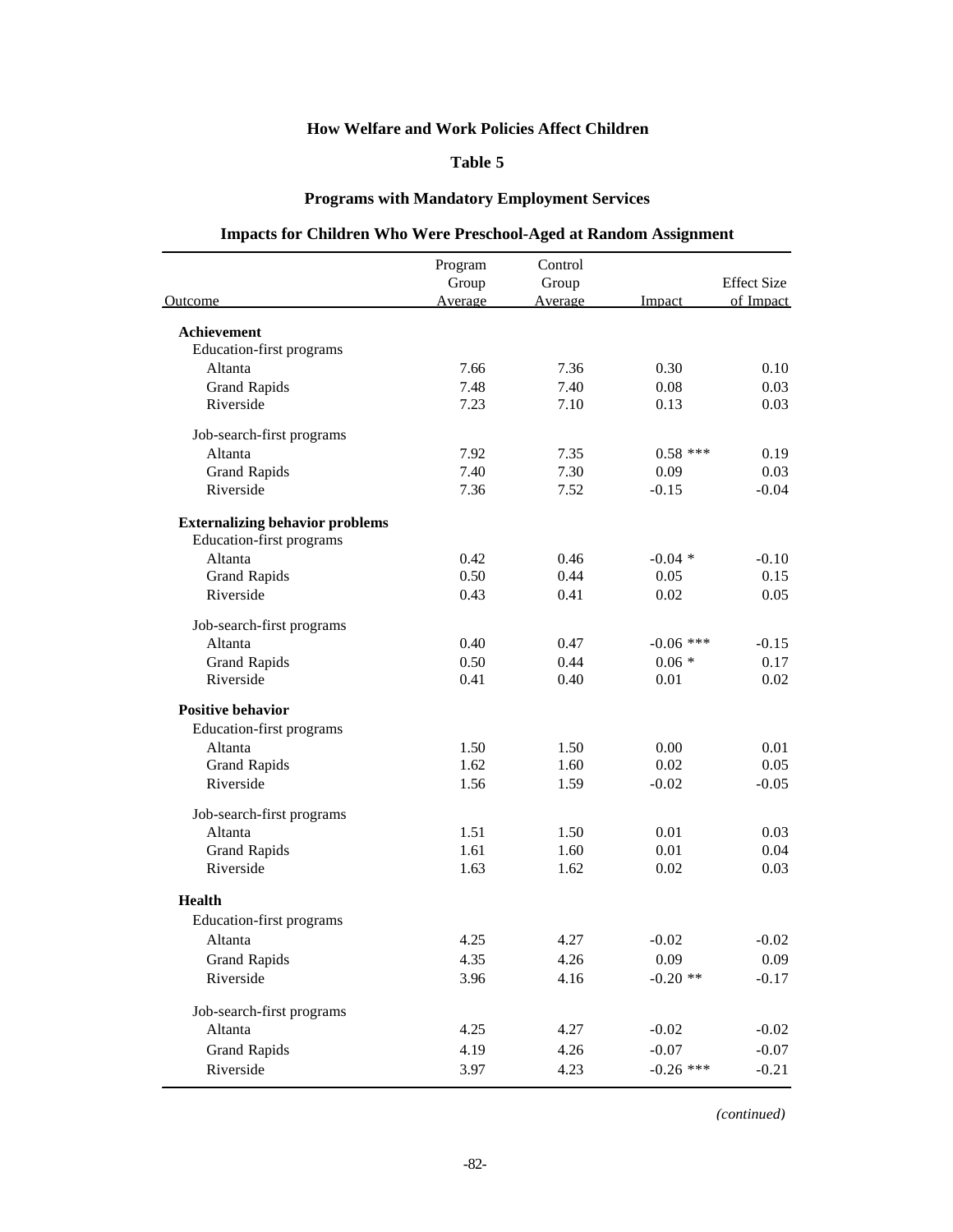#### **Table 5 (continued)**

NOTES: The NEWWS sample includes children of single mothers in the NEWWS evaluation aged 3- 5 at the beginning of the study whose parents were randomly selected to participate in the two-year follow-up survey (sample sizes for education-first programs: Atlanta = 1,026, Grand Rapids = 421, Riverside = 578; sample sizes for job-search-first programs: Atlanta = 902, Grand Rapids = 441, Riverside  $= 694$ ).

 Because of rounding, the impacts shown may not exactly equal the differences between the program and control group averages.

Statistical significance levels are indicated as:  $* = 10$  percent;  $** = 5$  percent; \*\*\* = 1 percent (two-tailed test).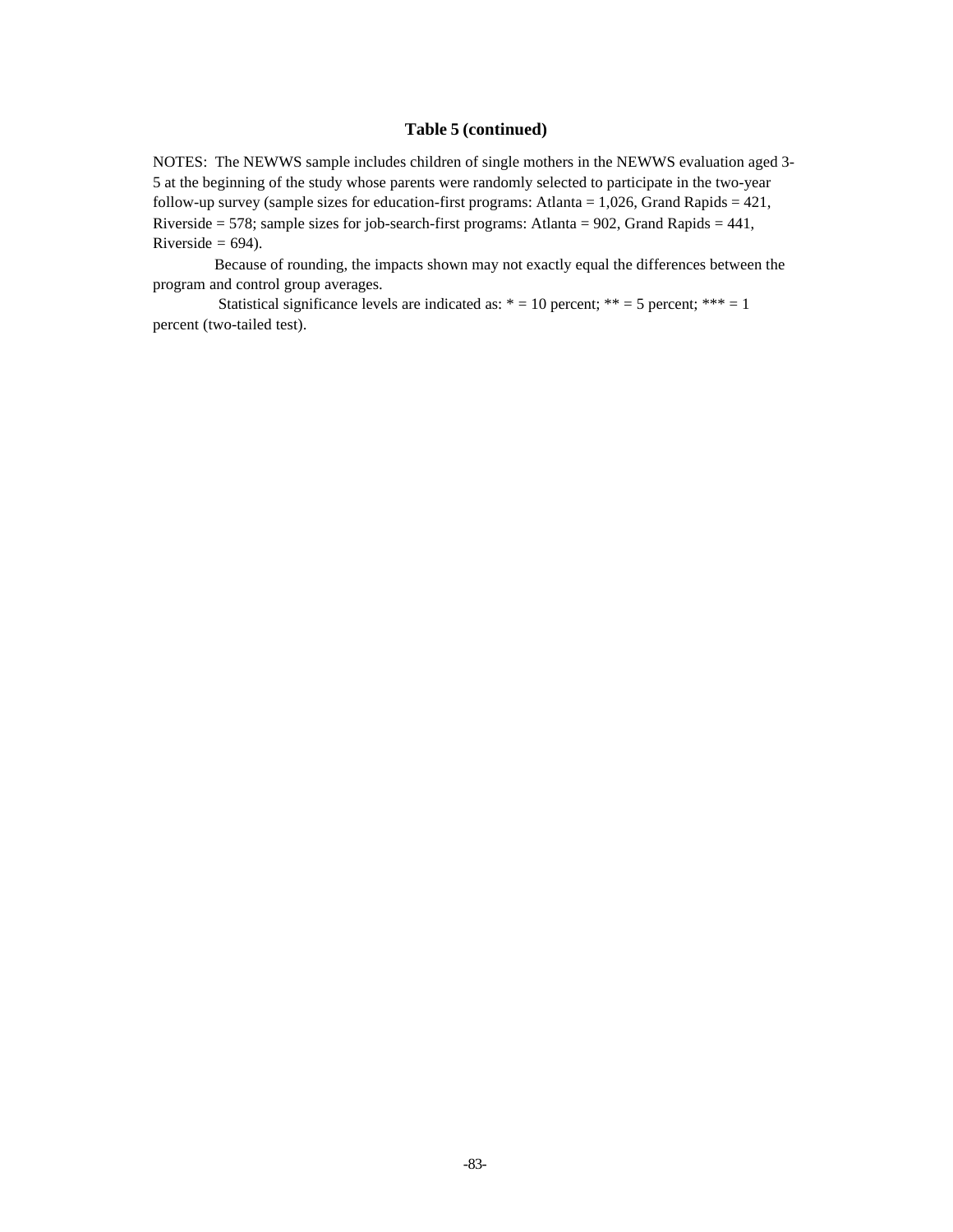## **Table 6**

## **Programs with Mandatory Employment Services**

## **Impacts for Children of Long-Term Recipients Who Were Preschool-Aged at Random Assignment**

|                                        | Program | Control |             |                    |
|----------------------------------------|---------|---------|-------------|--------------------|
|                                        | Group   | Group   |             | <b>Effect Size</b> |
| Outcome                                | Average | Average | Impact      | of Impact          |
| Achievement                            |         |         |             |                    |
| Education-first programs               |         |         |             |                    |
| Altanta                                | 7.41    | 6.86    | $0.55$ ***  | 0.20               |
| <b>Grand Rapids</b>                    | 7.06    | 7.19    | $-0.14$     | $-0.05$            |
| Riverside                              | 7.28    | 7.23    | 0.05        | 0.01               |
| Job-search-first programs              |         |         |             |                    |
| Altanta                                | 7.82    | 6.86    | $0.96$ ***  | 0.34               |
| <b>Grand Rapids</b>                    | 7.08    | 7.14    | $-0.06$     | $-0.02$            |
| Riverside                              | 6.97    | 7.60    | $-0.63$ **  | $-0.15$            |
| <b>Externalizing behavior problems</b> |         |         |             |                    |
| Education-first programs               |         |         |             |                    |
| Altanta                                | 0.43    | 0.50    | $-0.07$ **  | $-0.16$            |
| <b>Grand Rapids</b>                    | 0.50    | 0.45    | 0.05        | 0.14               |
| Riverside                              | 0.45    | 0.40    | 0.06        | 0.14               |
| Job-search-first programs              |         |         |             |                    |
| Altanta                                | 0.41    | 0.50    | $-0.10$ *** | $-0.23$            |
| <b>Grand Rapids</b>                    | 0.50    | 0.44    | 0.05        | 0.15               |
| Riverside                              | 0.45    | 0.38    | $0.07$ **   | 0.18               |
| Positive behavior                      |         |         |             |                    |
| Education-first programs               |         |         |             |                    |
| Altanta                                | 1.48    | 1.45    | 0.02        | 0.05               |
| <b>Grand Rapids</b>                    | 1.57    | 1.60    | $-0.03$     | $-0.09$            |
| Riverside                              | 1.58    | 1.59    | $-0.02$     | $-0.04$            |
| Job-search-first programs              |         |         |             |                    |
| Altanta                                | 1.47    | 1.45    | 0.02        | 0.04               |
| <b>Grand Rapids</b>                    | 1.62    | 1.60    | 0.03        | 0.07               |
| Riverside                              | 1.58    | 1.61    | $-0.03$     | $-0.06$            |
| <b>Health</b>                          |         |         |             |                    |
| <b>Education-first programs</b>        |         |         |             |                    |
| Altanta                                | 4.21    | 4.21    | 0.00        | 0.00               |
| <b>Grand Rapids</b>                    | 4.30    | 4.20    | 0.10        | 0.10               |
| Riverside                              | 3.91    | 4.20    | $-0.29$ *** | $-0.26$            |
| Job-search-first programs              |         |         |             |                    |
| Altanta                                | 4.26    | 4.21    | 0.05        | 0.05               |
| <b>Grand Rapids</b>                    | 4.18    | 4.23    | $-0.05$     | $-0.05$            |
| Riverside                              | 3.89    | 4.24    | $-0.35$ *** | $-0.30$            |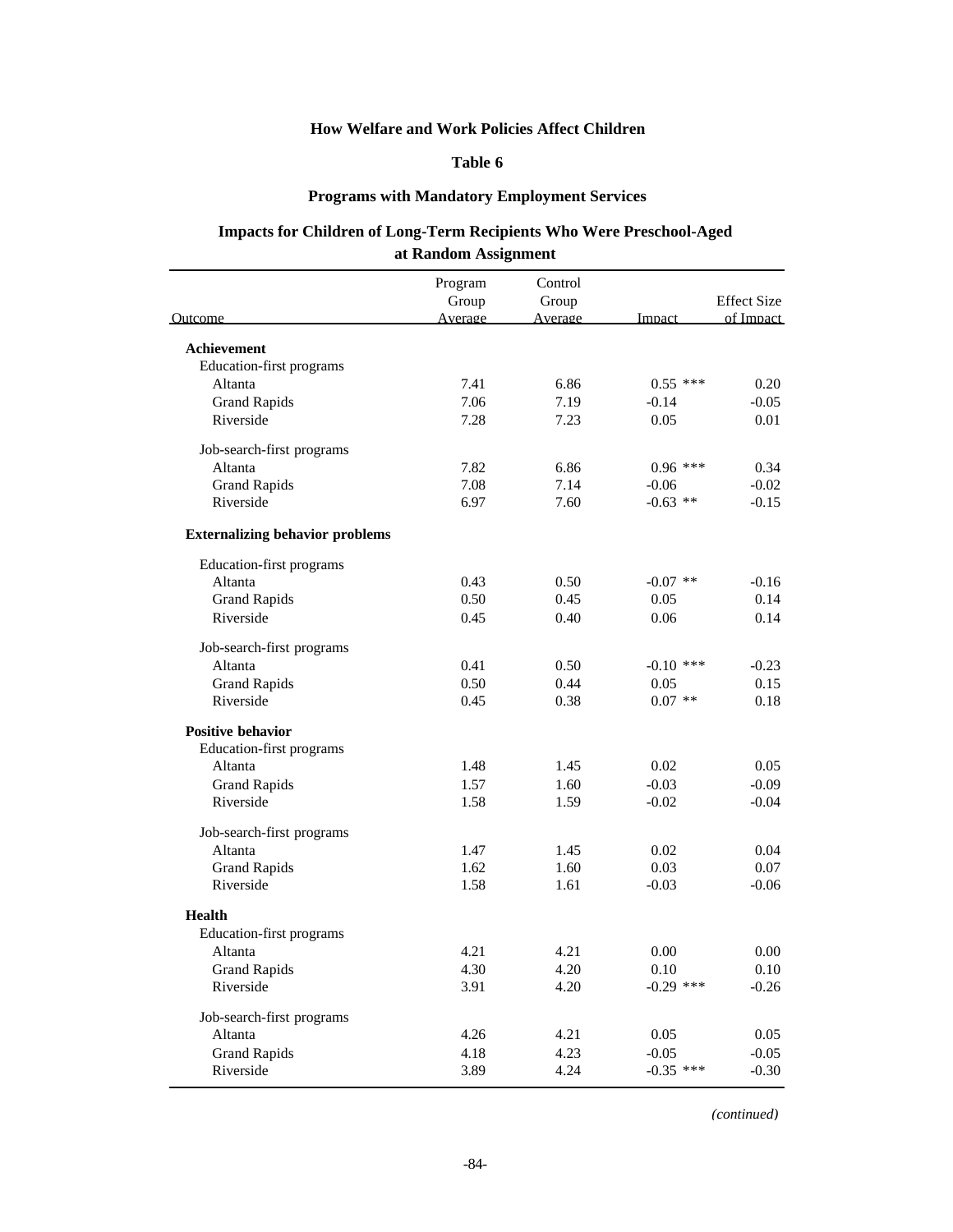#### **Table 6 (continued)**

NOTES: The NEWWS sample includes children of single mothers in the NEWWS evaluation aged 3- 5 at the beginning of the study whose parents had at least two years of welfare receipt prior to random assignment and were randomly selected to participate in the two-year follow-up survey (sample sizes for education-first programs: Atlanta = 757, Grand Rapids = 296, Riverside = 425; sample sizes for job search-first programs: Atlanta =  $669$ , Grand Rapids = 327, Riverside = 459).

 Because of rounding, the impacts shown may not exactly equal the differences between the program and control group averages.

Statistical significance levels are indicated as:  $* = 10$  percent;  $** = 5$  percent;  $*** = 1$ percent (two-tailed test).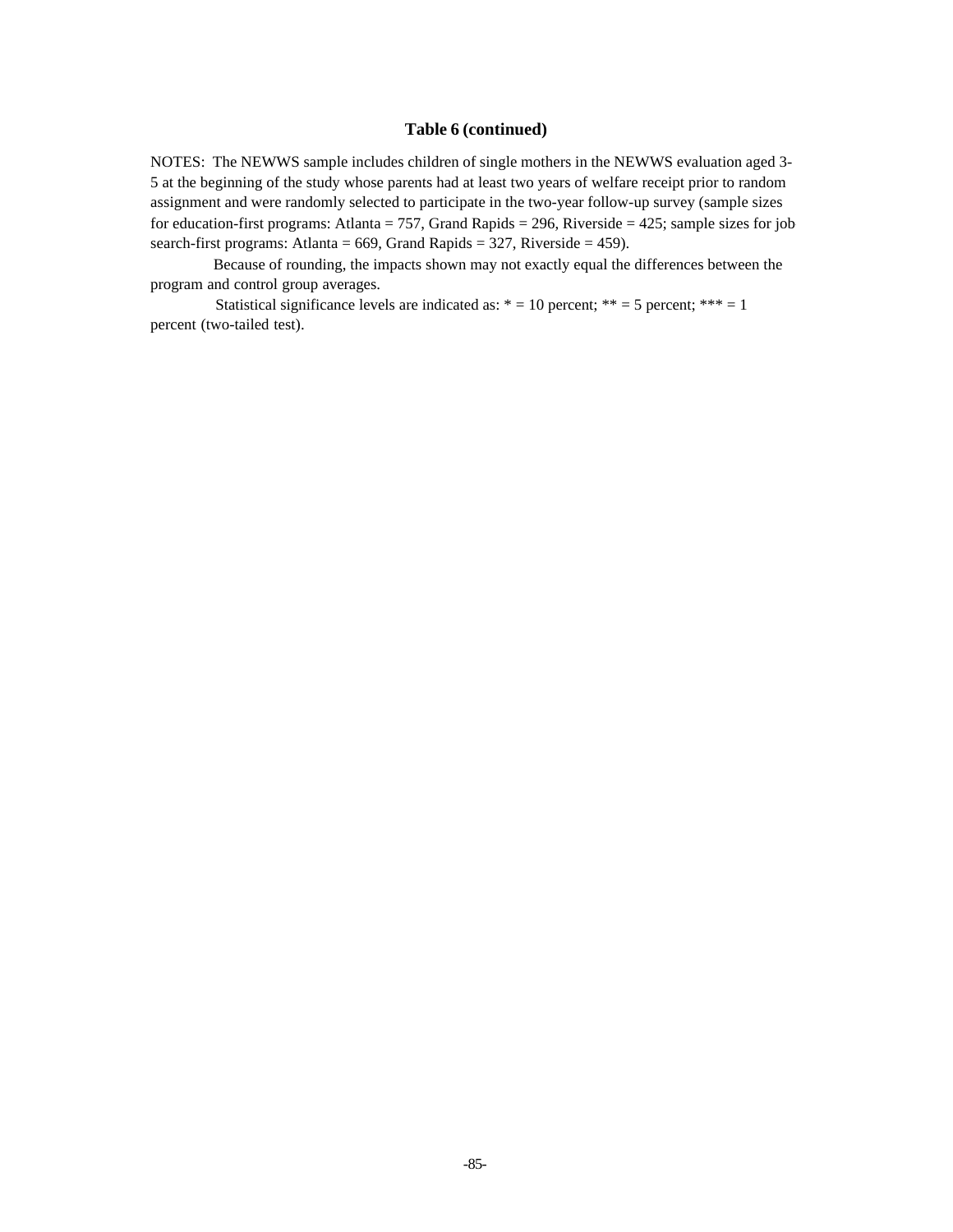### **Table 7**

#### **Time-Limited Program (FTP)**

### **Impacts for Children Who Were Preschool-Aged or Elementary School-Aged at Random Assignment**

| Program<br>Group<br>Average | Control<br>Group<br>Average | Impact   | Effect Size<br>of Impact |
|-----------------------------|-----------------------------|----------|--------------------------|
| 4.09                        | 3.98                        | 0.10     | 0.09                     |
| 4.33                        | 4.28                        | 0.06     | 0.01                     |
| 59.04                       | 60.22                       | $-1.17*$ | $-0.11$                  |
| 4.23                        | 4.14                        | $0.09*$  | 0.09                     |
|                             |                             |          |                          |

NOTES: The FTP sample includes children of single parents in the FTP evaluation aged 5-12 at the time of the four-year follow-up survey (aged approximately 1-8 at the time of random assignment) whose parents underwent random assignment between August 1994 and February 1995 and participated in the four-year follow-up survey (sample size  $= 1,108$ ).

 Because of rounding, the impacts shown may not exactly equal the differences between the program and control group averages.

Statistical significance levels are indicated as:  $* = 10$  percent; \*\*\* = 5 percent; \*\*\* = 1 percent (two-tailed test).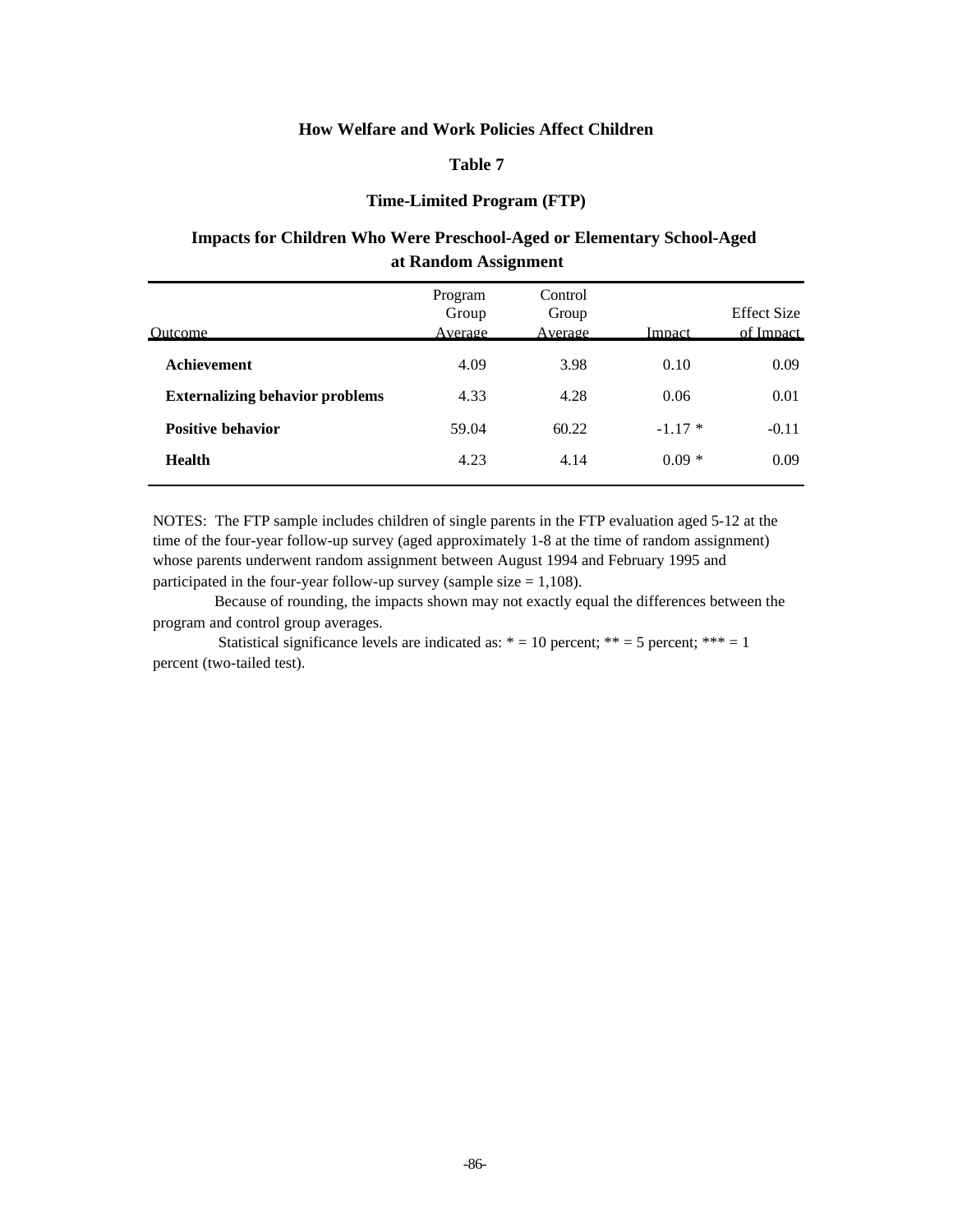#### **Table 8**

### **Two Different Programs (SSP and FTP)**

| Outcome                | Program<br>Group<br>Average | Control<br>Group<br>Average | Impact     | <b>Effect Size</b><br>of Impact |
|------------------------|-----------------------------|-----------------------------|------------|---------------------------------|
|                        | <b>SSP</b>                  |                             |            |                                 |
| <b>Achievement</b>     |                             |                             |            |                                 |
| Parent report          | 3.43                        | 3.54                        | $-0.11*$   | $-0.11$                         |
| Adolescent report      | 3.50                        | 3.57                        | $-0.07$    | $-0.09$                         |
| <b>School behavior</b> | 1.40                        | 1.34                        | $0.06 *$   | 0.09                            |
| <b>Smoking</b>         | 26.52                       | 22.13                       | $4.39*$    | 0.11                            |
| <b>Drinking</b>        | 8.91                        | 4.65                        | $4.27$ *** | 0.20                            |
| <b>Health</b>          | 4.10                        | 4.13                        | $-0.04$    | $-0.05$                         |
|                        | <b>FTP</b>                  |                             |            |                                 |
| <b>Achievement</b>     | 3.70                        | 3.90                        | $-0.20*$   | $-0.14$                         |
| <b>Ever suspended</b>  | 40.70                       | 32.70                       | $8.00**$   | 0.17                            |
| <b>Ever arrested</b>   | 9.60                        | 9.20                        | 0.40       | 0.01                            |
| Ever had a baby        | 2.80                        | 3.30                        | $-0.50$    | $-0.03$                         |

## **Impacts for Adolescent Children**

NOTES: The SSP sample includes children of single parents in the SSP evaluation aged 12-18 at the time of the three-year follow-up survey (aged approximately 9-15 at random assignment) who were living in the home at the time of random assignment and at the time of the three-year follow-up survey (sample size  $= 1,417$ ).

 The FTP sample includes children of single parents in the FTP evaluation aged 13-17 at the time of the four-year follow-up survey (aged approximately 9-13 at random assignment) whose parents underwent random assignment between August 1994 and February 1995 and participated in the four-year follow-up survey (sample size  $= 741$ ).

 Because of rounding, the impacts shown may not exactly equal the differences between the program and control group averages.

Statistical significance levels are indicated as:  $* = 10$  percent;  $** = 5$  percent;  $*** = 1$ percent (two-tailed test).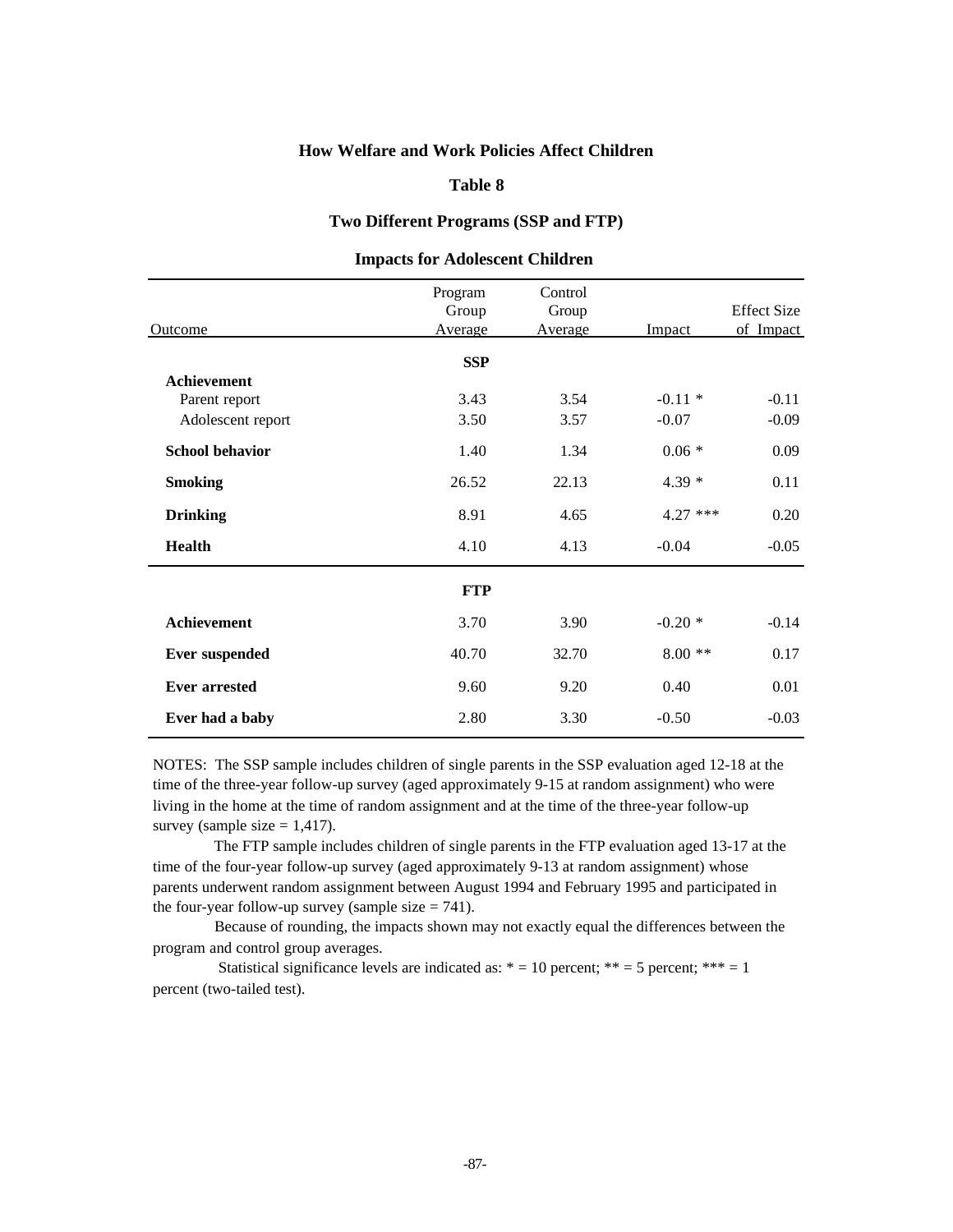# **References**

- Alvarez, W. 1985. "The Meaning of Maternal Employment for Mothers and the Perceptions of Their Three-Year-Old Children." *Child Development,* 56: 350–360.
- Berlin, G. L. 2000. *Encouraging Work, Reducing Poverty: The Impact of Work Incentive Programs*. New York: Manpower Demonstration Research Corporation.
- Bloom, D., J. J. Kemple, P. Morris, S. Scrivener, N. Verma, and R. Hendra. 2000. *The Family Transition Program: Final Report on Florida's Initial Time-Limited Welfare Program.* New York: Manpower Demonstration Research Corporation.
- Bloom, D., L. Melton, C. Michalopoulos, S. Scrivener, and J. Walter. 2000. *Implementation and Early Impacts of Connecticut's Welfare Reform Initiative*. New York: Manpower Demonstration Research Corporation.
- Bloom, D., and C. Michalopoulos. 2001. *How Welfare and Work Policies Affect Employment and Income: A Synthesis of Research.* New York: Manpower Demonstration Research Corporation.
- Bolger, K. E., C. J. Patterson, W. W. Thompson, and J. B. Kupersmidt. 1995. "Psychosocial Adjustment Among Children Experiencing Persistent and Intermittent Family Economic Hardship." *Child Development*, 66: 1107–1129.
- Bos, J., A. Huston, R. Granger, G. Duncan, T. Brock, and V. McLoyd. 1999. *New Hope for People with Low Incomes*. New York: Manpower Demonstration Research Corporation.
- Bradley, R. H., and B. M. Caldwell. 1984. "174 Children: A Study of the Relation Between the Home Environment and Early Cognitive Development in the First 5 Years." In *The Home Environment and Early Cognitive Development*, ed. A. Gottfried, pp. 5–56. Orlando, FL: Academic Press.
- Burchinal, M. R., J. E. Roberts, R. Riggins, Jr., S. A. Zeisel, E. Neebe, and D. Bryant. 2000. "Relating Quality of Center-Based Child Care to Early Cognitive and Language Development Longitudinally." *Child Development*, 71: 339–357.
- Butler, A. 1990. "The Effects of Welfare Guarantees on Children's Educational Attainment." *Social Science Research,* 19: 175–203.
- Caspi, A., B. R. Wright, T. E. Moffit, and P. A. Silva. 1998. "Early Failure in the Labor Market: Childhood and Adolescent Predictors of Unemployment in the Transition to Adulthood." *American Sociological Review,* 63: 424–451.
- Crouter, A. C., M. F. Bumpus, and S. M. McHale. 1999. "Linking Parents' Work Pressure and Adole scents' Well-Being: Insights into Dynamics in Dual-Earner Families." *Developmental Psychology*, 35: 1453–1461.
- Duncan, G. J., and J. Brooks-Gunn, eds. 1997. *Consequences of Growing Up Poor.* New York: Russell Sage Foundation.
- Duncan, G. J., J. Brooks-Gunn, and P. K. Klebanov. 1994. "Economic Deprivation and Early Childhood Development." *Child Development,* 65: 296–318.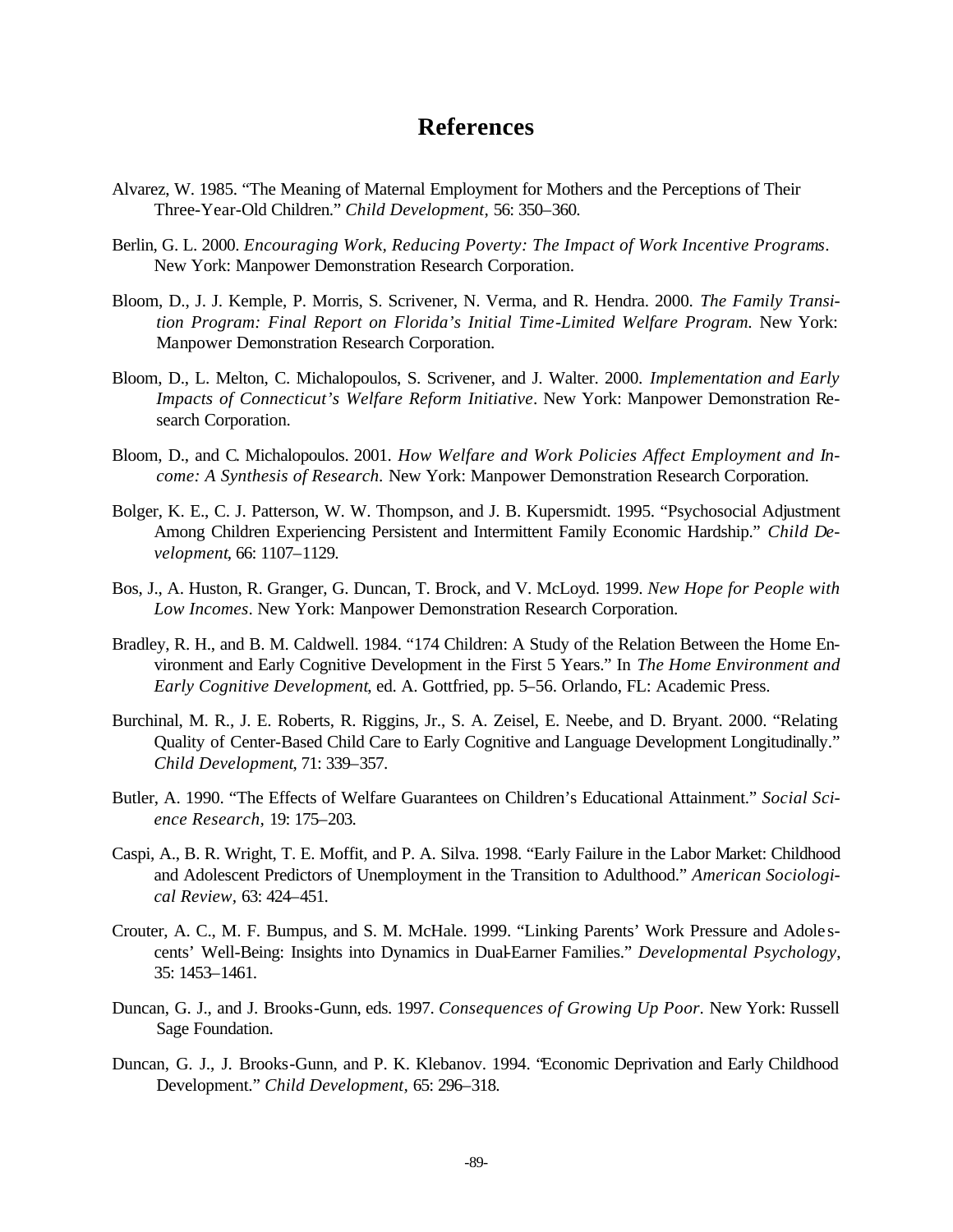- Duncan, G. J., and W. Yeung. 1995. "Extent and Consequences of Welfare Dependence Among America's Children." *Children and Youth Services Review*, 17(1/2): 1–26.
- Entwisle, D. R. 1985. "The Role of Schools in Sustaining Early Childhood Program Benefits." *Future of Children,* 5(3): 133–144
- Farel, A. M. 1980. "Effects of Preferred Maternal Roles, Maternal Employment, and Sociodemographic Status on School Adjustment and Competence." *Child Development,* 51: 1179–1196.
- Freedman, S., D. Friedlander, G. Hamilton, J. Rock, M. Mitchell, J. Nudelman, A. Schweder, and L. Storto. 2000. *Evaluating Alternative Welfare-to-Work Approaches: Two-Year Impacts for Eleven Programs.* National Evaluation of Welfare-to-Work Strategies. Washington, DC: U.S. Department of Health and Human Services, Administration for Children and Families and Office of the Assistant Secretary for Planning and Evaluation; U.S. Department of Education, Office of the Under Secretary and Office of Vocational and Adult Education.
- Gennetian, L., and C. Miller. 2000. *Reforming Welfare and Rewarding Work: Final Report of the Minnesota Family Investment Program,* Vol. 2, *Effects on Children*. New York: Manpower Demonstration Research Corporation.
- Golombok, S., and R. Fivush. 1994. *Gender Development*. New York: Cambridge University Press.
- Gomby, D. S., P. L. Culross, and R. E. Behrman. 1999. "Home Visiting: Recent Program Evaluations Analysis and Recommendations." *Future of Children,* 9(1): 4–26.
- Hamilton, G., with S. Freedman and S. M. McGroder. 2000. *Do Mandatory Welfare-to-Work Programs Affect the Well-Being of Children? A Synthesis of Child Research Conducted as Part of the National Evaluation of Welfare-to-Work Strategies*. Washington, DC: U.S Department of Health and Human Services, Administration for Children and Families and Office of the Assistant Secretary for Planning and Evaluation; and U.S. Department of Education, Office of the Under Secretary and Office of Vocational and Adult Education.
- Hamilton, G., T. Brock, M. Farrell, D. Friedlander, and K. Harknett. 1997. *Evaluating Two Welfare-to-Work Program Approaches: Two-Year Findings on the Labor Force Attachment and Human Capital Development Programs in Three Sites.* National Evaluation of Welfare-to-Work Strategies. Washington, DC: U.S. Department of Health and Human Services, Administration for Children and Families and Office of the Assistant Secretary for Planning and Evaluation; and U.S. Department of Education, Office of the Under Secretary and Office of Vocational and Adult Education.
- Harvey, E. 1999. "Short-Term and Long-Term Effects of Early Parental Employment on Children of the National Longitudinal Survey of Youth*." Developmental Psychology,* 35(2): 445–459.
- Haskins, R. Forthcoming, 2001. "Liberal and Conservative Influences on the Welfare Reform Legislation of 1996." In G. J. Duncan and L. Chase-Lansdale, *For Better and for Worse: Welfare Reform and the Well-Being of Children and Families.* New York: Russell Sage Foundation.
- Haveman, R., and B. Wolfe. 1995. "The Determinants of Children's Attainments." *Journal of Economic Literature,* 33(4): 1829–1878*.*
- Hofferth, S. L., J. Smith, V. C. McLoyd, and J. Finkelstein. 2000. *Achievement and Behavior Among Children of Welfare Recipients, Welfare Leavers, and Low Income Single Mothers.* Ann Arbor: University of Michigan, Institute for Social Research.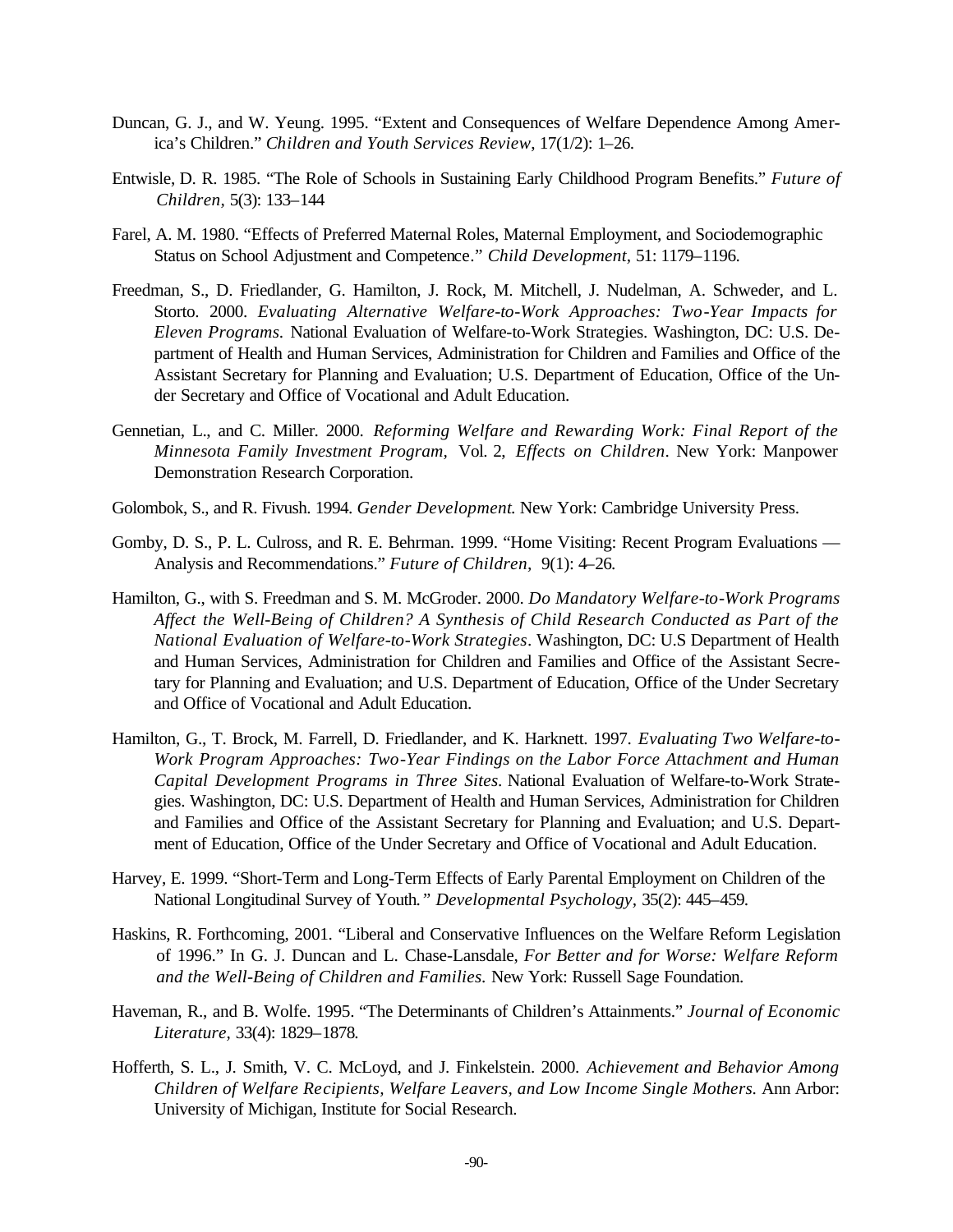- Huston, A. C. 1983. "Sex Typing." In *Handbook of Child Psychology,* 4th ed., Vol. 4, *Socialization, Personality, and Social Development,* ed. P. Mussen (Series) and E. M. Hetherington (Volume), pp. 387–467. New York: Wiley.
- Huston, A., G. Duncan, R. Granger, H. Bos, V. McLoyd, R. Mistry, D. Crosby, C. Gibson, K. Magnusson, J. Romich, and A. Ventura. Forthcoming, 2001. "Work-Based Anti-Poverty Programs for Parents can Enhance the School Performance and Social Behavior of Children." *Child Development.*
- Infant Health and Development Program (IHDP). 1990. "Enhancing the Outcomes of Low-Birth-Weight, Premature Infants." *Journal of the American Medical Association*, 263(22): 3035-3042.
- Jackson, A. P. 1993. "Black, Single, Working Mothers in Poverty: Preferences for Employment, Well-Being, and Perceptions of Children." *Social Work*, 38: 26–34.
- Kaestner, R., and H. Corman. 1995. *The Impact of Child Health and Family Inputs on Child Cognitive Development.* NBER Working Paper 5257. Cambridge, MA: National Bureau of Economic Research.
- Klerman, L. 1991. "The Health of Poor Children: Problems and Programs." In *Children and Poverty,* ed. A. Huston, Cambridge, Eng., and New York: Cambridge University Press.
- Knox, V., C. Miller, and L. Gennetian. 2000. *Reforming Welfare and Rewarding Work: A Summary of the Final Report on the Minnesota Family Investment Program*. New York: Manpower Demonstration Research Corporation.
- Korenman, S., and J. E. Miller. 1997. "Effects of Long-Term Poverty on Physcial Health of Children in the National Longitudinal Survey of Youth." In *Consequences of Growing Up Poor*, ed. G. J. Duncan and J. Brooks-Gunn, pp. 70–99. New York: Russell Sage Foundation.
- Krueger, A. 1997. "Experimental Estimates of Education Production Functions." Working Paper. Princeton, NJ: Princeton University.
- Laosa, L. 1983. "School, Occupation, Culture, and Family." In *Changing Families*, ed. E. Sigel and L. Laosa, pp.79–135. New York: Plenum Press.
- Larner, M. B., L. Zippiroli, and R. E. Behrman. 1999*.* "When School Is Out: Analysis and Recommendations." *Future of Children*, 9(2): 4–20.
- Levine, P. B., and D. J. Zimmerman. 2000. "Children's Welfare Exposure and Subsequent Development." JCPR Working Paper 130. Evanston, IL, and Chicago: Northwestern University and University of Chicago, Joint Center for Poverty Research.
- Marshall, N. L., C. Garcia, F. Marx, K. McCartney, N. Keefe, and J. Ruh. 1997. "After-School Time and Children's Behavioral Adjustment." *Merrill-Palmer Quarterly,* 43(3): 497–514.
- Masten, A. S., J. D. Coatsworth, J. Neemann, S. D. Gest, A. Tellegen, and N. Garmezy. 1995. "The Structure and Coherence of Competence from Childhood Through Adolescence." *Child Development,* 66: 1635–1659.
- Mayer, S. E. 1997. *What Money Can't Buy: Family Income and Children's Life Chanc*es. Cambridge, MA: Harvard University Press.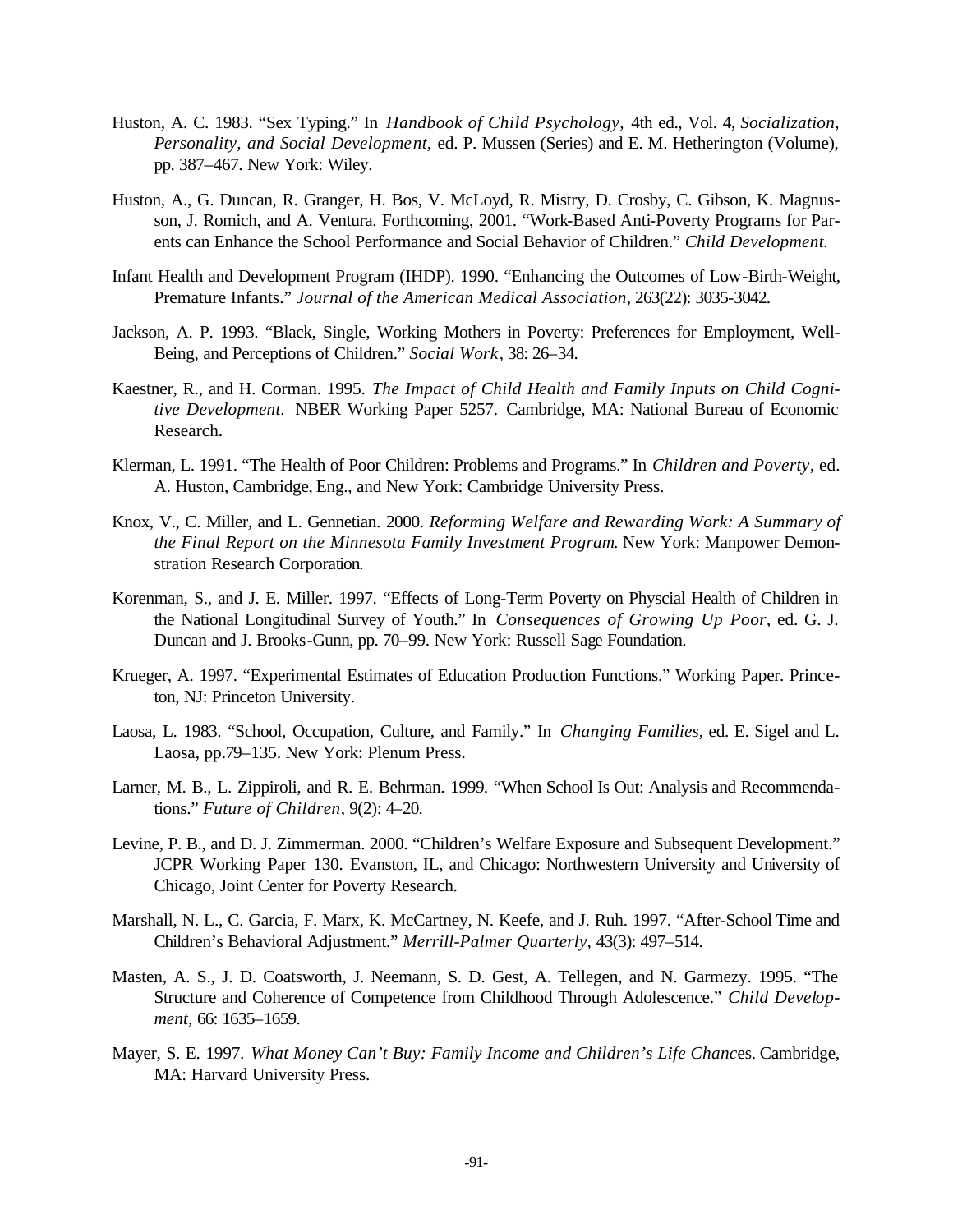- McGroder, S. M., M. J. Zaslow, K. A. Moore, and S. M. LeMenestrel. 2000. *Impacts on Young Children and Their Families Two Years After Enrollment: Findings from the Child Outcomes Study*. National Evaluation of Welfare-to-Work Strategies. Washington, DC: U.S. Department of Health and Human Services, Office of the Assistant Secretary for Planning and Evaluation and Administration for Children and Families; and U.S. Department of Education, Office of the Under Secretary and Office of Vocational and Adult Education.
- McLoyd, V. 1998. "Children in Poverty: Development, Public Policy, and Practice." In *Handbook of Child Psychology,* 4th ed., ed. I. E. Siegel and K. A. Renninger. New York: Wiley.
- McLoyd, V. C., T. E. Jayartne, R. Ceballo, and J. Borquez. 1994. "Unemployment and Work Interruption Among African-American Single Mothers: Effects on Parenting and Adolescent Socio-Emotional Functioning." *Child Development,* 65: 562–589.
- Michalopoulos, C., D. Card, L. Gennetian, K. Harknett, and P. K. Robins. 2000. *The Self-Sufficiency Project at 36 Months: Effects of a Financial Work Incentive on Employment and Income.* Ottawa: Social Research and Demonstration Corporation.
- Miller, C., V. Knox, L. Gennetian, M. Dodoo, J. Hunter, and C. Redcross. 2000. *Reforming Welfare and Rewarding Work: Final Report on the Minnesota Family Investment Program,* Vol. 1*, Effects on Adults.* New York: Manpower Demonstration Research Corporation.
- Moore, K., and A. Driscoll. 1997. "Low-Wage Maternal Employment and Outcomes for Children: A Study." *Future of Children,* 7(1): 122–127.
- Moore, K. A., D. R. Morrison, M. J. Zaslow, and D. A. Glei. 1994. "Ebbing and Flowing, Learning and Growing: Family Economic Resources and Children's Development." Paper prepared for a workshop on Welfare and Child Development, National Academy of Sciences, Washington, DC.
- Morris, P., and C. Michalopoulos. 2000. *The Self-Sufficiency Project at 36 Months: Effects on Children of a Program That Increased Parental Employment and Income.* Ottawa: Social Research and Demonstration Corporation.
- NICHD Early Child Care Research Network. 1998a. "Relations Between Family Predictors and Child Outcomes: Are They Weaker for Children in Child Care?" *Developmental Psychology,* 34: 1119– 1128.
- NICHD Early Child Care Research Network. 1998b. "Early Child Care and Compliance, Cooperation, Defiance and Problem Behavior at 24 and 36 Months." *Child Development*, 46: 1145–1170.
- NICHD Early Child Care Research Network. 2000. "The Relation of Child Care to Cognitive and Language Development." *Child Development,* 71: 960–980.
- NICHD Early Child Care Research Network. Forthcoming, 2001. "Child Care and Common Communicable Illnesses: Results from the NICHD Study of Early Child Care." *Archives of Pediatrics and Adolescent Medicine.*
- Parcel, T. L., and E. G. Menaghan, 1994. *Parents' Jobs and Children's Lives*. New York: Aldine de Gruyter.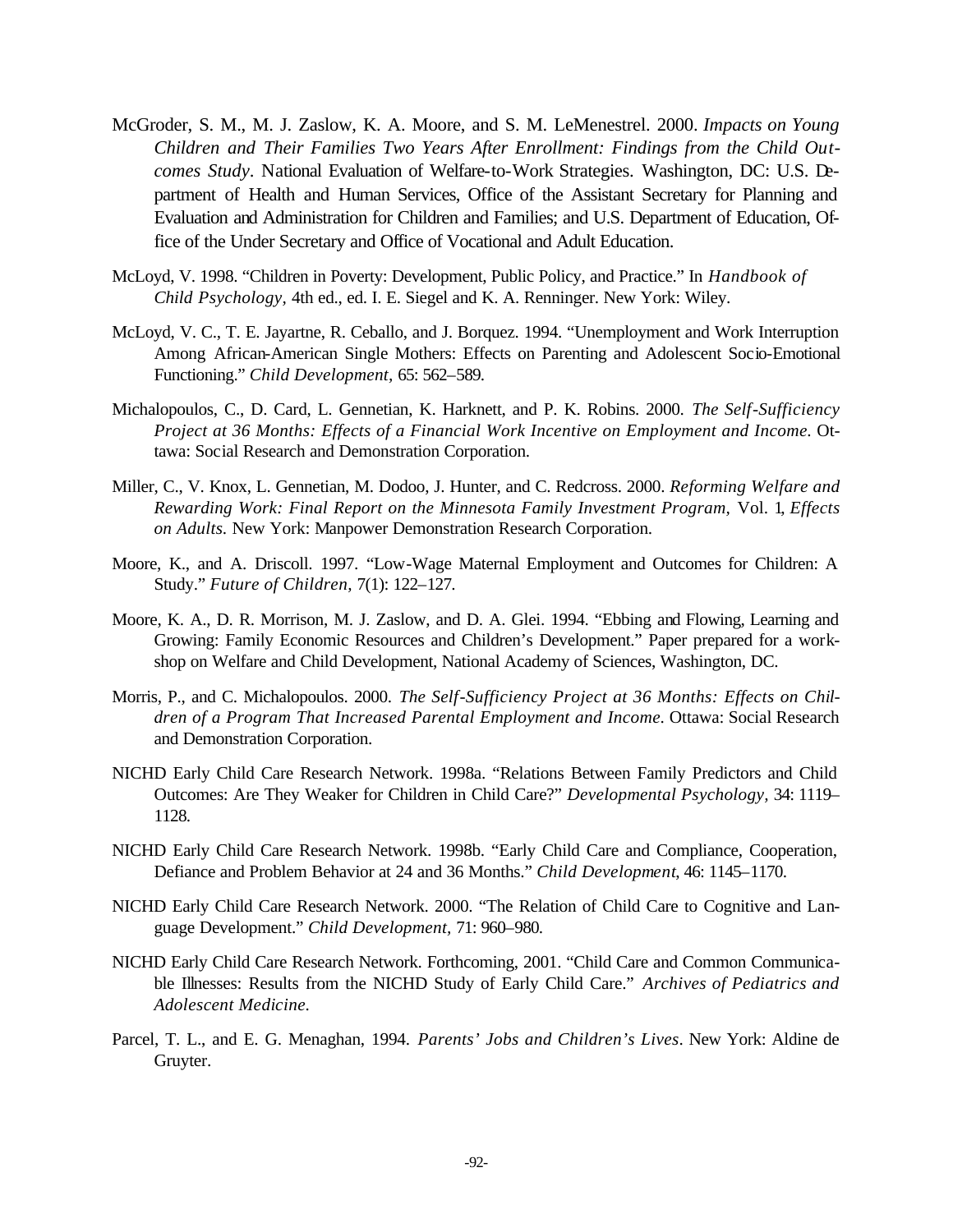- Parcel, T. L., and E. G. Menaghan. 1997. "Effects of Low-Wage Employment on Family Well-Being." *Future of Children,* 7(1): 116–121.
- Peisner-Feinberg, E. S., M. R. Burchinal, R. M. Clifford, M. L. Culkin, C. Howes, S. L. Kagan, N. Yazsjian, P. Byler, J. Rustici, and J. Zelazo. 1999. "The Children of the Cost, Quality, and Outcomes Study Go to School." Technical Report. Chapel Hill: University of North Carolina.
- Pettit, G. S., J. E. Bates, K. A. Dodge, and D. W. Meece. 1999. "The Impact of After-School Peer Contact on Early Adolescent Externalizing Problems Is Moderated by Parental Monitoring, Perceived Neighborhood Safety and Prior Adjustment." *Child Development,* 70(3): 768–778.
- Pettit, G. S., Laird, R. D., Bates, J. D., and Dodge, K. A. (1997). "Patterns of After-School Care in Middle Childhood: Risk Factors and Developmental Outcomes." *Merrill Palmer Quarterly*, 43: 515- 538.
- Ramey, C. T., F. A. Campbell, M. R. Burchinal, M. L. Skinner, D. M. Gardner, and S. L. Ramey. 2000. "Persistent Effects of Early Childhood Education on High-Risk Children and Their Mothers." *Applied Developmental Science,* 4: 2–14.
- Ratcliffe, C. 1996. "Intergenerational Transmission of Welfare Participation: How Large Is the Causal Link?" Mimeo. Ithaca, NY: Cornell University, Department of Economics.
- Rosenweig, M. R., and K. I. Wolpin. 1994. "Are There Increasing Returns to the Intergenerational Production of Human Capital? Maternal Schooling and Child Intellectual Development." *Journal of Human Resources,* 29: 670–693.
- Sampson, R. J., and J. H. Laub. 1994. "Urban Poverty and Family Context of Delinquency: A New Look at Structure and Process in a Classical Study." *Child Development,* 65: 523–540.
- Shonkoff, J. P., and D. A. Phillips. 2000. *From Neurons to Neighborhoods: The Science of Early Childhood Development.* Washington, DC: National Academy Press.
- Smith, J. R., and J. Brooks-Gunn. 1994. "Developmental Effects of Natural Transitions in Welfare Receipt*."* Paper prepared for a workshop on Welfare and Child Development, National Academy of Sciences, Washington, DC.
- Smith, J. R., J. Brooks-Gunn, and P. K. Klebanov. 1997. "Consequences of Living in Poverty for Young Children's Cognitive and Verbal Ability and Early School Achievement." In *Consequences of Growing Up Poor*, ed. G. J. Duncan and J. Brooks-Gunn. New York: Russell Sage Foundation.
- Sugland, B. W., M. J. Zaslow, J. R. Smith, J. Brooks-Gunn, K. A. Moore, C. Blumenthal, T. Griffin, and R. Bradley. 1995. "The Early Childhood HOME Inventory and HOME Short Form in Differing Socio-Cultural Groups: Are There Differences in Underlying Structure, Internal Consistency of Subscales, and Patterns of Prediction?" *Journal of Family Issues* 16(5): 632–663.
- Vandell, D. L., and J. Ramanan. 1992. "Effects of Early and Recent Maternal Employment on Children from Low-Income Families." *Child Development,* 63(4): 938–949.
- Word, E., J. Johnston, H. P. Bain, B. D. Fulton, J. B. Zaharias, C. M. Achilles, M. N. Lintz, J. Folger, and C. Breda. 1990. *The State of Tennessee's Student/Teacher Achievement Ratio (STAR) Project Final Report.* Nashville: Tennessee Department of Education.